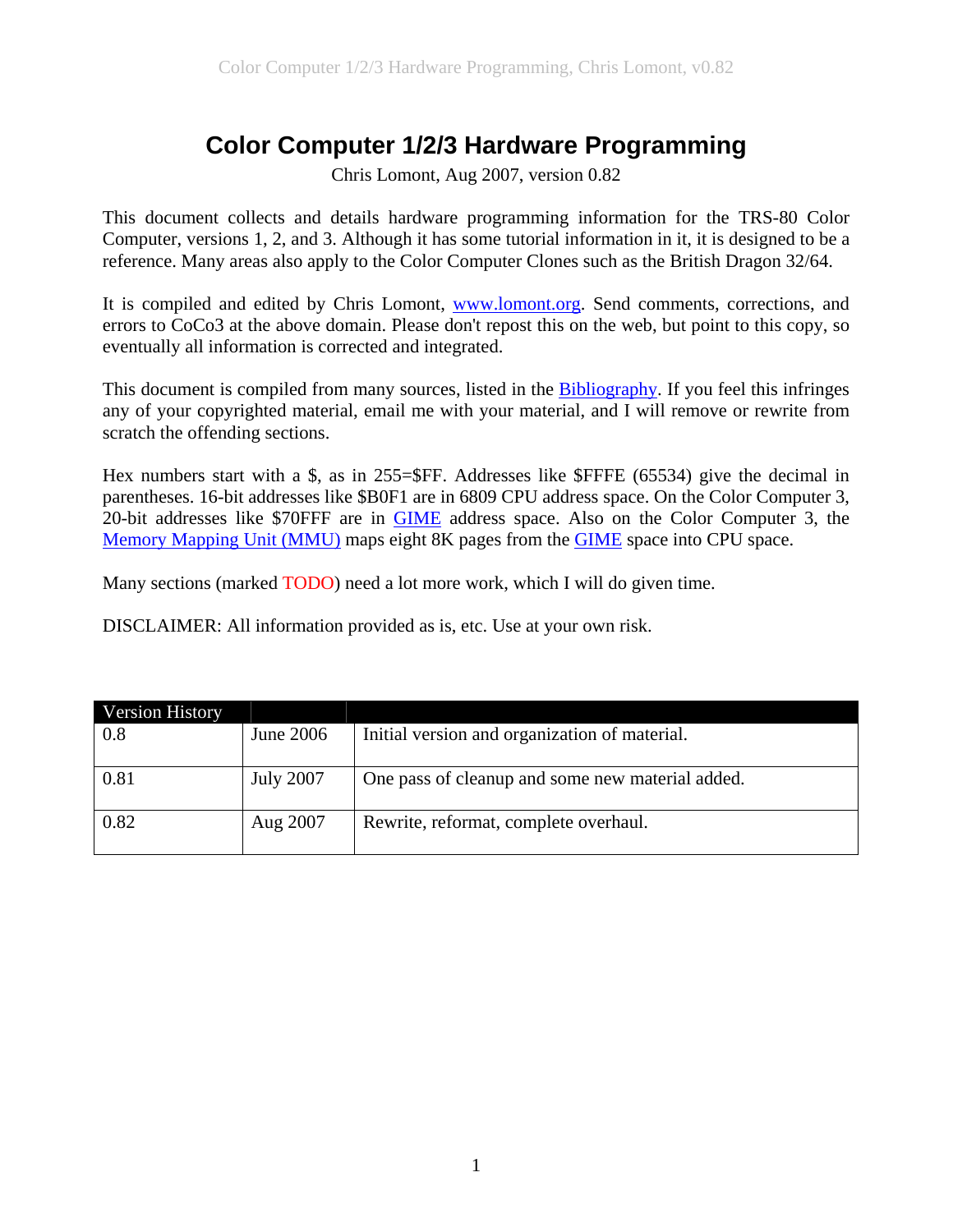# <span id="page-1-0"></span>**Table of Contents**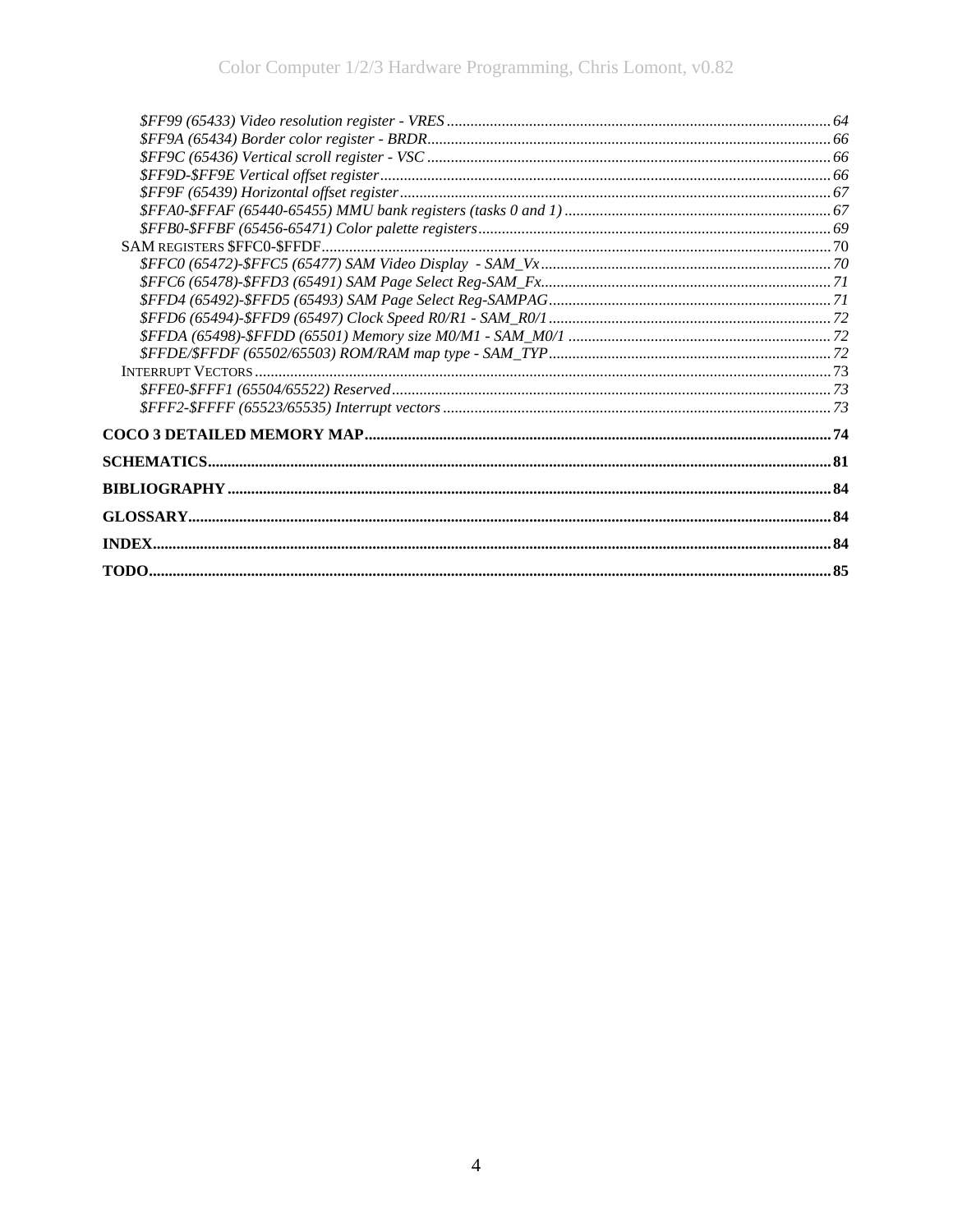# <span id="page-4-0"></span>**Hardware Introduction**

This document covers the hardware in the Color Computer, versions 1, 2, and 3, often called the CoCo 1, CoCo 2, and CoCo 3.

The original version of the Color Computer, the CoCo 1, was in a silver-gray case with a chiclet keyboard, and was available with a memory sizes of  $4K$  (26-300[1](#page-4-1)<sup>1</sup>), 16K (26-3002), or 32K (26-3003). Many actually had 64K of RAM, which could be accessed with special utilities. The second generation CoCo 2 came in 16K (standard and extended BASIC) and 64K RAM sizes, removed the 12V power line, and the new BASIC ROMs fixed some bugs. The CoCo 3 was a major upgrade using the ASIC Graphics Interrupt Memory Enhancement (GIME) chip, which added many new features, detailed below. Some of the new features included up to 512K of RAM, lowercase letters, 40 and 80 column text, higher clock speeds, new interrupt sources, and many new video modes.

TODO – pics?

The CoCo3 supports the CoCo 1 and 2 hardware in CoCo 1/2 compatibility mode, described in the [CoCo 1/2 Compatibility Section](#page-9-0).

All three versions of the CoCo run on a Motorola 6809 chip, details of which are in a different document. A brief note about the 6809 is [below.](#page-4-0)

The main hardware interfaces are:

| $CoCo$ 1/2/3: |                                            |                               |
|---------------|--------------------------------------------|-------------------------------|
|               | <b>PIA</b> Peripheral Interface Adapter    | General hardware Input/Output |
|               | <b>SAM</b> Synchronous Address Multiplexer | Determines how data moves     |
|               | VDG Video Display Generator                | Converts RAM to images        |
|               |                                            |                               |

CoCo 3 only:

<u>.</u>

[GIME](#page-59-0) Graphics Interrupt Memory Enhancement What it says...

Miscellaneous hardware items cover disk drives, cassette, sound, joysticks, speech packs, modem packs, multi-pak, and more.

# **6809 CPU Notes**

The Motorola 6809 is an 8-bit CPU with some 16-bit instructions and registers. Here is a rough picture of the programming model:

<span id="page-4-1"></span><sup>&</sup>lt;sup>1</sup> These type of numbers are from Radio Shack catalogs.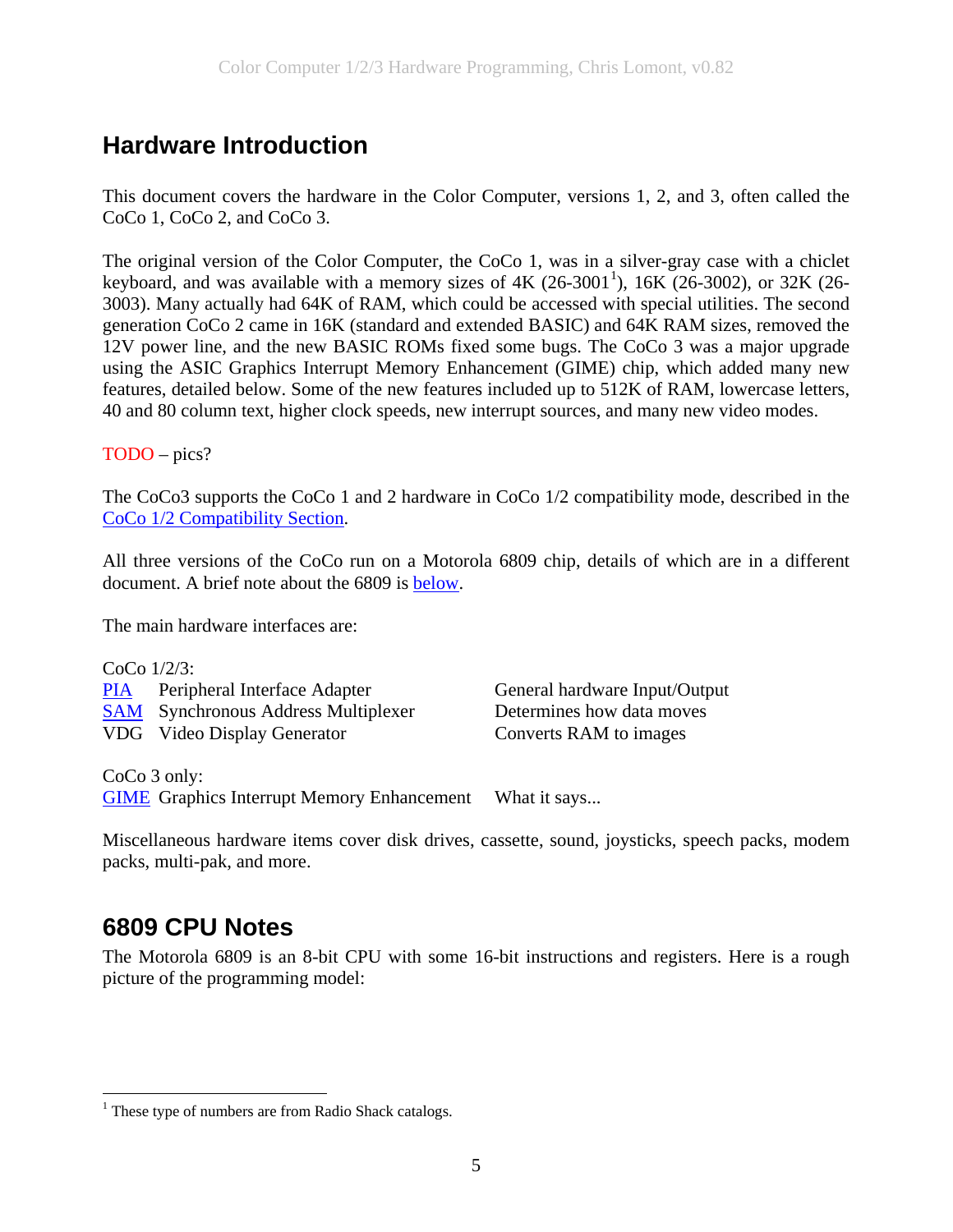

# 6809 Internal Registers

The condition code bits in the Condition Code register are used in this document, and are

| Bit            | Function                                                                                      |
|----------------|-----------------------------------------------------------------------------------------------|
| ${\bf E}$      | During interrupt, if 1, indicated all registers on stack, else only PC and CC. Needed for RTI |
|                | (Return From Interrupt) opcode.                                                               |
| $\overline{F}$ | FIRQ Disabled if 1. Set to 1 on power up and during interrupt processing.                     |
| H              | Half Carry from low nibble to high nibble, used for DAA (Decimal Addition Adjust)             |
|                | opcode.                                                                                       |
|                | IRQ Disabled if 1. Set to 1 on power up and during interrupt processing.                      |
| $\mathbf N$    | Last operation resulted in Negative.                                                          |
| Z              | Last operation resulted in Zero.                                                              |
| $\mathbf{V}$   | Signed arithmetic overflow.                                                                   |
| $\mathbf C$    | Carry generated.                                                                              |

Many hobbyists have replaced the 6809 with the pin compatible Hitachi 6309EP, which offers higher performance, more registers, and many more opcodes. For details on the 6809 and 6309 see [http://www.lomont.org/Software/Misc/CoCo/Lomont\\_6809.pdf](http://www.lomont.org/Software/Misc/CoCo/Lomont_6809.pdf).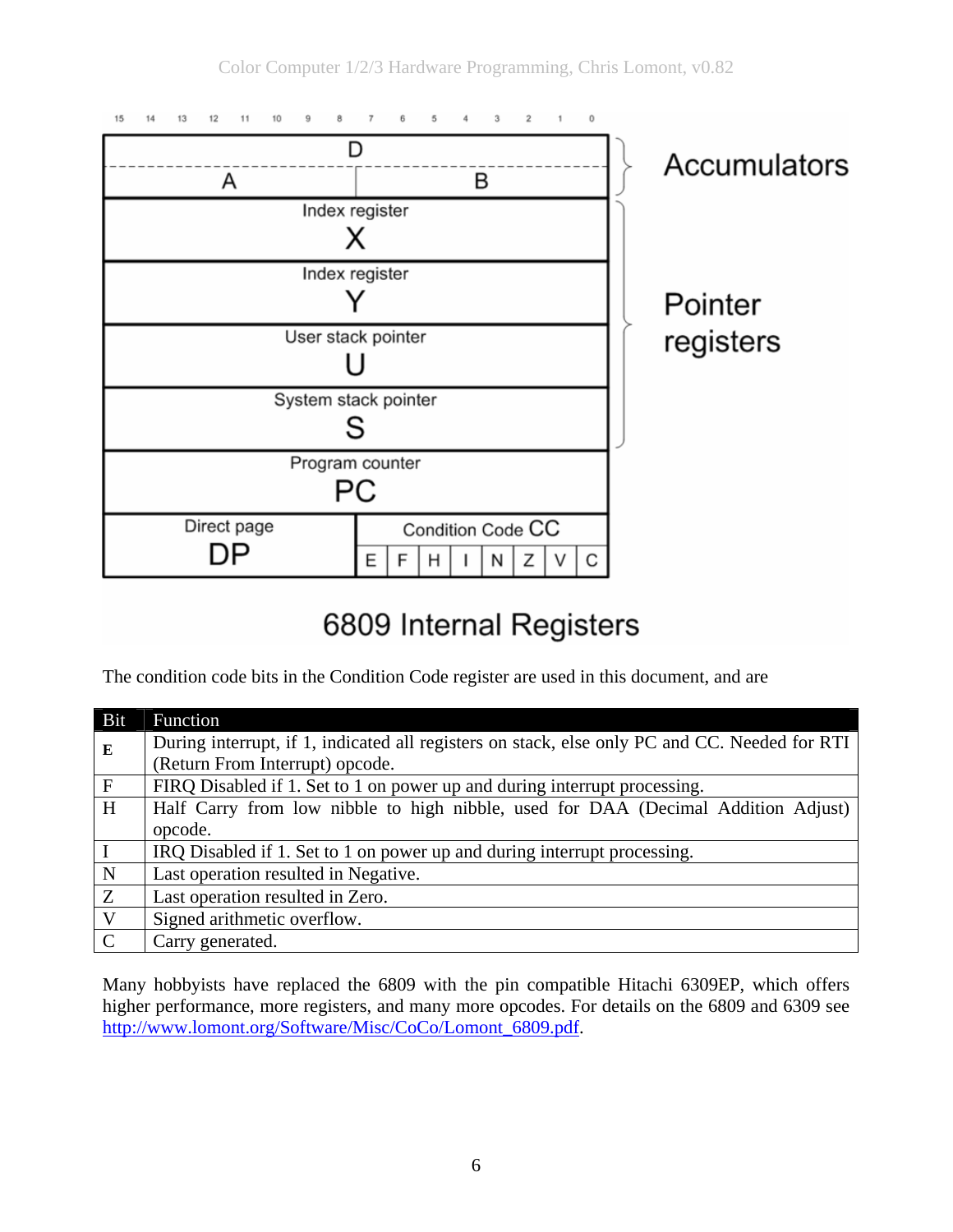# <span id="page-6-0"></span>**Color Computer 1/2 Hardware Topics (PIA, VDG, SAM)**

The main hardware interfaces in the CoCo 1 and 2 (also in the CoCo 3) are the 2 PIAs (Peripheral Interface Adapter), a SAM (Synchronous Address Multiplexer) and a VDG (Video Display Generator). Details follow.

The CoCo 1 came in 4K, 16K, and 32K RAM versions, with RAM starting at address \$0000 and going through \$1FFF, \$3FFF, and \$7FFF respectively. ROM addresses are \$8000-\$FFFF, with addresses \$FF00-\$FFFF being hardware access ports.

The CoCo 2 came with 64K of RAM, and 32K of ROM. The upper 32K was selected to be RAM or ROM by setting a bit in [\\$FFDE/\\$FFDF.](#page-71-0)

The CoCo 2 has a RAM/ROM mode, and an all RAM mode, selected by SAM control bit TY, accessed from [\\$FFDE/\\$FFDF.](#page-71-0)

32K RAM \$0000-\$7FFF /32K ROM \$8000-\$FFFF or 64K RAM \$0000-\$FFFF (TODO - vectors?)

All 3 CoCos have hardware interface registers in the 256 bytes from [\\$FF00-\\$FFFF](#page-47-0).

## *PIA (Peripheral Interface Adapters)*

The [PIA](#page-47-0) is a Motorola MC6821 or MC6822. There are two PIA chips, PIA0 and PIA1, each consisting of 4 addresses. Each PIA has two data registers and two control registers.

PIA0 uses addresses \$FF00-\$FF03. Data registers \$FF00 and \$FF02 are mostly keyboard and printer interfaces, and control registers \$FF01 and \$FF03 handle horizontal and vertical sync interrupts and joystick direction.

PIA1 uses addresses \$FF20-\$FF23, handling cassette, printer, CoCo 1/2 video modes, audio, and cartridge info. Details are in the hardware section under the respective addresses.

### TODO

## *VDG (Video Display Generator)*

The VDG is a Motorola MC6847 (later, the enhanced MC6847T1), capable of displaying text and graphics contained within a roughly square display 256 pixels wide by 192 lines high. It is capable of displaying 9 colors: black, green, yellow, blue, red, buff, cyan, magenta, and orange. It can generate a few modes: text modes, graphics modes, and "semigraphics" modes. The semigraphics modes replace each character position from a text mode with blocks containing pixels.

The CoCo is physically wired such that its default alphanumeric display is semigraphics-4 mode.

In alphanumeric mode, each character is a 5 dot wide by 7 dot high character in a box 8 dots wide and 12 lines high. This display mode consumes 512 bytes of memory and is a 32 character wide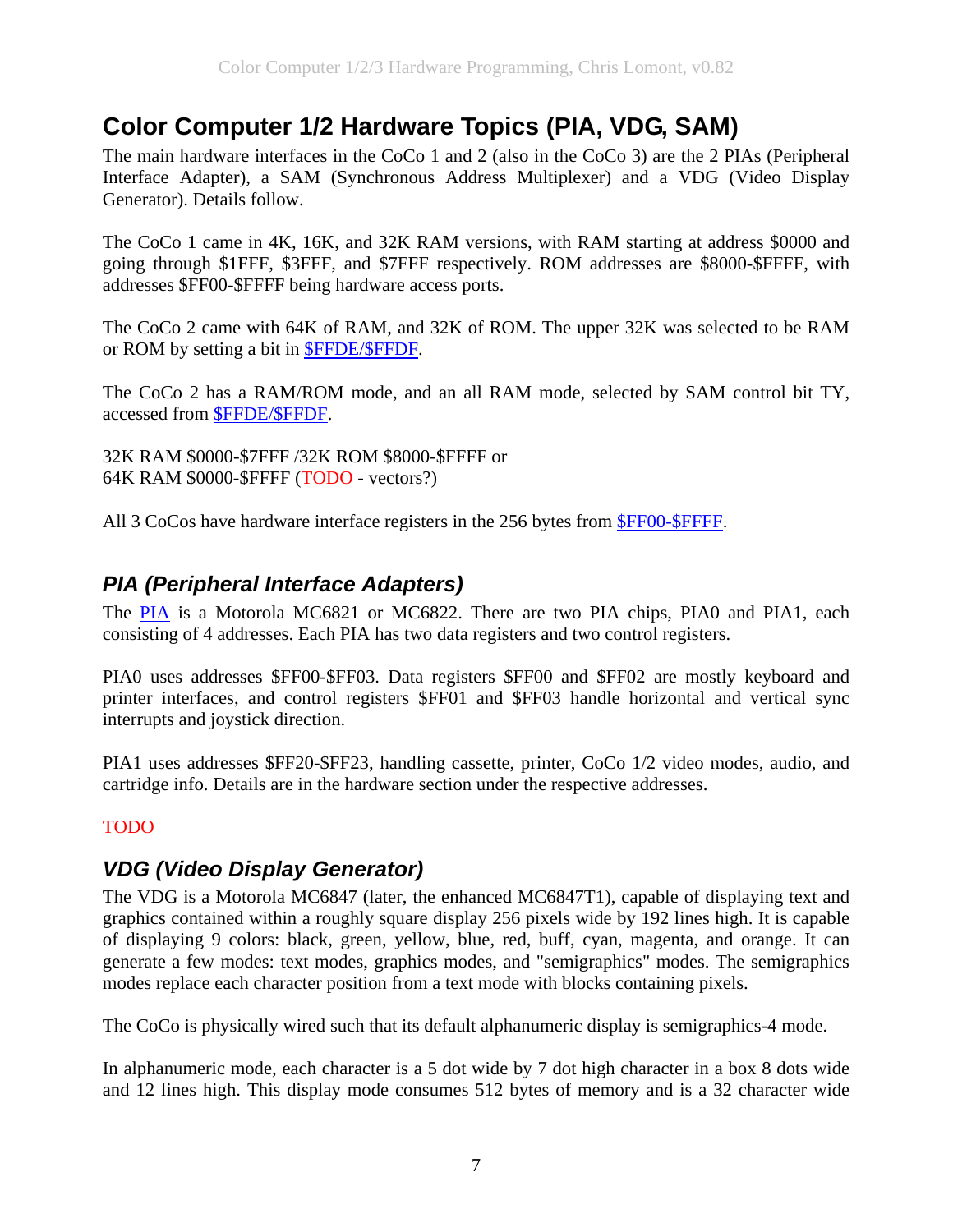<span id="page-7-0"></span>screen with 16 lines. The internal ROM character generator only holds 64 characters, so no lower case characters are provided. Lower case is instead "simulated" by inverting the color of the character.

Semigraphics is a hybrid display mode where alphanumerics and block graphics can be mixed together on the same screen. See other sections for details.

By setting the SAM such that it believes it is displaying a full graphics mode, but leaving the VDG in Alphanumeric/Semigraphics 4 mode, it is possible to subdivide the character box into smaller pieces. This creates the "virtual" modes Semigraphics 8, 12, and 24. These modes were not implemented on the CoCo 3.

There were several full graphics display modes, -C (for "color) modes and -R (for "resolution") modes. See elsewhere in this document for details.

The 256x192 two-color mode allows "artifact colors" on an NTSC TV, due to limitations of the phase relationship between the VDG clock and colorburst signal. In the white and black colorset, alternating dots bleed together to give red or blue, in effect giving a 128x192 four color mode with red, black, white, and blue. Reversing dot order reverses artifact colors. However, the color formed is somewhat random on RESET, so many games have the player press RESET until the colors are correct for the game. The CoCo 3 fixed this problem, always starting the same, and holding F1 during reset would reverse the colors. Artifacting does not work on the RGB monitors.

Graphics modes are covered in the section on [Graphics Modes](#page-14-0).

The VDG is programmed through [PIA1.](#page-48-0)

## *SAM (Synchronous Address Multiplexer)*

The [SAM](#page-69-0) is a Motorola MC6883 or SN74LS785.

The SAM performs the following functions:

- Clock generation and synchronization for the 6809E CPU and 6847 VDG
- Up to 64K Dynamic Random Access Memory (DRAM) control and refresh
- Device selection based on CPU memory address to determine if the CPU access is to DRAM, ROM, PIA, etc.
- Duplication of the VDG address counter to "feed" the VDG the data it is expecting
- Divides the internal 4x NTSC freq (14.31818MHz for NTSC) by 4, passes it to the VDG for its own internal timing (3.579545MHz for NTSC).
- Divides the master clock by 16 (or 8 in certain cases) for the two phase CPU clock in NTSC this is .89MHz (or 1.8MHz if div by 8).

The SAM's 16-bit configuration register is spread across 32 memory addresses (SFFC0-SFFDF). Writing even addresses sets that register bit to 0; writing to odd addresses sets it to 1.

The SAM contains a duplicate of the VDG's 12-bit address counter, and usually is programmed to be in sync. Mixing modes between the two results in other possible modes.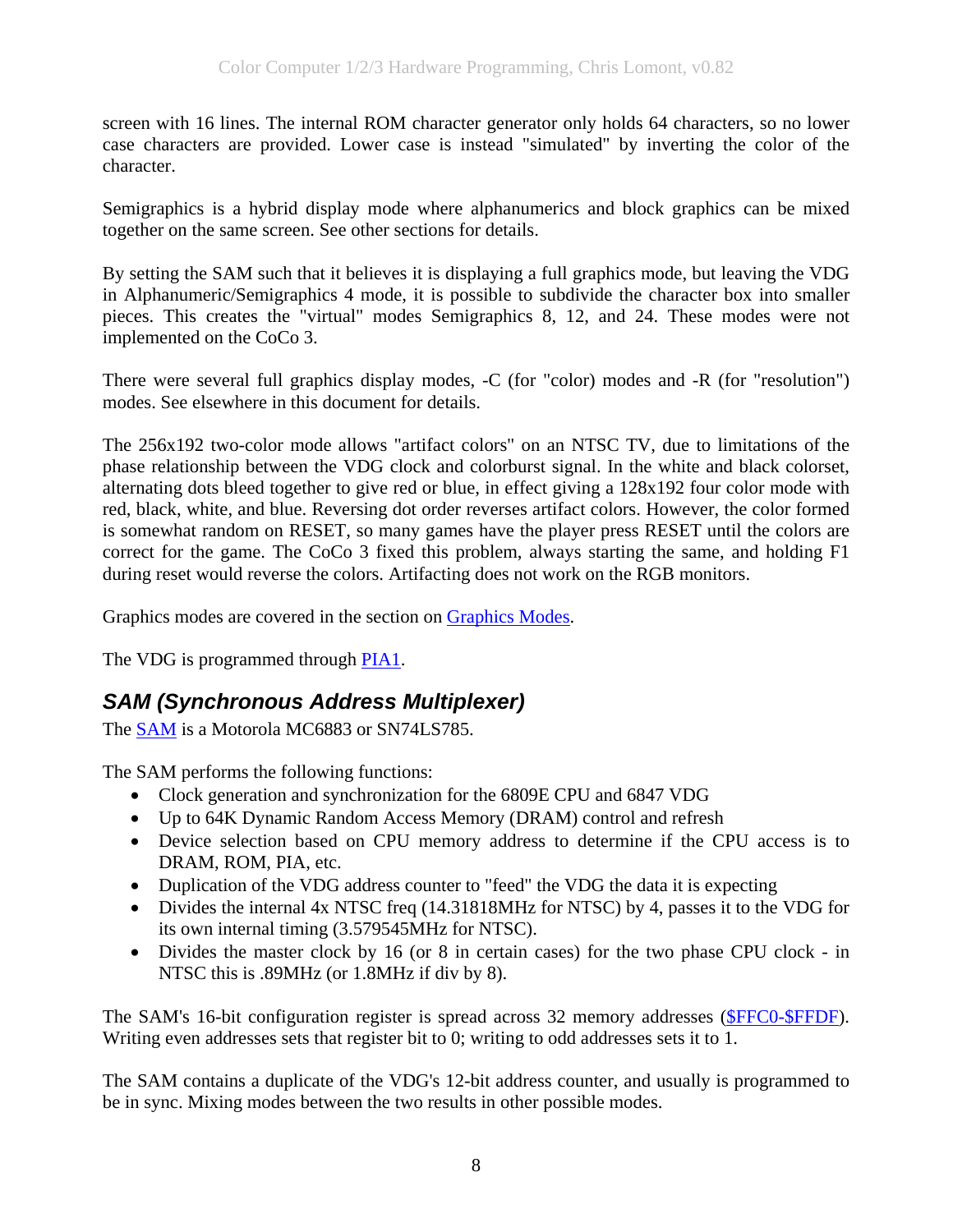<span id="page-8-0"></span>There are actually three speed settings on the CoCo. The default is to run at .895 MHz all the time. There is another setting that makes it run at twice that speed when accessing the ROM memory, but still at the slower speed when accessing RAM, called "address dependent" or "AD". Finally, there is a speed setting that uses the double speed all the time.

When the CPU chip runs faster, it generates more heat. Most CoCo 6809's can take the heat of running double-speed, but some might burn out, so do it at your own risk, especially on older, early version CoCos.

Note that a lot of the timing-dependent things in the CoCo BASIC ROMs won't work right at any speed other than "slow", like reading or writing cassettes and disks, and making sounds. On CoCo 1 and 2 it also causes problems with the display.

Clock speed is controlled by addresses [\\$FFD6-\\$FFD9](#page-71-0) in the SAM.

### TODO

# **Color Computer 3 Hardware Topics (GIME)**

The CoCo 3 supports the hardware of the CoCo 1 and 2, and adds a multifunction chip, the GIME. There were two versions, the 1986 and 1987 versions.

TODO – version differences? 256 color mode conjecture?

## *GIME (Graphics Interrupt Memory Enhancement)*

The [GIME](#page-59-0) is a custom ASIC chip designed to replace and extend many parts in the original CoCo 1 and 2. The main features added are support for more than 64K of memory (128K was the standard, and a 512K upgrade was common), advanced graphics modes, and more interrupt options. A mode bit (bit 7) in [INIT0](#page-59-0) ([\\$FF90](#page-59-0)) (bit 7) switched between CoCo 1/2 mode and CoCo 3 mode.

There are many other features, covered in the hardware section for the GIME, which uses hardware registers [\\$FF90-\\$FFBF.](#page-59-0) Here are a few features.

The GIME adds

- Many more graphics and text options.
- New interrupt sources, like timer and keyboard.
- Ability to address more memory (128K in original CoCo 3's, 512K after upgrade. There are other, bigger upgrades available). The Memory Management Unit (MMU, registers [\\$FFA0-](#page-66-0) [\\$FFAF\)](#page-66-0) handles this by paging 8K blocks into the address space used by the CPU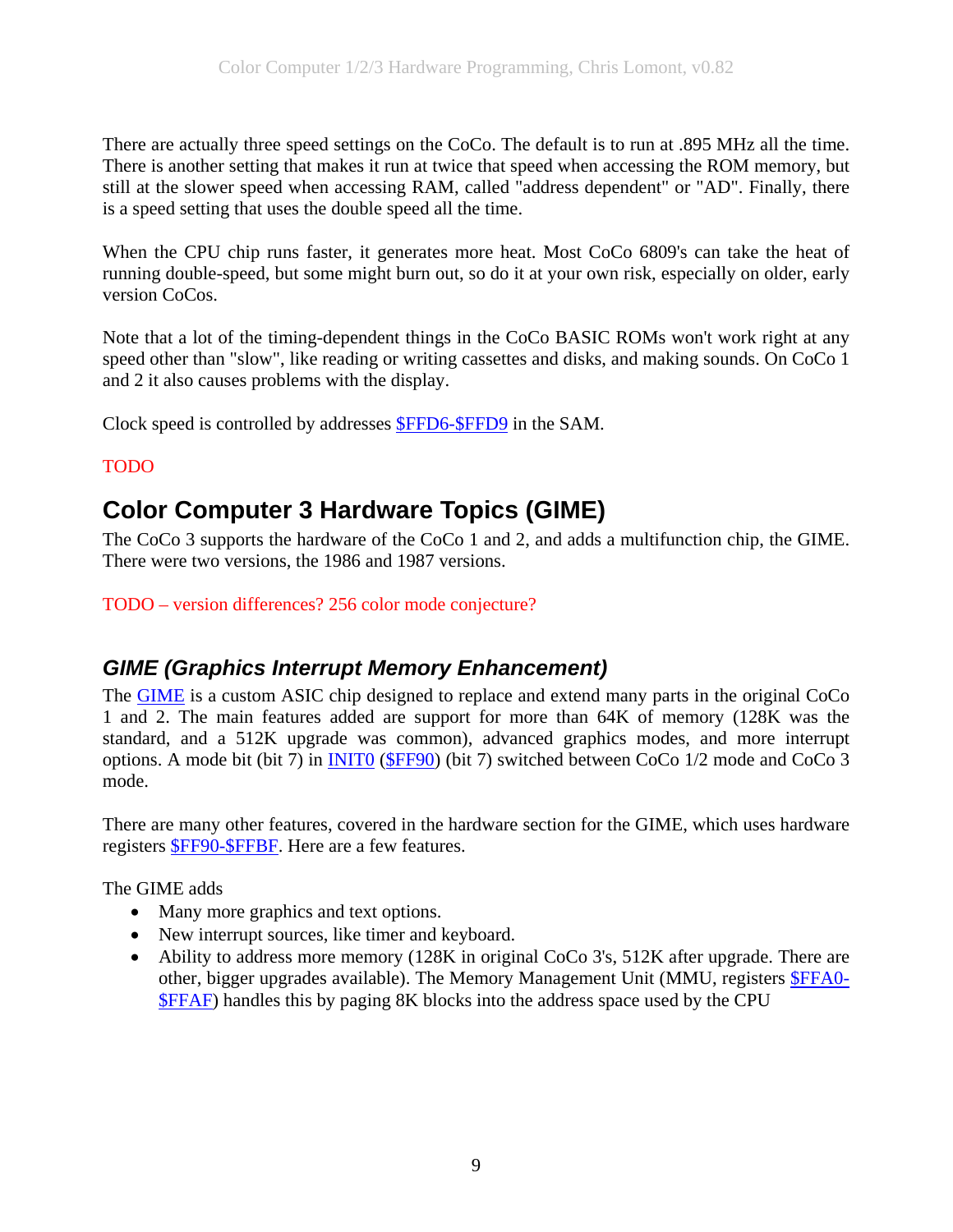### <span id="page-9-0"></span>**MMU (Memory Management Unit)**

The first thing to learn about the GIME is to understand the [MMU,](#page-66-0) and how addresses from the GIME memory space map to the CPU memory space. The MMU is controlled by addresses [\\$FFA0-\\$FFAF,](#page-66-0) and more details are under the section on [Memory Mapping](#page-9-0).

### **Graphics**

See the [GIME](#page-59-0) hardware section. TODO – table?

### **Palettes**

See the [GIME](#page-59-0) hardware section on [Palettes \(\\$FFB0-\\$FFBF\)](#page-68-0) and the [Colors](#page-13-0) section. TODO – palettes?

### **Interrupts**

See the [GIME](#page-59-0) hardware section on interrupts. TODO

## **CoCo 1/2 compatibility**

A mode bit (bit 7) in [INIT0](#page-59-0) ([\\$FF90](#page-59-0)) (bit 7) switched between CoCo 1/2 mode and CoCo 3 mode. To use CoCo 1/2 graphics modes, set this bit. To use CoCo 3 graphics modes, clear this bit.

# **Memory Mapping**

This section covers how memory is mapped into the CPU space on the CoCo 1, 2, and 3.

## *CoCo 1/2:*

32/64K maps see TODO TODO

## **CoCo 2 memory map**

| Address       | Usage                                               |
|---------------|-----------------------------------------------------|
| \$0000-\$0069 | Direct Page RAM: available for M/L Programs         |
| \$006A-\$00FF | <b>Internal Use</b>                                 |
| \$006F        | DEVNUM: 0=screen, FE=printer                        |
| \$007D        | BLKLEN: number of bytes in a block (0-255)          |
| \$007C        | BLKTYP: block type: 0=header, 1=data, FF=end        |
| \$007E        | CBUFAD: buffer address (two bytes?)                 |
| \$0081        | <b>CSRERR:</b> cassette error code                  |
| \$0100-\$0111 | <b>Interrupt Vectors</b>                            |
| \$0112-\$0114 | <b>USRJMP</b> - Jump to BASIC USR function          |
| \$0115-\$0119 | Unassigned - available for M/L Programs             |
| \$011A        | Keyboard Alpha Lock $(0 = not locked; FF = Locked)$ |
| \$011B-\$011C | <b>Keyboard Delay Constant</b>                      |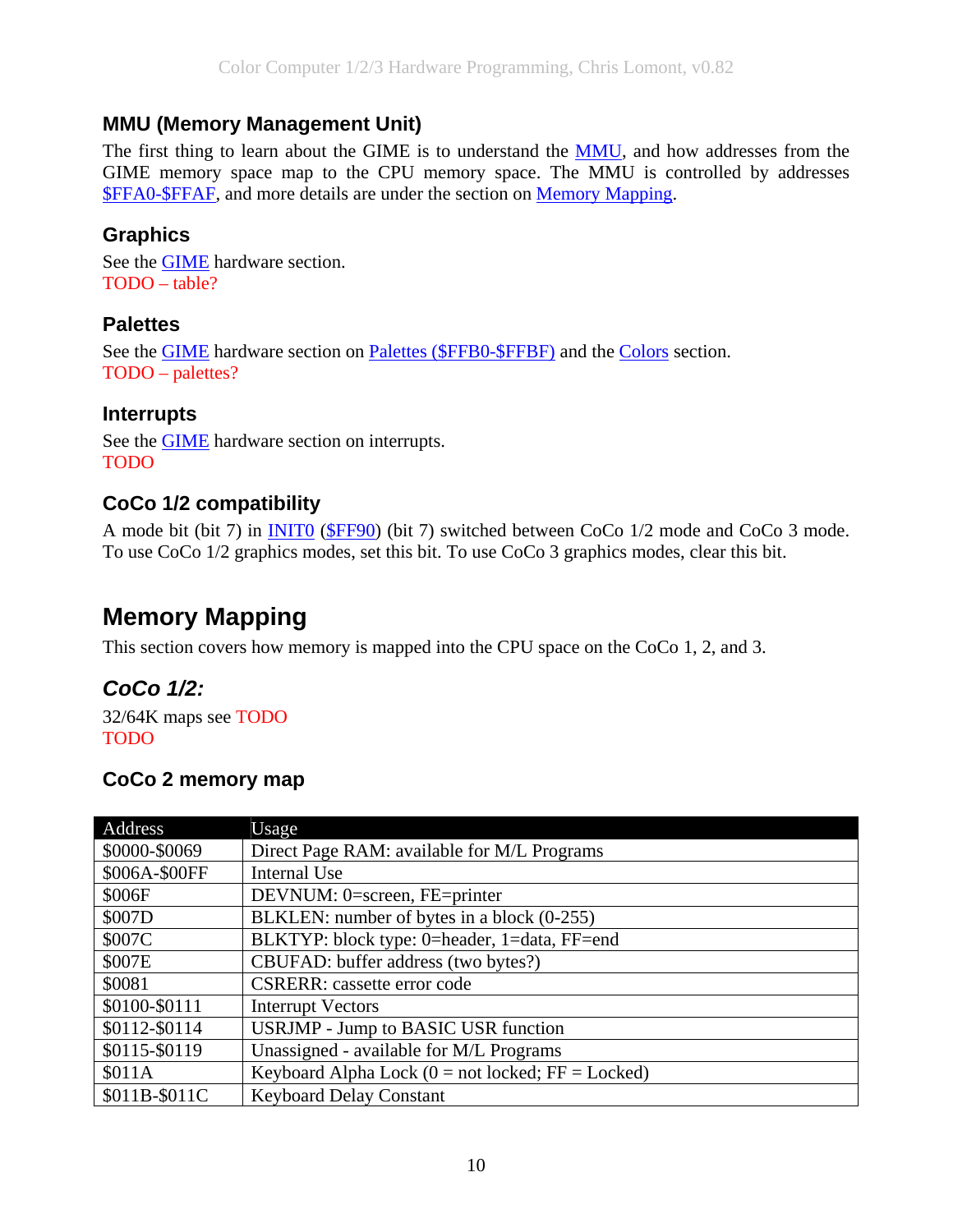<span id="page-10-0"></span>

| \$011D-\$0151        | Unassigned - available for M/L Programs   |  |
|----------------------|-------------------------------------------|--|
| \$0152-\$0159        | Keyboard Rollover Tables                  |  |
| \$015A-\$015D        | <b>POTVAL:</b> Joystick values            |  |
|                      | Right joystick, left/right value<br>\$15A |  |
|                      | Right joystick, up/down value<br>\$15B    |  |
|                      | Left joystick, left/right value<br>\$15C  |  |
|                      | Left joystick, up/down value<br>\$15D     |  |
| \$015E - \$03FF      | Internal Use                              |  |
| \$0400-\$05FF        | Video Text memory                         |  |
| \$0600-\$1FFF        | User's BASIC program (4K RAM)             |  |
| \$0600-\$3FFF        | User's BASIC program (16K RAM)            |  |
| \$0600-\$7FFF        | User's BASIC program (32K or 64K RAM)     |  |
| \$8000-\$9FFF        | <b>Extended Color BASIC ROM</b>           |  |
| \$A000-\$BFFF        | <b>Color BASIC</b>                        |  |
| \$C000-\$DFFF        | Cartridge ROM Space                       |  |
| <b>\$E000-\$FEFF</b> | Unused                                    |  |
| \$FF00-\$FFFF        | I/O, machine configuration, reset vectors |  |

## *CoCo 3*

The GIME chip can access 512K of memory, yet the 6809 CPU can only access 64K. The barrier is broken by a MMU (Memory Management Unit) that splits the access into 8 blocks visible to the CPU of 8K each.

To use the memory mapping, bit 6 of **INITO** ([\\$FF90\)](#page-59-0) must be set to 1,

There are two possible memory maps, Map 0 and Map 1, selected by bit 0 of the [INIT1](#page-60-0) ([\\$FF91](#page-60-0)) register. Setting this bit to 0 enables Map 0 (using the pages stored in \$FFA0-\$FFA7), and setting this bit to 1 enables Map 1 (using pages in \$FFA8-\$FFAF).

TODO see [http://www.coco25.com/wiki/index.php/MMU\\_RAMROM\\_Mode](http://www.coco25.com/wiki/index.php/MMU_RAMROM_Mode)

A memory page is an 8K block in the GIME address space. A 128K system has 128/8=16 blocks, numbered hex \$30-\$3F. A 512K system has 64 blocks, numbered hex \$00-\$3F. To place a page in CPU memory for access, write the page number in the appropriate memory select register.

In RAM/ROM mode, the ROM pages (\$3C-\$3F) can be written to any of the eight available MMU slots. In all cases the last two bits of the page are ignored by the MMU and substituted by the last two bits of the slot number. This might cause some addressing confusion, and should be noted.

A memory page number is a 6-bit value. When reading the memory select registers, be sure to mask off the top two bits, since they can contain garbage.

The memory select registers are registers  $$FFA0-$FFAF. A write of a page value to the address on$  $$FFA0-$FFAF. A write of a page value to the address on$ the left makes the page visible at the CPU address on the right.

| Map ()<br>. . | l<br>-<br><b>Map</b><br>. . |
|---------------|-----------------------------|
|               |                             |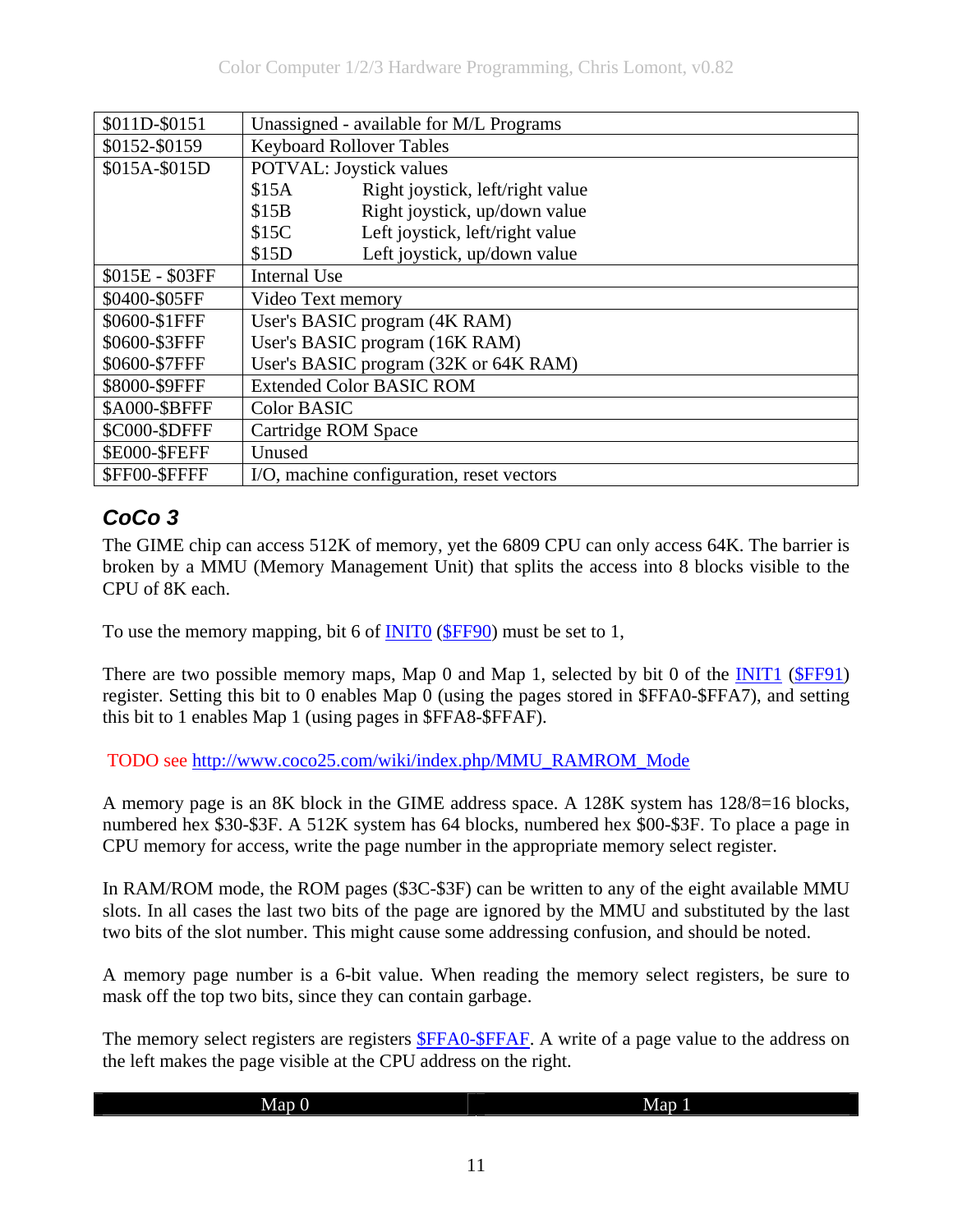<span id="page-11-0"></span>

| $SFFA0 \rightarrow $0000-S1FFF$ | $SFFAS \rightarrow $0000-S1FFF$   |
|---------------------------------|-----------------------------------|
| $SFFA1 - > $2000 - $2FFF$       | \$FFA9 -> \$2000-\$2FFF           |
| \$FFA2 -> \$4000-\$5FFF         | <b>\$FFAA -&gt; \$4000-\$5FFF</b> |
| $SFFA3 - $6000-$7FFF$           | <b>\$FFAB -&gt; \$6000-\$7FFF</b> |
| \$FFA4 -> \$8000-\$9FFF         | <b>\$FFAC -&gt; \$8000-\$9FFF</b> |
| $SFFA5 - > $A000-SBFFF$         | $SFFAD \rightarrow $A000-SBFFF$   |
| $$FFA6 -> $CO00 - $DFFF$$       | $SFFAE \rightarrow $CO00-SDFFF$   |
| $SFFA7 - > $E000-SFFFF$         | $SFFAF \rightarrow$ \$E000-\$FFFF |

Details are in the hardware reference for the [MMU](#page-66-0).

Example: to set GIME memory location \$60000 to value 0, you could:

| ORCC        | #\$50        | SHUT OFF INTERRUPTS - TODO - SAVE FOR RESTORE LATER |
|-------------|--------------|-----------------------------------------------------|
| LDA         | <b>SFFA1</b> | GET THE PAGE FOR THE RESTORE                        |
| ANDA        | #63          | STRIP OFF TOP BITS                                  |
| <b>PSHS</b> | $\mathbf{A}$ | SAVE THE PAGE FOR LATER                             |
| LDA         | #\$30        | ACCESS TO PAGE $$30 = GIME $60000$                  |
| STA         | SFFA1        | MAP PAGE \$60000-\$61FFF TO LOCATIONS \$2000-\$3FFF |
| LDA         | #\$00        | THE BYTE IS 0                                       |
| STA         | \$2000       | SET THE PROPER BYTE IN CPU SPACE                    |
| <b>PULS</b> | A            | RESTORE THE PAGE VALUE THAT WAS THERE               |
| STA         | SFFA1        | MAP ORIGINAL PAGE BACK INTO CPU SPACE               |
|             |              |                                                     |

Notes:

- 1. Unless you know what you are doing, shut off interrupts when changing pages. If you change a page that has an interrupt handler in it, and an interrupt occurs, you will likely crash the computer.
- 2. If you are using the stack, be careful if you page out the stack. Return addresses may be changed, and stack values will not likely be the same. Therefore, KNOW WHERE THE STACK IS! In basic, it starts in the \$6000-\$7FFF page.

### **Simple CoCo 3 Memory Map**

Here is a simple CoCo 3 memory map. Detailed versions are in the section on Detailed Memory [Maps.](#page-72-0)

| Page   | <b>GIME Address</b> | <b>CPU</b> Address | <b>Standard Page Contents</b>          |
|--------|---------------------|--------------------|----------------------------------------|
| $$00-$ | 00000-\$5FFFF       |                    | 512K upgrade RAM, unused by BASIC; not |
| 2F     |                     |                    | present in 128K or smaller systems     |
| \$30   | \$60000-\$61FFF     |                    | Hi-Res page #1                         |
| \$31   | \$62000-\$63FFF     |                    | Hi-Res page #2                         |
| \$32   | \$64000-\$65FFF     |                    | Hi-Res page #3                         |
| \$33   | \$66000-\$67FFF     |                    | Hi-Res page #4                         |
| \$34   | \$68000-\$69FFF     |                    | HGET/HPUT buffer                       |
| \$35   | \$6A000-\$6BFFF     |                    | <b>Secondary Stack</b>                 |
| \$36   | \$6C000-\$6DFFF     |                    | Hi-Res text screen RAM                 |

Here are page values for GIME address, default page values on a power up, and default CPU addresses: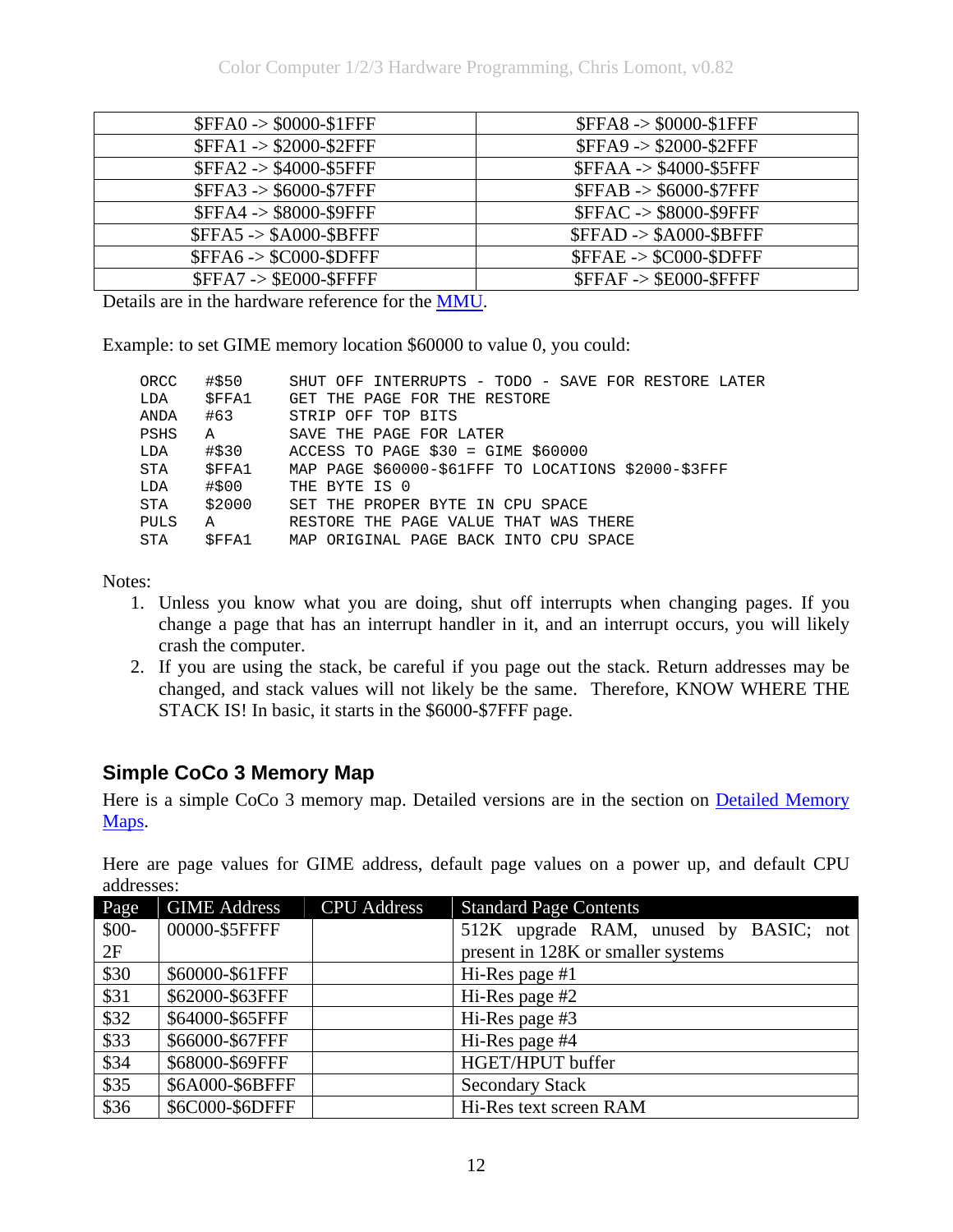| \$37 | \$6E000-\$6FFFF |               | Unused by BASIC                         |
|------|-----------------|---------------|-----------------------------------------|
| \$38 | \$70000-\$71FFF | \$0000-\$1FFF | <b>BASIC</b> memory                     |
| \$39 | \$72000-\$73FFF | \$2000-\$3FFF | <b>BASIC</b> memory                     |
| \$3A | \$74000-\$75FFF | \$4000-\$5FFF | <b>BASIC</b> memory                     |
| \$3B | \$76000-\$77FFF | \$6000-\$7FFF | <b>BASIC</b> memory                     |
| \$3C | \$78000-\$79FFF | \$8000-\$9FFF | <b>Extended Basic ROM</b>               |
| \$3D | \$7A000-\$7BFFF | \$A000-\$BFFF | <b>Color Basic ROM</b>                  |
| \$3E | \$7C000-\$7DFFF | \$C000-\$DFFF | Cartridge or Disk Basic ROM             |
| \$3F | \$7E000-\$7FFFF | \$D000-\$FFFF | Super Basic, GIME regs, I/O, Interrupts |

A little more detail for the default power on situation for the BASIC memory sections, and \*CIME  $\Lambda$ ddress\* \*Contents\*

| <b>UINIL AUGUESS</b>     | "Coments"                                                 |
|--------------------------|-----------------------------------------------------------|
| \$70000 - \$703FF        | <b>System RAM</b>                                         |
| \$70400 - \$705FF        | Lowres text screen                                        |
| *Non Disk System*        |                                                           |
| \$70600 - \$70BFF        | Page 1 - lowres graphics                                  |
| \$70C00 - \$711FF        | Page 2                                                    |
| \$71200 - \$717FF        | Page 3                                                    |
| \$71800 - \$71DFF        | Page 4                                                    |
| \$71E00 - \$723FF        | Page 5                                                    |
| \$72400 - \$729FF        | Page 6                                                    |
| \$72A00 - \$72FFF        | Page 7                                                    |
| \$73000 - \$735FF        | Page 8                                                    |
| *Disk System*            |                                                           |
| \$70600 - \$70DFF        | Disk System RAM                                           |
| \$70E00 - Page 1         |                                                           |
| *Either System*          | 1 - 8 graphic pages reserved, Basic program start varies. |
| \$71200 - \$77FFF        |                                                           |
| $\alpha$                 | Basic programs, variables, and user ml programs           |
| \$71400 - \$77FFF        |                                                           |
|                          |                                                           |
| High pages:              |                                                           |
| \$7E000 - \$7FDFF        | <b>Super Extended Basic</b>                               |
| \$7FE00 - \$7FEFF        | Secondary vector table                                    |
| \$7FF00 - \$7FF3F        | <b>PIAs</b>                                               |
| \$7FF90 - \$7FBFF        | GIME in CoCo 3                                            |
| \$7FFC0 - \$7FFDF        | video control, clock, and map type                        |
| \$7FFE0 - \$7FFF1        | Unused                                                    |
| <b>\$7FFF2 - \$7FFFF</b> | Interrupt vectors                                         |

Note: the Vector Page RAM at \$7FE00 - \$7FEFF (when enabled), will appear instead of the RAM or ROM at \$FE00 - \$FEFF. (see [INIT0](#page-59-0) ([\\$FF90\)](#page-59-0) Bit 3) TODO

The 256 top bytes \$FF00-\$FFFF in CPU space contain byte-mapped hardware interfaces, covered elsewhere in this doc.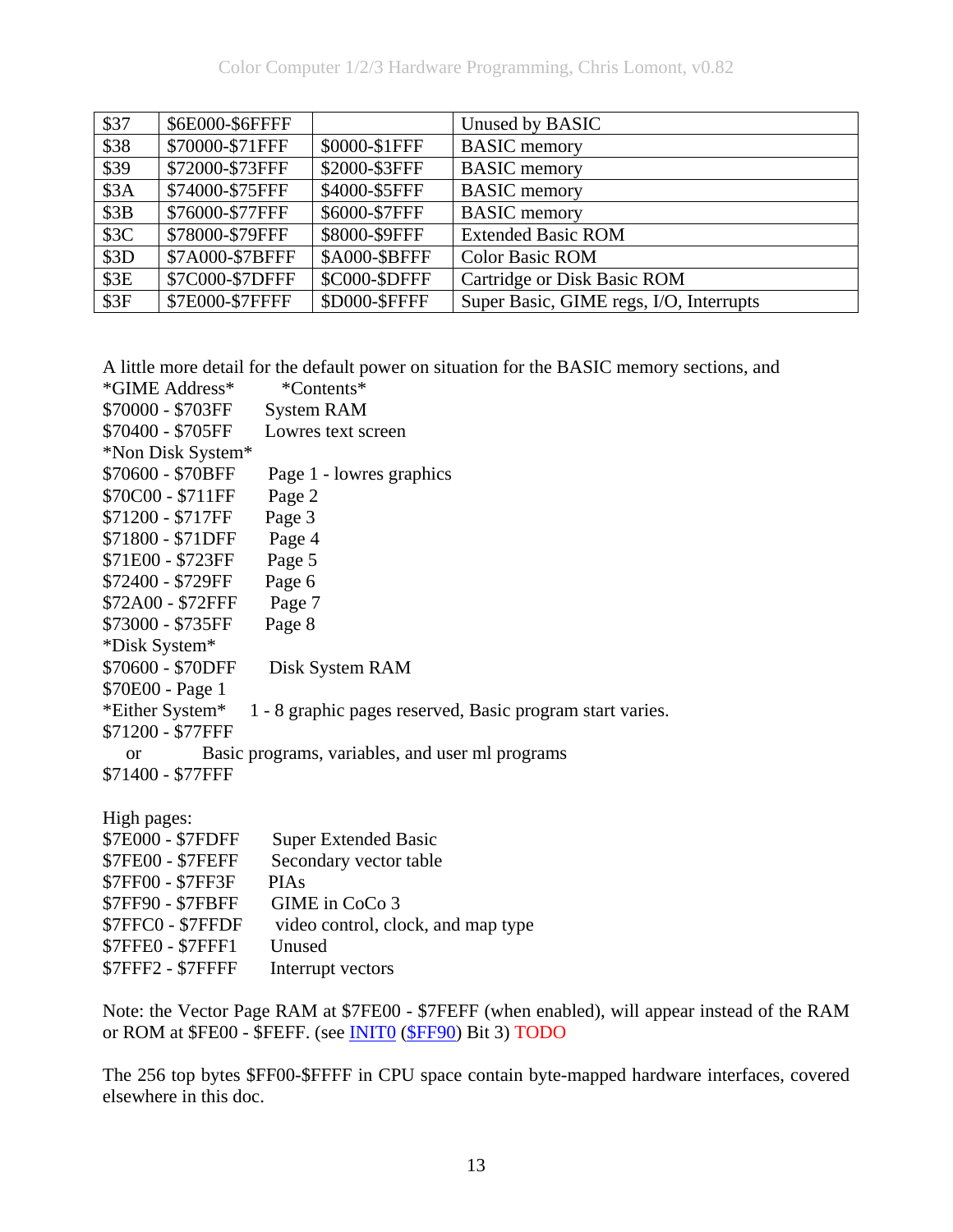<span id="page-13-0"></span>TODO - make sure all this in detailed maps

TODO - Merge memory maps into one section, with two or three levels of detail.

## **Colors**

### *CoCo 1/2:*

### TODO

### *CoCo 3:*

Palette colors are defined in registers **\$FFB0-\$FFBF**. The format differs depending on if you are in RGB or Composite monitor mode. Mode is selected by setting TODO

Default composite colors on startup:

|                    | <b>\$FFB0 GREEN</b>   | 18 |                    | <b>SFFB8 BLACK</b>  | 00             |
|--------------------|-----------------------|----|--------------------|---------------------|----------------|
|                    | <b>\$FFB1 YELLOW</b>  | 36 |                    | <b>\$FFB9 GREEN</b> | 18             |
| <b>\$FFB2 BLUE</b> |                       | 11 |                    | <b>\$FFBA BLACK</b> | 0 <sub>0</sub> |
| <b>\$FFB3 RED</b>  |                       | 07 | <b>\$FFBB BUFF</b> |                     | 63             |
| <b>\$FFB4 BUFF</b> |                       | 63 |                    | <b>\$FFBC BLACK</b> | 0 <sub>0</sub> |
| <b>SFFB5 CYAN</b>  |                       | 31 |                    | <b>SFFBD GREEN</b>  | 18             |
|                    | <b>\$FFB6 MAGENTA</b> | 09 |                    | SFFBE BLACK         | 00             |
|                    | <b>\$FFB7 ORANGE</b>  | 38 |                    | <b>SFFBF ORANGE</b> | 38             |
|                    |                       |    |                    |                     |                |

Entering PALETTE CMP or PALETTE RGB will set this palette for the type of monitor you are using.

The format is explained in the GIME Palette ([\\$FFB0-\\$FFBF\)](#page-68-0) register section.

The table of (hex) colors given below is the conversion used in OS-9 Level II.

|            | Monitor Color   |                           |     | Monitor Color |                          |
|------------|-----------------|---------------------------|-----|---------------|--------------------------|
| <b>RGB</b> | <b>CMP</b>      |                           | RGB | <b>CMP</b>    |                          |
| 00         | 00              | Black                     | 32  | 23            | Medium intensity red     |
| 01         | 12 <sup>°</sup> | Low intensity blue        | 33  | 08            | Blue tint red            |
| 02         | 02              | Low intensity green       | 34  | 21            | Light Orange             |
| 03         | 14              | Low intensity cyan        | 35  | 06            | Cyan tint red            |
| 04         | 07              | Low intensity red         | 36  | 39            | Full intensity red       |
| 05         | 09              | Low intensity magenta     | 37  | 24            | Magenta tint red         |
| 06         | 05              | Low intensity brown       | 38  | 38            | Brown tint red           |
| 07         | 16              | Low intensity white       | 39  | 54            | Faded red                |
| 08         | 28              | Medium intensity blue     | 40  | 25            | Medium intensity magenta |
| 09         | 44              | Full intensity blue       | 41  | 42            | Blue tint magenta        |
| 10         | 13              | Green tint blue           | 42  | 26            | Green tint magenta       |
| 11         | 29              | Cyan tint blue            | 43  | 58            | Cyan tint magenta        |
| 12         | 11              | Red tint blue             | 44  | 24            | Red tint magenta         |
| 13         | 27              | Magenta tint blue         | 45  | 41            | Full intensity magenta   |
| 14         | 10              | Brown tint blue           | 46  | 40            | Brown tint magenta       |
| 15         | 43              | Faded blue                | 47  | 56            | Faded magenta            |
| 16         | 34              | Medium intensity green 48 |     | 20            | Medium intensity yellow  |
| 17         | 17              | Blue tint green           | 49  | 04            | Blue tint yellow         |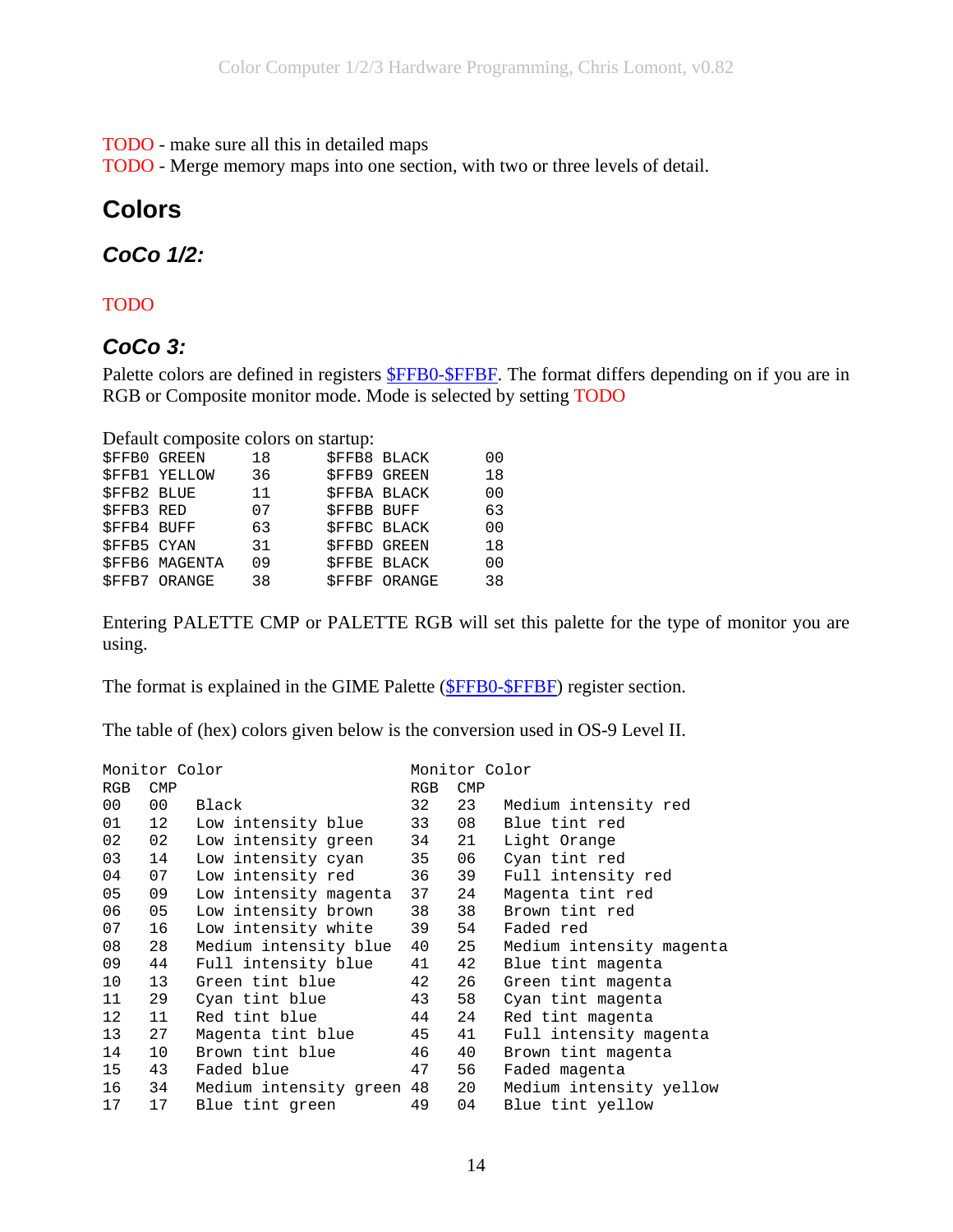<span id="page-14-0"></span>

| 18 | 18 | Full intensity green  | 50 | 35 | Green tint yellow      |
|----|----|-----------------------|----|----|------------------------|
| 19 | 33 | Cyan tint green       | 51 | 51 | Cyan tint yellow       |
| 20 | 03 | Red tint green        | 52 | 37 | Red tint yellow        |
| 21 | 01 | Magenta tint green    | 53 | 53 | Magenta tint yellow    |
| 22 | 19 | Brown tint green      | 54 | 36 | Full intensity yellow  |
| 23 | 50 | Faded green           | 55 | 52 | Faded yellow           |
| 24 | 30 | Medium intensity cyan | 56 | 32 | Medium intensity white |
| 25 | 45 | Blue tint cyan        | 57 | 59 | Light blue             |
| 26 | 31 | Green tint cyan       | 58 | 49 | Light green            |
| 27 | 46 | Full intensity cyan   | 59 | 62 | Light cyan             |
| 28 | 15 | Red tint cyan         | 60 | 55 | Light red              |
| 29 | 60 | Magenta tint cyan     | 61 | 57 | Light magenta          |
| 30 | 47 | Brown tint cyan       | 62 | 63 | Light yellow           |
| 31 | 61 | Faded cyan            | 63 | 48 | White                  |

TODO – there is a dup in the entries – check elsewhere, and also make reverse table. 24 is used twice in the CMP side, and 22 is missed on the CMP side.

## **Graphics Modes**

## *CoCo 1/2*

TODO - table? From [http://homepage.ntlworld.com/kryten\\_droid/coco/coco\\_tm\\_s3.htm](http://homepage.ntlworld.com/kryten_droid/coco/coco_tm_s3.htm) ?

TODO - add semigraphics 8, 12, and 24 modes info?

ALPHANUMERIC DISPLAY MODES – All alphanumeric modes occupy an 8 x 12 dot character matrix box and there are 32 x 16 character boxes per TV frame. Each horizontal dot (dot-clock) corresponds to one half the period duration of the 3.58 MHz clock and each vertical dot is one scan line. One of two colors for the lighted dots may be selected by the color set select pin (pin 39). An internal ROM will generate 64 ASCII display characters in a standard 5 x 7 box. Six bits of the eight-bit data word are used for the ASCII character generator and the two bits not used are used to implement inverse video and mode switching to semigraphics  $-4$ ,  $-8$ ,  $-12$ , or  $-24$ .

The ALPHA SEMIGRAPHICS – 4 mode translates bits 0 through 3 into a 4 x 6 dot element in the standard 8 x 12 dot box. Three data bits may be used to select one of eight colors for the entire character box. The extra bit is used to switch to alphanumeric. A 512 byte display memory is required. A density of 64 x 32 elements is available in the display area. The element area is four dot-clocks wide by six lines high.

The ALPHA SEMIGRAPHICS – 6 mode maps six 4 x 4 dot elements into the standard 8 x 12 dot alphanumeric box, a screen density of 64 x 48 elements is available. Six bits are used to generate this map and two data bits may be used to select one of four colors in the display box. A 512 byte display memory is required. The element area is four dot-clocks wide by four lines high.

The ALPHA SEMIGRAPHICS – 8 mode maps eight  $4 \times 3$  dot elements into the standard  $8 \times 12$ dot box. This mode requires four memory locations per box and each memory location may specify one of eight colors or black. A 2048 byte display memory is required. A density of 64 x 64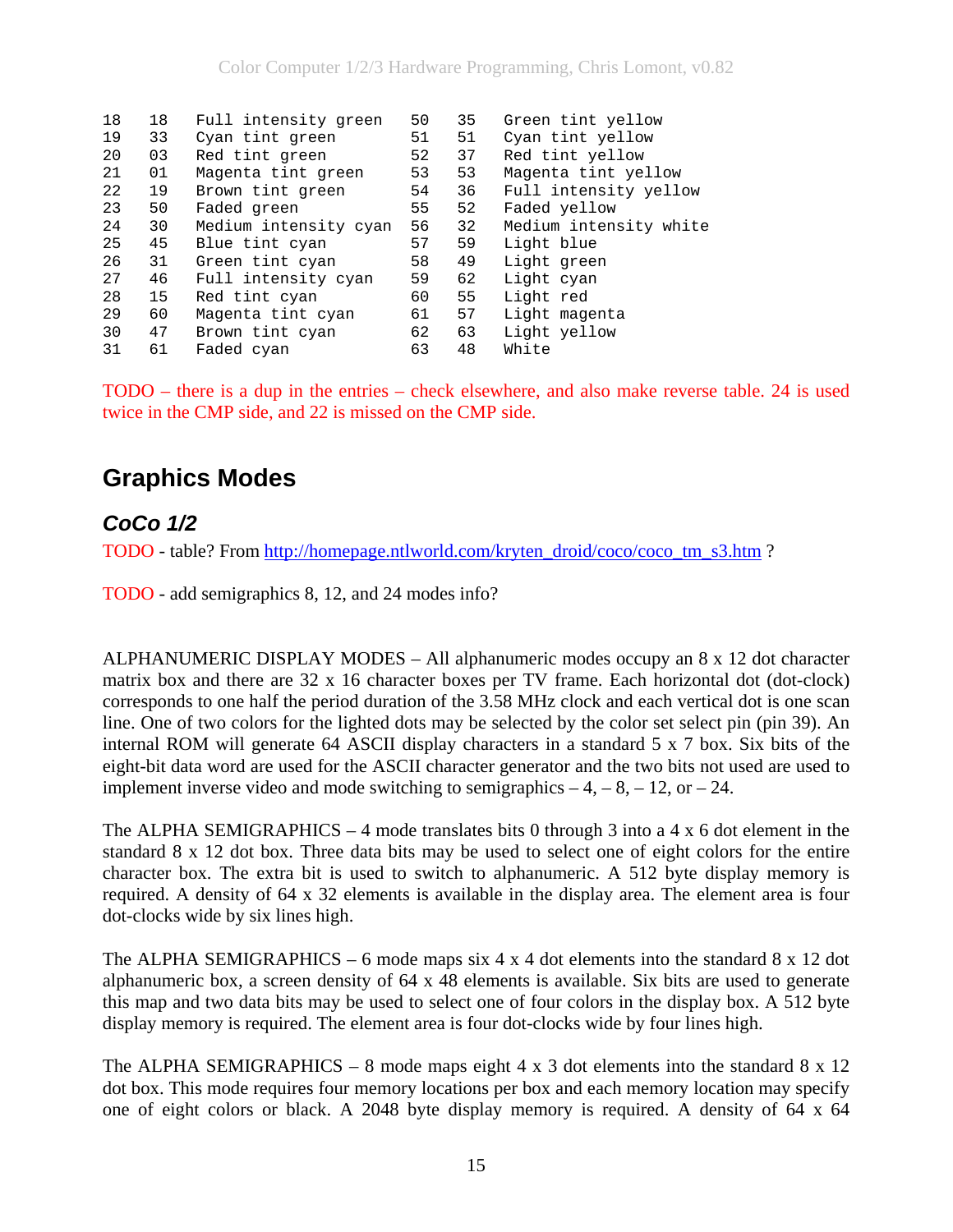elements is available in the display area. The element area is four dot-clocks wide by three lines high.

The ALPHA SEMIGRAPHICS – 12 mode maps twelve 4 x 2 dot elements into the standard 8 x 12 dot box. This mode requires six memory locations per box and each memory location may specify one of eight colors or black. A 3072 byte display memory is required. A density of 64 x 96 elements is available in the display area. The element area is four dot-clocks wide by two lines high.

The ALPHA SEMIGRAPHICS – 24 mode maps twenty-four  $4 \times 1$  dot elements into the standard 8 x 12 dot box. This mode requires twelve memory locations per box and each memory location may specify one of eight colors or black. A 6144 byte display memory is required. A density of 64 x 192 elements is available in the display are. The element area is four dot-clocks wide by one line high.

FULL GRAPHIC MODES – There are eight full graphic modes available from the VDG. These modes require 1K to 6K bytes of memory. The eight full-graphic modes include an outside color border in one of two colors depending upon the color set select pin (CSS). The CSS pin (pin 39) selects one of two sets of four colors in the four color graphic modes.

The 64 x 64 Color Graphics mode generates a display matrix of 64 elements wide by 64 elements high. Each element may be one of four colors. A 1K x 8 display memory is required. Each pixel equals four dot-clocks by three scan lines.

The 128 x 64 Graphics Mode generates a matrix 128 elements wide by 64 elements high. Each element may be either ON or OFF. However, the entire display may be one of two colors, selected by using the color set select pin. A 1K x 8 display memory is required. Each pixel equals two dotclocks by three scan lines.

The 128 x 64 Color Graphics mode generates a display matrix 128 elements wide by 64 elements high. Each element may be one of four colors. A 2K x 8 display memory is required. Each pixel equals two dot-clocks by three scan lines.

The 128 x 96 Graphics mode generates a display matrix 128 elements wide by 96 elements high. Each element may be either ON or OFF. However, the entire display may be one of two colors selected by using the color select pin. A 2K x 8 display memory is required. Each pixel equals two dot-clocks by two scan lines.

The 128 x 96 Color Graphics mode generates a display 128 elements wide by 96 elements high. Each element may be one of four colors. A 3K x 8 display memory is required. Each pixel equals two dot-clocks by two scan lines.

The 128 x 192 Graphics mode generates a display matrix 128 elements wide by 192 elements high. Each element may be either ON or OFF, but the ON elements may be one of two colors selected with color set select pin. A 3K x 8 display memory is required. Each pixel equals two dot-clocks by one scan line.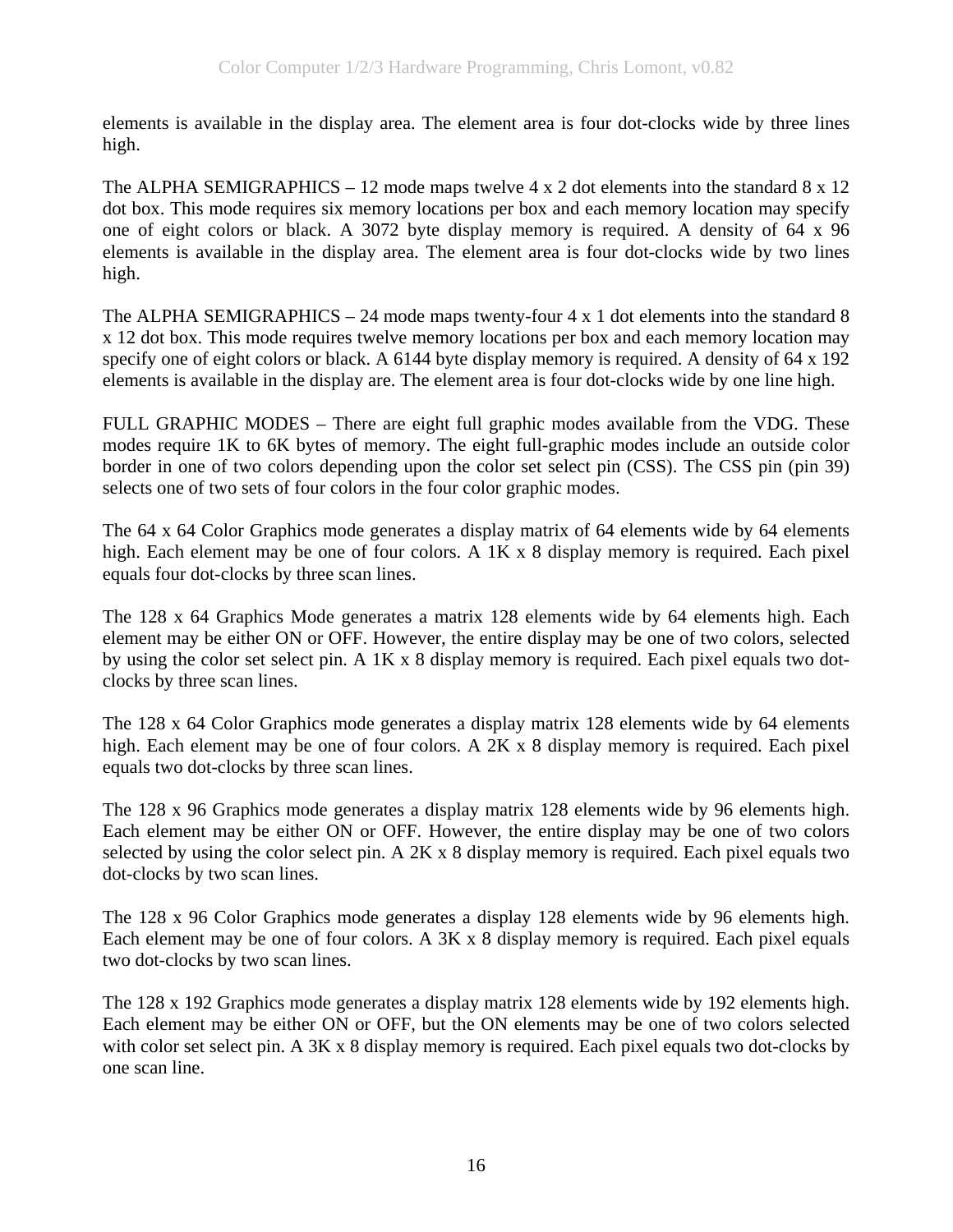The 128 x 192 Color Graphics mode generates a display 128 elements wide by 192 elements high. Each element may be one of four colors. A 6K x 8 display memory is required. A detailed description of the VDG modes is given in Table 2. Each pixel equals two dot-clocks by one scan line.

The 256 x 192 Graphics mode generates a display 256 elements wide by 192 elements high. Each element may be either ON or OFF, but the ON element may be one of two colors selected with the color set select pin. A 6K x 8 display memory is required. Each pixel equals one dot-clock by one scan line.

|         |                           |                                                                  |                               | <b>COLOR</b>                                                                                                                                      |                       |                                                                     | <b>TV SCREEN</b>                                                                                        |                                                                                                                                                               |                                                                                                                                                                                                                                                                                                                                                                     |  |  |
|---------|---------------------------|------------------------------------------------------------------|-------------------------------|---------------------------------------------------------------------------------------------------------------------------------------------------|-----------------------|---------------------------------------------------------------------|---------------------------------------------------------------------------------------------------------|---------------------------------------------------------------------------------------------------------------------------------------------------------------|---------------------------------------------------------------------------------------------------------------------------------------------------------------------------------------------------------------------------------------------------------------------------------------------------------------------------------------------------------------------|--|--|
|         |                           | CSS INV Character Color                                          |                               | Background                                                                                                                                        | Border                | Display Mode                                                        | <b>Detail</b>                                                                                           | <b>VDG DATA BUS</b>                                                                                                                                           | <b>COMMENTS</b>                                                                                                                                                                                                                                                                                                                                                     |  |  |
| a<br>-1 | ø<br>1<br>Ø               | Green<br>Black<br>Orange<br>Black                                |                               | <b>Black</b><br>Green<br>Black<br>Orange                                                                                                          | <b>Black</b><br>Black | 32 Characters<br>in columns<br>16 Characters<br>in rows             | 8 dots<br>$\overline{7}$<br>12 dots<br>5<br>$\blacksquare$<br>Т                                         | 10 M<br>ASCII code                                                                                                                                            | The ALPHANUMERIC INTERNAL mode uses an internal character<br>generator which contains the following five dot by seven dot characters:<br>@ABCDEFGHIJKLMNOPQRSTUVWXYZ[/]1<br>$-$ SPI $^{7}$ #\$%&*+,=/0123456789:; = 7.                                                                                                                                              |  |  |
| x       | x                         | çş<br>$\overline{\mathbf{x}}$                                    | C1<br>$\overline{\mathsf{x}}$ | ပ္န<br>Color<br><b>Black</b><br>Green<br>Blue<br>Red<br>Buff<br>Cyan<br>Magenta<br>Orange                                                         | <b>Black</b>          | 64 Display elements<br>in columns<br>32 Display elements<br>in rows | $L_3$<br>L <sub>2</sub><br>one<br>L1<br>ما<br>element                                                   | <b>CalL3L2</b><br>ιg                                                                                                                                          | The SEMIGRAPHICS FOUR mode uses an internal "coarse<br>graphics" generator in which a rectangle (eight dots by twelve<br>dots) is divided into four equal parts. The luminance of each<br>part is determined by a corresponding bit on the VDG data<br>bus. The color of illuminated parts is determined by three bits.<br>It requires 512 bytes of display memory. |  |  |
| a       | $\boldsymbol{\mathsf{x}}$ | L x<br>ī                                                         | C1                            | ÇØ<br>Color<br><b>Black</b><br>Green<br>Green<br>Blue<br>Red                                                                                      | <b>Black</b>          | 64 Display elements<br>in columns                                   | $L_4$<br>L <sub>5</sub><br>$L_3$<br>L2                                                                  | Lø                                                                                                                                                            | The SEMIGRAPHIC SIX mode is similar to the SEMIGRAPHIC<br>FOUR mode with the following difference: The eight dot by                                                                                                                                                                                                                                                 |  |  |
| 1       |                           | $\mathbf{a}$                                                     | ×                             | Black<br>Buff<br>š<br>Buff<br>ę<br>Magenta<br>Orange                                                                                              |                       | 48 Display elements<br>in rows                                      | L۵                                                                                                      |                                                                                                                                                               | twelve dot rectangle is divided into six equal parts. Color is<br>determined by the two remaining bits. It requires 512 bytes of<br>display memory.                                                                                                                                                                                                                 |  |  |
| x       | x                         | Lx<br>$\overline{c_2^2}$<br>a<br>п                               | Č1<br>$\times$<br>a<br>O      | CQ<br>Color<br>×<br><b>Black</b><br>Ø<br>Green<br>Yellow<br>Blue<br>Red<br>Buff<br>$\alpha$<br>п<br>Cvan<br>$\boldsymbol{a}$<br>Magenta<br>Orange | <b>Black</b>          | 64 Display elements<br>in columns<br>64 Display elements<br>in rows | L,<br>L <sub>0</sub><br>ւշ<br>L <sub>3</sub><br>$L_{5}$<br>L <sub>4</sub><br>L7<br>L <sub>6</sub>       | Fo<br>$c_{2}$<br>c,<br>Կal x l x<br>-1<br>$c_1 c_0 $<br>رما<br>x x<br>$c_1 c_0 $<br>-4<br>x<br>·sl<br>x<br>-6                                                 | The SEMIGRAPHIC EIGHT mode requires four column<br>consecutive addresses*, and produces a 2 x 4 block. It requires<br>2048 bytes of display memory.                                                                                                                                                                                                                 |  |  |
| x       | x                         | $\frac{c_2}{x}$<br>Lx<br>$\boldsymbol{a}$<br>$\Omega$<br>п<br>-1 | C1<br>$\times$<br>n           | CØ.<br>Color<br>x<br><b>Black</b><br>o<br>Green<br>Yellow<br>Ø<br>Blue<br>Red<br>a<br>Buff<br>Cvan<br>Ø<br>Magenta<br>Orange                      | <b>Black</b>          | 64 Display elements<br>in columns<br>96 Display elements<br>in rows | L1<br>L۵<br>$L_2$<br>$L_3$<br>$L_{5}$<br>L <sub>4</sub><br>L <sub>7</sub><br>⊾ <sub>6</sub><br>∟ց<br>Lg | $1\vert 0_2$<br>l x<br>-01<br>x<br>x<br>x<br>$c_{\boldsymbol{\omega}} _{\mathbf{X}}$<br>$c_2$ $c_1$<br>lχ<br>6<br>$c_1 c_0 _X _X$<br>-ց<br>-8<br>$\mathbf{1}$ | The SEMIGRAPHIC TWELVE mode requires six column<br>consecutive addresses*, and produces a 2 x 6 block. It requires<br>3072 bytes of display memory.                                                                                                                                                                                                                 |  |  |

Four column consecutive addresses starting at HEX 0400 are 0400, 0420, 0440, 0460.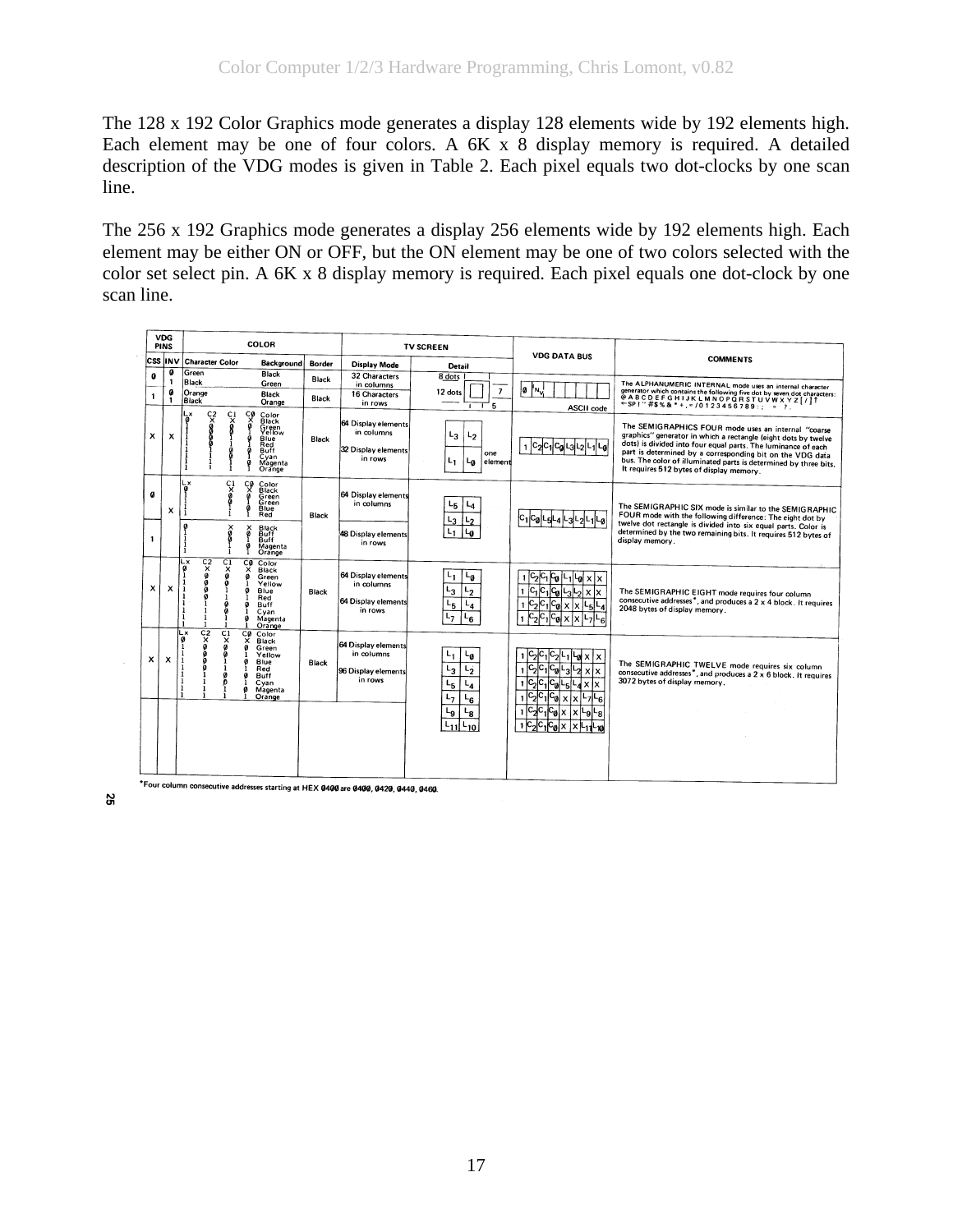<span id="page-17-0"></span>

| VDG<br>PINS            |          |                                                                                                                                           | COLOR                                                                                                                               |                      |                                                                                 | <b>TV SCREEN</b>                                                                                                                                                       | <b>VDG DATA BUS</b>                                                                                                                                                                                                                                                                                                                                                                  | <b>COMMENTS</b>                                                                                                                                              |
|------------------------|----------|-------------------------------------------------------------------------------------------------------------------------------------------|-------------------------------------------------------------------------------------------------------------------------------------|----------------------|---------------------------------------------------------------------------------|------------------------------------------------------------------------------------------------------------------------------------------------------------------------|--------------------------------------------------------------------------------------------------------------------------------------------------------------------------------------------------------------------------------------------------------------------------------------------------------------------------------------------------------------------------------------|--------------------------------------------------------------------------------------------------------------------------------------------------------------|
| <b>CSS INV</b>         |          | <b>Character Color</b>                                                                                                                    | Background                                                                                                                          | Border               | Display Mode                                                                    | Detail                                                                                                                                                                 |                                                                                                                                                                                                                                                                                                                                                                                      |                                                                                                                                                              |
| x                      | $\times$ | C <sub>2</sub><br>C <sub>1</sub><br>Lх<br>$\times$<br>$\pmb{\times}$<br>Ø<br>Ø<br>$\Omega$<br>Ø<br>Ø<br>Ø<br>$\mathbf{1}$<br>Ø<br>Ø<br>-1 | СØ<br>Color<br>x<br>Black<br>ø<br>Green<br>Yellow<br>Blue<br>$\boldsymbol{a}$<br>Red<br>Buff<br>Ø<br>Cyan<br>Magenta<br>Ø<br>Orange | <b>Black</b>         | 64 Display elements<br>in columns<br>192 Display elements<br>in rows            | $L_1$<br>$L_0$<br>L3<br>L <sub>2</sub><br>$L_5$<br>L <sub>4</sub><br>L7<br>$L_6$<br>Lg<br>L <sub>8</sub>                                                               | ∙al×<br>ΙX<br>$ c_{\boldsymbol{\theta}} $<br>$\boldsymbol{\mathsf{x}}$<br>lχ<br>$ C_1 C_0 $<br>$\mathsf{L}_{\mathbf{d}} \times  \mathsf{x} $<br>⊾ء<br>$ c_1 c_0 $ L<br>$7Fd \times X$<br>$c_1 c_0 $<br>k  x  a-le-                                                                                                                                                                   | The SEMIGRAPHIC TWENTY FOUR mode requires twelve<br>column consecutive addresses*, and produces a 2 x 12 block.<br>It requires 6144 bytes of display memory. |
|                        |          |                                                                                                                                           |                                                                                                                                     |                      |                                                                                 | L11<br>$L_{10}$<br>$L_{12}$<br>L <sub>13</sub><br>$L_{15}$<br>$L_{14}$<br>$L_{17}$<br>$L_{16}$<br>$L_{18}$<br>$L_{19}$<br>$L_{21}$<br>$L_{20}$<br>$L_{22}$<br>$L_{23}$ | <sup> C</sup> 1 <sup> C</sup> 0 Կ1 -10 ×  ×<br>1<br>$ c_{\boldsymbol{0}} $<br>x<br>$ x $ $ z_3 $<br>$\mathbf{1}$<br>-12<br>$ c_{\bf 0}  \times$<br>$c_{1}$<br>$x$ $L_{15}$<br>$\mathbf{1}$<br>-14<br>$1 C_2 C_1 C_0  \times  X C_1 C_1 C_1$<br>$ c_2 c_1 c_0$<br>Ιx<br>Ιx<br>$\mathbf{1}$<br>19<br>-18<br>$c_1c_0$<br>x<br>Ιx<br>իշվիջյ<br>$\mathsf{c}_{\mathfrak{a}}$<br>X<br>ابرما |                                                                                                                                                              |
| Ø<br>$\mathbf{1}$      | x        | ۲Ò<br>ပ္စ္ပါ<br>Ø<br>8<br>Ø                                                                                                               | Color<br>Green<br>Yellow<br>Blue<br>Red<br>Buff<br>Cyan<br>Magenta<br>Orange                                                        | Green<br>Buff        | 64 Display elements<br>in columns<br>64 Display elements<br>in rows             | $E_3E_2E_1E_0$                                                                                                                                                         | $c_{0}$<br>$ C_1 C_0 C_1 C_0 C_1$                                                                                                                                                                                                                                                                                                                                                    | The GRAPHICS ONE C mode uses a maximum of 1024 bytes<br>of display RAM in which one pair of bits specifies one picture<br>element.                           |
| Ø                      |          | Lx<br>Ø<br>-1<br>Ø                                                                                                                        | Color<br>Black<br>Green<br>Black                                                                                                    | Green<br>Buff        | 128 Display elements<br>in columns<br>64 Display elements                       | L <sub>7</sub>  L <sub>6</sub>  I                                                                                                                                      | ∟ց<br>L7 L6 <br>-5<br>$L_4 L_3 $                                                                                                                                                                                                                                                                                                                                                     | The GRAPHICS ONE R mode uses a maximum of 1024 bytes<br>of display RAM in which one bit specifies one picture element.                                       |
| 1<br>Ø<br>$\mathbf{1}$ | x        | Same colors as<br>Graphics one C                                                                                                          | Buff                                                                                                                                | Green<br>Buff        | in rows<br>128 Display elements<br>in columns<br>64 Display elements            | $\epsilon_{\rm 0}$<br>$E_3$ $E_2$ $E_1$                                                                                                                                | $C_0 C_1 $                                                                                                                                                                                                                                                                                                                                                                           | The GRAPHICS TWO C mode uses a maximum of 2048 bytes<br>of display RAM in which one pair of bits specifies one picture<br>element.                           |
| Ø<br>$\mathbf{1}$      |          | Same colors as<br><b>Graphics one R</b>                                                                                                   |                                                                                                                                     | Green<br>Buff        | in rows<br>128 Display elements<br>in columns<br>96 Display elements            |                                                                                                                                                                        | L <sub>0</sub>                                                                                                                                                                                                                                                                                                                                                                       | The GRAPHICS TWO R mode uses a maximum of 1536 bytes<br>of display RAM in which one bit specifies one picture element.                                       |
| Ø<br>$\mathbf{1}$      | x        | Same colors as<br>Graphics one C                                                                                                          |                                                                                                                                     | Green<br>Buff        | in rows<br>128 Display elements<br>in columns<br>96 Display elements<br>in rows | $E_3E_2E_1E_0$                                                                                                                                                         | $C_0C_1C_0C_1C_0$<br>$C_1$ $C_2$ $C_1$                                                                                                                                                                                                                                                                                                                                               | The GRAPHICS THREE C mode uses a maximum of 3072 bytes<br>of display RAM in which one pair of bits specifies one picture<br>element.                         |
| ۵<br>$\mathbf{1}$      | x        | Same colors as<br>Graphics one R                                                                                                          |                                                                                                                                     | Green<br>Buff        | 128 Display elements<br>in columns<br>192 Display elements<br>in rows           |                                                                                                                                                                        | L۵<br>ւ 7<br>-6                                                                                                                                                                                                                                                                                                                                                                      | The GRAPHICS THREE R mode uses a maximum of 3072 bytes<br>of display RAM in which one bit specifies one picture element.                                     |
| ø<br>1                 | x        | Same colors as<br>Graphics one C                                                                                                          |                                                                                                                                     | Green<br>Buff        | 128 Display elements<br>in columns<br>192 Display elements<br>in rows           | E <sub>Q</sub><br>$E_3$ $E_2$ $E_1$                                                                                                                                    | (C@I                                                                                                                                                                                                                                                                                                                                                                                 | The GRAPHICS SIX C mode uses a maximum of 6144 bytes<br>of display RAM in which one pair of bits specifies one picture<br>element.                           |
| Ø<br>$\mathbf{1}$      | x        | Same colors as<br><b>Graphics one R</b>                                                                                                   |                                                                                                                                     | Green<br><b>Buff</b> | 256 Display elements<br>in columns<br>192 Display elements<br>in rows           |                                                                                                                                                                        |                                                                                                                                                                                                                                                                                                                                                                                      | The GRAPHICS SIX R mode uses a maximum of 6144 bytes<br>of display RAM in which one bit specifies one picture element.                                       |

Four column consecutive addresses starting at HEX 0400 are 0400, 0420, 0440, 0460.

## *CoCo 3*

TODO - table?

See throughout this document TODO - table?

# **Text Modes**

## *CoCo 1/2*

The character set available for CoCo 1/2 or CoCo 3 in CoCo 1/2 compatible text mode (WIDTH 32) follows.

On CoCo  $3(?)$  the character set assumes that bit 4 of  $FF22$  is set. If that bit is clear, then the characters in the range of \$0-\$1F must be replaced by the corresponding characters in the range \$40-\$5F in inverse video.

CoCo 1 and 2, and CoCo3 WIDTH 32 character set: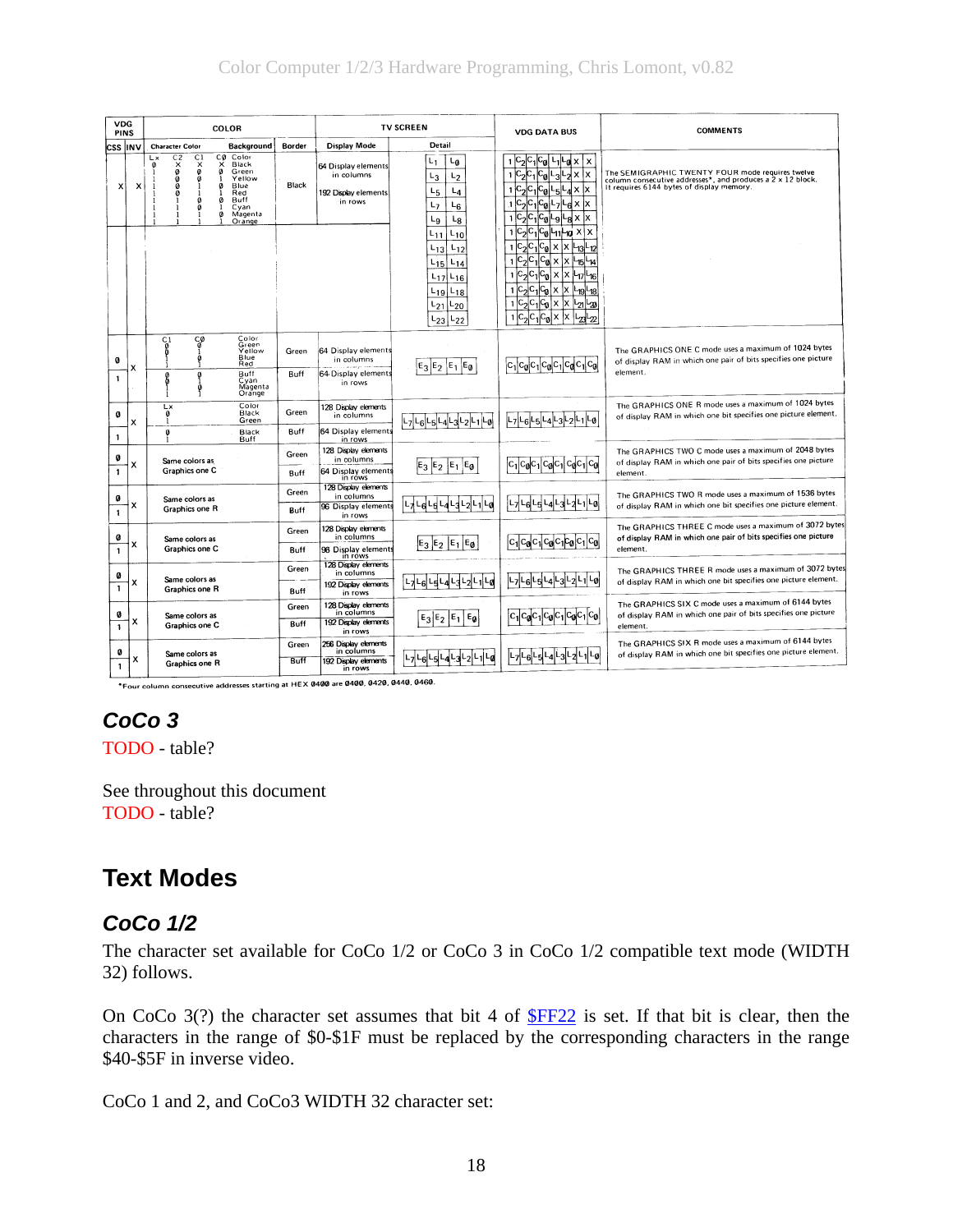#### <span id="page-18-0"></span>Each entry is hex for Inverted, NonInverted, Text

|  | \$00 \$40 @<br>\$01 \$41 A<br>\$02\$342B<br>\$03\$343C<br>$$04$ \$44 D<br>\$05 \$45 E<br>\$06 \$46 F<br>\$07 \$47 G<br>\$08 \$48 H<br>\$09 \$49 I<br>\$0A \$4A J<br>\$0B\$\$4B K<br>\$0C\$\$4C L<br>\$0D\$\$4D\$M<br>\$0E \$4E N<br>$SOF$ \$4F O |  | \$10 \$50 P<br>\$11 \$51 0<br>\$12 \$52 R<br>$$13$ \$53 S<br>$$14$ \$54 T<br>$$15$ \$55 U<br>$$16$ \$56 V<br>\$17 \$57 W<br>$$18$ \$58 X<br>\$19 \$59 Y<br>$$1A$ $$5A$ $Z$<br>\$1B \$5B [<br>$$1C$ \$5C \<br>\$1D \$5D ]<br>$$1E$ $$5E$ up<br>\$1F \$5F left |  | $$20$ \$60<br>$$21$ \$61 !<br>$$22$ \$62 "<br>$$23$ \$63 #<br>$$24$ \$64 \$<br>$$25$ \$65 %<br>\$26\$56\$x<br>$$27$ \$67 '<br>$$28$568$ (<br>$$29$ \$69 )<br>$$2A$56A*$<br>$$2B$56B +$<br>$$2C$5C$ ,<br>$$2D$56D -$<br>$$2E$$ $$6E$ .<br>\$2F\$56F/ | $$30$ \$70 0<br>\$31 \$71 1<br>$$32$ \$72 2<br>$$33$ $$73$ 3<br>$$34$ $$74$ 4<br>$$35$ $$75$ 5<br>$$36$ \$76 6<br>$$37$ $$77$ 7<br>$$38$ $$78$ 8<br>$$39$ $$79$ 9<br>$$3A$ $7A$ :<br>$$3B$57B$ ;<br>\$3C\$57C <sub>3</sub><br>$$3D $7D =$<br>$$3E$$ $$7E$ ><br>\$3F \$7F ? |
|--|--------------------------------------------------------------------------------------------------------------------------------------------------------------------------------------------------------------------------------------------------|--|--------------------------------------------------------------------------------------------------------------------------------------------------------------------------------------------------------------------------------------------------------------|--|-----------------------------------------------------------------------------------------------------------------------------------------------------------------------------------------------------------------------------------------------------|----------------------------------------------------------------------------------------------------------------------------------------------------------------------------------------------------------------------------------------------------------------------------|

The characters defined by \$20-\$3F are inverse video. Graphics blocks are printed for character values \$80-\$FF. Here is a screenshot for values \$00-\$FF:



### *CoCo 3*

CoCo 3 high-resolution text modes (WIDTH 40, 80) have more characters. The character set is repeated for character values \$80-\$FF.

\$00 Ç \$10 ó \$20 \$30 0 \$40 @ \$50 P \$60 ^ \$70 p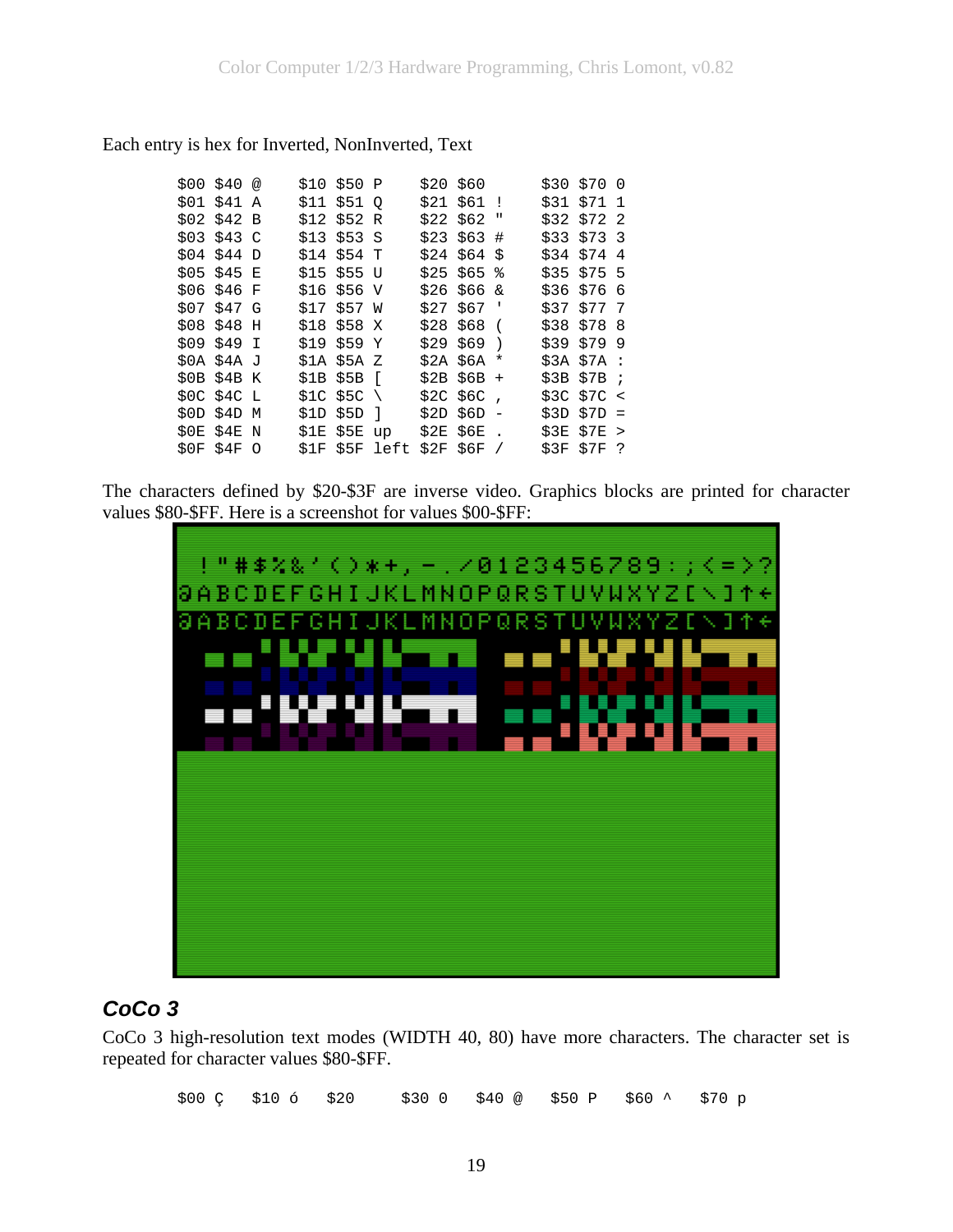|      | \$01 ü<br>\$02 é<br>$$03$ $â$<br>$$04$ $\ddot{a}$<br>$$05$ $\lambda$<br>\$06 å<br>\$07 <sub>c</sub><br>\$08 e<br>\$09 ë<br>\$0A e<br>$$0B$ i<br>SOC î<br>\$OD ß<br>\$0E Ä | $$11$ æ<br>$$12$ $R$<br>\$13 ô<br>\$14 ö<br>$$15\sigma$<br>\$16 û<br>\$17 ù<br>\$18 <sub>0</sub><br>\$19 Ö<br>\$1A Ü<br>\$1B\$<br>$$1C$ £<br>$$1D$ $\pm$<br>$$1E$ $^{\circ}$ | $$21$ !<br>$$22$ "<br>$$23$ #<br>$$24$ \$<br>$$25$ %<br>$$26 \&$<br>\$27<br>\$28<br>$$29$ )<br>$$2A *$<br>$$2B +$<br>\$2C<br>$$2D -$<br>\$2E | $\mathbf{r}$<br>$\sqrt{2}$<br>$\ddot{\phantom{a}}$ | \$311<br>$$32$ 2<br>$$333$ 3<br>$$34$ 4<br>$$355$ 5<br>\$366<br>$$37$ 7<br>\$388<br>\$399<br>\$3A :<br>$$3B$ ;<br>\$3C <<br>$$3D =$<br>\$3D > | \$41 A<br>\$42 B<br>\$43 C<br>$$44$ D<br>\$45 E<br>\$46 F<br>\$47 G<br>\$48<br>\$49 I<br>\$4A J<br>\$4B K<br>$$4C$ L<br>\$4D<br>\$4E N | H<br>М  | \$51 O<br>\$52 R<br>\$53S<br>\$54 T<br>\$55 U<br>\$56 V<br>\$57 W<br>\$58 X<br>\$59 Y<br>\$5A Z<br>$$5B$ [<br>$$5C \setminus$<br>$$5D$ ]<br>S5E | up  | \$61 a<br>\$62 b<br>\$63 c<br>$$64\ d$<br>\$65 e<br>\$66 f<br>\$67 g<br>\$68 h<br>\$69 I<br>\$6A i<br>\$6B k<br>\$6C 1<br>\$6D m<br>\$6E n | $$71$ q<br>\$72 r<br>\$73 s<br>\$74 t<br>\$75 u<br>$$76$ v<br>$$77$ w<br>$$78 \times$<br>$$79\mathrm{v}$<br>\$7A z<br>\$7B<br>\$7C<br>\$7D<br>\$7E | $\sim$ |
|------|---------------------------------------------------------------------------------------------------------------------------------------------------------------------------|------------------------------------------------------------------------------------------------------------------------------------------------------------------------------|----------------------------------------------------------------------------------------------------------------------------------------------|----------------------------------------------------|-----------------------------------------------------------------------------------------------------------------------------------------------|----------------------------------------------------------------------------------------------------------------------------------------|---------|-------------------------------------------------------------------------------------------------------------------------------------------------|-----|--------------------------------------------------------------------------------------------------------------------------------------------|----------------------------------------------------------------------------------------------------------------------------------------------------|--------|
| \$0F | Å                                                                                                                                                                         | \$1F f                                                                                                                                                                       | \$2F                                                                                                                                         |                                                    | $$3F$ ?                                                                                                                                       | \$4F                                                                                                                                   | $\circ$ | \$5F                                                                                                                                            | lft | $$6F$ o                                                                                                                                    | \$7F                                                                                                                                               |        |



For the CoCo3 hi-res screen modes, each character is 2 bytes, in the format char, attrib, char, attrib, etc. where char is a character code and attrib is an attribute byte. The attribute byte looks like this:

| Bit 7                   | Bit 6              | <b>Bits 5.4.3</b>       | <b>Bits 2.1.0</b>      |
|-------------------------|--------------------|-------------------------|------------------------|
| Flash $(1=f$ lash, $0=$ | Underline          | three foreground color  | three background color |
| don't)                  | $(1=underline, 0=$ | bits (palettes $8-15$ ) | bits (palettes $0-7$ ) |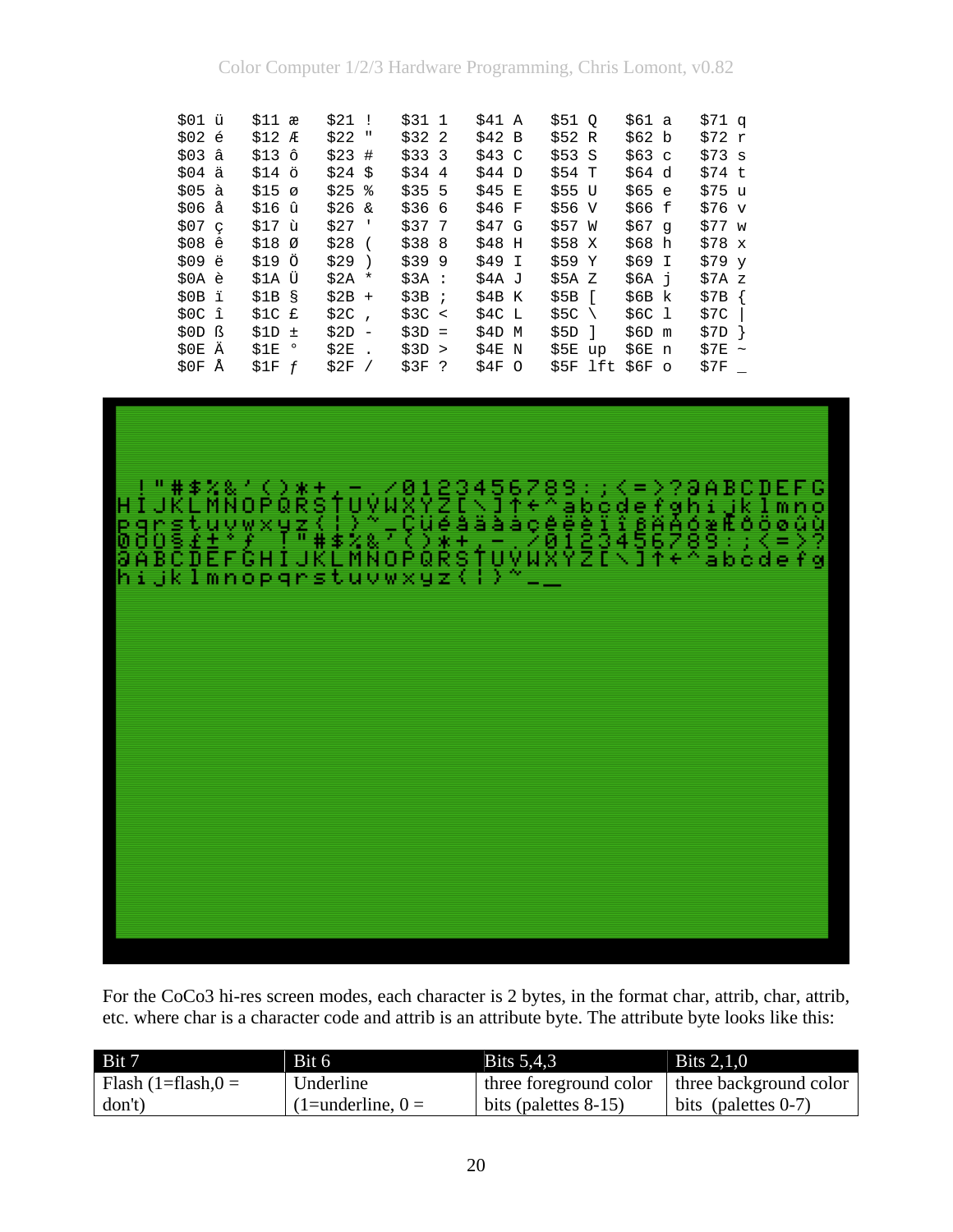<span id="page-20-0"></span>

| <b>B8-\$FFBF</b><br>-SFFB <sup>*</sup><br>don't)<br>יו הי |  |
|-----------------------------------------------------------|--|
|-----------------------------------------------------------|--|

## **Keyboard**

The keyboard is accessed through [PIA0](#page-47-0), addresses [\\$FF00-\\$FF03.](#page-47-0) Access is done by setting (for example) \$FF00 for input, \$FF02 for output, sending a signal down the required bit(s) in \$FF02, and reading the inputs from \$FF00. The roles of \$FF00 and \$FF02 can be reversed if desired.

The bit values seem backwards and are 0 for on, and 1 for off, in reading the keyboard.

Example code: Needs work on how to do keyboard: - clean this up and correct it

| <b>CLR</b>  | SFF01       | set \$FF00 for direction                   |
|-------------|-------------|--------------------------------------------|
| <b>CLR</b>  | SFF00       | set for input                              |
| <b>CLR</b>  | SFF03       | set \$FF02 for direction                   |
| LDA         | #SFF        |                                            |
| STA         | SFF02       | set for output                             |
|             |             |                                            |
| LDA         | #%11101111  | check only a single column number 4        |
| STA         | SFF02       | signal columns (in diagram below)          |
| LDA         | SFF00       | read rows (in diagram below)               |
| COMA        |             | invert output                              |
| ANDA        | #\$7F       | strip bit                                  |
| <b>CMPA</b> | #%011111011 | check single bit $2$ - we tested for T key |
|             |             |                                            |

Here is the keyboard matrix. Some entries have multiple keys separated by a slash. For example, es/br is the Esc/Break key.

| LSB             |              |                                                        | SFF02   |                                                         |    |         | MSB           |          |                      |
|-----------------|--------------|--------------------------------------------------------|---------|---------------------------------------------------------|----|---------|---------------|----------|----------------------|
| $\mathbf 0$     | $\mathbf{1}$ | 2                                                      | 3       | 4                                                       | 5  | 6       | 7             |          |                      |
| $^{\copyright}$ | Α            | В                                                      | C       | D                                                       | Ε  | F       | G             | $\Omega$ | LSB                  |
| Η               | I.           | J                                                      | K       | L                                                       | М  | $\rm N$ | $\circ$       |          | \$                   |
| Ρ               | Q            | $\mathbb R$                                            | $\rm S$ | T                                                       | U  | V       | W             | 2        | F<br>F               |
| Χ               | Υ            | Ζ                                                      | up      | dn                                                      | lf | rt      | space         | 3        | $\Omega$<br>$\Omega$ |
| $\mathsf 0$     | !/1          | $^{\prime\prime}/2$                                    |         | $\frac{4}{3}$ $\frac{5}{4}$ $\frac{8}{5}$ $\frac{6}{6}$ |    |         | $'$ /7        | 4        |                      |
| $(\frac{8}{3})$ | $)/9$ */:    |                                                        |         | $+ i \leq j$ , $=/-$ >/.                                |    |         | $\frac{1}{2}$ | 5        |                      |
|                 |              | enter clr es/br alt ctrl<br>Joystick comparison result |         |                                                         | F1 | F2      | shifts        | 6<br>7   | MSB                  |

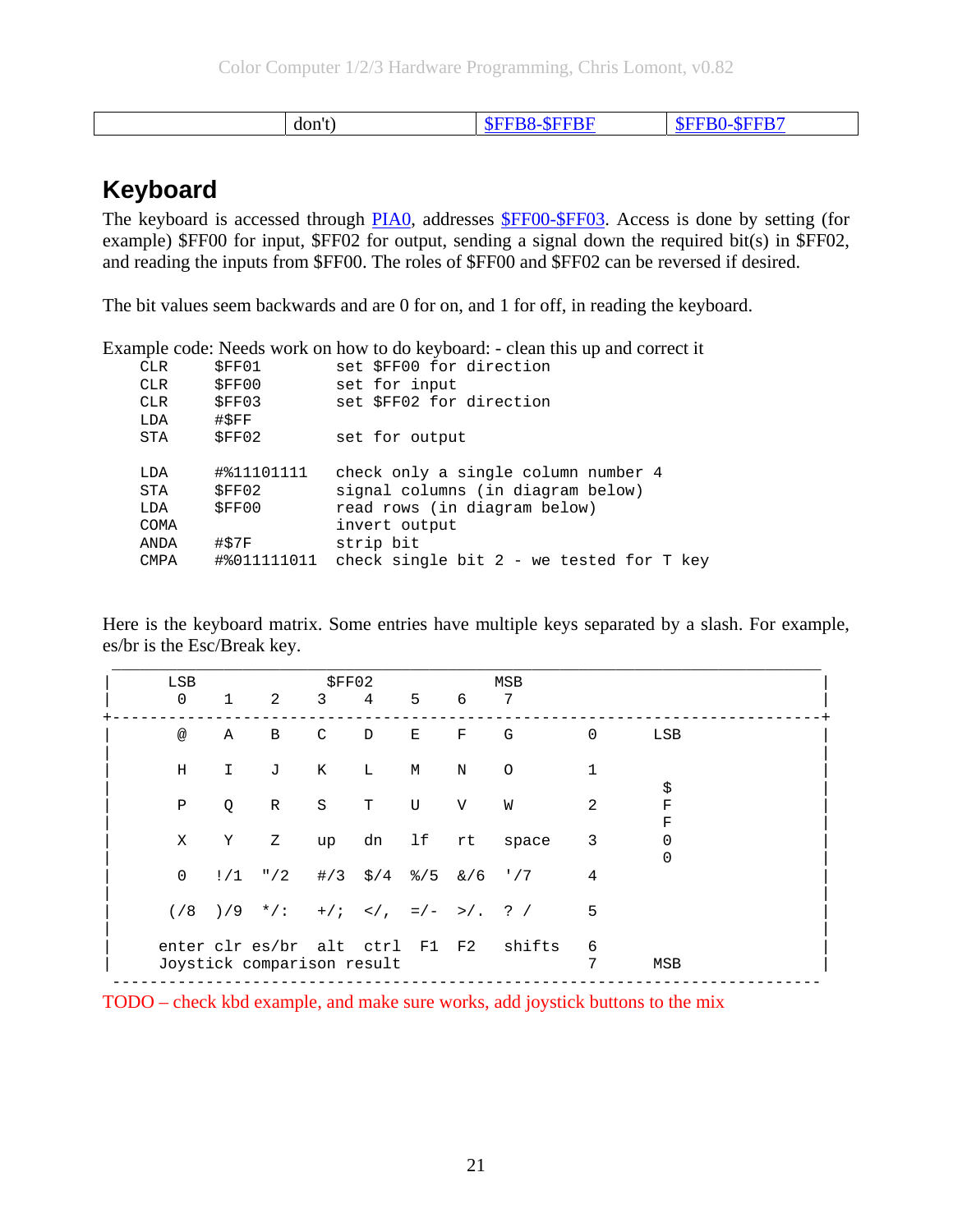# <span id="page-21-0"></span>**Joystick**

PIA control registers at [\\$FF01](#page-47-0) and [\\$FF03](#page-47-0) set control registers CA2 and CB2, which in turn select which joystick to read and which axis to read.

The 6 most significant bits of [\\$FF20](#page-48-0) are the digital to analog converter, and any value here is compared to a joystick reading. The high bit of \$FF00 will be 1 whenever the joystick value exceeds the D/A value. So set \$FF20 to \$FC (the highest possible), check the bit, and decrease the value until the bit changes, giving the joystick value.

Since these bits also affect sound, you should mute the CoCo first.

Example:

see<http://www.coco25.com/wiki/index.php/Sampling> TODO

In the CoCo 1 and 2, the joysticks are read by looking at the single bit output of a comparator; one input to that comparator is one of the joystick values, the other is the output of a digital-to-analog (D/A) converter under software control. When the selected joystick value exceeds the output of the D/A converter, the comparator outputs a one, any other time, if outputs a zero. So the joystick value itself isn't just sitting in memory anywhere; you have to select which joystick to use as input to the comparator, vary the input to the D/A converter, and then check the output of the comparator to see when it changes from a one to a zero or visa-versa.

The input to the D/A is the most-significant 6 bits at address \$FF20; write \$FC to that address to set the analog value as high as it will go. The comparator output can be read as the most-significant bit at address \$FF00; when it's a one, the joystick value is higher than the D/A output.

Note that the remaining bits at those addresses are used for other things: \$FF20 also has a bit going to the serial port output, and a bit coming in from the cassette port; while the rest of \$FF00 is input from the keyboard matrix and joystick fire-buttons. So you should strip out the bits you need by doing the appropriate ANDs. Ignoring extraneous input bits causes no problem, and (in this case) setting the remaining output bits to zero should be okay. (Though you might want to leave the serial output line high; for that, just OR in \$02 before writing the D/A value).

To select which joystick value gets compared (ie: left or right, and X or Y axis), you have to control a pair of special PIA outputs; CA2 and CB2. Each of the four possible values of these bits selects a different joystick line to compare. These are controlled by writing to the PIA control registers, which is a little complicated because they also control a bunch of other things. The control registers you want are at addresses \$FF01 (for CA2) and \$FF03 (for CB2). For each address, I \*think\* you want to write the value \$3F to set the output to a one, and \$37 to set it to zero. These settings enable interrupts that (I think) the CoCo normally uses, and triggers them on the rising edge of the input signals, which I also think is the normal setting. If these are wrong, please let me know!

Another possibility is that the PIA control registers might be readable. In that case, you would just want to read the control register, mask out the bits controlling the select line by ANDing against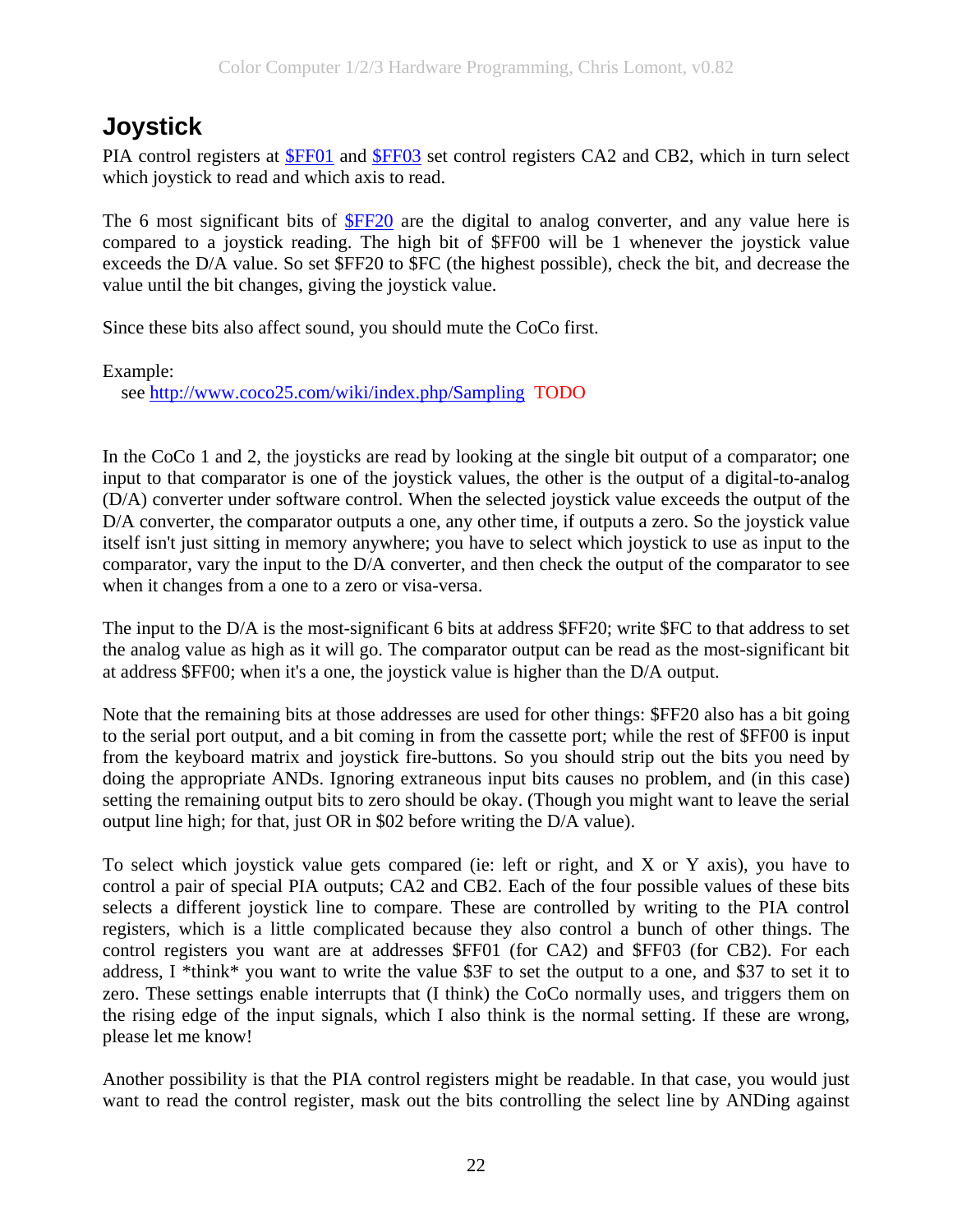<span id="page-22-0"></span>\$C7, and the fill in the new control values for those bits by ORing against \$38 (for high output) or against \$30 (for low).

Of course, the easiest way to do this is from BASIC is with the JOYSTK (I) function, where I is a joystick axis number. There are four axes you might want to read: each of the two joysticks has a left-right axis and an up-down axis. Read JOYSTK(0) to cache all four values (BASIC weirdness), and then read the other three values at your leisure.

The second easiest way is to call a [ROM routine](#page-45-0) (POLCAT) that will read all four joystick values and leave them sitting in memory. This routine lives in the Color BASIC ROM at address \$A00A and leaves its results in the four bytes at addresses \$015A through \$015D.

TODO – rewrite section, test, and minimize the example.

# **Mouse**

This is the same as joystick programming. TODO

# **Interrupts**

## *CoCo 1/2/3*

An interrupt is an external event that alters the normal flow of the microprocessor. There are many possible ways to generate interrupts. The 6809 has 4 hardware interrupts and 3 software interrupts. They are (listed in lowest to highest precedence):

| Interrupt | Expanded<br>notation            | Default<br>use                                 | Registers pushed                                 | Vector       | Vector<br>points<br>to | Code<br>at<br>location |
|-----------|---------------------------------|------------------------------------------------|--------------------------------------------------|--------------|------------------------|------------------------|
| SWI3      | Software<br>Interrupt<br>3      | not used?                                      | A, B, X, Y, U, PC, DP, CC                        | <b>SFFF2</b> | <b>SFEEE</b>           | LBRA<br>\$0100         |
| SWI2      | Software<br>Interrupt<br>2      | not used?<br>some<br>use<br>in OS9?            | A, B, X, Y, U, PC, DP, CC                        | $S$ FFF4     | <b>SFEF1</b>           | LBRA<br>\$0103         |
| FIRQ      | Fast<br>Interrupt<br>Request    | disk<br>drive<br>access                        | PC, CC                                           | <b>SFFF6</b> | SFEF4                  | LBRA<br>\$010F         |
| IRQ       | Interrupt<br>Request            | sound and<br>TIMER<br>functions                | A, B, X, Y, U, PC, DP, CC                        | \$FFF8       | <b>SFEF7</b>           | LBRA<br>\$010C         |
| SWI       | Software<br>Interrupt<br>1      | in<br>unused<br>Basic,<br>in<br>used<br>EDTASM | $A$ , $B$ , $X$ , $Y$ , $U$ , $PC$ , $DP$ , $CC$ | $S$ FFFA     | <b>SFEFA</b>           | LBRA<br>\$0106         |
| NMI       | $Non-$<br>Maskable<br>Interrupt | not<br>supported                               | A, B, X, Y, U, PC, DP, CC                        | <b>SFFFC</b> | <b>SFEFD</b>           | LBRA<br>\$0109         |
| RESET     | Inital<br>power<br>up           | resetting<br>the                               | None                                             | <b>SFFFE</b> | \$8C1B                 | reset<br>code          |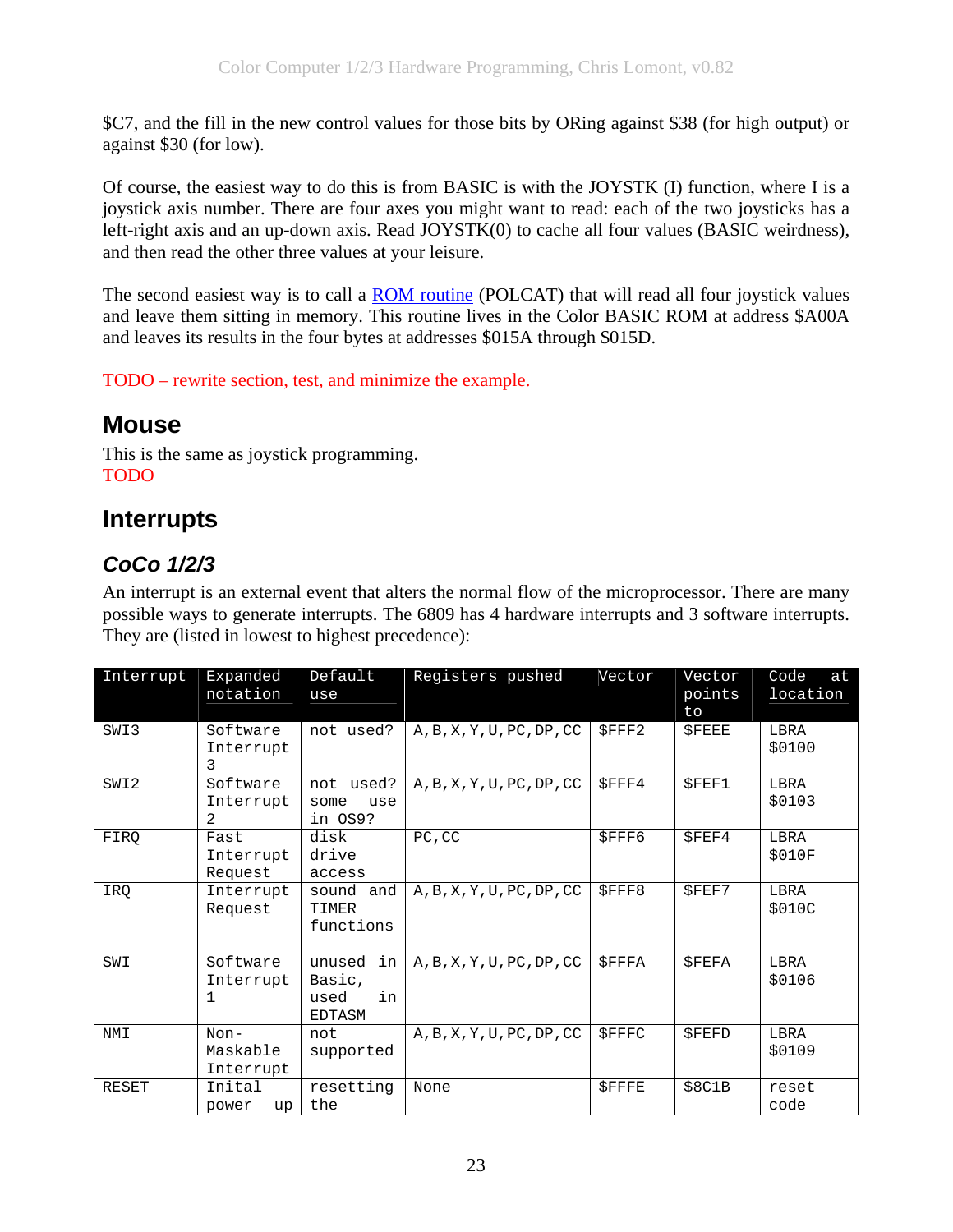<span id="page-23-0"></span>

| RESET<br>and | machine<br>$\mathbf{m}$ |  |  |
|--------------|-------------------------|--|--|
| button       |                         |  |  |

When a FIRQ or IRQ interrupt fires, the microprocessor first sees if the corresponding bit in the Condition Code (CC) register in the [6809 microprocessor](#page-4-0) is 0. If it is, the exception processing is performed. The microprocessor gets the address to go to from the interrupt vectors, and jumps to the address stored there.

In the CoCo, each of the vectors is in ROM, and cannot be changed. However, the vectors each point to a RAM location that can be changed.

If there are multiple interrupts, only the highest priority one will be taken.

The FIRQ interrupt is fast in the sense that it does not push many registers on the stack.

For example, if an IRQ occurred and the proper CC bit is 0, and location \$FFF8-\$FFF9 is \$A101, the microprocessor would then start executing code at \$A101. Interrupts save the listed registers before the interrupt handler is called, and these registers are restored when the Return From Interrupt (RTI) instruction is called at the end of the interrupt routine.

RTI is similar to RTS except that it, in conjunction with the E bit in CC, determines how many registers to pull from the stack.

To disable the interrupts (useful before many changes in the system), use

| ORCC | #\$10 | disables IRO       |
|------|-------|--------------------|
| ORCC | #\$40 | disables FIRO      |
| ORCC | #\$50 | disables them both |

To enable the interrupts, use

| ANDCC | #SEF  | enables IRO  |                   |  |
|-------|-------|--------------|-------------------|--|
| ANDCC | #\$BF | enables FIRO |                   |  |
| ANDCC | #\$AF |              | enables them both |  |

## *CoCo 3*

The GIME chip has the capability of sending interrupts to either the IRQ or FIRQ line. If you are running a 100% ML program you can them as you want. If you are running a combination program, Basic sets the GIME interrupt registers back to Vertical Border only.

The GIME chip enables a host of other interrupts possible to trigger either/both FIRQ and IRQ interrupts through [\\$FF92-\\$FF93.](#page-60-0) The interrupt sources include

- A programmable timer
- Horizontal and vertical border
- Serial port
- Keyboard port and joystick buttons
- Pin 8 of the Cartridge port

TODO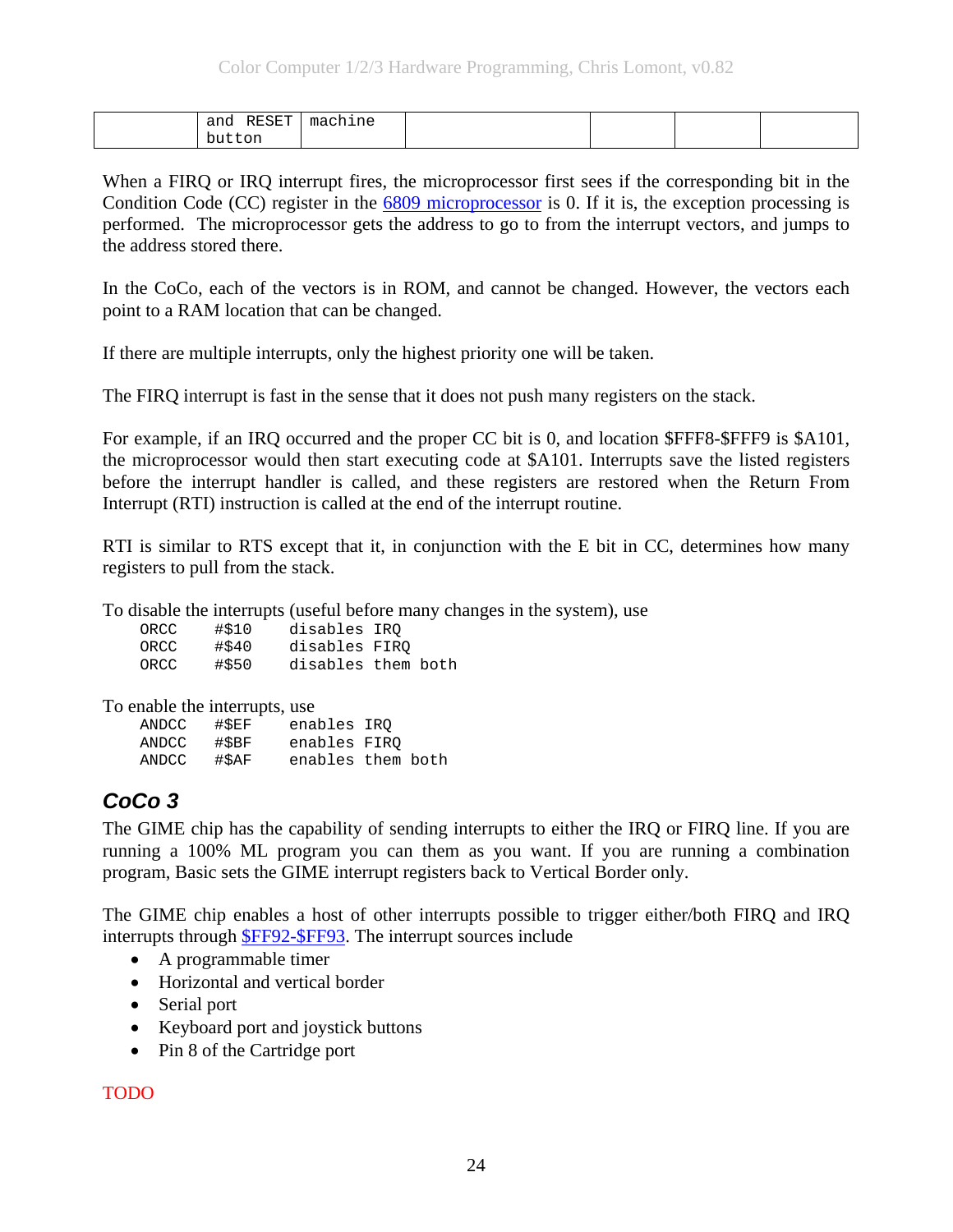# <span id="page-24-0"></span>**Sound**

Mute sound:

BEGIN LDA \$FF23 Get current Control Register B value of PIA 2 ORA #\$30 Set CB2 to be an output. (Set bits 4 and 5.)

Now the status of bit 3 of Control Register B will control the CB2 line. If bit 3 is low the line will be low. If bit 3 is high the line will be high. Setting CB2 low will mute the CoCo.

 ANDA #\$F7 Clear bit 3 - Mute CoCo STA \$FF23 Write value back to Control Register B

In general programming sound uses the 6-bit D/A.

Also, there was a magazine article early on about 4-channel sound, but I have been unable to find it and analyze it for this section. Perhaps Rainbow or Hot-CoCo? I think it is named Bells and Whistles 2. TODO

Sockmaster has a MOD Player.

Another source is the single bit sound: \$FF23 bit 2 to 0, (changes \$FF22 to data dir register) \$FF22 to output?, \$FF23 bit back to 1 (change \$FF22 back) Store sound bits into \$FF22 (top bit?)

\$FF03 bit 3 \$FF01 Bit 3 Sound Source

| $\mathbf{\Omega}$ | $\mathbf{\Omega}$ | DAC       |
|-------------------|-------------------|-----------|
| ∩                 |                   | Cassette  |
|                   | $\mathbf{\Omega}$ | Cartridge |
|                   |                   | No Sound  |

Another source is the cassette recorder

Another source is the cartridge slot?

#### TODO

## **Cassette Storage**

### *File format*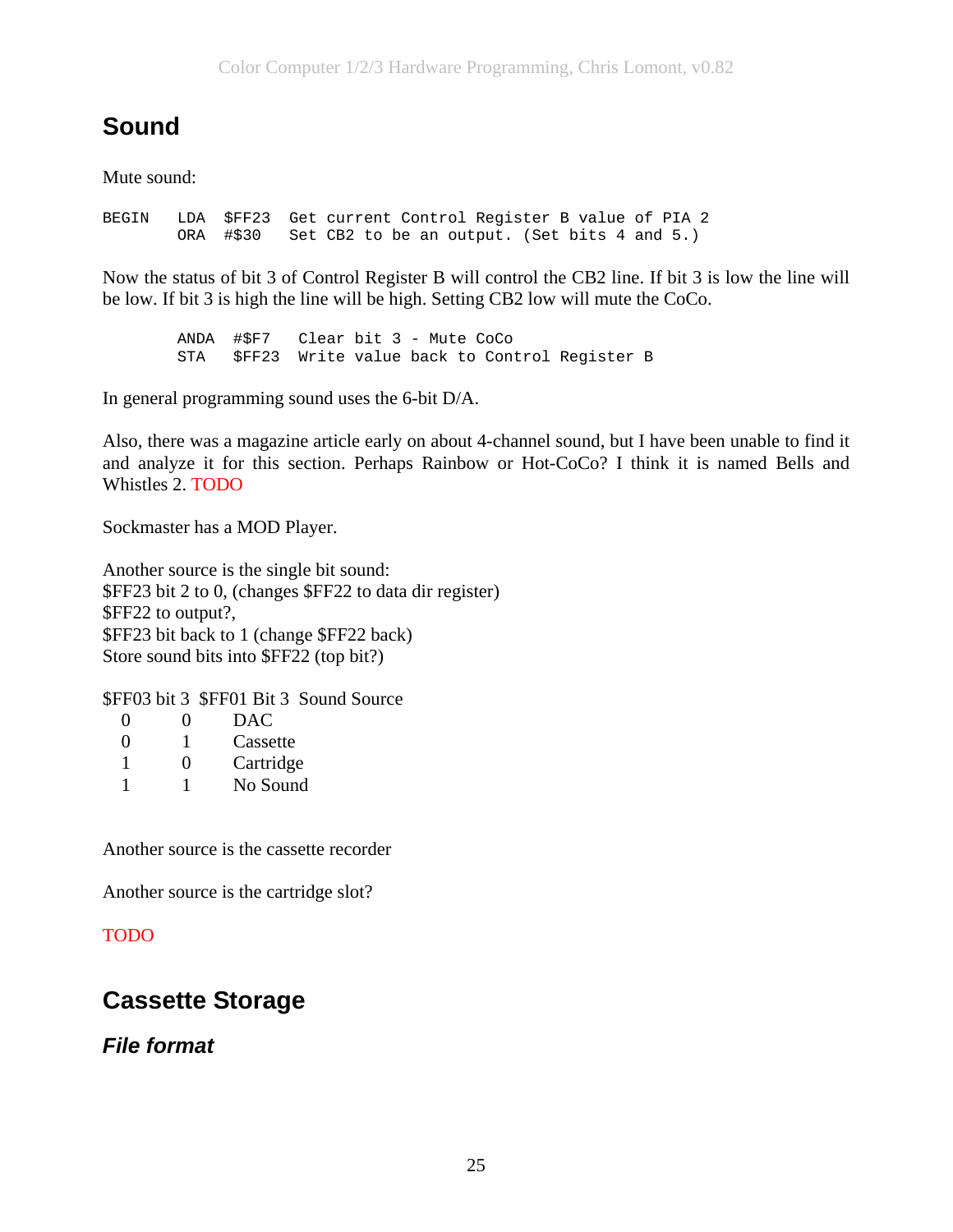<span id="page-25-0"></span>Color BASIC saves a file as a series of blocks, each with 0-255 bytes of data. Some blocks need preceded by a leader to establish timing.

Each bit is recorded as a single cycle of a sine-wave. A "1" is a single cycle at 2400 Hz, and a "0" is a single cycle at 1200 Hz. Bytes are stored least significant bit first. Bits are recognized when the sine wave crosses from positive to negative, so loudness is not as important as one might expect.

A file consists of:

- 1. a leader
- 2. a filename block
- 3. a 1/2 second gap
- 4. another leader
- 5. some number of data blocks
- 6. an end-of-file block

A leader is just hex \$80(128 dec) bytes of hex \$55 (binary 01010101).

A block contains:

- 1. two "magic" bytes (\$55 and \$3C)
- 2. one byte block type (00=filename, \$01=data, \$FF=EOF)
- 3. one byte data length (\$00 to \$FF)
- 4. 0 to 255 bytes data
- 5. one byte checksum (sum of data, type, and length bytes)
- 6. another magic byte (\$55)

Filename blocks have \$F(15) bytes of data; EOF blocks have zero bytes of data; data blocks have \$00-\$FF bytes of data indicated by length byte.

A filename block contains:

- 1. eight bytes the filename
- 2. one byte file type (\$00=BASIC, \$01=data, \$02=machine code)
- 3. one byte ASCII flag (\$00=binary, \$FF=ASCII)
- 4. one byte gap flag (\$00=no gaps, \$FF=gaps)
- (The tech manual incorrectly (?) shows 01 as the code for "no gaps")
- 5. two bytes machine code starting address
- 6. two bytes machine code loading address

There should be no gaps, except preceding the file, and in case the filename blocks requests gaps, in which case there is a 1/2 second gap and leader before each data block and EOF block.

## *Hardware*

The cassette cable has a 5-pin DIN connector on one end, that plugs into the back of the CoCo; the other end has three earphone-style plugs, that plug into the EAR, AUX (or MIC), and REMOTE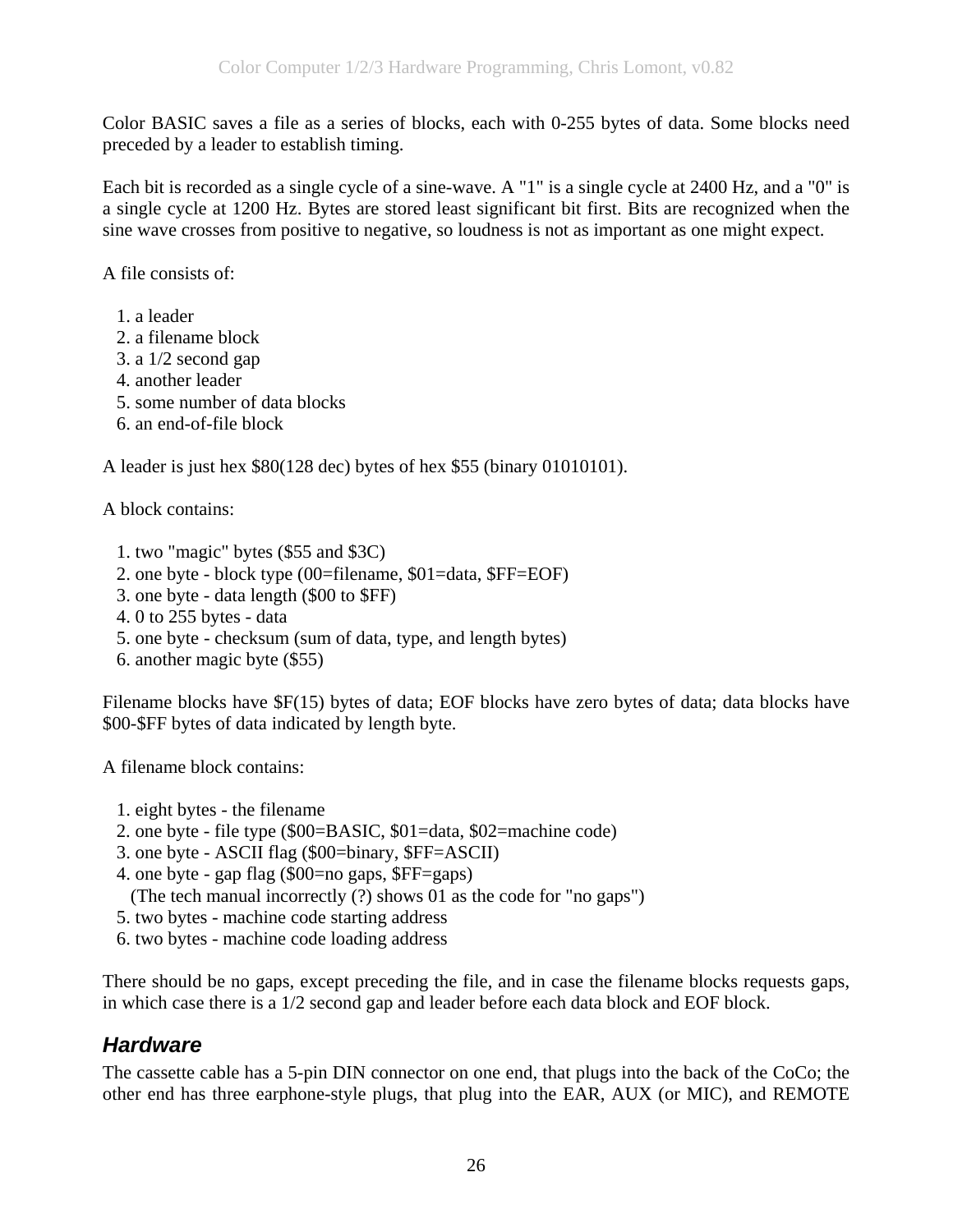jacks. The remote-control plug is smaller than the other two. The other two are differentiated by color: the black one plugs into the EAR jack, while the grey one plugs into AUX.

Here is an ASCII drawing of that connector, including a pinout and showing how the pins are numbered. The drawing is of the connector at the end of the cable, with the pins pointing toward you. So if you are looking at the back of the machine, at the connector there, this pinout is backwards. My apologies for the wacky numbering; this is the same numbering as in the CoCo-1 technical manual.



The names are given from the perspective of the computer, so "OUT" means output from the computer, input to the cassette, and it should go into the AUX (or MIC) jack while the cassette is recording.

The "connects-to" column show which of the three earphone-style plugs the wire leads to, and to which part (stem or tip).

Below is another cheesy ASCII drawing, this time of one of those plugs. The cylindrical prong actually consists of two metal parts, separated by a narrow strip of plastic, drawn as "X"s. The stem section is much longer than the tip section, and the tip section has a groove around it, so that a spring loaded contact can hold it in place a little bit when it is inserted into a jack.



For both of the plugs that carry data (the large ones), the stem is connected to ground, and the tip is the data line.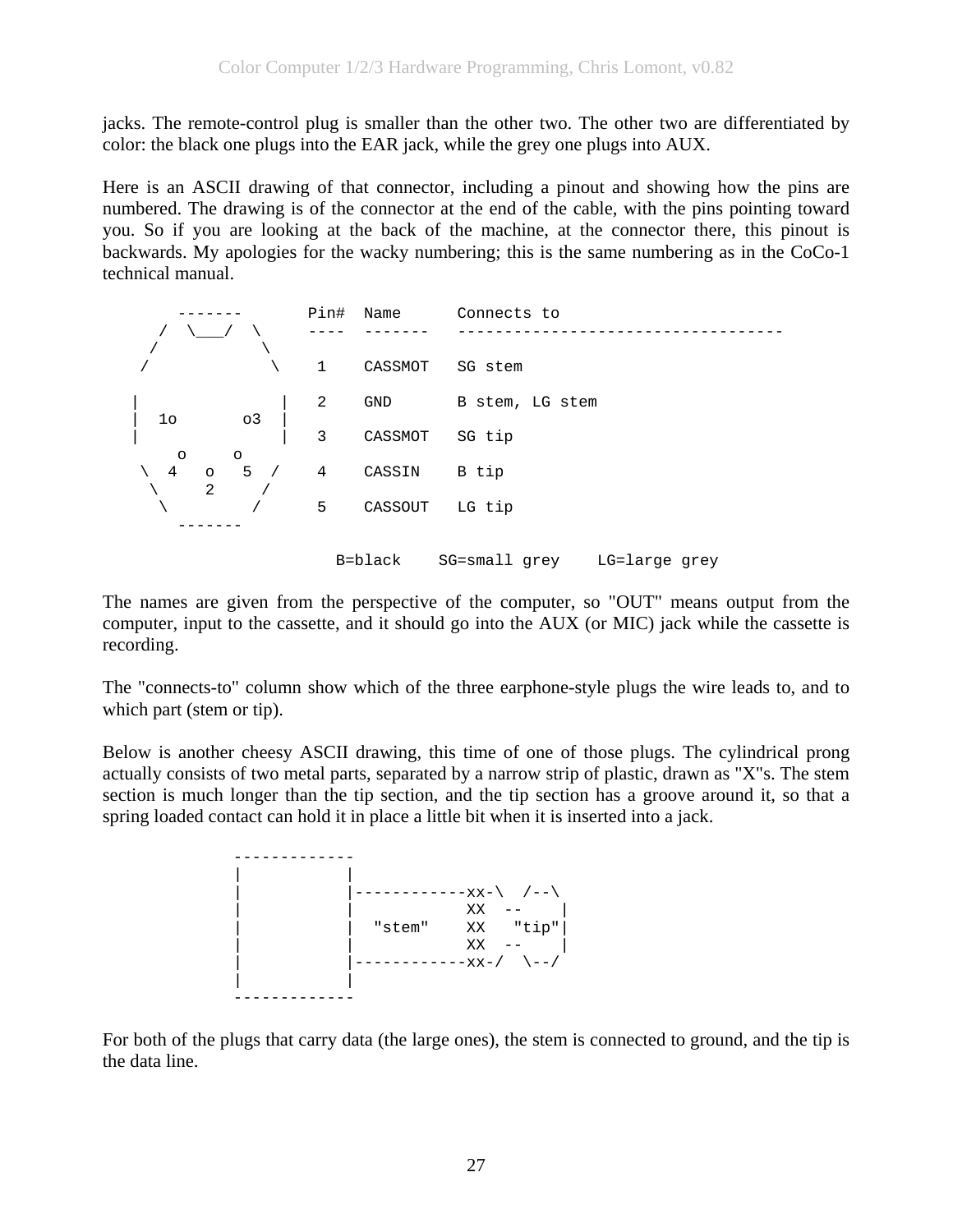<span id="page-27-0"></span>For the motor-control plug (the small plug), it shouldn't really matter which of its two wires connects to its tip and which connects to its stem; you could just as easily connect 1 to SG tip and 3 to SG stem, and it should still work fine. These two wires are just connected together by a relay in the computer when it is time to let the motor run. The wiring shown here matches my cassette cable.

### TODO

# **Disk Storage**

## *Disk Format*

### **Low-level format**

CoCo disks are formatted to contain 35 tracks, numbered 0 through 34. Each track has 18 sectors, numbered 1 through 18. A sector contains 256 bytes.

### **High-level format**

Track number 17 is special; it contains the directory and File Allocation Table (or FAT). Every other track is divided into two granules; in those tracks, sectors 1 through 9 form one granule, and sectors 10 through 18 form the other. So there are 68 granules on a disk, numbered 0 through 67, each containing 2304 bytes. Disk space for files is allocated by the granule, so even if you create a file that contains only one byte, a whole granule of 2304 bytes is reserved for it. While it may seem wasteful at first, this reduces the amount of work in allocating space for the file as you add to it. The computer only has to do that allocation work once for every 2304 bytes that you add. It also reduces fragmentation - by reserving space in such big chunks, your file can't possibly end up scattered all over the disk in little tiny pieces.

The directory track (17) contains the file allocation table in sector 2, and the directory of files in sectors 3 through 11. The remaining sectors on the directory track are unused ("reserved for future use").

The file allocation table is 68 bytes long; one byte for each granule on the disk. If one of these bytes is between 0 and 67, it tells the number of the next granule used by the same file. If it is between 192 and 201 (hex C0 and C9), then this is the last granule allocated for its file, and the least significant four bits tell how many sectors of the granule are used. If it is FF then it is unused, and may be allocated as needed. So the bytes in the FAT form a linked list for each file, telling which granules the file consists of.

Each directory sector contains eight entries of 32 bytes each. So the entire directory has room for 72 files. (There is room in the directory for more files than there are granules on the disk!) Each entry contains:

- \* eight bytes for the filename (padded with spaces)
- \* three bytes for the filename extension (padded with spaces)

\* one file-type byte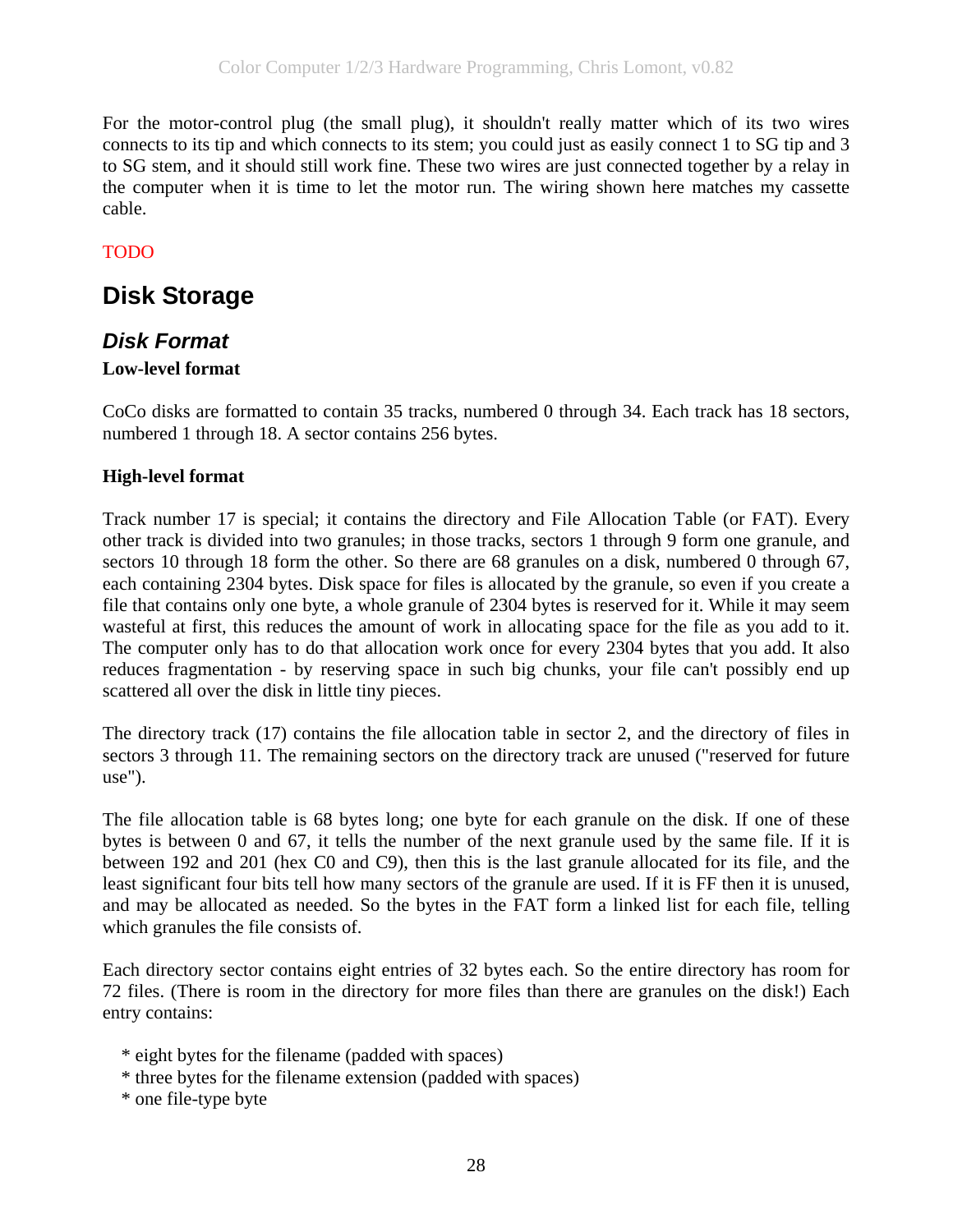(0=BASIC program, 1=BASIC data, 2=machine code, or 3=ASCII text)

- \* one format byte (0=binary or FF=ASCII)
- \* one byte telling the number of the file's first granule
- \* two bytes telling the number of bytes used in the last sector in the last granule,
- \* sixteen unused bytes ("reserved for future use" again).

Color Disk BASIC reserves track 17 for the directory because that is the middle position for the read/write head of the disk drive, so it should be efficient for frequent access. When allocating granules to be used in files, it chooses granules that are close to the directory first, so in a half-full disk you would expect the outermost and innermost tracks to be empty, and the tracks near the directory to be full.

Color BASIC Disk Format: 35 decimal tracks, numbered 0-34. 18 sectors, numbered 1-18. Each sector has 256 bytes. Total size then  $35*18*256 = 161280$  decimal bytes.

High-level format

Track 17 contains the directory and File Allocation Table (FAT). Other tracks split the eighteen sectors into two granules: sectors 1-9 make one granule, 10-18 make the other. The granules are then numbered 0-67, each containing 2304 bytes. Files are allocated at the granule level, so a onebyte file still reserves 2304 bytes. Track 17 is the middle of the disk, so is in a good position for disk activity.

Track 17 contains the FAT in sector 2, and the directory on sectors 3 though 11. Other sectors are unused.

The bytes in the FAT contain linked lists of file locations on the disk.

The FAT is 68 bytes long - one byte for each granule on the disk. Values 0-67 denote the NEXT granule used by the file. Values between \$C0(192) and \$C9(201) denote the last granule for the file, and the least four significant bits tell how many sectors of the granule are used. Value \$FF marks an unused granule.

A directory sector contains eight entries of \$20(32) bytes, making room for seventy-two files. A directory is:

- 1. eight bytes for the space-padded filename
- 2. three bytes for the space padded filename extension
- 3. one file-type byte (\$0=BASIC program, \$1=BASIC data, \$2=machine code, \$3=ASCII text)
- 4. one format byte (\$0=binary or \$FF=ASCII)
- 5. one byte containing the file's first granule
- 6. two bytes containing the number of bytes used in the last sector of the last granule
- 7. sixteen unused bytes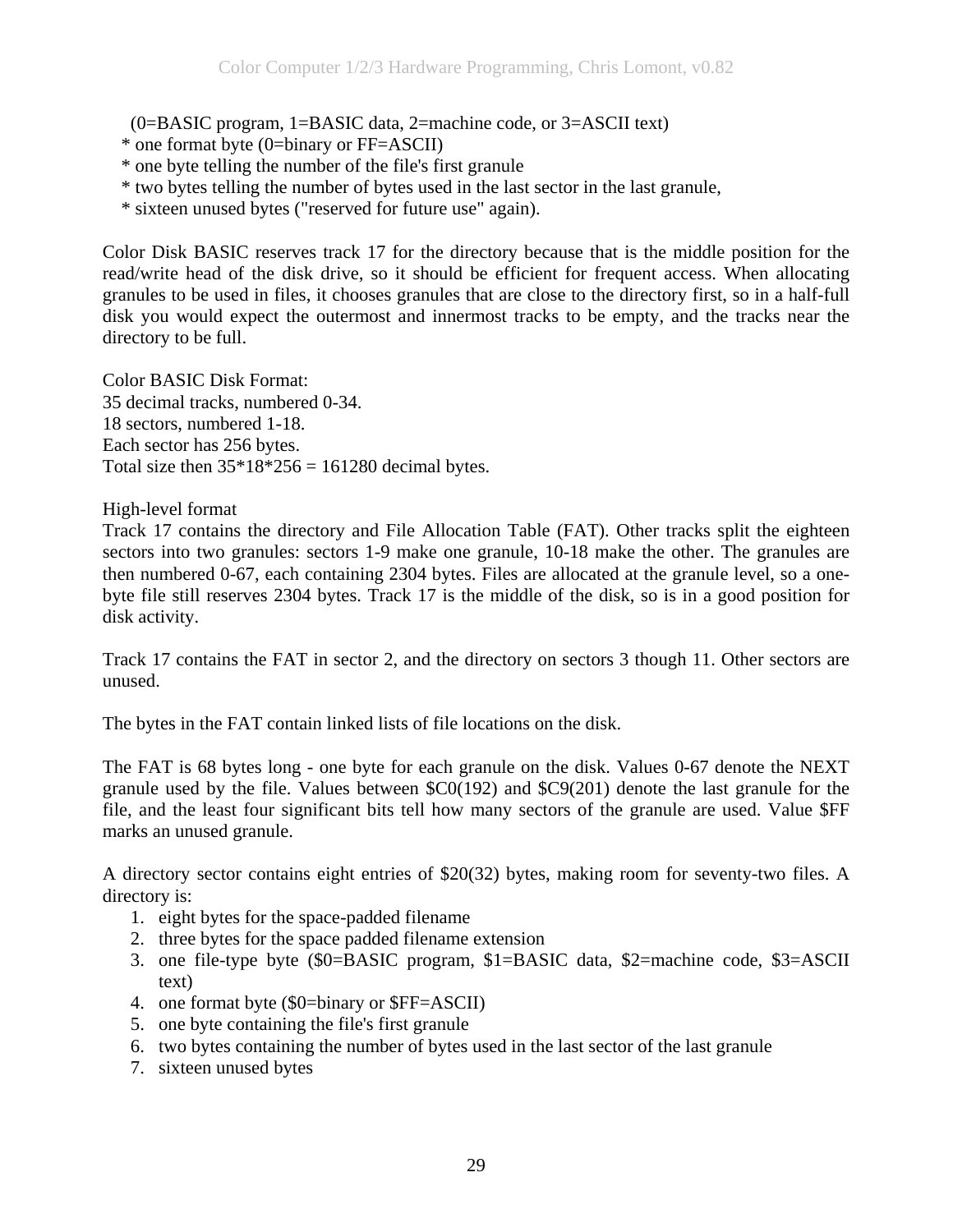## <span id="page-29-0"></span>*Controller*

The disk controller consists of a ROM that adds disk commands to Extended Color BASIC, a disk controller chip, and a little glue to make it all work.

The disk controller chip is a Western Digital 1793 (or 1773), and has four registers at addresses \$FF48 through \$FF4B, and one control register at \$FF40. The control register enables the drive motors, select lines, and so on.

Here is a map:

- **[\\$FF40](#page-49-0)** Control register
- **[\\$FF48](#page-50-0) Command/Status register**
- **[\\$FF49](#page-52-0)** Track register
- **[\\$FF4A](#page-52-0) Sector register**
- **[\\$FF4B](#page-52-0)** Data register

In general, you make the disk controller execute a command by writing a command byte into the Command register, and see the results by reading the Status register. During the execution of a read command, you have to load data bytes from the data register, where they appear as they come from the disk; during a write, you have to put bytes into the data register from where they will be written onto the disk. The speed of reads and writes is constant; if your program does not read or write bytes into the Data register quickly enough, the chance is gone, and the command will not complete successfully.

#### Control Register

This is not part of the controller chip, but is part of the "glue" that makes it all fit together.

You can force the drive motor to turn off by writing a zero into this. You can also force the motor on by writing non-zero there, but the documentation doesn't explain which bits do what. Don't panic; more details are on the way.

This register is write-only; you can't tell what value was last written there just by reading it. So Disk BASIC probably keeps a copy in somewhere of each value that it writes here. This means that if your programs write here, it might confuse BASIC, because the last thing it put here is no longer true. Be careful about that.

Since this register is not part of the disk controller chip, there are other things to be careful of as well. For instance, the disk controller's Track register normally contains the track number at which the disk drive head is positioned. But if you have more than one disk drive, you can switch which one you are using by writing some value into this Control register. The disk controller does not know that it is now talking to a new disk drive, and the head position of the new disk drive may be different from the old one. So the controller might think it is at track 10, where the old drive was. But maybe the new drive's head is over track 23. As soon as the controller tries to execute any read or write command, it will notice that the data coming from the disk drive is claiming track 23, instead of the 10 it expected. So the controller will return an error instead of executing the command.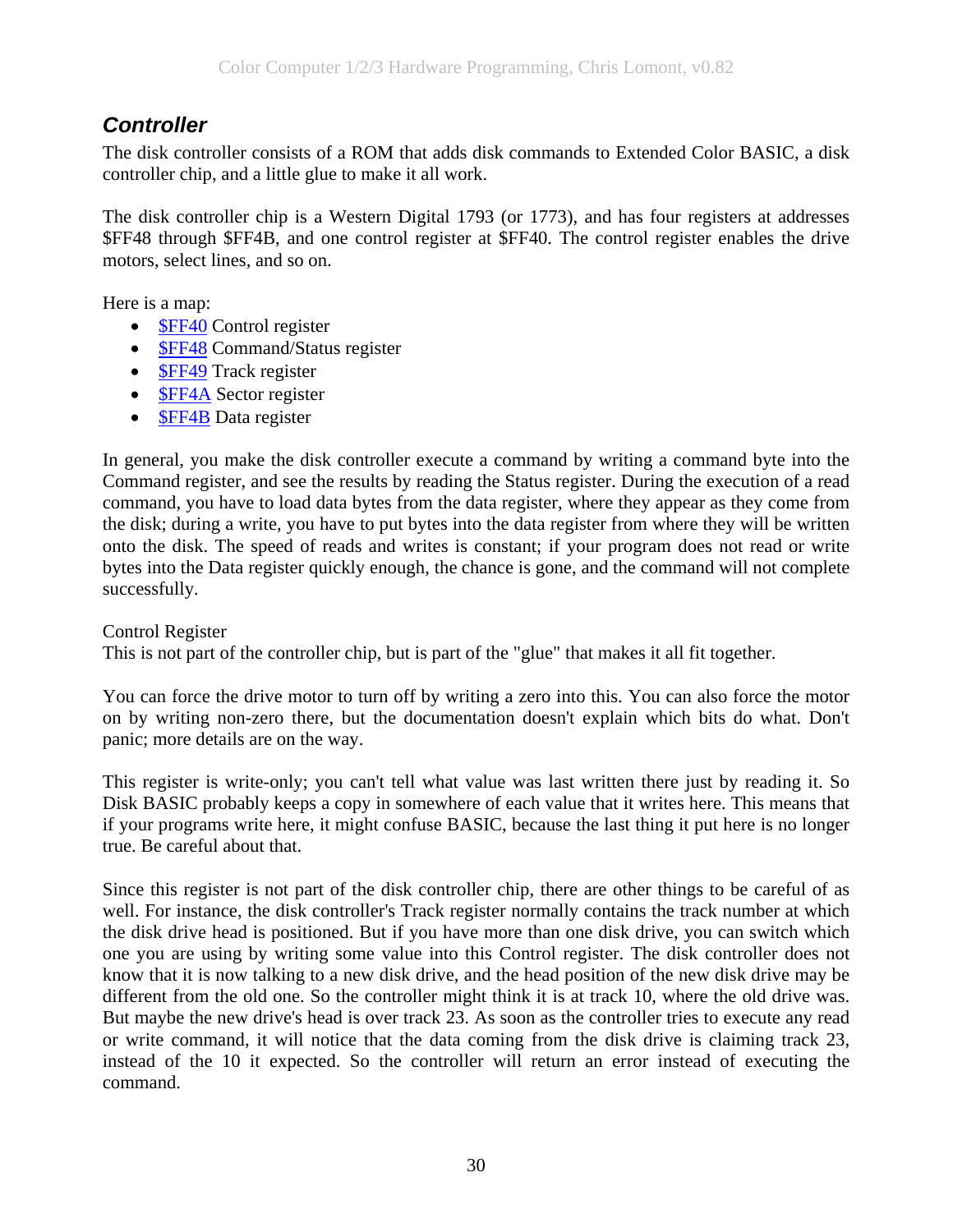Track and Sector registers

The Track and Sector registers just hold track and sector numbers. The Track register normally reflects the current position of the head; you don't normally write into it. To get to a track you use the Seek command and put the desired track number in the data register. When that command has completed successfully, the track number will be in the Track register. In contrast, the Sector register is used to tell the controller which sector you want; you write into it.

You can, of course, write into the Track register. But if it doesn't match the position of the head, the controller will produce an error if you try to read or write a sector - it notices that it is not at the track it expected.

Still, there is a good reason to write into the Track register if you have more than one disk drive. Whenever you select a new disk drive by writing into the Control register, you may want to update the controller's Track register with the position of the new drive.

Data Register

Command/Status Register

Writing into this register gives a command to the disk controller chip. Reading from it tells you the status of the command's execution. In effect, the two registers share the same address; the Command register is write-only, and the Status register is read-only.

Command bits

There are four types of disk commands.

Type I - Restore, Seek, Step, Step In, and Step Out.

Type II - Read Sector and Write Sector.

Type III - Read Track, Write Track, and Read Address.

Type IV - Force Interrupt.

Status bits

 Bits in the error code are defined as follows. (This info comes from the 1793 data sheet.) The 1793 data sheet is more terse than the 1771 data sheet which was mistakenly referenced before, so I've filled in some missing descriptions in italics, like this; some from the 1771 data sheet and others that just seem obvious. Take those additions with a grain of salt, although I \*think\* they are right.

 Note that some of the bits have different meanings based on which type of command caused them to be set. The status word is defined only for commands of type I, II, and III. The status of a type IV command, Force Interrupt, depends on the command that was interrupted.

 Signals are named from the perspective of the 1793 disk controller chip, so "input" means input to that chip from either the computer or the disk drive, and "output" means an output from the 1793 to one of those. Signal names preceded by an asterisk "\*" indicate that the signal is active-low, or inverted, so that "0" means true and "1" means false.

7 Not Ready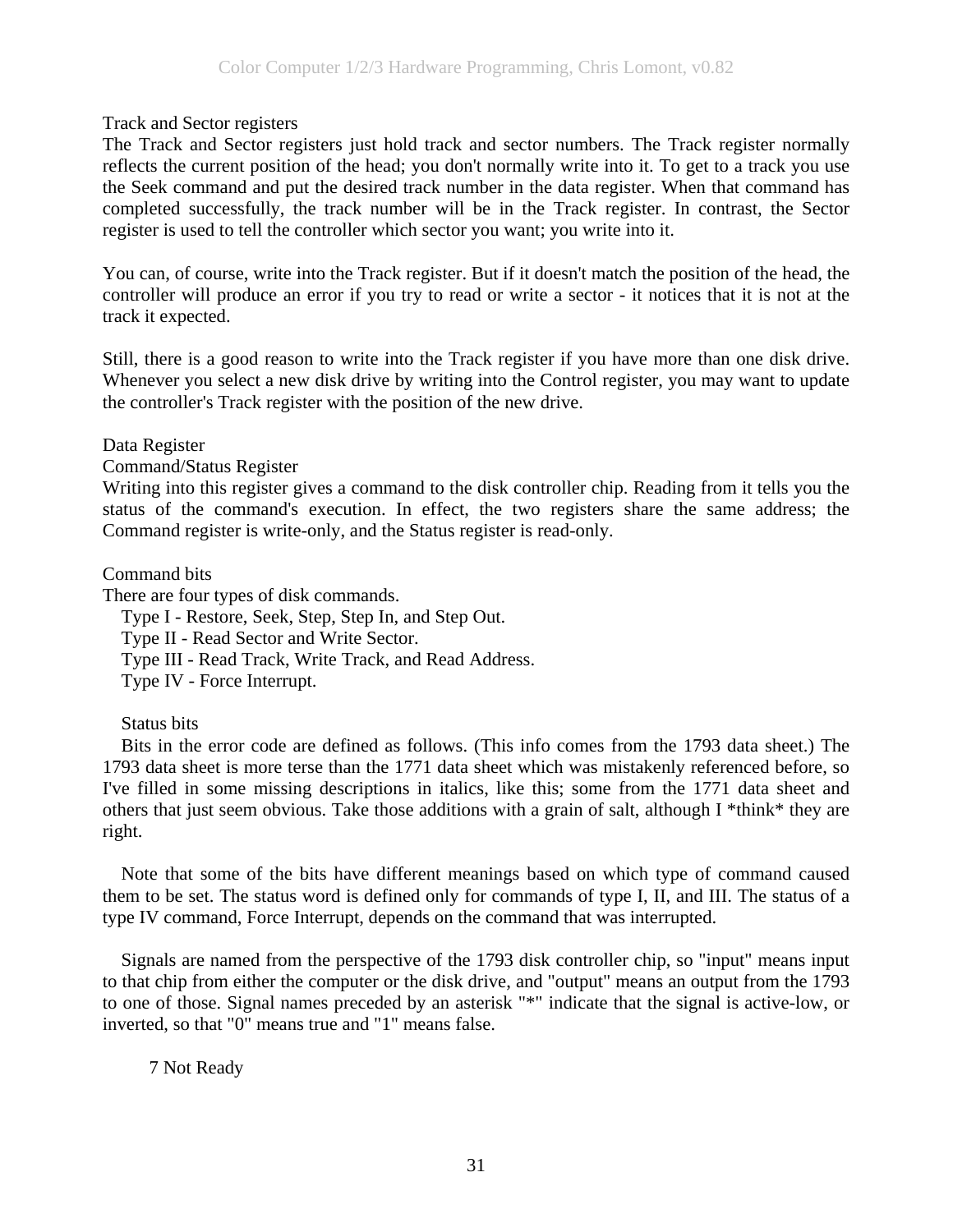This bit, when set, indicates that the disk drive is not ready. When reset it indicates that the drive is ready. This bit is an inverted copy of the READY input from the disk drive and logically ORed with the \*MR (Master Reset) input signal. Type II and III commands will not execute unless the drive is ready.

6 Write Protect

Type I commands:

 When set, indicates that Write Protect is activated. This bit is an inverted copy of the \*WRPT (Write Protect) input from the disk drive.

Type II/III commands:

 On Read Sector: not used. On Read Track: not used. On any Write command, this bit indicates that the diskette was write protected so the write failed. This bit is reset when updated.

5 Head Loaded/Record Type/Write Fault

Type I commands: Head Loaded

 This indicates that the head is loaded and engaged, and is a logical AND of the HLD (Head Loaded) and HLT (Head Load Timing) input signals from the disk drive.

Type II/III commands: Record Type/Write Fault

On Read Sector: it indicates the record-type code from the data-field address mark.  $0 =$ Data Mark, 1 = Deleted Data Mark. On any Write: It indicates a write fault. This bit is reset when updated.

4 Seek Error/Record Not Found

Type I commands: Seek Error

When set, the desired track was not verified. This bit is reset to 0 when updated.

Type II/III commands: Record Not Found

 When set, it indicates that the desired track, sector, or side were not found. This bit is reset when updated.

3 CRC error

Type I commands:

CRC error encountered in ID field during track verification.

Type II/III commands:

 If Bit 4 is set, an error was found in one or more ID fields; otherwise, it indicates an error in data field. (Each sector is written as an ID field followed by a data field; each field contains a CRC, which is a kind of checksum used as a sanity-check when reading.) This bit is reset when updated.

2 Track 00/Lost Data

Type I commands: Track 00

 When set, indicates Read/Write head is positioned to Track 0. This bit is an inverted copy of the \*TR00 (Track 00) input from the disk drive.

Type II/III commands: Lost Data

 When set, it indicates that the computer did not respond to the DRQ (Data Request) output in one byte time and therefore that data was lost. This bit is reset to zero when updated.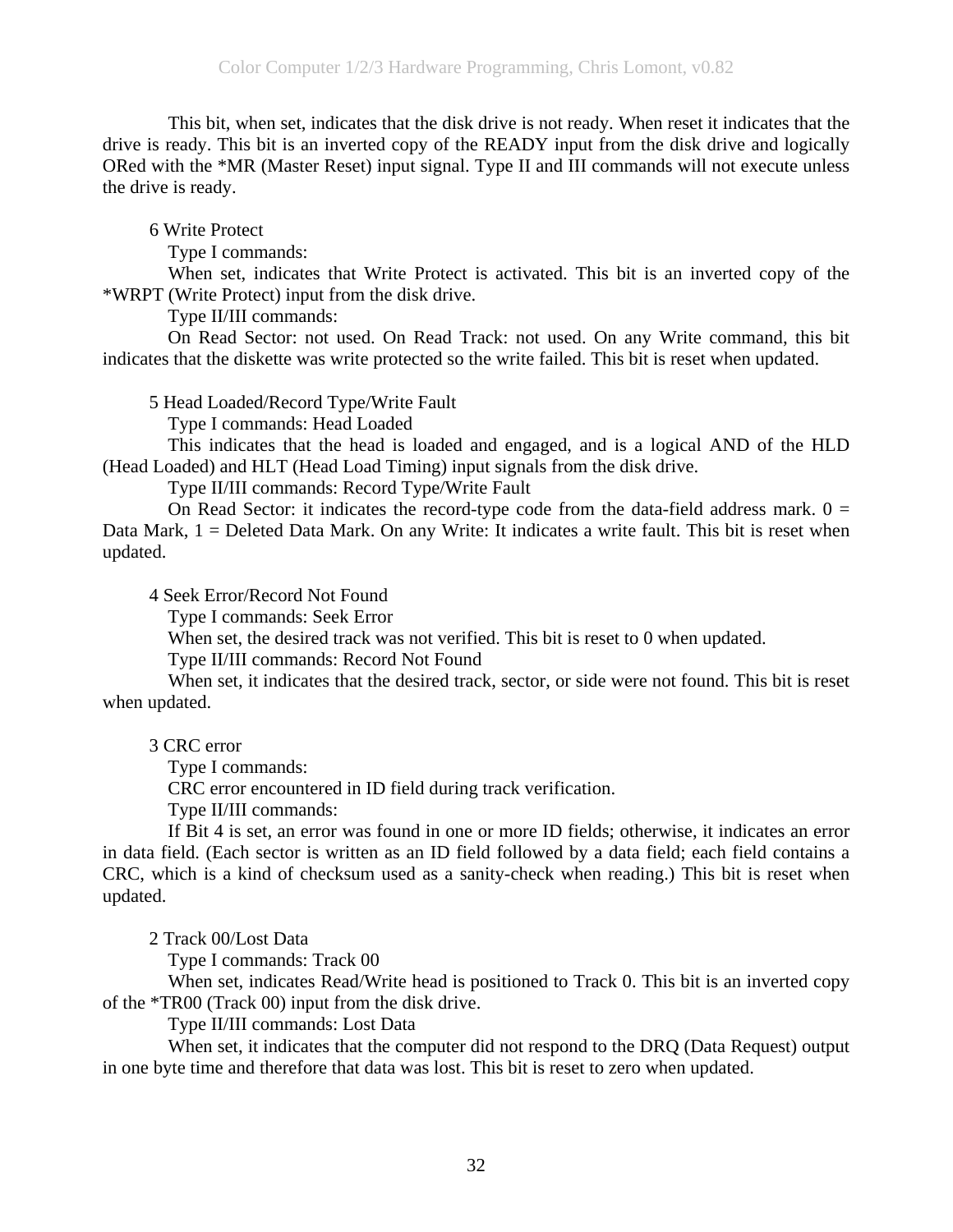1 Index/Data Request

Type I commands: Index

<span id="page-32-0"></span>When set, indicates index mark detected from drive. This bit is an inverted copy of the \*IP (Index Pulse) input signal from the disk drive.

Type II/III commands: Data Request

 This bit is a copy of the DRQ output. When set, it indicates that the DR (Data Register) is full on a Read operation or the DR is empty on a Write operation. This bit is reset to zero when updated.

0 Busy

When set, command is under execution. When reset, no command is under execution.

### *DUP - merge and remove*

TODO - clean up, unify with hardware reference

In short:

 \$FF40 Control register \$FF48 Command/Status register \$FF49 Track register \$FF4A Sector register \$FF4B Data register

Write a command into the command register, and read the status in the status register. For reads and writes you need to read/write data to/from the data register. You must do this at the proper speed or the command will fail.

Writing a 0 into the control register turns off the drive motor.

The control register is write only, so Disk Basic keeps a copy of what is written there. If you modify it, you should keep this in mind.

The Track and Sector registers hold current track and sector numbers, reflecting register the current position of the head. Use the Seek command to position the head to the Track you want. Then write the Sector register to tell the controller which sector you want.

Command/Status

Writing into register \$FF48 gives a command to the disk controller chip. Reading from it tells you the status of the command's execution.

There are four types of disk commands.

Type I - Restore, Seek, Step, Step In, and Step Out.

Type II - Read Sector and Write Sector.

Type III - Read Track, Write Track, and Read Address.

Type IV - Force Interrupt.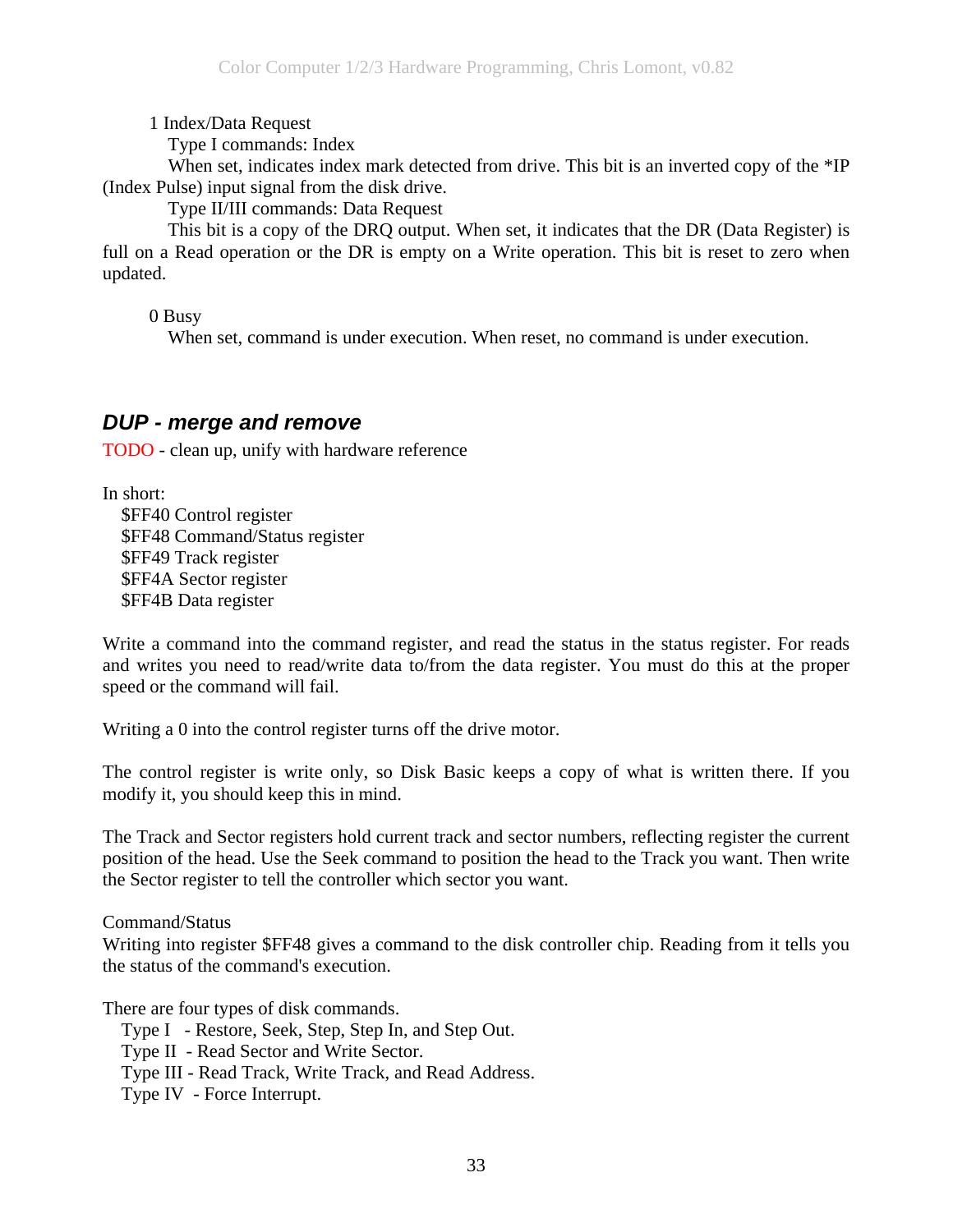Status bits in the error code are defined as follows, from the 1793 data sheet, and have meaning dependent on the command type. Type IV status codes depend on what command was interrupted.

| Bit 7 - Not Ready<br>$0$ - drive ready<br>1 - drive not ready.<br>Type II and III will not execute unless the drive is ready.                                                                                                                                                                                                                         |
|-------------------------------------------------------------------------------------------------------------------------------------------------------------------------------------------------------------------------------------------------------------------------------------------------------------------------------------------------------|
| Bit 6 - Write Protect<br>Type $I : 0$ - not write protected, $1$ - write protected;<br>Type II/III : Not used on Read Sector or Track. On Write, same as Type I.<br>This bit is reset when updated.                                                                                                                                                   |
| Bit 5 - Head Loaded/Record Type/Write Fault<br>Type I commands: Head Loaded 1 - head loaded and engaged<br>Type II/III commands: Record Type/Write Fault<br>Read : indicates the record-type code from the data-field address<br>mark. $0 = Data Mark$ , $1 = Deleted Data Mark$ .<br>Write: indicates a write fault. This bit is reset when updated. |
| Bit 4 Seek Error/Record Not Found<br>Type I : Seek Error - $0 =$ verified, $1 =$ track not verified. Reset to 0<br>when updated.<br>Type II/III : Record Not Found - 0 - ok, 1 - track, sector, or side not<br>found. Reset when updated                                                                                                              |
| Bit 3 CRC error (Cyclic Redundancy Check)<br>Type I commands: 0 - CRC ok, 1 - CRC failed<br>Type II/III commands: If bit 4 set, indicates an error in 1+ ID fields,<br>else error in Data field This bit is reset when updated.                                                                                                                       |
| Bit 2 Track 00/Lost Data<br>Type I commands: Track $00 - 0 = ?$ , $1 = Read/W$ rite head positioned at<br>Track 0.<br>Type II/III commands: Lost Data 1 - Computer did not respond to DRQ<br>(Data Request) in time and lost data. Bit reset to 0 on update.                                                                                          |
| Bit 1 Index/Data Request<br>Type I commands: Index $-0 - ?$ , 1 - index mark detected from drive.<br>Type II/III commands: Data Request., copy of DRQ output. 1 - DR(Data<br>Register) is full on a read or empty on write, reset to 0 when<br>updated.                                                                                               |
| Bit 0 Busy                                                                                                                                                                                                                                                                                                                                            |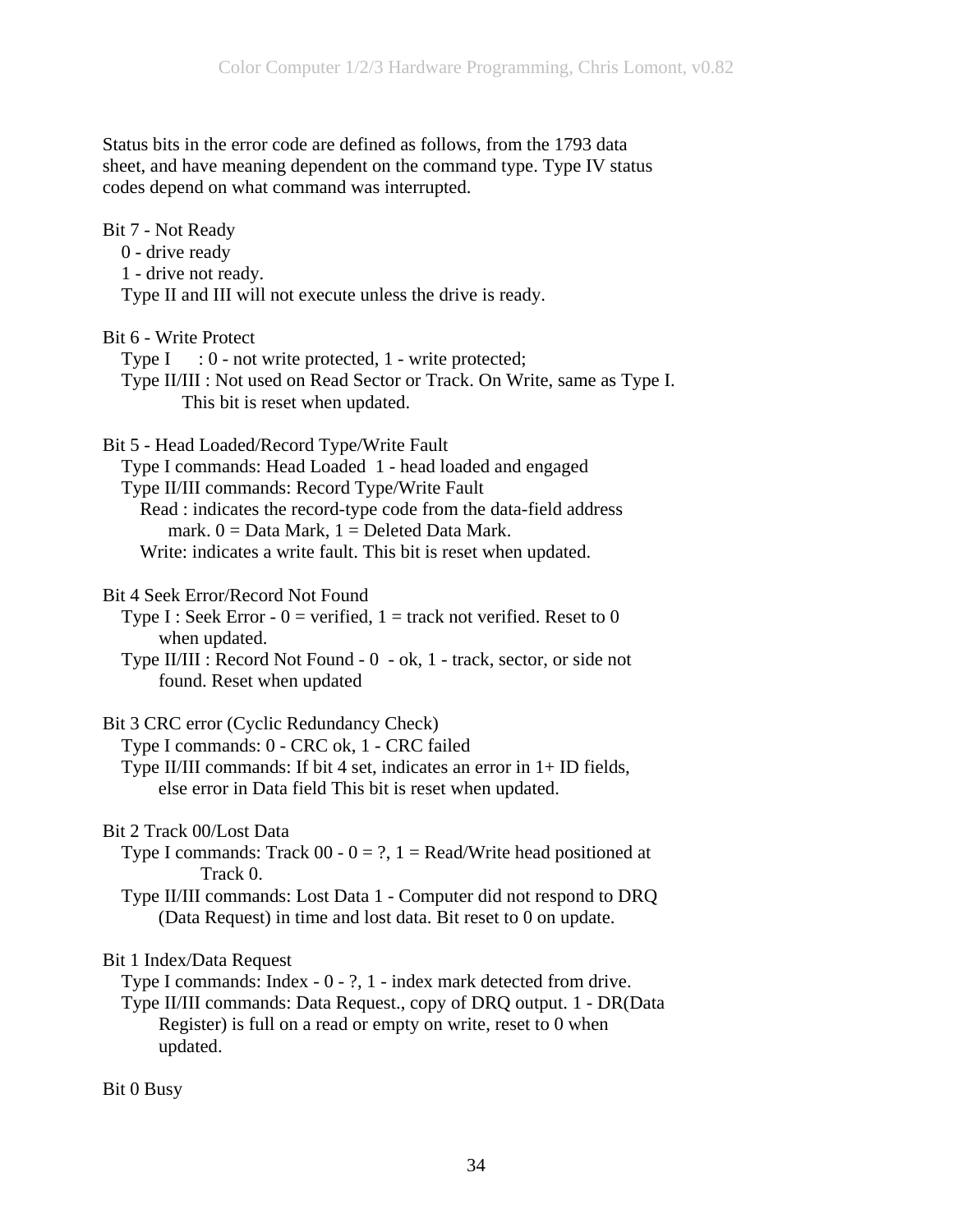<span id="page-34-0"></span>0 - not busy

1 - Command being processed

### TODO

# **Serial I/O**

## *Software*

The 4-pin DIN connector on the CoCo back is a serial port. This must be operated from software; a loop reads and writes bits to this port as needed.

Set baud rate (values in decimal):

| POKE 150,180 | [300 bps]  |
|--------------|------------|
| POKE 150,88  | [600 bps]  |
| POKE 150,41  | [1200 bps] |
| POKE 150,18  | [2400 bps] |
| POKE 150,7   | [4800 bps] |
| POKE 150,1   | [9600 bps] |

Others have used assembly routines to support much faster rates.

## *Hardware*

The Color Computer has a four-pin DIN connector on its back panel for its serial port. There is very little internal hardware dedicated to supporting this, so most of the work of sending and receiving bits is done in software; the CPU goes into a loop either setting the output bit or reading the input bit.

As you might imagine, doing both at the same time can be tricky, since you don't have any guarantees about when the first bit of a byte will arrive; it might be while you are right in the middle of sending a byte. The result is a limited baud rate; the CPU can only do so many bits per second.

Here is a drawing of that connector, including a pinout and showing how the pins are numbered. The drawing is of the back-panel connector, looking at it from the back of the machine. So if you are looking at the pins of the connector at the end of a cable, it is backwards.

|               |         |              | Pin# RS-232 signal     | Printer signal                      |
|---------------|---------|--------------|------------------------|-------------------------------------|
|               |         |              |                        |                                     |
| /4<br>$\circ$ | $\circ$ | $\mathbf{1}$ | CD - carrier detect    | ignored                             |
|               |         | 2            | RS232IN - input data   | printer status<br>$(high == ready)$ |
| 3             | 2       |              |                        |                                     |
| $\Omega$      | $\circ$ | 3            | $GND -$ qround         | ground                              |
|               |         |              |                        |                                     |
|               |         | 4            | RS2320UT - output data | data to printer                     |
|               |         |              |                        |                                     |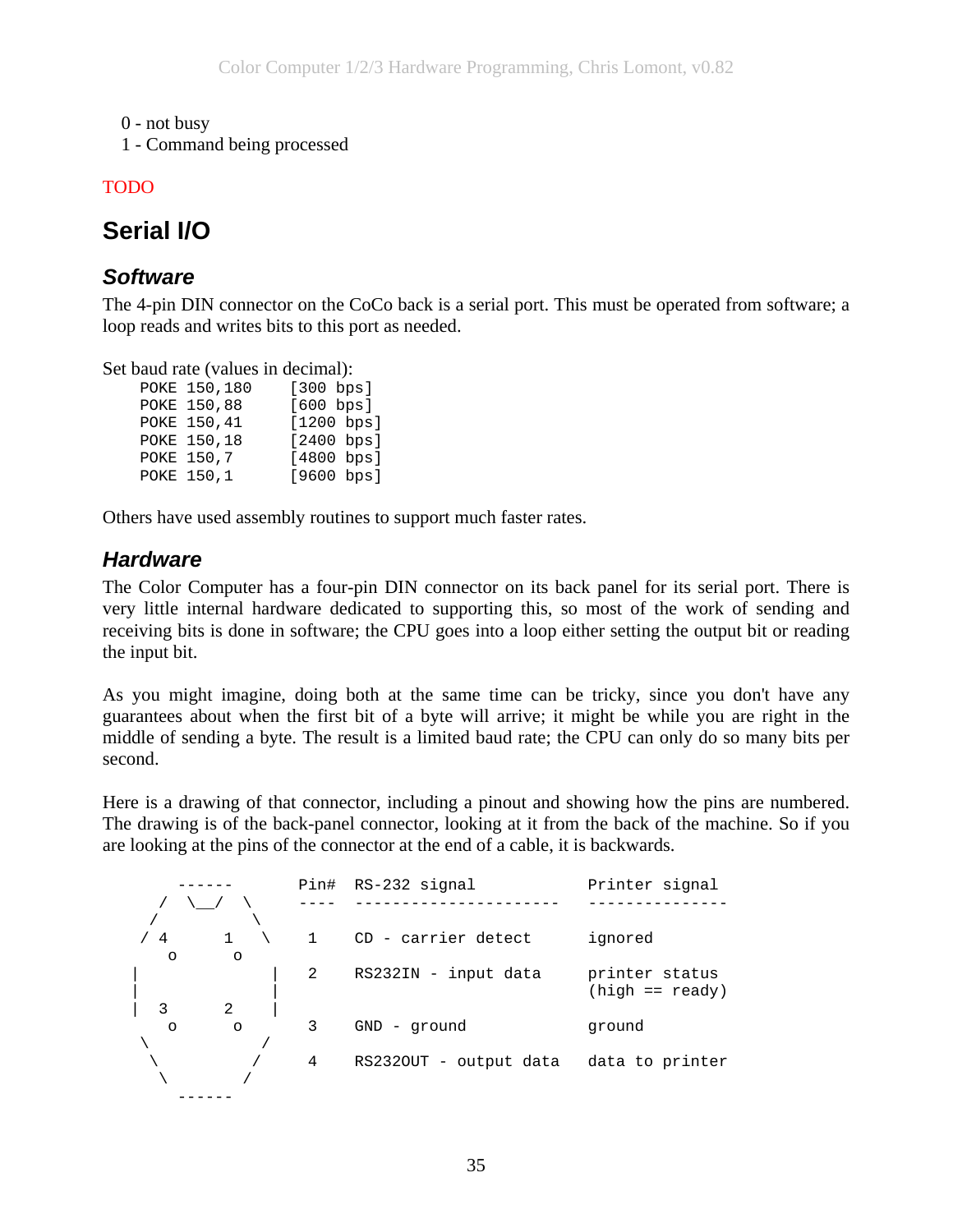<span id="page-35-0"></span>Note that pins of connector are not always used the same way! This is possible because most everything is done in software; pins 1 and 2 are required by the hardware to be inputs, but it is up to the program to decide how to use those inputs. While any sort of communications program should use the RS-232 pin-out, the built-in BASIC printer routines use pin 2 as "printer status" and completely ignore pin 1. So the cable you wire up for a printer has to be different from the one you wire up for a modem.

### TODO

# **Cartridge Info**

Color Computer 1, 2, & 3 Cartridge Connector Definitions ( \* are LOW (0 volts) to activate)

| Pin            | <b>Signal Name</b> | Description                       |
|----------------|--------------------|-----------------------------------|
| $\mathbf{1}$   | N.C.               | (-12 VDC on CoCo 1 and 2)         |
| $\overline{2}$ | N.C.               | $(+12$ VDC on CoCo 1 and 2)       |
| $\overline{3}$ | $HALT*$            | Halt input to the CPU             |
| $\overline{4}$ | NMI*               | Non-Maskable Interrupt to the CPU |
| $\overline{5}$ | RESET*             | Main Reset and Power-up Clear     |
|                |                    |                                   |
| 6              | <b>E CLOCK</b>     | Main CPU Clock                    |
| $\overline{7}$ | Q CLOCK            | Clock which leads E by 90 degrees |
| 8              | CART*              | Rom-Pak Detection Interrupt       |
| 9              | $+5$ VDC           | $+5$ Volts DC (300 mA)            |
|                |                    |                                   |
| 10             | DATA <sub>0</sub>  | CPU Data Bus - Bit 0              |
| 11             | DATA <sub>1</sub>  | CPU Data Bus - Bit 1              |
| 12             | DATA <sub>2</sub>  | CPU Data Bus - Bit 2              |
| 13             | DATA <sub>3</sub>  | CPU Data Bus - Bit 3              |
| 14             | DATA4              | CPU Data Bus - Bit 4              |
| 15             | DATA <sub>5</sub>  | CPU Data Bus - Bit 5              |
| 16             | DATA 6             | CPU Data Bus - Bit 6              |
| 17             | DATA <sub>7</sub>  | CPU Data Bus - Bit 7              |
|                |                    |                                   |
| 18             | $R/W^*$            | CPU Read/Write Signa              |
|                |                    |                                   |
| 19             | ADDR 0             | CPU Address Bus - Bit 0           |
| 20             | ADDR 1             | CPU Address Bus - Bit 1           |
| 21             | ADDR <sub>2</sub>  | CPU Address Bus - Bit 2           |
| 22             | ADDR <sub>3</sub>  | CPU Address Bus - Bit 3           |
| 23             | ADDR 4             | CPU Address Bus - Bit 4           |
| 24             | ADDR <sub>5</sub>  | CPU Address Bus - Bit 5           |
| 25             | ADDR 6             | CPU Address Bus - Bit 6           |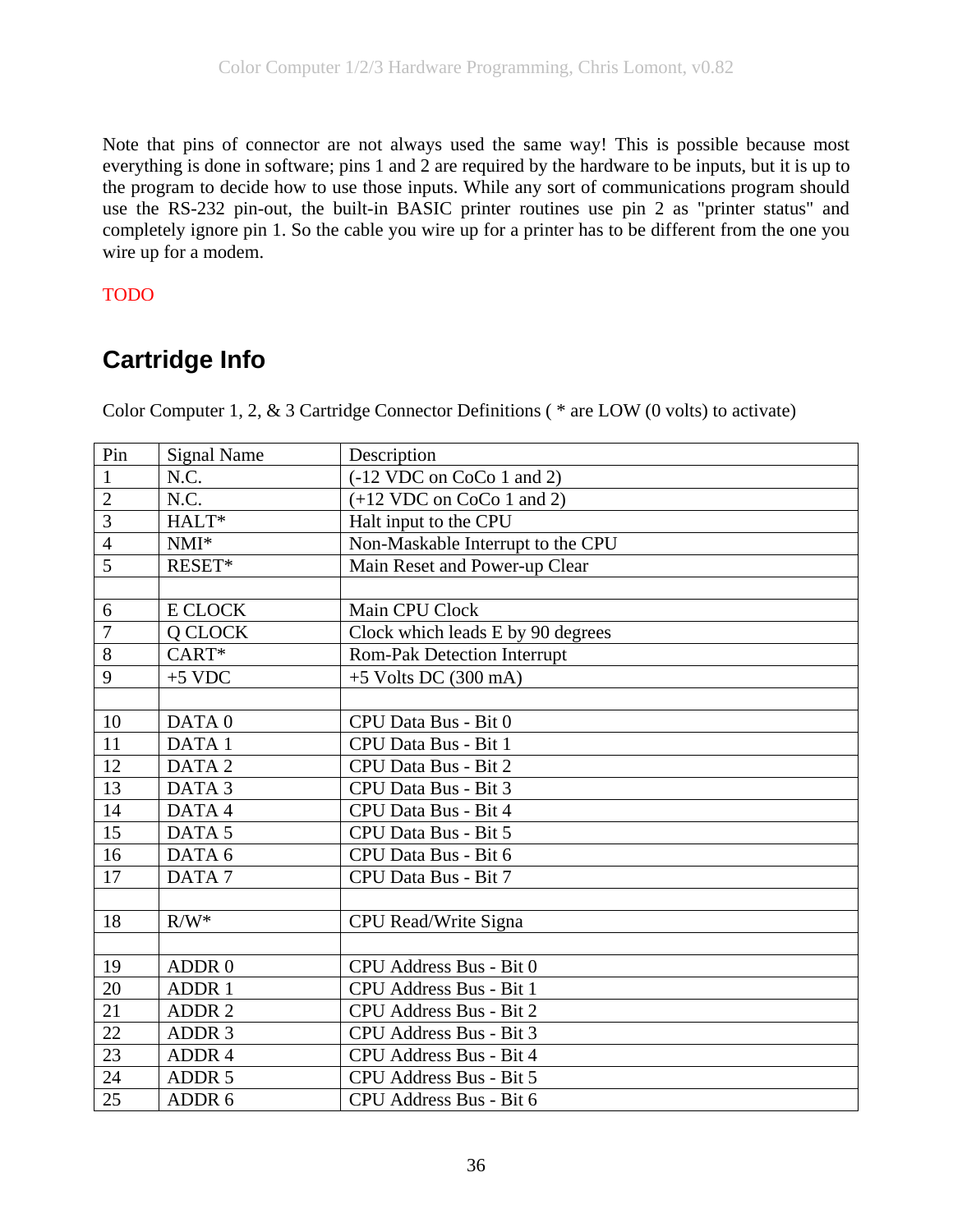| 26 | <b>ADDR7</b>  | CPU Address Bus - Bit 7              |
|----|---------------|--------------------------------------|
| 27 | ADDR 8        | CPU Address Bus - Bit 8              |
| 28 | ADDR 9        | CPU Address Bus - Bit 9              |
| 29 | ADDR 10       | CPU Address Bus - Bit 10             |
| 30 | ADDR 11       | CPU Address Bus - Bit 11             |
| 31 | ADDR 12       | CPU Address Bus - Bit 12             |
|    |               |                                      |
| 32 | $CTS*$        | Cartridge (ROM) Select Signal        |
| 33 | <b>GROUND</b> | <b>Signal Ground</b>                 |
| 34 | <b>GROUND</b> | <b>Signal Ground</b>                 |
| 35 | <b>SND</b>    | Cartridge Sound Input                |
| 36 | $SCS^*$       | Spare Cartridge (DISK) Select Signal |
|    |               |                                      |
| 37 | ADDR 13       | CPU Address Bus - Bit 13             |
| 38 | ADDR 14       | CPU Address Bus - Bit 14             |
| 39 | ADDR 15       | CPU Address Bus - Bit 15             |
|    |               |                                      |
| 40 | SLENB*        | Input to Disable Internal Devices    |

By covering pin 8 on the cartridge, ROM-packs could be inserted without them starting up. It is EXTREMELY DANGEROUS to insert a ROM-Pack with the CoCo switched on. You might cook your CoCo.

<u> 1980 - Johann Stoff, deutscher Stoffen und der Stoffen und der Stoffen und der Stoffen und der Stoffen und de</u>

Some signals:

| HALT*      | This signal allows the data and address buses to be placed in the tri-state mode so an |
|------------|----------------------------------------------------------------------------------------|
|            | external processor may access RAM and ROM                                              |
| $NMI^*$    | This is the non-maskable interrupt input to the CPU.                                   |
| RESET*     | This is master system reset and power-up clear signal.                                 |
| E & Q      | These are the two clock signals for the 6809E CPU                                      |
| $CART^*$   | This is an interrupt input to one of the PIA'S. It is used to detect the presence of a |
|            | Cartridge                                                                              |
| $CTS*$     | This is the select signal to the Cartridge. The address space C000 (Hex) through       |
|            | FFEF (Hex) is selected.                                                                |
| <b>SND</b> | This signal is connected directly to the sound multiplexer, to allow a sound source in |
|            | the cartridge.                                                                         |
| $SCS*$     | This is a spare divide select signal from U11. It selects the address space FF40 (Hex) |
|            | through FF5F (Hex).                                                                    |
| SLENB*     | This signal disables the internal device selection. This allows decoded but unused     |
|            | sections of memory to be used by the Cartridge hardware.                               |

TODO – boot sequence? Addresses used?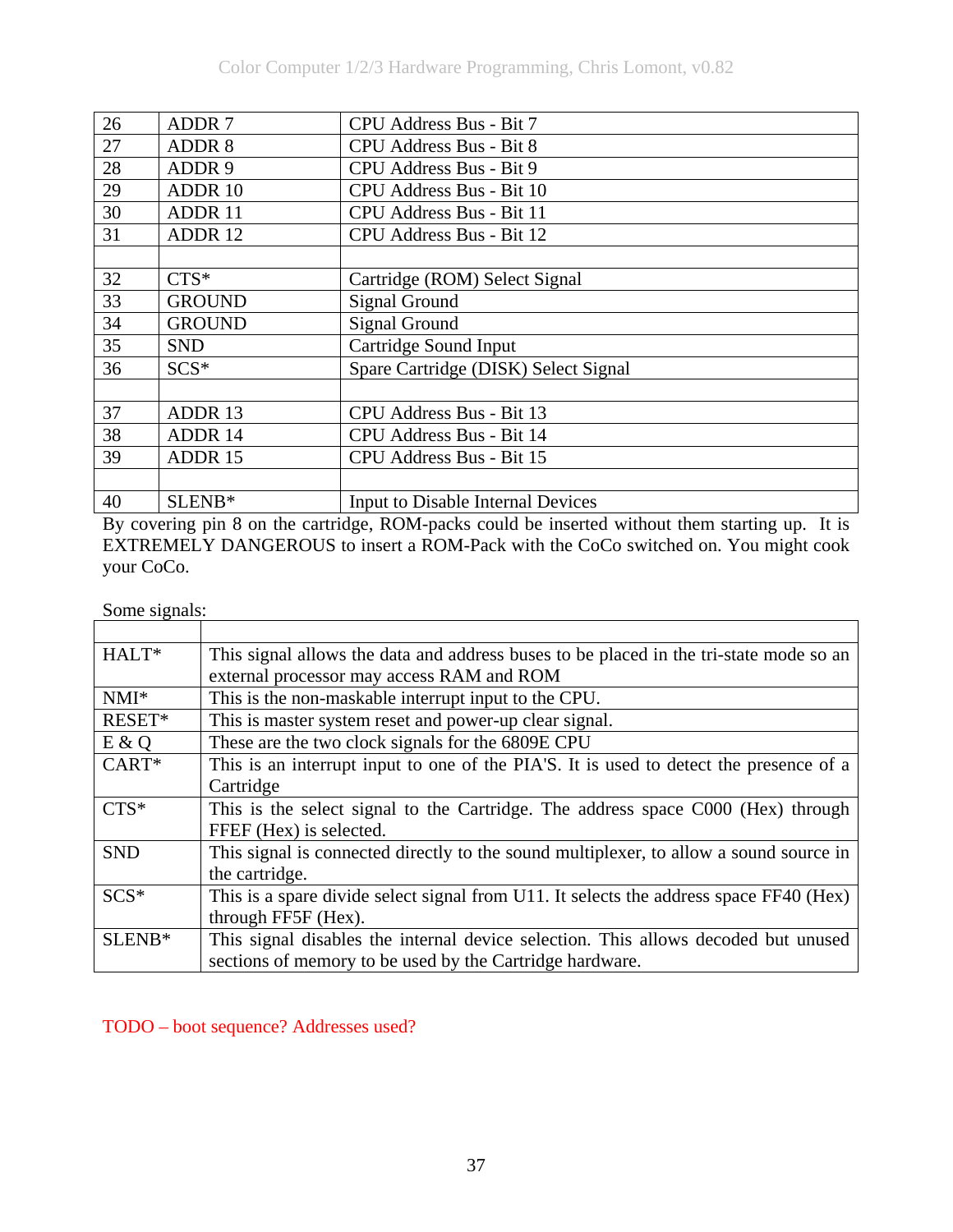## **Basic, Extended Basic, and Disk Basic Summary**

TODO – shrink, more comments, 4 column wide table?

#### *Color Basic (non-Extended) Summary*

**Statements**  AUDIO ON AUDIO OFF CLEAR n,h Reserve n bytes for strings, and use only up to address h for BASIC CLOAD CLOAD name CLOSE d CLS c **CONT**  CSAVE name CSAVE name,A DATA DIM END EXEC EXEC address FOR .. TO .. STEP .. / NEXT GOSUB linenumber GOTO linenumber IF .. THEN .. ELSE .. INPUT INPUT #-1 LIST LLIST MOTOR ON MOTOR OFF NEW ON .. GOSUB .. ON .. GOTO .. OPEN m,#d,filename POKE addr, value Save value at address addr, where  $0 \le a$  addr $\le = 65535$ , and  $0 \le a$  value  $\le = 255$  PRINT PRINT #-1 PRINT #-2 PRINT TAB PRINT @location READ REM  $RESET(x,y)$  RESTORE **RETURN**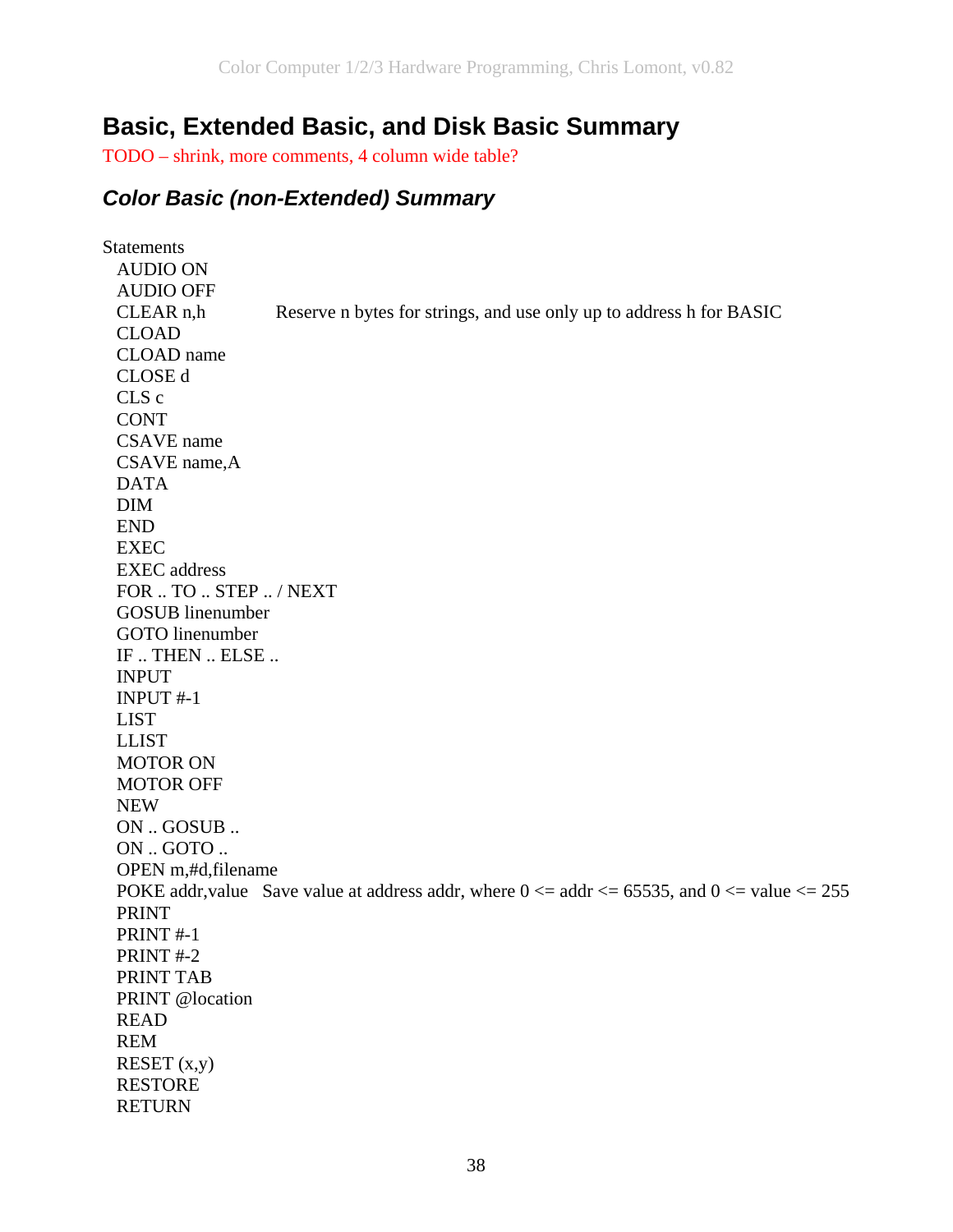RUN  $SET(x,y,c)$  SKIPF SKIPF name SOUND tone,duration **STOP** Functions ABS(num) ASC(str) CHR\$(charcode)  $EOF(f)$  INKEY\$ INSTR(first,str,substr) INT(num) JOYSTK(j) Reads joystick value j: 0=left\_horiz 1=left\_vert 2=right\_horiz 3=right\_vert LEFT\$(str,length)  $LEN(str)$  MEM MID\$(str,first,len)  $POINT(x,y)$  RIGHT\$(str,length) SGN(num) SIN(num) STR\$(num) USR(num) Calls the machine-language routine whose address is stored at addresses 275 and 276 VAL(str) VARPTR(var)

#### **Operators**

- ^ Exponentiation -,+ Unary negative, positive \*,/ Multiplication, division +,- Addition and concatenation, subtraction
- $\langle \rangle$ , =,  $\langle \rangle$ =,  $\rangle$ =,  $\langle \rangle$  Relational tests
- NOT, AND, OR Logical operators

#### Error messages

#### Abbrev. Explanation

- /0 Division by zero
- AO File already open
- BS Bad subscript out of range
- CN Cannot continue
- DD Redimensioned array
- DN Device number error
- DS Direct statement in file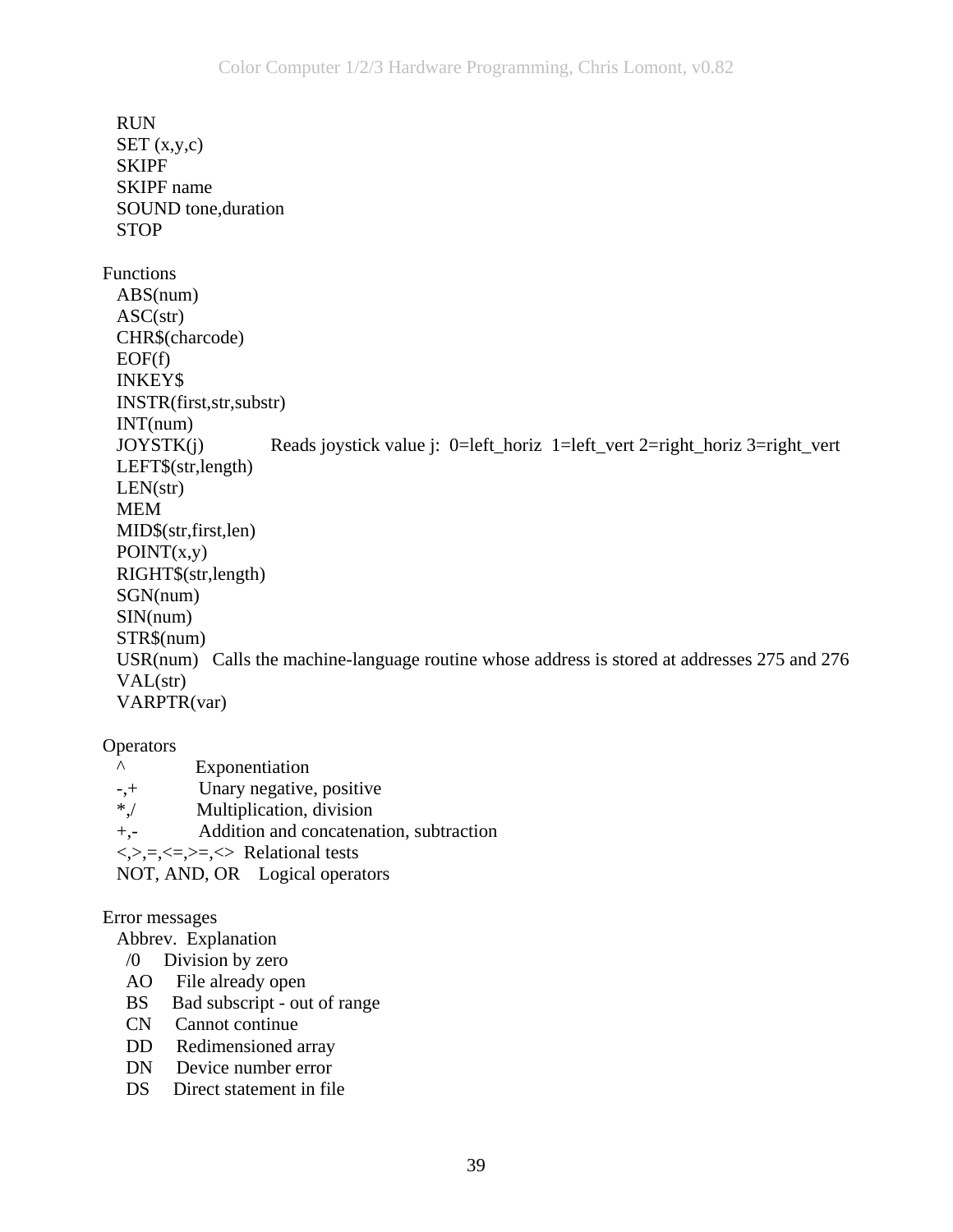- FC Illegal function call
- FD Bad file data
- FM Bad file mode
- ID Illegal direct
- IE Input past end of file
- I/O Input/Output error
- LS String too long
- NF NEXT without FOR
- NO File not open
- OD Out of data
- OM Out of memory
- OS Out of string space
- OV Overflow
- RG RETURN without GOSUB
- SN Syntax error
- ST String formula too complex
- TM Type mismatch
- UL Undefined line number

### *Extended Color Basic Summary*

Statements AUDIO ON AUDIO OFF CIRCLE(x,y),r,c,hw,start,end CLEAR n,h Reserve n bytes for strings, and use only up to address h for BASIC CLOAD CLOAD name CLOADM CLOADM name CLOADM name,offset CLOSE d CLS c COLOR (fg,bg) CONT CSAVE name CSAVE name,A CSAVEM name,a1,a2,ax DATA DEF FN DEFUSERn = addr DEL DIM DLOAD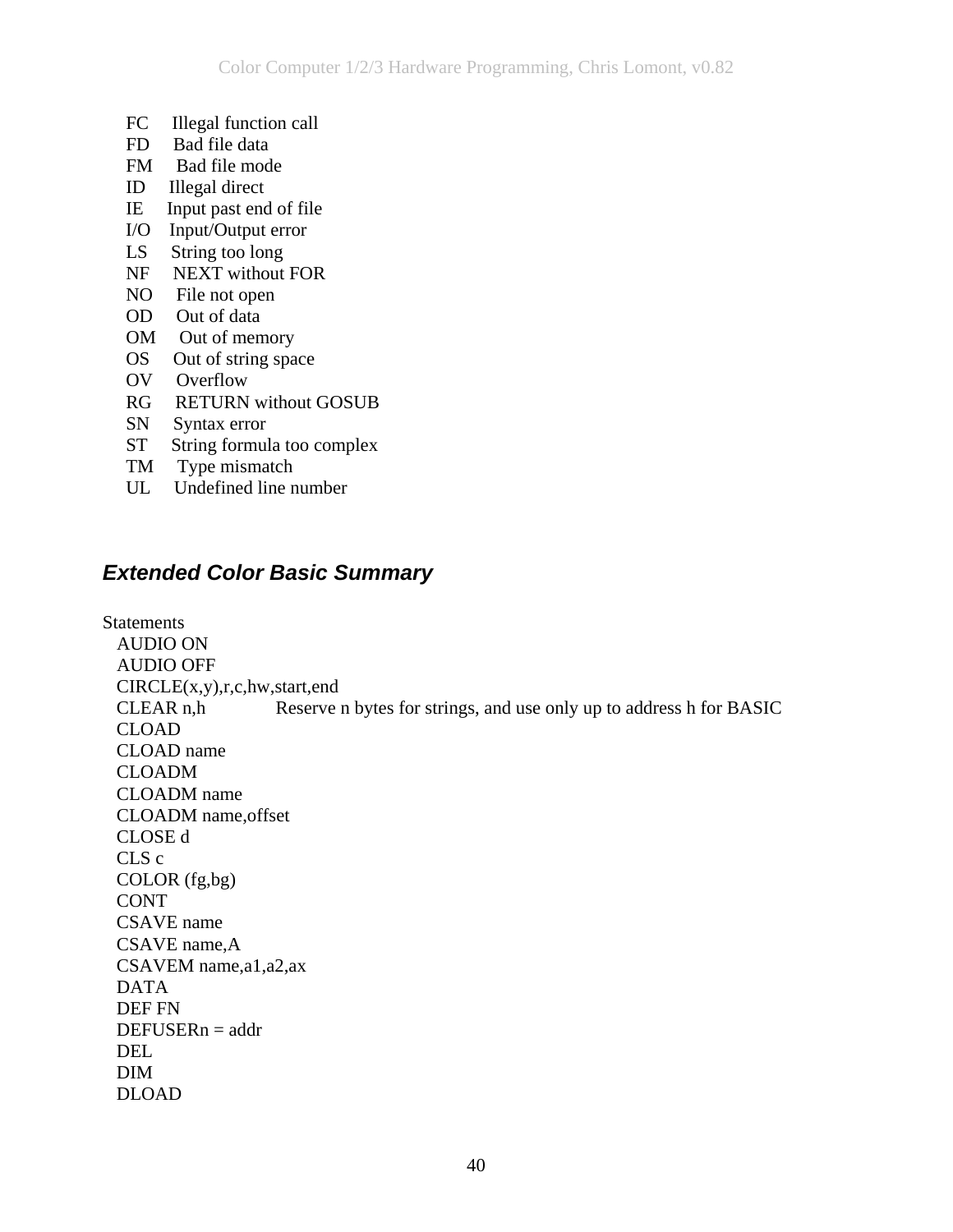DRAW string EDIT linenumber END EXEC EXEC address FOR .. TO .. STEP / NEXT GET (start)-(end),dest,G GOSUB linenumber GOTO linenumber IF .. THEN .. ELSE INPUT INPUT #-1 LET LIST LLIST LINE  $(x1,y1)-(x2,y2)$ , PSET, BF LINE  $(x1,y1)-(x2,y2)$ , PRESET, BF LINE INPUT MOTOR ON MOTOR OFF NEW ON .. GOSUB ON .. GOTO OPEN m,#d,filename PAINT  $(x,y),c,b$  PCLEAR n PCLS c **PCOPY**  PLAY string PMODE mode,startpage POKE addr, value Save value at address addr, where  $0 \le a \, \text{addr} \le 65535$ , and  $0 \le a \, \text{value} \le 255$ PRESET (x,y) PRINT PRINT #-1 PRINT #-2 PRINT TAB PRINT USING PRINT @location PSET  $(x,y,c)$  PUT (start)-(end),source,action READ REM RENUM newline,startline,increment RESET  $(x,y)$  RESTORE RETURN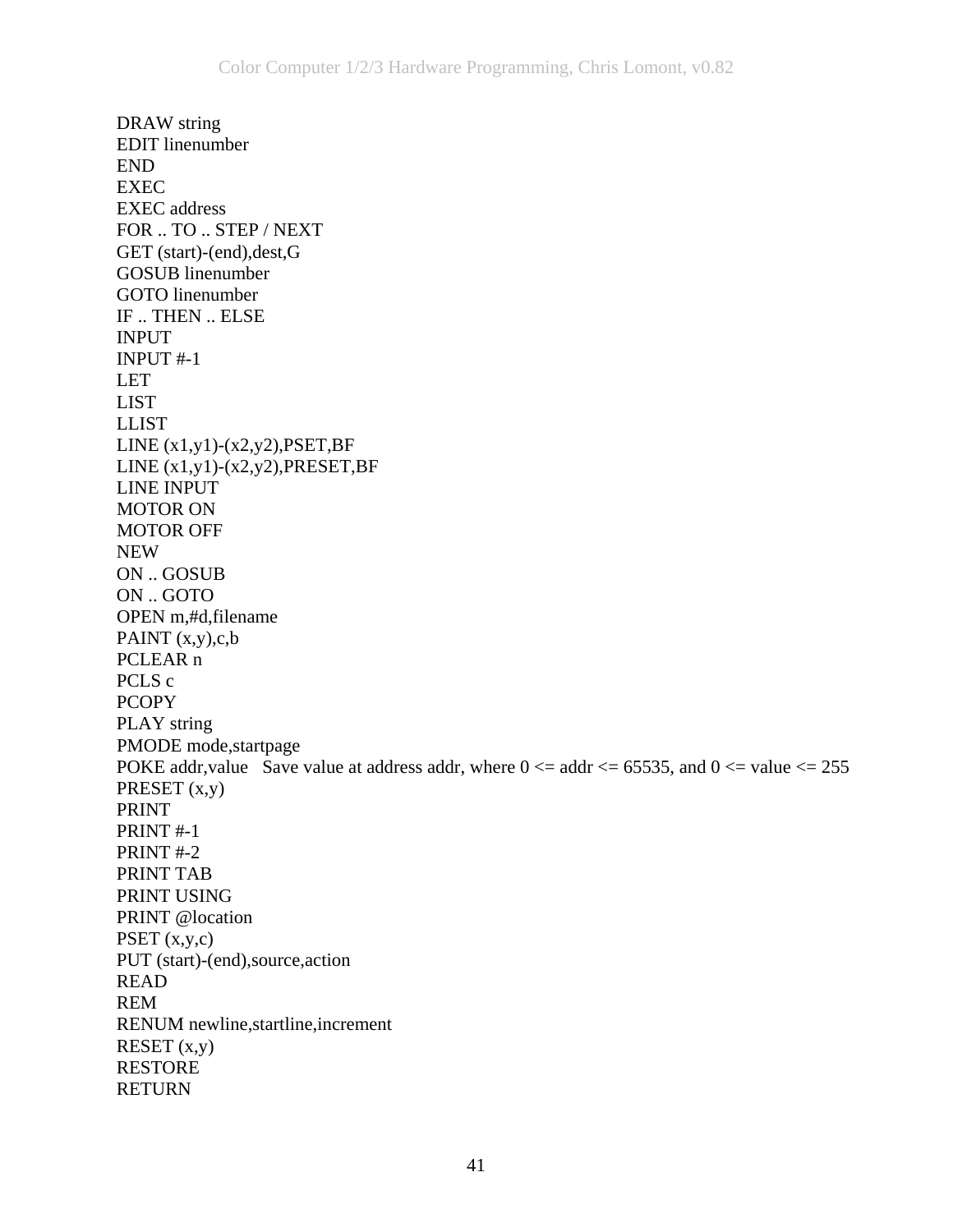RUN SCREEN screentype,colorset  $SET(x,y,c)$  SKIPF SKIPF name SOUND tone,duration STOP TROFF **TRON** Functions ABS(num)  $ASC(str)$  ATN(num) CHR\$(charcode) COS(num)  $EOF(f)$  EXP(num) FIX(num) HEX\$(num) INKEY\$ INSTR(first,str,substr) INT(num) JOYSTK(j) Reads joystick value j: 0=left\_horiz 1=left\_vert 2=right\_horiz 3=right\_vert LEFT\$(str,length)  $LEN(str)$  LOG(num) MEM MID\$(str,first,len) PEEK(address)  $POINT(x,y)$  POS(dev)  $PPOINT(x,y)$  RIGHT\$(str,length) SGN(num) SIN(num) STRING\$(length,charcode) STRING\$(length,str) STR\$(num) SQR(num) TAN(num) TIMER USRn(num) Calls the machine-language subroutine whose address was defined by DEFUSRn, where  $0 \le n \le 9$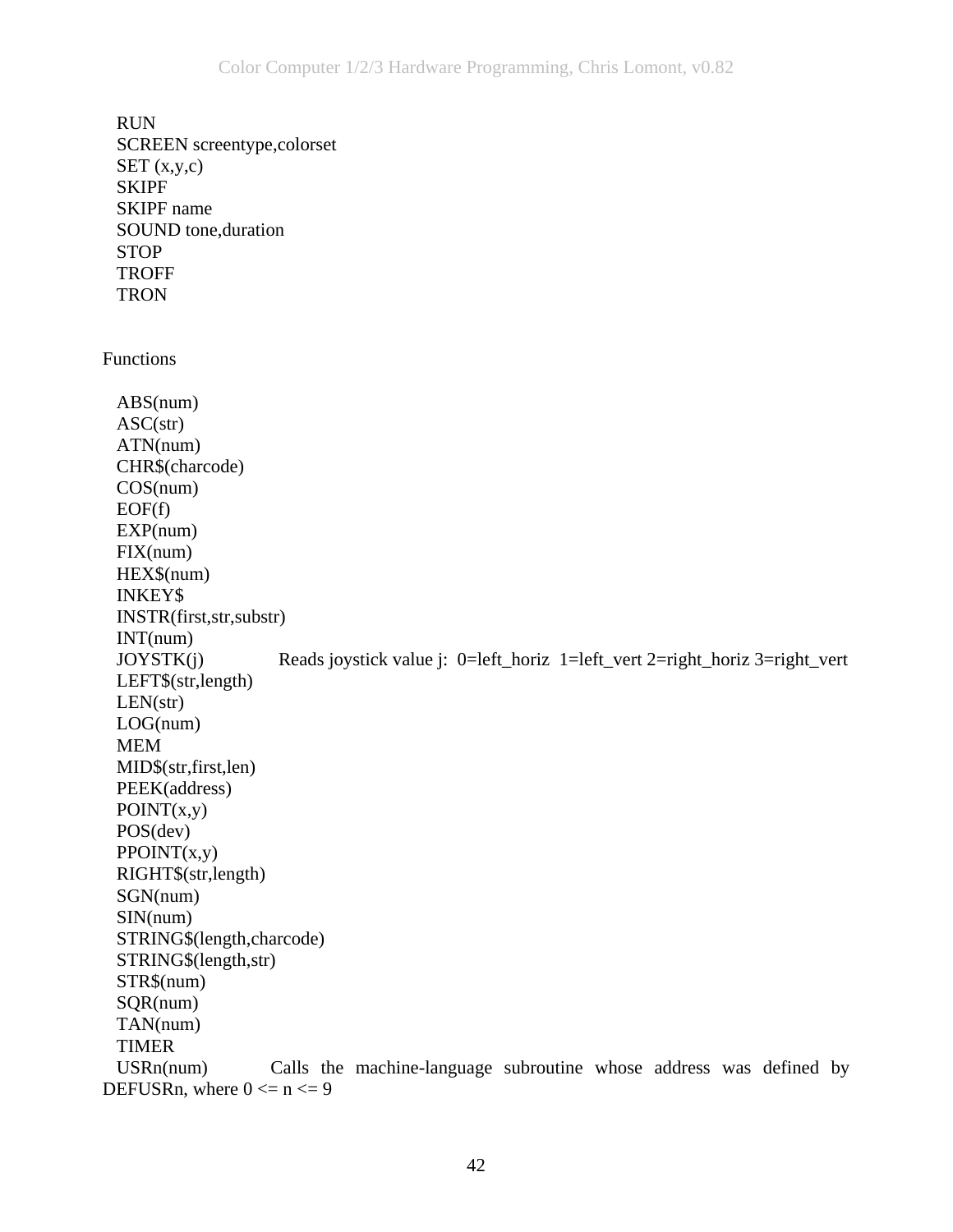#### VAL(str) VARPTR(var)

#### **Operators**

- ^ Exponentiation
- -,+ Unary negative, positive
- \*,/ Multiplication, division
- +,- Addition and concatenation, subtraction
- $\langle \rangle$ , =,  $\langle \rangle$  =,  $\langle \rangle$  Relational tests
- NOT, AND, OR Logical operators

#### Error messages

- Abbrev. Explanation
- /0 Division by zero
- AO File already open
- BS Bad subscript out of range
- CN Cannot continue
- DD Redimensioned array
- DN Device number error
- DS Direct statement in file
- FC Illegal function call
- FD Bad file data
- FM Bad file mode
- ID Illegal direct
- IE Input past end of file
- I/O Input/Output error
- LS String too long
- NF NEXT without FOR
- NO File not open
- OD Out of data
- OM Out of memory
- OS Out of string space
- OV Overflow
- RG RETURN without GOSUB
- SN Syntax error
- ST String formula too complex
- TM Type mismatch
- UL Undefined line number

#### *Disk Basic Summary*

In addition to the capabilities of Extended Color BASIC, Color Disk BASIC adds the following.

Disk management commands

BACKUP n TO m Copy all files from one disk to another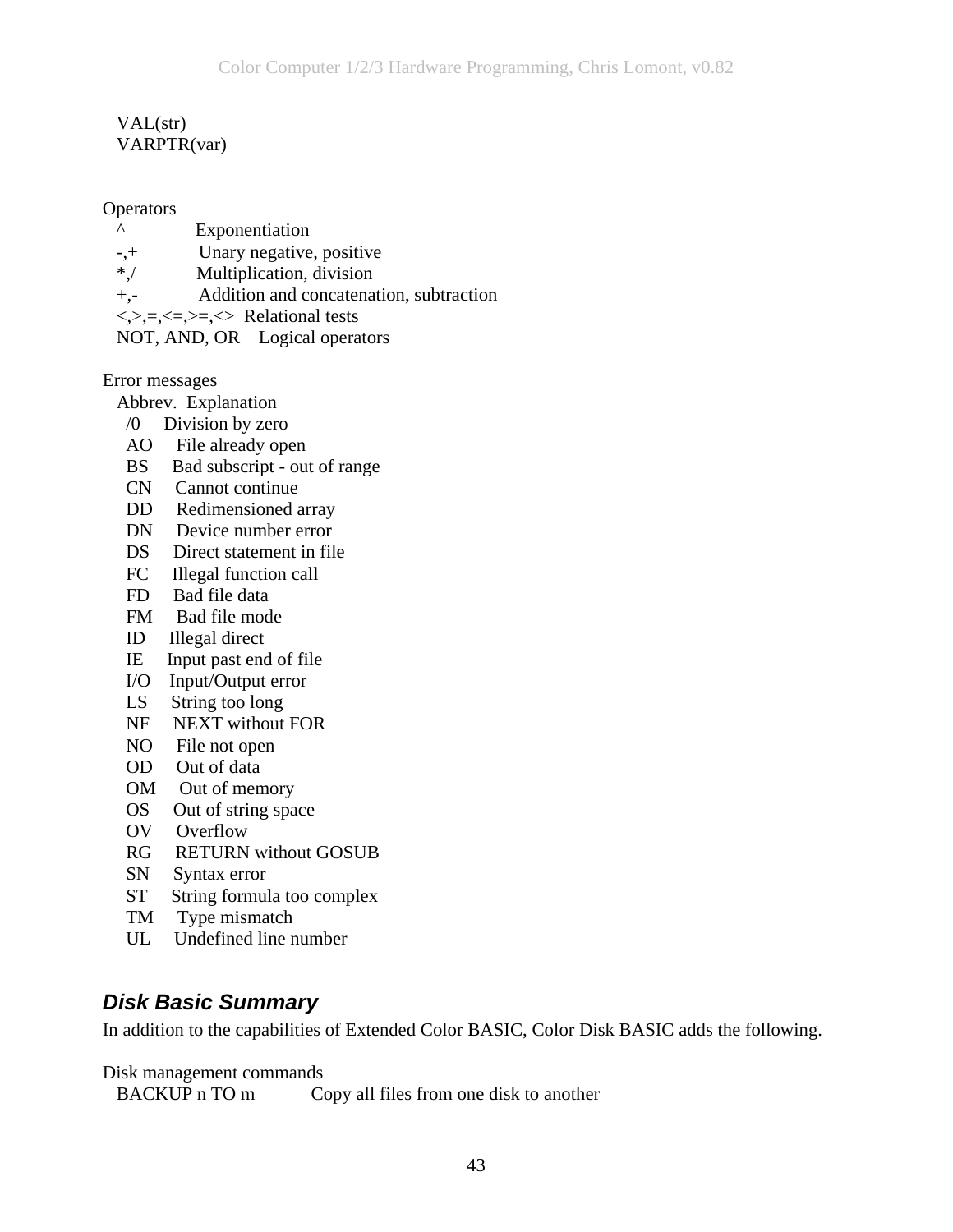| BACKUP n            | BACKUP a disk using only a single disk drive           |
|---------------------|--------------------------------------------------------|
| COPY file1 TO file2 | Make a duplicate of a file.                            |
| DIR n               | List the files that are on the disk                    |
| DRIVE n             | Use drive n as the default                             |
| DSKINIn             | Initialize (format) a disk                             |
| KILL file           | Delete a file from the disk                            |
| LOAD file           | Load a program                                         |
| LOAD file,R         | Load a program and start it running                    |
| LOADM file, offset  | Load a machine-code program, shifting by offset        |
| <b>MERGE</b> file   | Load an ASCII program without clearing the old one     |
| MERGE file,R        | Merge a program and start it running                   |
|                     | RENAME file1 TO file2 Change the name of a file        |
| RUN file            | Load a program and start it running                    |
| RUN file,R          | Load and run program, leaving files open               |
| SAVE file           | Save a program                                         |
| SAVE file,A         | Save a program in ASCII format                         |
| SAVEM file,a1,a2,ax | Save a machine-code program, from al to a2, exec at ax |
| <b>VERIFY ON</b>    | Double-check all writes to the disk                    |
| VERIFY OFF          | Don't double-check                                     |

#### Programming commands

| FILES max_f, size<br>Reserve buffers for open files                                                   |
|-------------------------------------------------------------------------------------------------------|
| Returns the number of free granules (2304 bytes each)<br>FREE(n)                                      |
| UNLOAD <sub>n</sub><br>Close all open files on drive n                                                |
| Read track t sector s into v1\$ and v2\$<br>DSKI $$n,t,s,v1$,v2$$                                     |
| DSKO $$n,t,s,v1$,v2$$<br>Write track t sector s from $v1\$ and $v2\$                                  |
| OPEN "I", f, file<br>Open a file for sequential input (ie: INPUT)                                     |
| Open a file for sequential output (ie: PRINT/WRITE)<br>OPEN "O", f, file                              |
| OPEN "D", f, file, len<br>Open a file for direct access; (ie: GET/PUT); record length len is optional |
| CLOSE #f<br>Close a file                                                                              |

#### Sequential file commands

| EOF(f)                  | Returns true if file f has been read to the end                      |
|-------------------------|----------------------------------------------------------------------|
| INPUT #f, $var$         | Read variables from a file.                                          |
| LINE INPUT #f, var\$    | Read an entire line from a file into a string variable               |
| WRITE #f, values        | Write values to file, with commas, strings in quotes,                |
| <b>PRINT</b> #f, values | Write values to file, just as PRINT would display them               |
|                         | PRINT #f, USING f\$; values Formatted printing; many options for f\$ |

#### Direct-access file commands

|                       | FIELD #f, size AS v\$, Give variable names to parts of the file buffer |
|-----------------------|------------------------------------------------------------------------|
| RSET $v\$ = value\$   | Fill in a named part of the file buffer, right-justified               |
| LSET $v\$ = value $\$ | Fill in , left justified                                               |
| PUT $#f,r$            | Write the buffer to record r                                           |
| GET #f, $r$           | Read record r into the buffer                                          |
| CVN(var\$)            | Make a number out of a binary string                                   |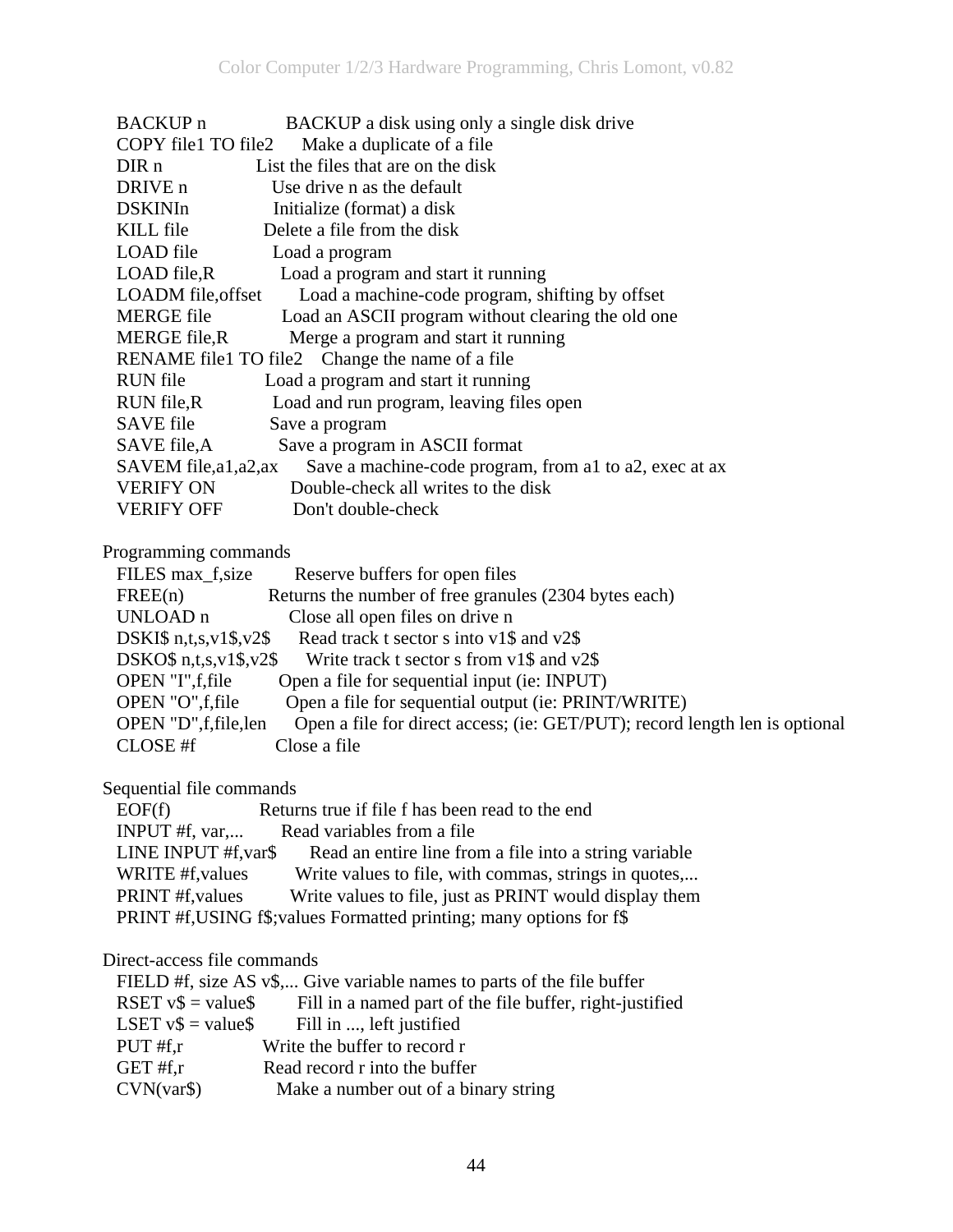| MKN\$(num) | Make a binary string out of a number           |
|------------|------------------------------------------------|
| LOC(f)     | Return the current record number in the buffer |
| LOF(f)     | Return the highest record number in the file   |

In all cases, f is a file number, n and m are drive numbers, file is a filename, and dollar signs signify variables that must be string-variables. Note that filenames must be either string variables or string constants in quotes. Upper-case words are keywords, lower-case words are supplied by the user.

Special file numbers are -2=printer -1=cassette and 0=screen

The name can be up to eight characters long, and cannot include a dot, slash, colon, or zero. The extension can be up to three characters long, and also cannot include those four characters. The drive number is a single digit, from zero up to the highest drive on your system.

Examples of legal filenames:

 PROGRAM.BAS -- filename=PROGRAM, extension=BAS, no drivenum PROGRAM/BAS -- filename=PROGRAM, extension=BAS, no drivenum FOO.BAR:0 -- filename=FOO, extension=BAR, drivenum=0 FOO:1 -- filename=FOO, no extension, drivenum=1 FRED -- filename=FRED no extension, no drivenum

There is one documented subroutine in the Disk BASIC ROM that you can use to access the disk. Its address is stored at \$C004 and \$C005, so you jump to it using indirection: JSR [\$C004] .

Before calling that, you should load the X register with the address of a data structure that describes what you want to do. The examples in the manual always load this address from locations \$C006 and \$C007. I have not tried using this, so I don't know it will work if you put your structure anyplace else. This data structure is seven bytes long:

1 byte op code  $(0 - 3)$ 1 byte drive number  $(0 - 3)$  1 byte track number (0 - 34) 1 byte sector number (1 - 18) 2 bytes address of 128-byte data buffer 1 byte error code

Op codes are either 0 (restore to track 0), 1 (no op), 2 (read sector), or 3 (write sector).

Bits in the error code seem to come straight from the chip in the disk controller. See that for more details.

The disk control routine modifies the contents of only the condition code register.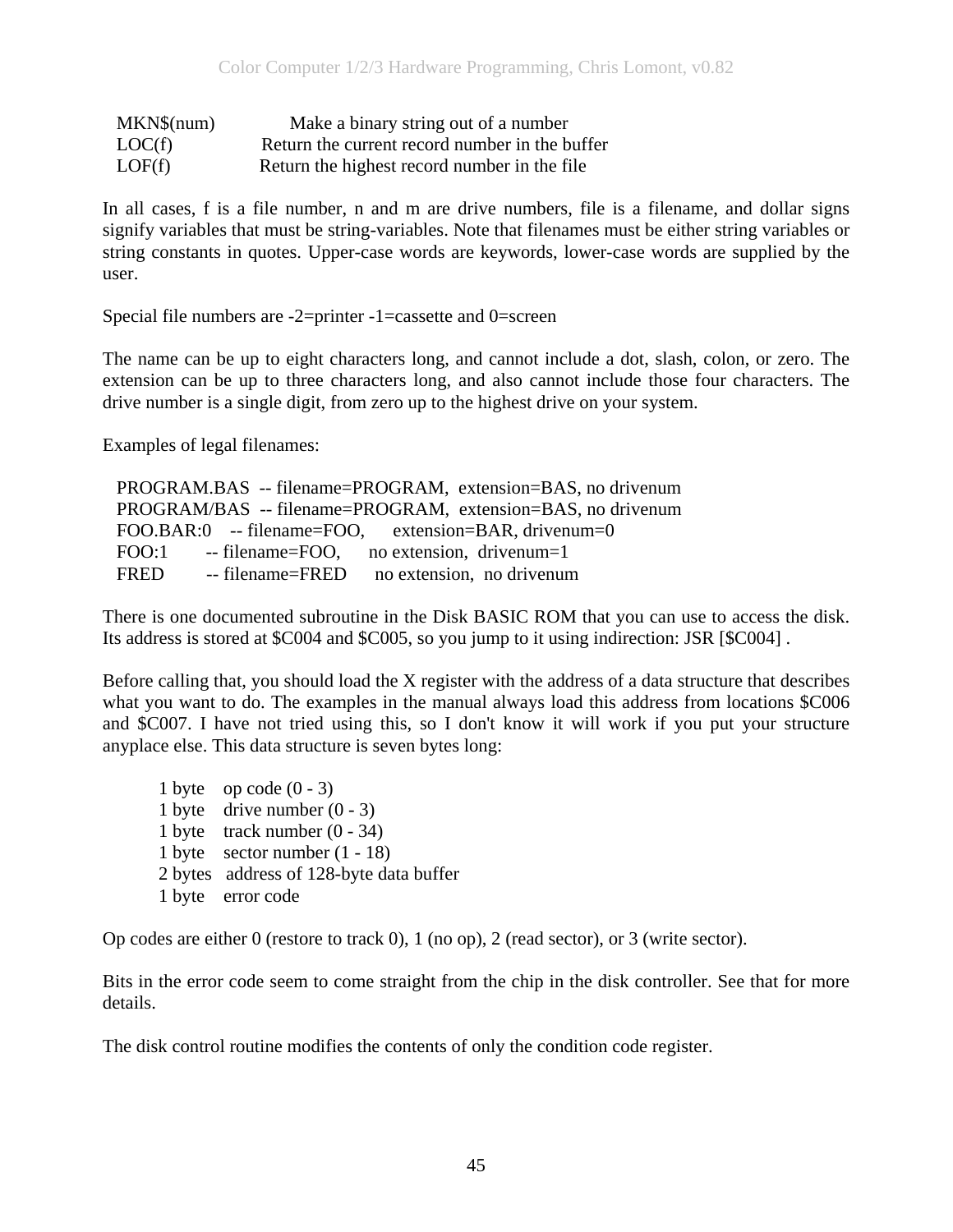# **ROM Routines**

## *Color Basic Info*

To detect which version of the Color BASIC ROM you have between 1.0, 1.1, and 1.2, check location \$A155, which holds \$30, \$31, and \$32 respectively.

#### *Extended Color Basic Info*

To detect which version of the Extended Color BASIC ROM you have between 1.0 and 1.1, check location \$80FF, which holds \$30 and \$31 respectively.

#### *Disk Color Basic Info*

TODO – get info from unraveled series. Also get disk ROM versions and how to detect.

#### *Rom Routines*

Here are the approved routines that could be called from assembly language.

ROM subroutines

BLKIN [\$A006] Reads a Block from Cassette Must immediately follow CSRDON. CSRDON, CBUFAD contains the Buffer address. BLKTYP, located at 7C, contains the block type:  $0 =$ File Header  $1 = Data$  $FF =$  End of File BLKLEN, located at 7D, contains the number of data bytes in the block (0-255).  $Z = 1$ , A=CSRERR=0 (if NO Errors.)  $Z = 0$ , A=CSRERR=1 (if a checksum error occurs)  $Z = 0$ , A=CSRERR=2 (if a memory error occurs) (Z is a flag in the Condition Code CC Register)  $(CSRERR = 81)$ Unless a memory error occurs,  $X=CBUFAD + BLKLEN$ . If a memory error occurs, X points to beyond the bad address. Interrupts are masked. U and Y are preserved, all other registers are modified.

BLKOUT [\$A008] Writes a Block to Cassette Call Subroutine WRTLDR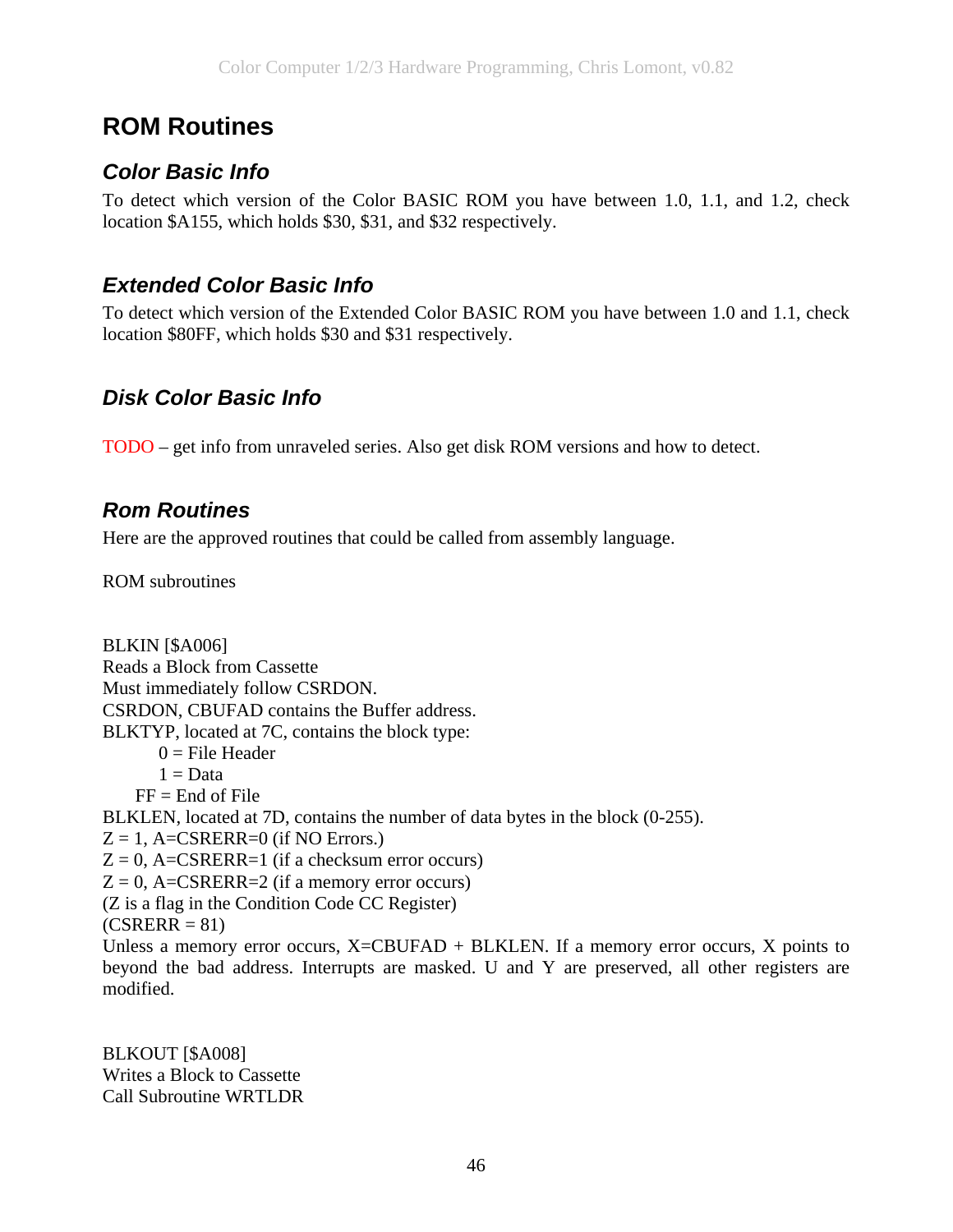CBUFAD, located at 7E, contains the buffer address BLKTYP, located at 7C, contains the block type BLKLEN, located at 7D, contains the number of data bytes Interrupts are masked.  $X =$ CBUFAD + BLKLEN. All Registers are Modified

WRTLDR [\$A00C] Turns the cassette On and writes a Leader Entry: None Return: None

CHROUT [\$A002] Outputs a Character to Device On Entry, the character to be output is in A Output device is determined by the contents of  $6F$  (DEVNUM) ( $0 =$  Screen,  $-2 =$  Printer) All registers except CC are preserved

CSRDON [\$A004] starts the cassette and gets into bit sync for reading Entry: None FIRQ and IRQ are masked. U and Y are preserved, all others are modified

GIVABF [\$B4F4] Passes parameter to BASIC  $D = parameter$ USR variable  $=$  parameter

INTCNV [\$B3ED] Passes parameter from BASIC USR argument  $=$  parameter  $D = parameter$ 

JOYIN [\$A00A] Samples all 4 joystick pots. Values are stored in POTVAL through POTVAL  $+3$ Left Joystick Up / Down \$15A Right / Left \$15B Right Joystick Up / Down \$15C Right / Left \$15D Entry conditions: None Registers used: Y is preserved. All others are modified

POLCAT [\$A000] Polls Keyboard for a character None Return: If Key is pressed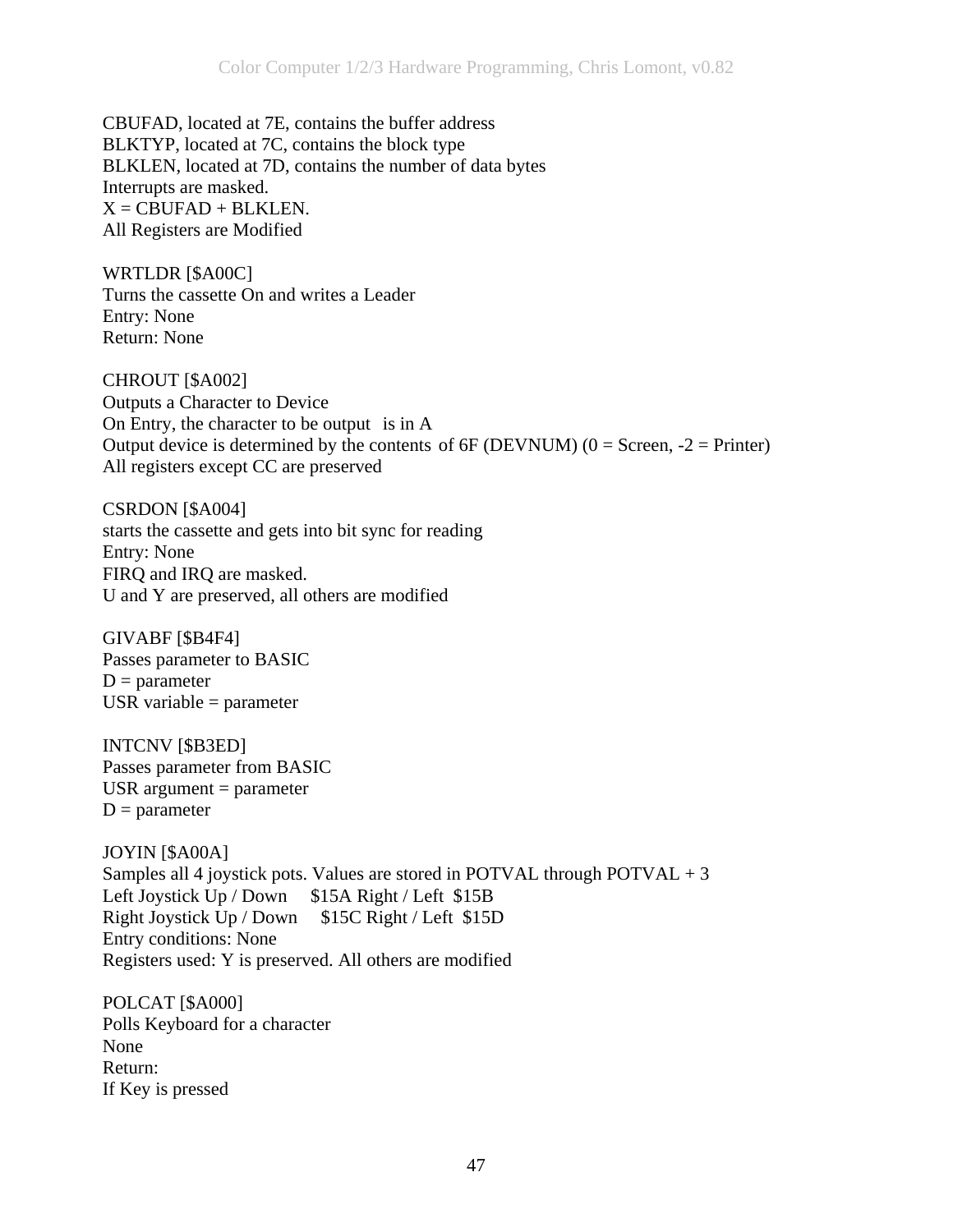$Z = 0$  and A register contains ASCII value If no key is pressed  $Z = 1$  and A register contains 00 Registers: A and CC are modified

There are many more that can be called depending on the ROM installed, and these must be used very carefully.

# **Color Computer Hardware Register Reference (\$FF00-\$FFFF)**

Here is the usage of the hardware registers \$FF00-\$FFFF.

### *PIA Reference (\$FF00-\$FF3F)*

For PIA details see the [section](#page-6-0) on the PIA.

#### **PIA0 (\$FF00-\$FF1F)**

| <b>\$FF00 (65280)</b>             | PIA 0 side A data register - PIA0AD | CoCo $1/2/3$ |
|-----------------------------------|-------------------------------------|--------------|
| Bit 7                             | <b>Joystick Comparison Input</b>    |              |
| Bit 6                             | Keyboard Row 7                      |              |
| Bit 5                             | Row 6                               |              |
| Bit 4                             | Row 5                               |              |
| Bit 3                             | Row 4 & Left Joystick Switch 2      |              |
| Bit 2                             | Row 3 & Right Joystick Switch 2     |              |
| Bit 1                             | Row 2 & Left Joystick Switch 1      |              |
| Bit 0                             | Row 1 & Right Joystick Switch 1     |              |
| (1) Todo - keyboard matrix - note |                                     |              |

| <b>\$FF01 (65281)</b> | PIA 0 side A control reg - PIA0AC<br>CoCo $1/2/3$                |
|-----------------------|------------------------------------------------------------------|
| Bit 7                 | <b>HSYNC Flag</b>                                                |
| Bit 6                 | Unused                                                           |
| Bit 5                 |                                                                  |
| Bit 4                 |                                                                  |
| Bit 3                 | Select Line LSB of MUX                                           |
| Bit 2                 | DATA DIRECTION TOGGLE $0 = $FF00$ sets data direction 1 = normal |
| Bit 1                 | IRQ POLARITY $0 = flag$ set on falling edge 1=set on rising edge |
| Bit 0                 | HSYNC IRQ $0 =$ disabled 1 = enabled                             |

| SFF02 (65282) | PIA 0 side B data register - PIA0BD | CoCo $1/2/3$ |
|---------------|-------------------------------------|--------------|
| Bit 7         | <b>KEYBOARD COLUMN 8</b>            |              |
| Bit 6         | 7 / RAM SIZE OUTPUT                 |              |
| Bit 5         |                                     |              |
| Bit 4         |                                     |              |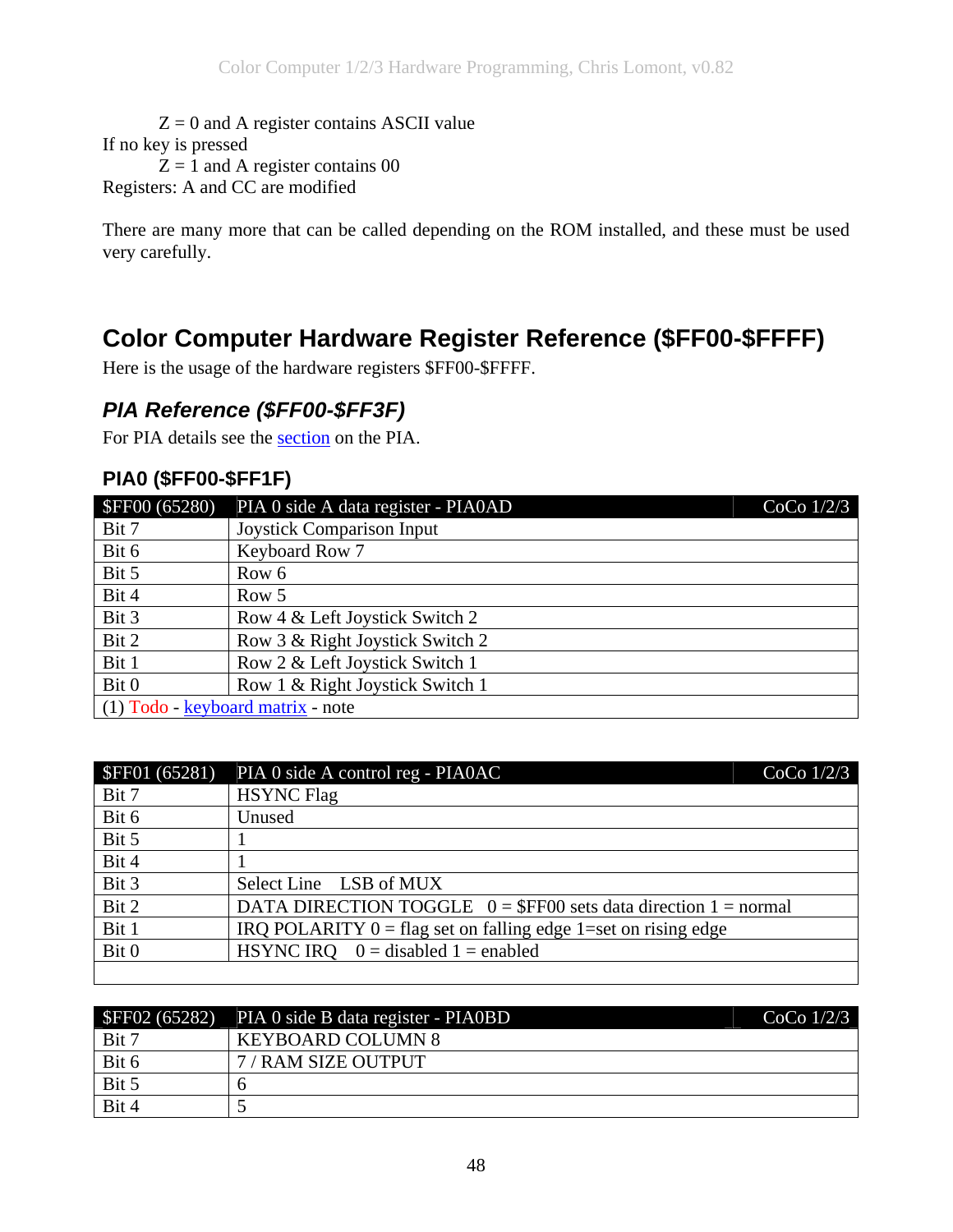| Bit 3                                                       |                          |
|-------------------------------------------------------------|--------------------------|
| Bit 2                                                       |                          |
| Bit 1                                                       |                          |
| Bit 0                                                       | <b>KEYBOARD COLUMN 1</b> |
| $ (1) \text{ Todo} - \text{keyboard matrix} - \text{note} $ |                          |

| <b>\$FF03 (65283)</b> | PIA 0 side B control reg - PIA0BC<br>CoCo $1/2/3$               |
|-----------------------|-----------------------------------------------------------------|
| Bit 7                 | <b>VSYNC FLAG</b>                                               |
| Bit 6                 | N/A                                                             |
| Bit 5                 |                                                                 |
| Bit 4                 |                                                                 |
| Bit 3                 | SELECT LINE MSB of MUX                                          |
| Bit 2                 | DATA DIRECTION TOGGLE $0 = $FF02$ sets data direction 1=normal  |
| Bit 1                 | IRQ POLARITY $0$ =flag set on falling edge 1=set on rising edge |
| Bit 0                 | <b>VSYNC IRQ</b><br>0=disabled 1=enabled                        |
|                       |                                                                 |

**Note:** \$FF00-\$FF03 are repeated through addresses \$FF04 to \$FF1F. Thus \$FF1E is an alias for \$FF02. Similarly, \$FF20-\$FF23 are repeated through \$FF24-\$FF3F.

#### **PIA1 (\$FF20-\$FF3F)**

| <b>\$FF20 (65312)</b> | PIA 1 side A data register - PIA1AD | CoCo $1/2/3$ |
|-----------------------|-------------------------------------|--------------|
| Bit 7                 | <b>6 BIT DAC MSB</b>                |              |
| Bit 6                 |                                     |              |
| Bit 5                 |                                     |              |
| Bit 4                 |                                     |              |
| Bit 3                 |                                     |              |
| Bit 2                 | <b>6 BIT DAC LSB</b>                |              |
| Bit 1                 | <b>RS-232C DATA OUTPUT</b>          |              |
| Bit 0                 | <b>CASSETTE DATA INPUT</b>          |              |
|                       |                                     |              |
| <b>\$FF21 (65313)</b> | PIA 1 side A control reg - PIA1AC   | CoCo $1/2/3$ |
| Bit 7                 | <b>CD FIRQ FLAG</b>                 |              |
| Bit 6                 | N/A                                 |              |

| Bit 5 |                                                         |
|-------|---------------------------------------------------------|
| Bit 4 |                                                         |
| Bit 3 | CASSETTE MOTOR CONTROL 0=OFF 1=ON                       |
| Bit 2 | DATA DIRECTION CONTROL 0=\$FF20 data direction 1=normal |
| Bit 1 | FIRQ POLARITY $0$ =falling 1=rising                     |
| Bit 0 | CD FIRQ $(RS-232C)$ 0=FIRQ disabled 1=enabled           |
|       |                                                         |

|       | \$FF22 (65314) PIA 1 side B data register - PIA1BD |                                    | CoCo $1/2/3$ |
|-------|----------------------------------------------------|------------------------------------|--------------|
| Bit 7 | <b>VDG CONTROL</b>                                 | $A/G$ : Alphanum = 0, graphics = 1 |              |
| Bit 6 |                                                    | GM2                                |              |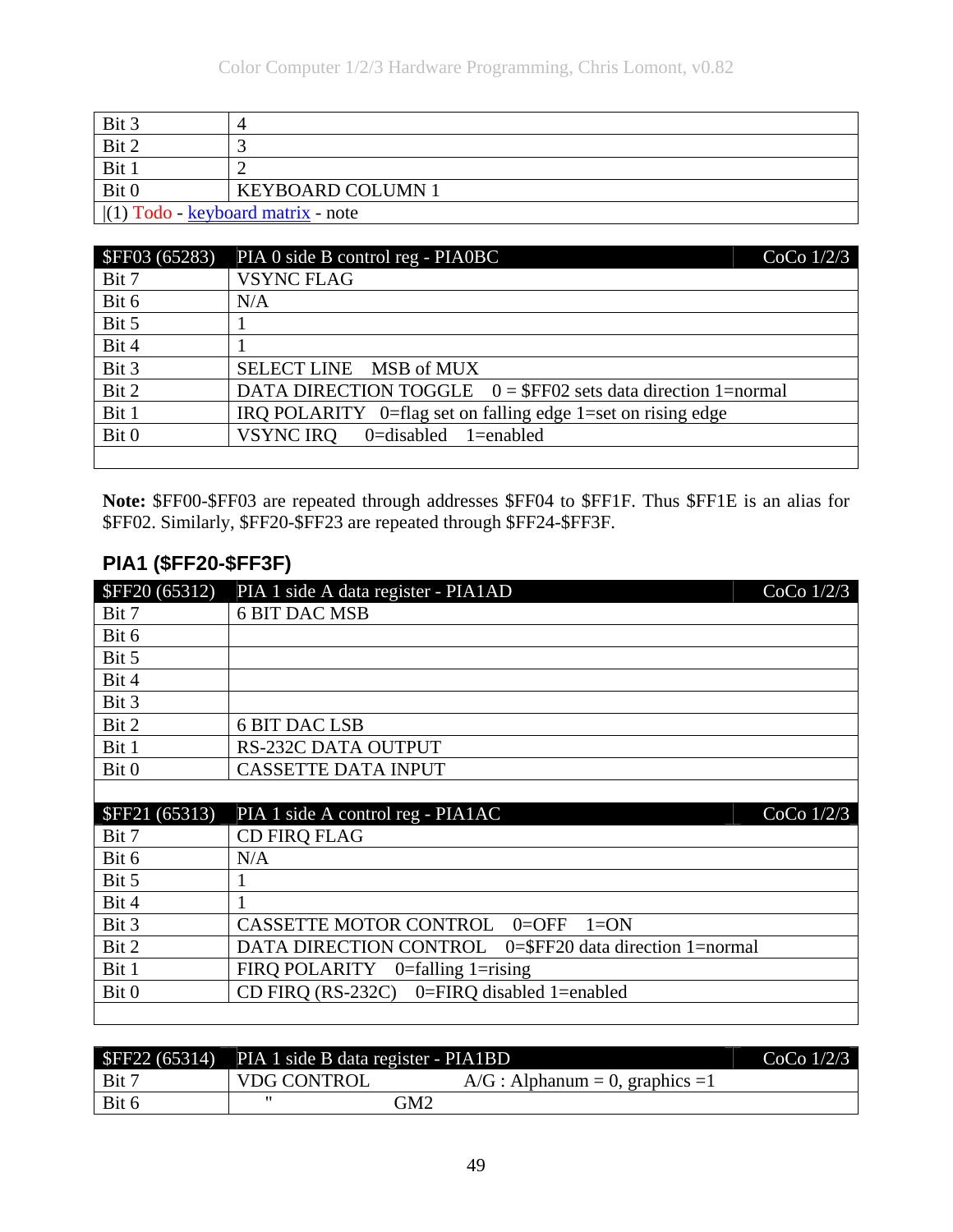| Bit 5 | $^{\prime\prime}$<br>GM1 & invert                      |  |
|-------|--------------------------------------------------------|--|
| Bit 4 | <b>VDG CONTROL</b><br>GM0 $\&$ shift toggle            |  |
| Bit 3 | RGB Monitor sensing (INPUT) CSS - Color Set Select 0,1 |  |
| Bit 2 | <b>RAM SIZE INPUT</b>                                  |  |
| Bit 1 | SINGLE BIT SOUND OUTPUT                                |  |
| Bit 0 | <b>RS-232C DATA INPUT</b>                              |  |

(1) VDG sets graphics modes for CoCo 1/2 and CoCo 3 in compatibility mode. To set a mode, use these bits and the registers \$FFC0-\$FFC5. See the section under \$FFC0-\$FFC5 for details and text/graphics mode settings.

| SFF23(65315) | CoCo $1/2/3$<br>PIA 1 side B control reg - PIA1BC             |
|--------------|---------------------------------------------------------------|
| Bit 7        | <b>CART FIRQ FLAG</b>                                         |
| Bit 6        | N/A                                                           |
| Bit 5        |                                                               |
| Bit 4        |                                                               |
| Bit 3        | <b>SOUND ENABLE</b>                                           |
| Bit 2        | DATA DIRECTION CONTROL $0 = \$FF22$ data direction 1 = normal |
| Bit 1        | <b>FIRO POLARITY</b><br>$0 = falling$<br>$1 =$ rising         |
| Bit 0        | <b>CART FIRQ</b><br>$0 = FIRQ$ disabled $1 =$ enabled         |
|              |                                                               |

**Note:** \$FF00-\$FF03 are repeated through addresses \$FF04 to \$FF1F. Thus \$FF1E is an alias for \$FF02. Similarly, \$FF20-\$FF23 are repeated through \$FF24-\$FF3F.

### *Disk Controller Reference*

#### **Disk Controller (\$FF40)**

| SFF40(65344) |                                                | Disk Controller DSKREG                                      |                 | CoCo $1/2/3$ |
|--------------|------------------------------------------------|-------------------------------------------------------------|-----------------|--------------|
| Bit 7        |                                                | halt flag $0 =$ disabled $1 =$ enabled                      |                 |              |
| Bit 6        |                                                | drive select 3                                              |                 |              |
| Bit 5        |                                                | density flag $0 = \text{single } 1 = \text{double}$         |                 |              |
| Bit 4        |                                                | write precompensation $0 = no$ precomp $1 = precomp$        |                 |              |
| Bit 3        |                                                | drive motor enable $0 =$ motors of $1 =$ motors on          |                 |              |
| Bit 2        |                                                | drive select 2                                              |                 |              |
| Bit 1        |                                                | drive select 1                                              |                 |              |
| Bit 0        |                                                | drive select 0                                              |                 |              |
| 1.           |                                                | This is a write only register                               |                 |              |
| 2.           | Write precomp should be on for tracks over 22. |                                                             |                 |              |
| 3.           |                                                | Disk communication is done through \$FF48-\$FF4B as follows |                 |              |
|              | Reg                                            | Read operation                                              | Write operation |              |
|              | <b>SFF48</b>                                   | <b>Status</b>                                               | Command         |              |
|              | <b>\$FF49</b>                                  | Track                                                       | Track           |              |
|              | \$FF4A                                         | Sector                                                      | Sector          |              |
|              | \$FF4B                                         | Data                                                        | Data            |              |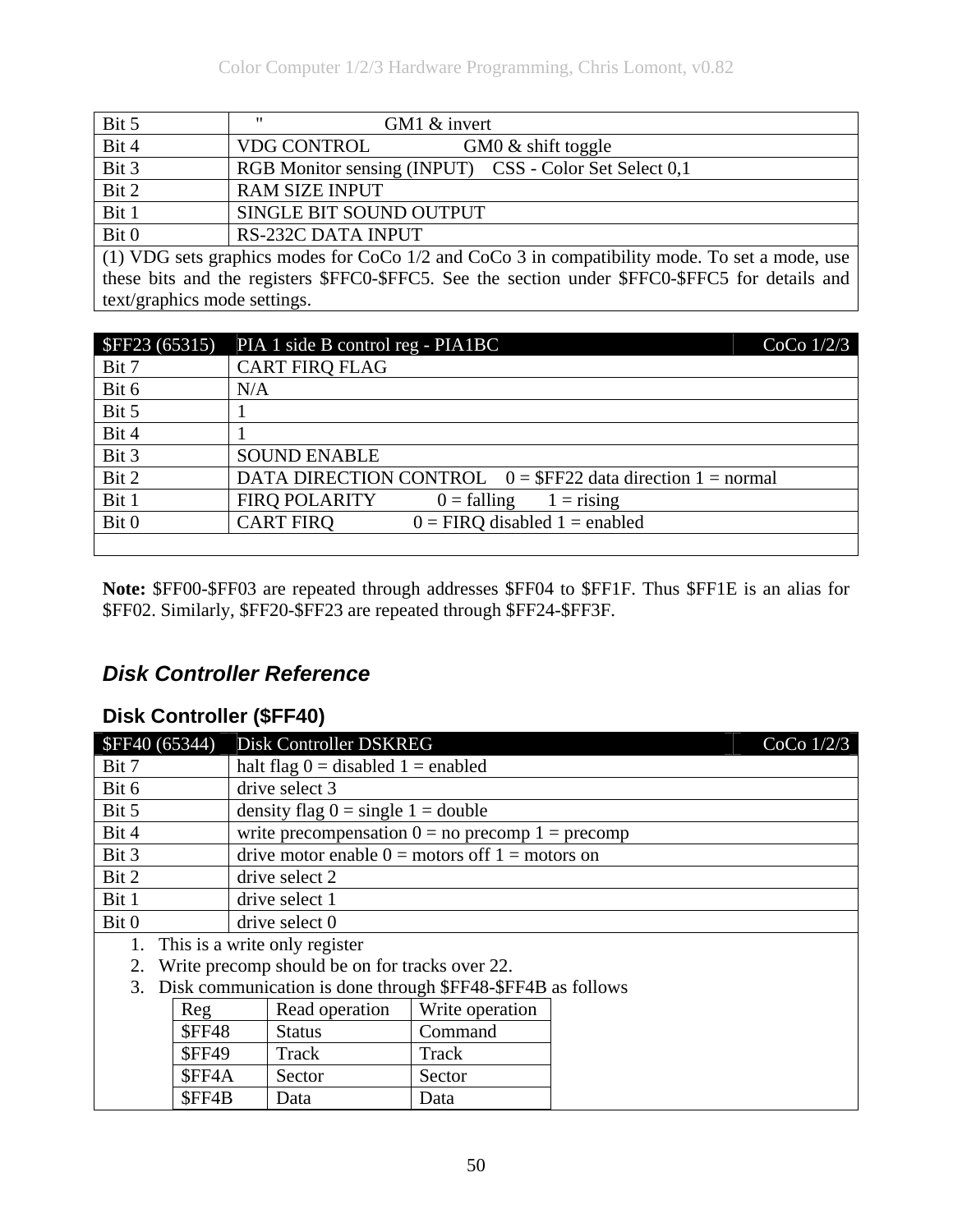#### 4. See \$FF48 for the list of commands.

## **DSKREG Copies (\$FF41-\$FF47) (65345-65351)**

#### \$FF41-\$FF47 DSKREG IMAGES CoCo 1/2/3

 $(65345-65351)$ 

1) Copies of disk registers?

#### **Status/Command (\$FF48)**

| <b>\$FF48 (65352)</b><br><b>Floppy Disk Controller</b>                              | CoCo $1/2/3$ |
|-------------------------------------------------------------------------------------|--------------|
| STATUS/COMMAND REGISTER FDCREG                                                      |              |
| Bits $7 - 0$<br>Status/Command register for disk controller                         |              |
| (1) Write sends a command, then read to get status                                  |              |
| <b>COMMAND CODE</b><br><b>COMMANDS</b><br><b>TYPE</b>                               |              |
| <b>RESTORE</b><br>\$03<br>$\bf{I}$                                                  |              |
| <b>SEEK</b><br>\$17<br>$\bf{I}$                                                     |              |
| \$23<br><b>STEP</b><br>$\mathbf I$                                                  |              |
| <b>STEP IN</b><br>$\mathbf{I}$<br>\$43                                              |              |
| \$53<br>STEP OUT I                                                                  |              |
| <b>READ SECTOR</b><br>\$80<br>$\rm II$                                              |              |
| WRITE SECTOR<br>$\mathbf{I}$<br><b>\$A0</b>                                         |              |
| <b>READ ADDRESS III</b><br>\$C <sub>0</sub>                                         |              |
| <b>READ TRACK</b><br>III<br><b>\$E4</b>                                             |              |
| <b>WRITE TRACK</b><br>III<br><b>\$F4</b>                                            |              |
| FORCE INTERRUPT IV<br>\$D <sub>0</sub>                                              |              |
| (2) Read obtains status resulting from a command. See Status explained<br>elsewhere |              |
| (3) Commands                                                                        |              |
| Bit                                                                                 |              |
| 76543210 Command                                                                    |              |
| $0000xxxx$ Restore to track 0                                                       |              |
| $0001$ x x x x Seek                                                                 |              |
| $001$ x x x x x Step                                                                |              |
| 010 x x x x x Step in                                                               |              |
| 0 1 1 x x x x x Step out                                                            |              |
| Bits:                                                                               |              |
| 4: 0:No update of track reg                                                         |              |
| 1: Update track register                                                            |              |
| 3: 0: Unload head at start                                                          |              |
| 1:Load head at start                                                                |              |
| 2: 0:No verify of track no                                                          |              |
| 1:Verify track no. on disc                                                          |              |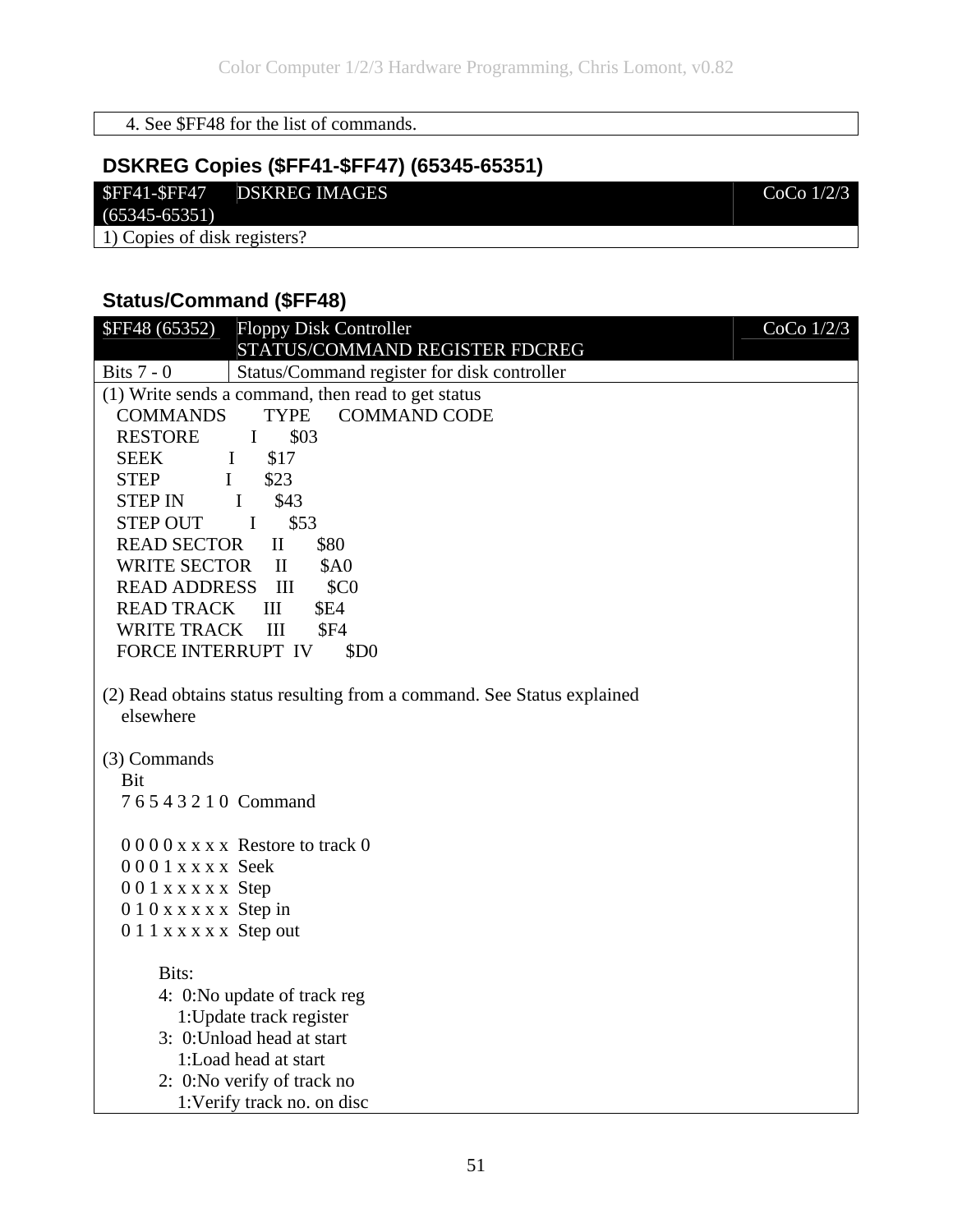1-0:Read as 2-bit stepping rate:  $00 = 6$ ms  $01 = 12$ ms  $10 = 20$ ms  $11 = 30$  ms 1 0 0 x x x x 0 Read sector 1 0 1 x x x x x Write sector 1 1 0 0 0 x x 0 Read address 1 1 1 0 0 x x 0 Read track 1 1 1 1 0 x x 0 Write track Bits: 4: 0:Read/write 1 sector 1:Read all sectors till the end of a track. 3: Interpretation of 2 bit sector length field in sector header 0: Field is interpreted as  $00 = 256$  bytes/sector  $01 = 512$  bytes/sector  $10 = 1024$  bytes/sector  $11 = 128$  bytes/sector 1: Field is interpreted as  $00 = 128$  bytes/sector  $01 = 256$  bytes/sector  $10 = 512$  bytes/sector  $11 = 1024$  bytes/sector (set to 1 on Dragon) 2: 0:No head loading delay 1:Head loading delay of 30ms prior to read/writes. 1: 0:Set side select o/p to 0 1:Set side select o/p to 1 0: 0:Write Data Address Mark 1:Write Deleted Data Address mark 1 1 0 1 x x x x Force Interrupt Generate an interrupt  $&$  terminate the current operation on: Bits set: 0 - Drive status transition Not-Ready to Ready 1 - Drive status transition Ready to Not-Ready 2 - Index pulse 3 - Immediate interrupt Bits clear: No interrupt occurs, all operations terminated. (\$D0)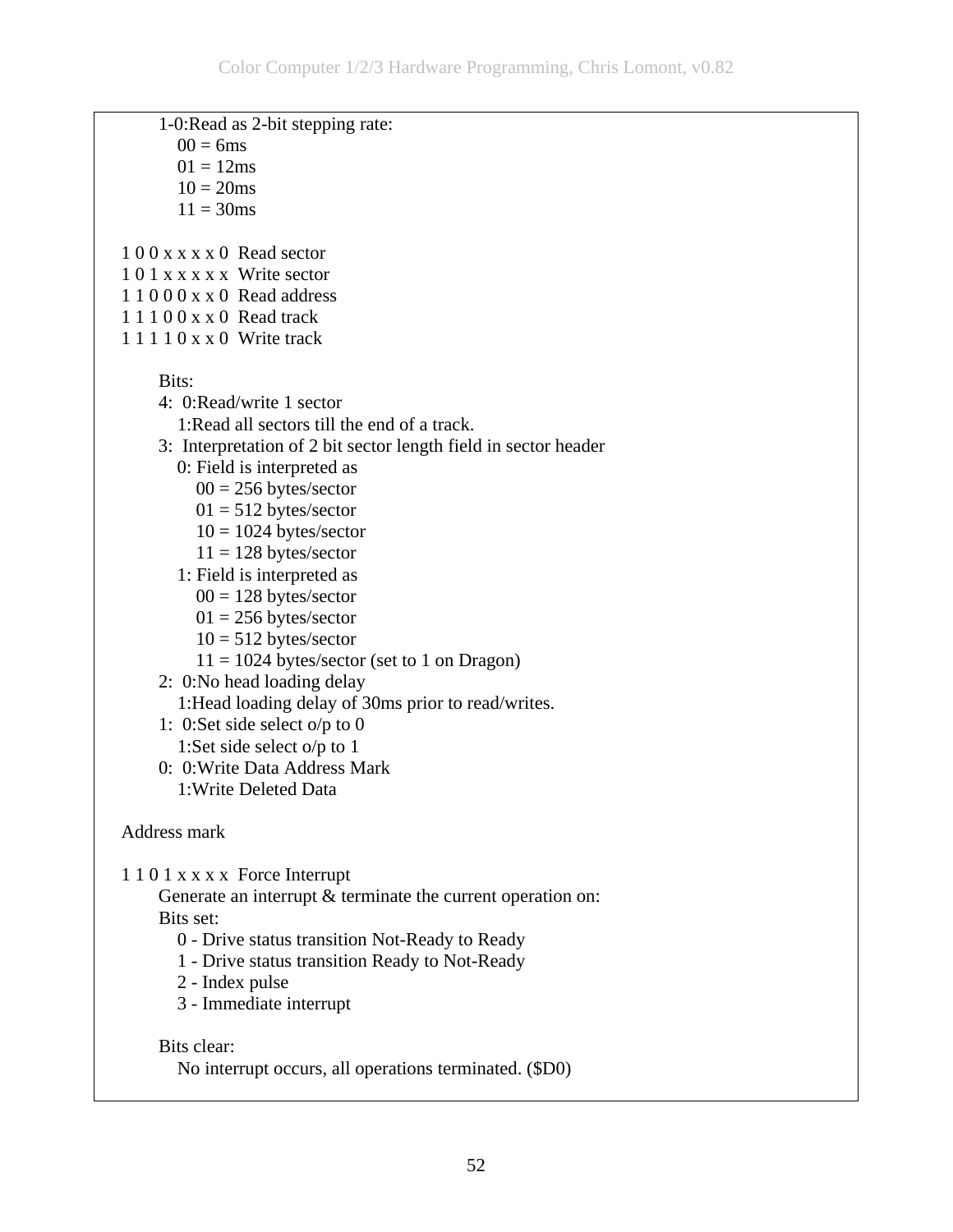Status (read), when set:

 Status bits may have different meanings depending on the command being performed.

- 0 Drive busy
- 1 Data Request (Data Read/Data Written) OR Index Pulse
- 2 Lost Data/Track 00
- 3 CRC error
- 4 Record Not Found/Seek Err
- 5 Data Address Mark
	- 0: Data Address Mark read
	- 1: Deleted Data Address Mark read OR Head Loaded
- 6 Write Protect
- 7 Not Ready

#### **Track \$FF49**

|                                                   | $SFF49(65353)$ FDC Track Register     | CoCo $1/2/3$ |
|---------------------------------------------------|---------------------------------------|--------------|
| Bits $7 - 0$                                      | <b>Disk Controller Track Register</b> |              |
| $(1)$ Track is 0-34 decimal                       |                                       |              |
| $(2)$ Do not write directly, but use SEEK command |                                       |              |

#### **Sector \$FF4A**

| \$FF4A(65354)                | <b>FDC</b> Sector Register      | CoCo $1/2/3$ |
|------------------------------|---------------------------------|--------------|
| Bits $7-0$                   | Disk Controller Sector Register |              |
| $(1)$ Sector is 1-18 decimal |                                 |              |
| $(2)$ Can write directly     |                                 |              |

#### **Data \$FF4B**

|                                                                 | $SFF4B(65355)$ FDC Data Register | $CoCo$ 1/2/3 |
|-----------------------------------------------------------------|----------------------------------|--------------|
| Bits $7 - 0$                                                    | Disk Controller Data Register    |              |
| $(1)$ Read or write data bytes from/to the disk controller      |                                  |              |
| (2) Must do so at the exact needed rate or there will be errors |                                  |              |

#### **Other Disks \$FF50-\$FF5F**

| \$FF50-\$FF5F<br>$(65360 - 65375)$ | <b>Other Disks</b> | $CoCo$ $1/2/3$ |
|------------------------------------|--------------------|----------------|
| Bit 7                              |                    |                |
| Bit 6                              |                    |                |
| Bit 5                              |                    |                |
| Bit 4                              |                    |                |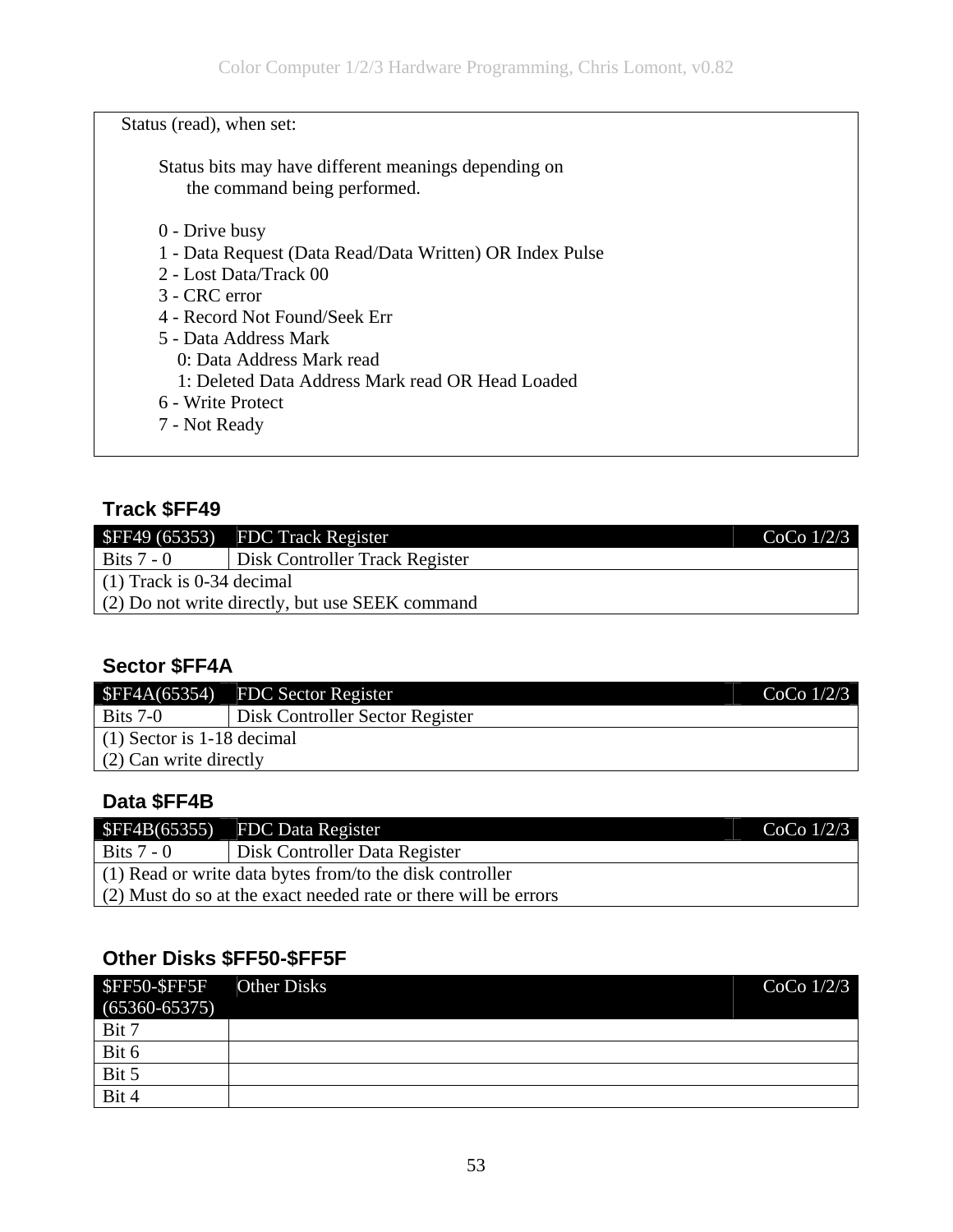| Bit 3                                             |                                                                                                 |  |  |
|---------------------------------------------------|-------------------------------------------------------------------------------------------------|--|--|
| Bit 2                                             |                                                                                                 |  |  |
| Bit 1                                             |                                                                                                 |  |  |
| Bit 0                                             |                                                                                                 |  |  |
|                                                   | (1) TODO - Tandy, Disto mini controller, mirror of drive controller                             |  |  |
|                                                   | (2) TODO - Disto mini expansion bus \$FF50-\$FF57?                                              |  |  |
|                                                   | (3) TODO - Glenside IDE controller default address \$FF50-\$FF58                                |  |  |
|                                                   | The Glenside IDE board memory map:                                                              |  |  |
|                                                   | \$FFx0 - 1st 8 bits of DATA register                                                            |  |  |
|                                                   | \$FFx1 - Error (read) / Features (Write) register                                               |  |  |
|                                                   | \$FFx2 - Sector count register                                                                  |  |  |
| $FFx3 - Sector # register$                        |                                                                                                 |  |  |
| \$FFx4 - Cylinder low byte                        |                                                                                                 |  |  |
| \$FFx5 - Cylinder high byte                       |                                                                                                 |  |  |
|                                                   | \$FFx6 - Device/head register                                                                   |  |  |
| \$FFx7 - Status (read) / Command (Write) register |                                                                                                 |  |  |
|                                                   | \$FFx8 - 2nd 8 bits of DATA register (latch)                                                    |  |  |
|                                                   | Please note, that if you are using ATAPI, most of these change (which is why the current driver |  |  |
|                                                   | will not handle ATAPI, except for detecting it's presence). (L. Curtis Boyle)                   |  |  |

## *Miscellaneous Hardware*

#### **\$FF60 (65376)-\$FF62 (65378) X-Pad interface**

| <b>\$FF60-\$FF62</b><br>$(65376 - 65378)$ | X-Pad interface<br>CoCo $1/2/3$                                                                  |
|-------------------------------------------|--------------------------------------------------------------------------------------------------|
| <b>\$FF60</b>                             | X COORDINATE FOR X-PAD, 0-255                                                                    |
| <b>\$FF61</b>                             | Y COORDINATE FOR X-PAD, 0-191                                                                    |
| <b>\$FF62</b>                             | STATUS REGISTER FOR X-PAD                                                                        |
|                                           | (1) Upper left on the X-Pad is $(0,0)$                                                           |
|                                           | (2) Coords wrap around on the X-Pad margins                                                      |
|                                           | (3) Reading the x coord causes the y value and status to lock at that time so the values stay in |
| sync for reading.                         |                                                                                                  |
| $(4)$ Status is 4 bits:                   |                                                                                                  |
| Bit 0 - Pen down                          |                                                                                                  |
|                                           | Bit 1 - Pen within 1" of surface                                                                 |
|                                           | Bit 2 - Pen in X-Margin                                                                          |
|                                           | Bit 3 - Pen in Y-Margin                                                                          |
|                                           |                                                                                                  |

## **\$FF60 (65376)-\$FF67 (65383) CoCo Max A/D Module**

|                   | $SFF60-SFF67$ $CoCo Max A/D Module$                                                                   | CoCo $1/2/3$ |
|-------------------|-------------------------------------------------------------------------------------------------------|--------------|
| $(65376 - 65383)$ |                                                                                                       |              |
| Bit 7             |                                                                                                       |              |
| <b>TODO</b>       |                                                                                                       |              |
|                   | It is unfortunately simplistic to say that the addresses are as you say. The first time an address is |              |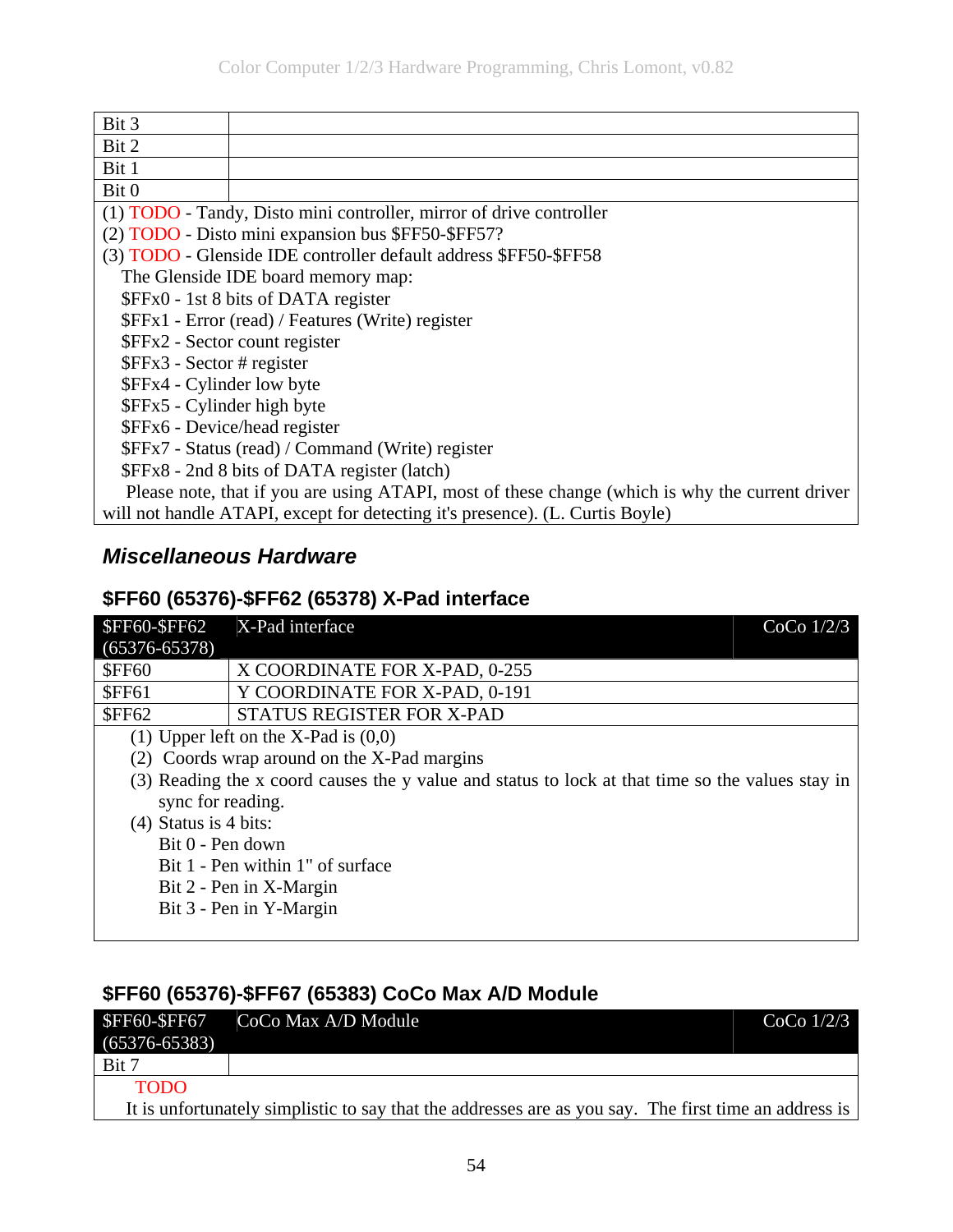<span id="page-54-0"></span>accessed (read), it sets up an A/D conversion cycle for the channel as you specify above. THEN the next access is normally a read which reads the value converted from the previous read access. By doing a read on the next channel, you set up the A/D conversion cycle for the channel read, but read the previous channel's data. Here's another way to look at it.

Access(read) address data retrieved

- 1 \$FF60 Whatever channel was set up last
- 2  $\frac{1}{2}$  \$FF61 Data from channel #0 (X pos)
- 3 \$FF62 Data from channel #1 (Y pos)
- 4 \$FF63 Data from channel #2 (pen switch)
- 5 any Data from channel #3 (not used in CCMax)
- 6 Ad-nausium..

(Nosko S.)

#### **\$FF60 (65376)-\$FF7F (65407) TC^3 SCSI**



## **\$FF63 (65379)-\$FF67 (65383) Unused**

| <b>\$FF63-\$FF67</b> | Unused | CoCo $1/2/3$ |
|----------------------|--------|--------------|
| $(65379 - 65383)$    |        |              |
| <b>Unused</b>        |        |              |

#### **\$FF68 (65384)-\$FF6B (65387) RS-232 PROGRAM PAK Interface**

| <b>\$FF68-\$FF6B</b>                                             | RS-232 PROGRAM PAK Interface                                                 | CoCo $1/2/3$ |
|------------------------------------------------------------------|------------------------------------------------------------------------------|--------------|
| $(65384 - 65387)$                                                |                                                                              |              |
| <b>\$FF68</b>                                                    | READ/WRITE DATA REGISTER                                                     |              |
| <b>SFF69</b>                                                     | <b>STATUS REGISTER</b>                                                       |              |
| \$FF6A                                                           | <b>COMMAND REGISTER</b>                                                      |              |
| \$FF6B                                                           | <b>CONTROL REGISTER</b>                                                      |              |
|                                                                  | (1) Based on Synertek 6551 ASCI chip.                                        |              |
|                                                                  | (2) Write to STATUS causes a soft reset, read obtain status, an 8-bit field: |              |
| Status bit meaning                                               | to clear:                                                                    |              |
|                                                                  | Bit 0 - Parity error = 1, no error = 0 self clearing                         |              |
| Bit 1 - Framing error<br>self clearing                           |                                                                              |              |
| Bit 2 - Overrun                                                  | self clearing                                                                |              |
|                                                                  | Bit 3 - Receive data register full $= 1$ read receive data reg               |              |
| Bit 4 - Transmit data register empty = 1 write transmit data reg |                                                                              |              |
| Bit 5 - NOT(DCD) $1 = high$                                      |                                                                              |              |
| Bit 6 - NOT(DSR) $1 = high$                                      |                                                                              |              |
|                                                                  | Bit 7 - IRQ 1 = interrupt<br>read status reg                                 |              |
| (3) Command register:                                            |                                                                              |              |
| Bits 765: parity:                                                |                                                                              |              |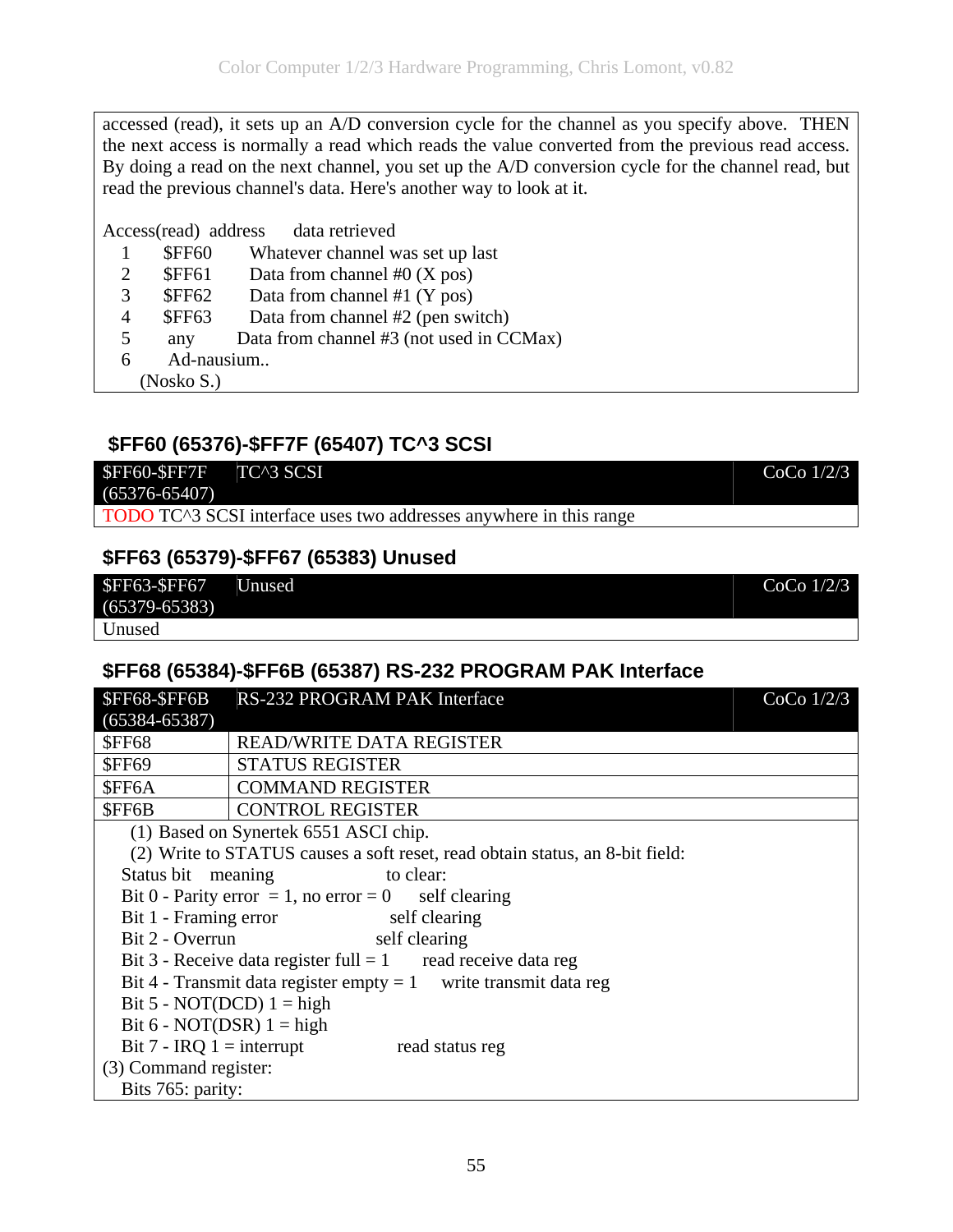| xx0 - parity disabled                                                 |  |
|-----------------------------------------------------------------------|--|
| 001 - odd parity rec and trans                                        |  |
| 011 - even parity rec and trans                                       |  |
| 101 - mark parity bit transmitted, parity check disabled              |  |
| 111 - space parity bit transmitted, parity check disabled             |  |
| Bit 4 : echo = 1 (bits 2 and 3 must be 0)                             |  |
| Bits 32 : transmitter controls                                        |  |
| trans interrupt NOT(RTS) level Transmitter                            |  |
| 00 - disabled<br>high<br>off                                          |  |
| 01 - enabled<br>low<br><sub>on</sub>                                  |  |
| 10 - disabled<br>low<br><sub>on</sub>                                 |  |
| 11 - disabled<br>trans brk<br>low                                     |  |
| Bit 1: receiver interrupt enable 0 - IRQ enabled with bit 3 of status |  |
| 1 - IRQ disabled                                                      |  |
| Bit $0:$ data terminal ready $0$ - disable receiver and interrupts    |  |
| 1 - enable receiver and interrupts                                    |  |
| (4) Control register:                                                 |  |
| Bit 7: stop bit $0 = 1$ stop bit, $1 = 2$ stop bits (TODO - more)     |  |
| Bits 65: data length 00=8, 01=7, 10=6, 11 = 5                         |  |
| Bit 4: receiver clock source $0 =$ external, 1=baud rate generator    |  |
| Bits 3-0: baud rate generator                                         |  |
| 0000 - 16x external clock                                             |  |
| 0001 - 50 baud                                                        |  |
| 0010 - 75 baud                                                        |  |
| 0011 - 109.92 baud                                                    |  |
| 0100 - 134.58 baud                                                    |  |
| 0101 - 150 baud                                                       |  |
| 0110 - 300 baud                                                       |  |
| 0111 - 600 baud                                                       |  |
| 1000 - 1200 baud                                                      |  |
| 1001 - 1800 baud                                                      |  |
| 1010 - 2400 baud                                                      |  |
| 1011 - 3600 baud                                                      |  |
| 1100 - 4800 baud                                                      |  |
| 1101 - 7200 baud                                                      |  |
| 1110 - 9600 baud                                                      |  |
| 1111 - 19200 baud                                                     |  |

## **\$FF6C (65388)-\$FF6F (65391) Direct Connect Modem Pak**

|                   | <b>SFF6C-SFF6F</b> Direct Connect Modem Pak | CoCo $1/2/3$ |
|-------------------|---------------------------------------------|--------------|
| $(65388 - 65391)$ |                                             |              |
| \$FF6C            | <b>READ/WRITE DATA REGISTER</b>             |              |
| \$FF6D            | STATUS REGISTER                             |              |
| \$FF6E            | <b>COMMAND REGISTER</b>                     |              |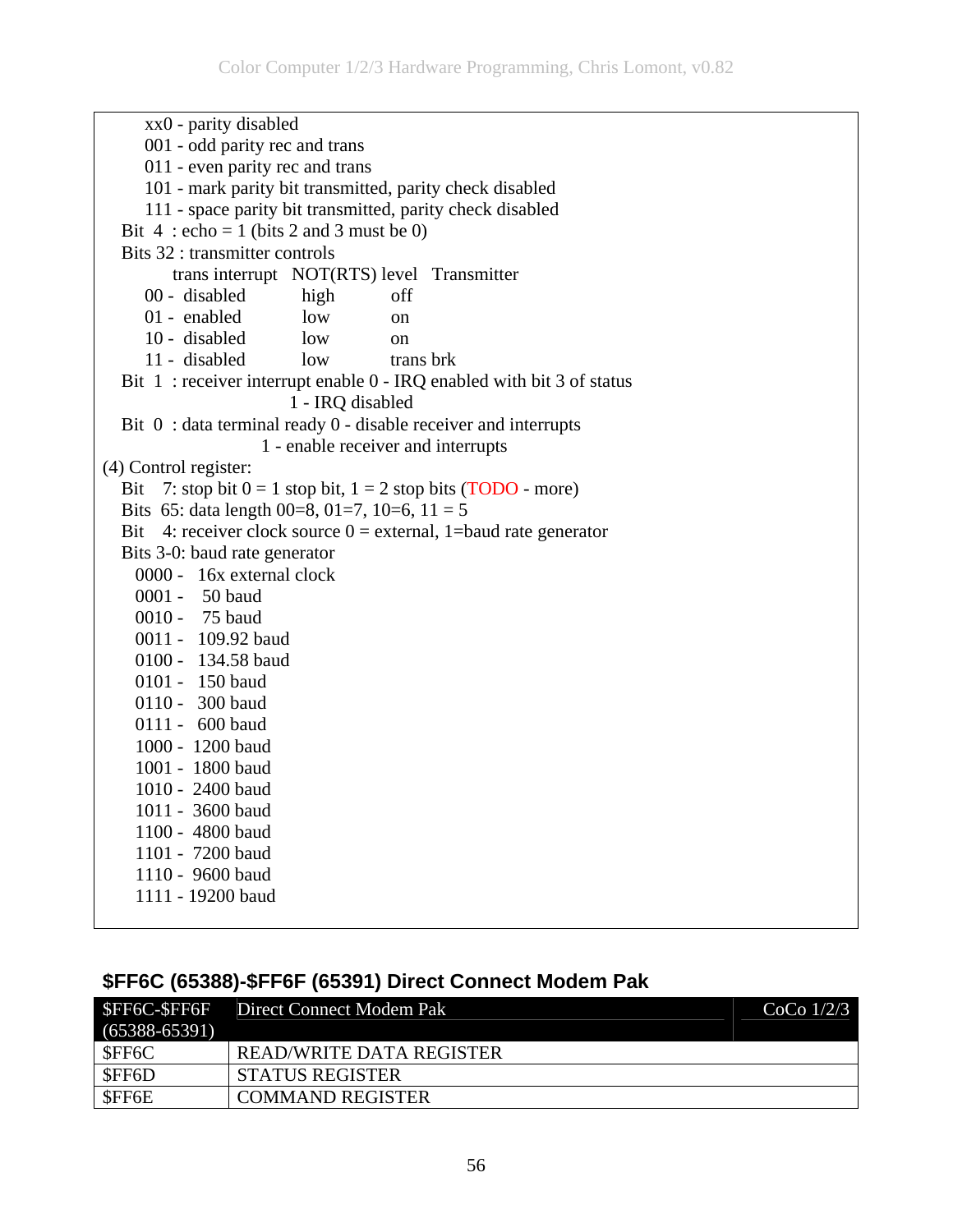57

| $\vert$ SFF6F | CONTROL REGISTER                                         |
|---------------|----------------------------------------------------------|
|               | $(1)$ Same control information as the RS-232 Program Pak |

# \$FF70 (65392) LR-Tech SASI controller CoCo 1/2/3

alternate address of LR-Tech SASI controller

#### **\$FF70 (65392),\$FF72 (65394) Musica stereo pack**

|                | \$FF70, \$FF72 Musica stereo pack            | CoCo $1/2/3$ |
|----------------|----------------------------------------------|--------------|
| (65392, 65394) |                                              |              |
|                | Musica stereo pack - the two stereo channels |              |
|                | $SFF72 - (*NOT* SFF71) / (Nosko S.)$         |              |

#### **\$FF70 (65392)-\$FF72 (65394) Laser light show D/A**

| <b>SFF70-SFF72</b><br>$(65392 - 65394)$    | laser light show $D/A$ | $CoCo$ $1/2/3$ |
|--------------------------------------------|------------------------|----------------|
| <b>SFF70</b>                               | Χ                      |                |
| <b>SFF71</b>                               |                        |                |
| <b>SFF72</b>                               | $Z$ (intensity)        |                |
| laser light show D/A converters (Nosko S.) |                        |                |

#### **\$FF70 (65392)-\$FF74 (65396) SPEECH SYSTEMS SUPERVOICE**

| <b>SFF70-SFF74</b>      | SPEECH SYSTEMS SUPERVOICE          | $CoCo$ $1/2/3$ |
|-------------------------|------------------------------------|----------------|
| $(65392 - 65396)$       |                                    |                |
| $(VOTRAX SC-02)$        |                                    |                |
| new model (1 MHZ clock) |                                    |                |
|                         | (these can be modified to be 2MHz) |                |
| (Rodney V Hamilton)     |                                    |                |
| <b>TODO</b>             |                                    |                |

#### **\$FF70 (65392)-\$FF74 (65396) Burke & Burke CYBERVOICE**

| <b>\$FF70-\$FF74</b> | Burke & Burke CYBERVOICE            | CoCo $1/2/3$ |
|----------------------|-------------------------------------|--------------|
| $(65392 - 65396)$    |                                     |              |
| Bit 7                |                                     |              |
| Bit 6                |                                     |              |
| Bit 5                |                                     |              |
| Bit 4                |                                     |              |
| Bit 3                |                                     |              |
| Bit 2                |                                     |              |
| Bit 1                |                                     |              |
| Bit 0                |                                     |              |
| (VOTRAX SC-02)       |                                     |              |
|                      | 2MHz clock, OS9L2/CoCo 3 compatible |              |
| (Rodney V Hamilton)  |                                     |              |
| <b>TODO</b>          |                                     |              |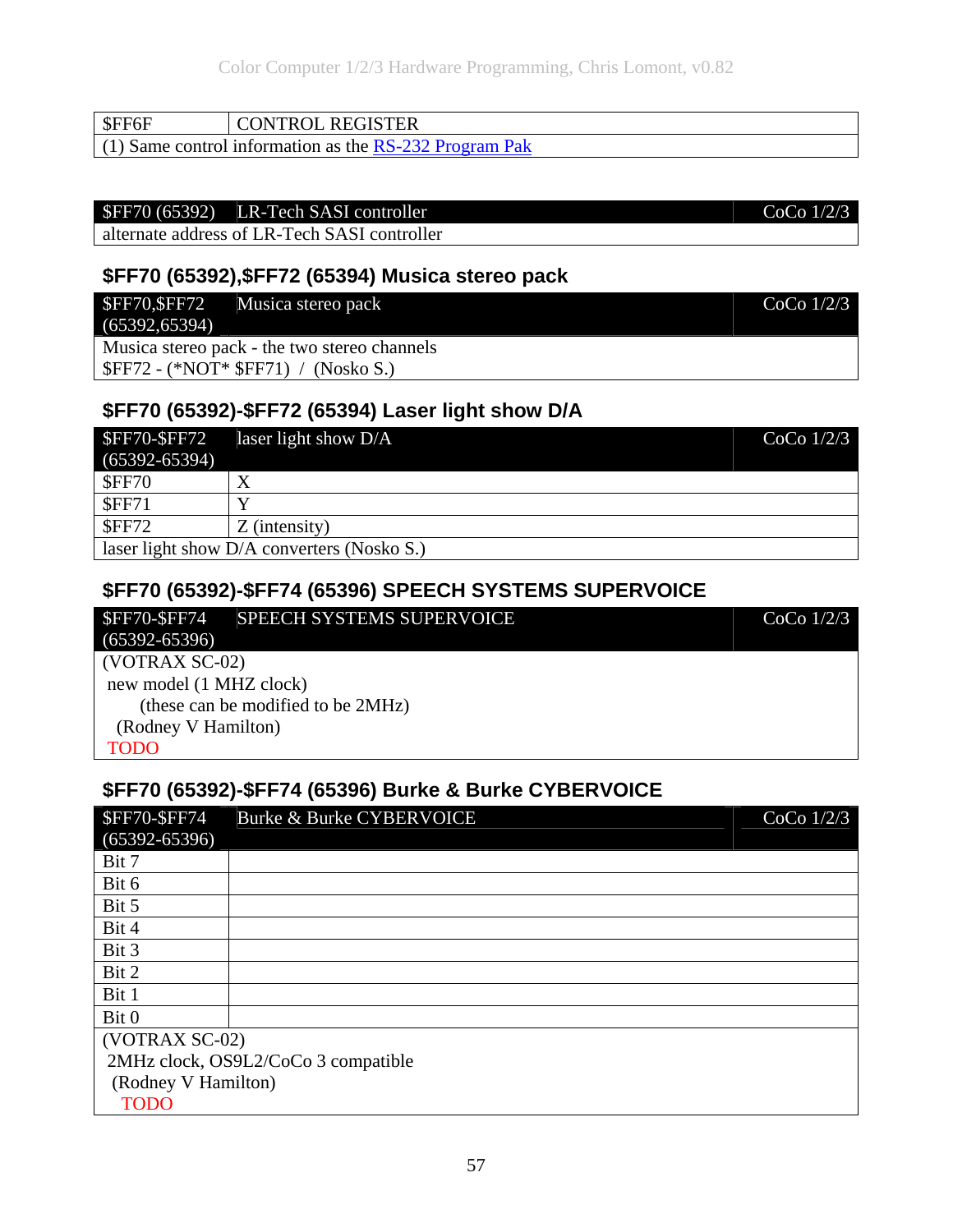# **\$FF70 (65392)-\$FF78 (65400) Glenside IDE controller**

| <b>\$FF70-\$FF78</b> | Glenside IDE controller                               | $CoCo$ $1/2/3$ |
|----------------------|-------------------------------------------------------|----------------|
| $(65392 - 65400)$    |                                                       |                |
| SFFx0                | 1st 8 bits of DATA register                           |                |
| SFFx1                | Error (read) / Features (Write) register              |                |
| SFFx2                | Sector count register                                 |                |
| SFFx3                | Sector # register                                     |                |
| SFFx4                | Cylinder low byte                                     |                |
| SFFx5                | Cylinder high byte                                    |                |
| SFFx6                | Device/head register                                  |                |
| SFFx7                | Status (read) / Command (Write) register              |                |
| \$FFx8               | 2nd 8 bits of DATA register (latch)                   |                |
|                      | The Glenside IDE board memory map, alternate address. |                |

| <b>\$FF74 (65396)</b> | $\overline{\text{CoCo}}$ 1/2/3                  |
|-----------------------|-------------------------------------------------|
| Bit 7                 |                                                 |
| Bit 6                 |                                                 |
| Bit 5                 |                                                 |
| Bit 4                 |                                                 |
| Bit 3                 |                                                 |
| Bit 2                 |                                                 |
| Bit 1                 |                                                 |
| Bit 0                 |                                                 |
|                       | TODO default address of LR-Tech SASI controller |

| <b>\$FF74-\$FF77</b> | $CoCo$ $1/2/3$<br>Disto SCII                             |
|----------------------|----------------------------------------------------------|
| $(65396 - 65399)$    |                                                          |
| Bit 7                |                                                          |
| Bit 6                |                                                          |
| Bit 5                |                                                          |
| Bit 4                |                                                          |
| Bit 3                |                                                          |
| Bit 2                |                                                          |
| Bit 1                |                                                          |
| Bit 0                |                                                          |
|                      | TODO Disto SCII haltless controller additional addresses |

| <b>\$FF70-\$FF79</b><br>$(65392 - 65401)$ | Unused | CoCo $1/2/3$ |
|-------------------------------------------|--------|--------------|
| Bit 7                                     |        |              |
| Bit 6                                     |        |              |
| Bit 5                                     |        |              |
| Bit 4                                     |        |              |
| Bit 3                                     |        |              |
| Bit 2                                     |        |              |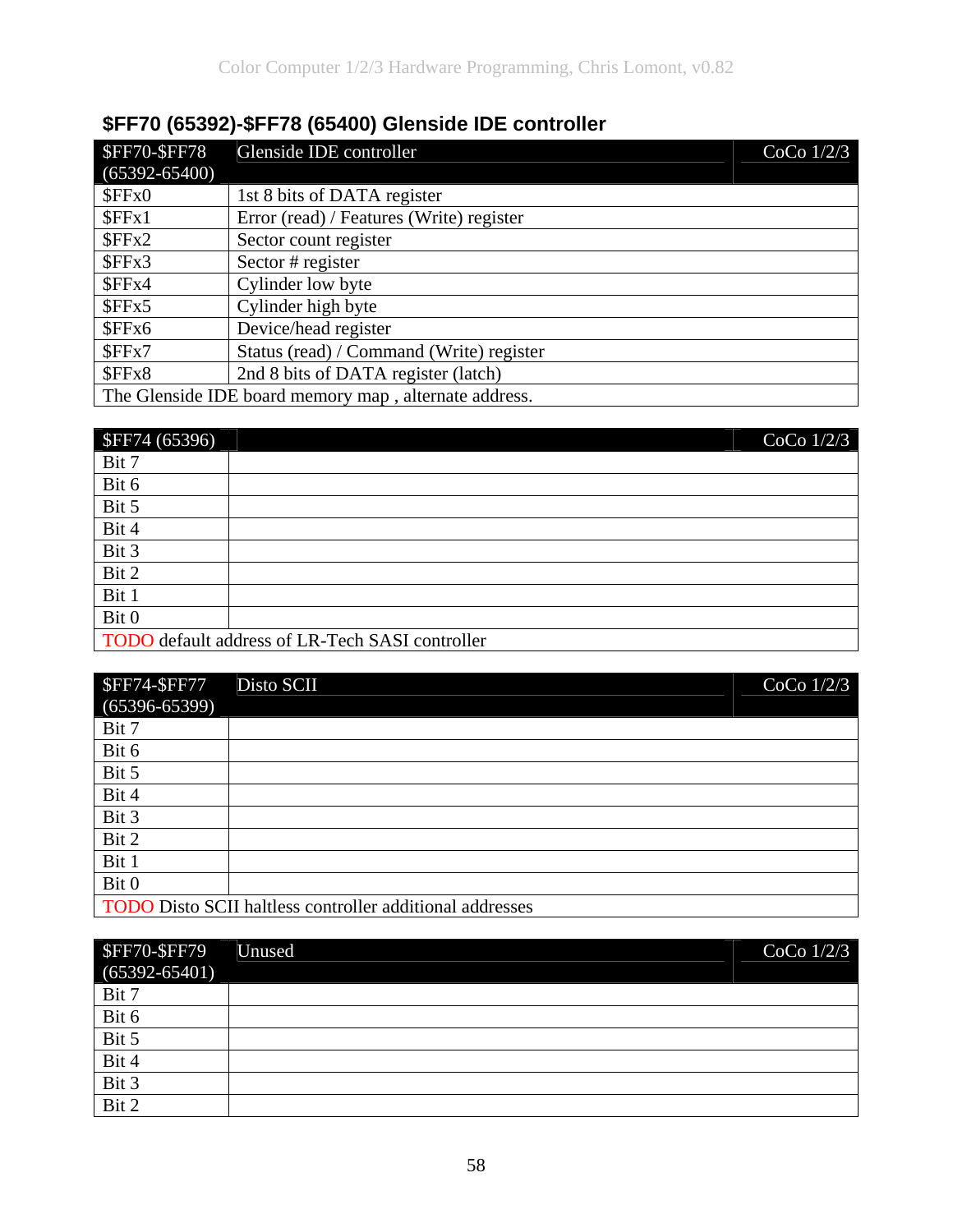#### **\$FF7A (65392)-\$FF7B (65404) Orchestra-90**

| SFF7A-SFF7B Orchestra-90 |                      | CoCo $1/2/3$ |
|--------------------------|----------------------|--------------|
| $(65392 - 65404)$        |                      |              |
| \$FF7A                   | Left Channel         |              |
| \$FF7B                   | <b>Right Channel</b> |              |
| $(1)$ TODO - detail      |                      |              |

#### $SFF7C (65404)$  Unused CoCo 1/2/3

#### **\$FF7D (65405)-\$FF7E (65406) SOUND/SPEECH CARTRIDGE**

|                   | \$FF7D-\$FF7E SOUND/SPEECH CARTRIDGE<br>CoCo $1/2/3$                                        |  |
|-------------------|---------------------------------------------------------------------------------------------|--|
| $(65405 - 65406)$ |                                                                                             |  |
| \$FF7D            | SOUND/SPEECH CARTRIDGE RESET                                                                |  |
| \$FF7E            | SOUND/SPEECH CARTRIDGE READ/WRITE                                                           |  |
|                   | (1) Based on a SPO256-AL2 Speech Processor and a AY3-8913 Programmable Sound                |  |
|                   | Generator. Also has a PIC7040 with internal 4K ROM, 2K RAM                                  |  |
|                   | $(2)$ Set RESET bit 0 to 1 then to 0 to do a reset.                                         |  |
|                   | (3) Read from \$FF7E bit 7 set indicates previous byte written not yet processed. Bit 6 set |  |
|                   |                                                                                             |  |

indicates chip is currently talking. bit 5 set indicates sound currently playing.

4 . No more info known - TODO

#### **\$FF7F(65407) MULTI-PAK PROGRAMMING REGISTER**

| <b>SFF7F</b> (65407)    | MULTI-PAK PROGRAMMING REGISTER<br>$CoCo$ $1/2/3$                          |
|-------------------------|---------------------------------------------------------------------------|
| Bit 7                   | (2)                                                                       |
| Bit 6                   | (2)                                                                       |
| Bits $5-4$              | Number of active CTS slot (ROM)                                           |
| Bit 3                   | (2)                                                                       |
| Bit 2                   | (2)                                                                       |
| Bits $1-0$              | Number of active SCS slot (FDC)                                           |
|                         | 1. Poke value 0 for slot 1, 17 for slot 2, 34 slot 3, 51 slot 4           |
| $2. \text{ All}$<br>set | 00rr00ii<br>value given is select switch<br>setting<br>binary<br>means    |
|                         | bits 5-4: number of active CTS slot (ROM \$C000-\$DFFF) & CART*<br>select |
|                         | bits 1-0: number of active SCS slot (I/O \$FF40-\$FF5F)                   |

#### \$FF80-\$FFBF Unused in CoCo 1/2 CoCo 1/2

(65408-65471)

(1) \$FF90-\$FFBF are used in CoCo3 for the GIME chip, elsewhere in this document.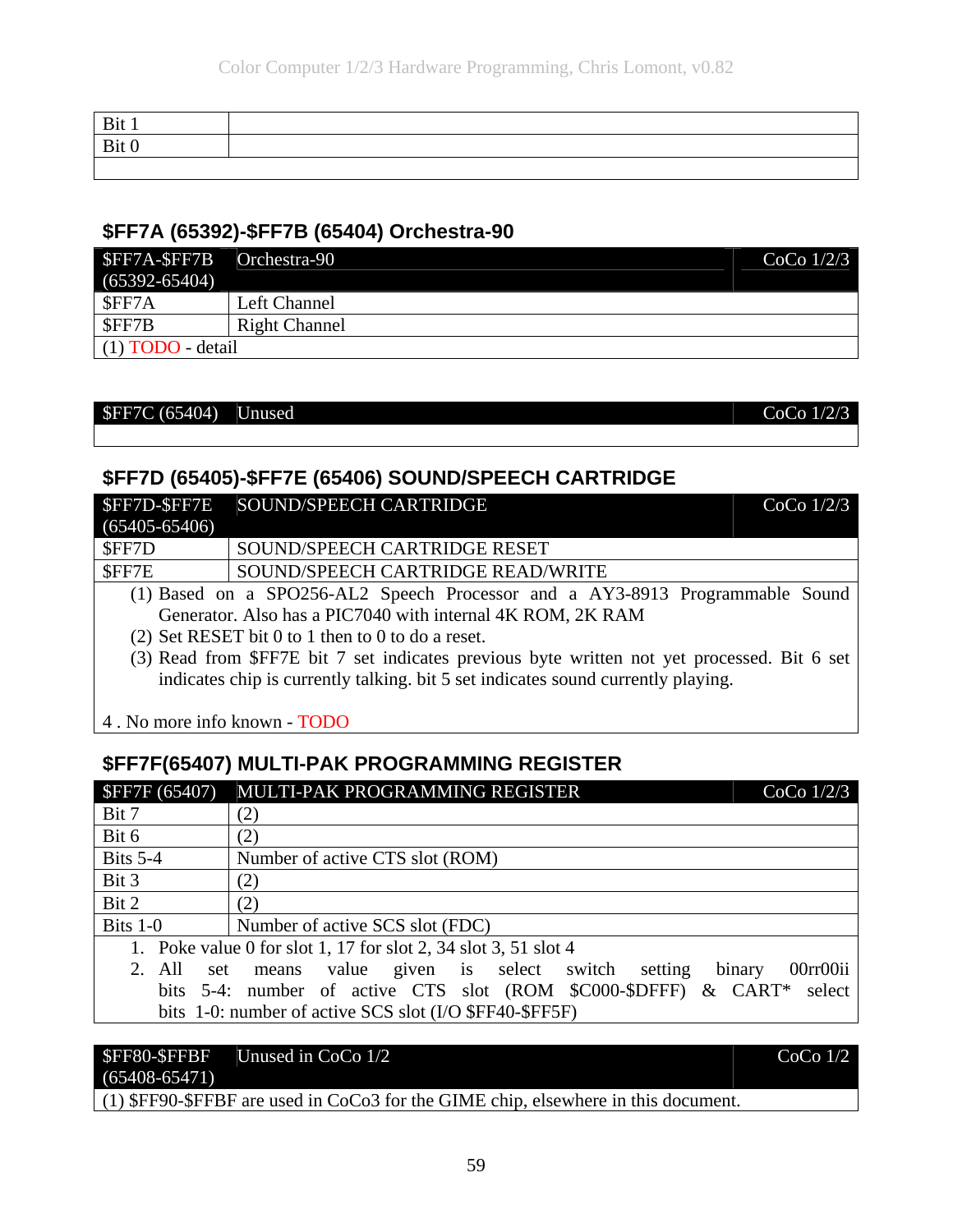| <b>\$FF80-\$FF84</b>    | SPEECH SYSTEMS SUPERVOICE                                         | CoCo $1/2/3$ |
|-------------------------|-------------------------------------------------------------------|--------------|
| $(65408 - 65412)$       |                                                                   |              |
| Bit 7                   |                                                                   |              |
| Bit 6                   |                                                                   |              |
| Bit 5                   |                                                                   |              |
| Bit 4                   |                                                                   |              |
| Bit 3                   |                                                                   |              |
| Bit 2                   |                                                                   |              |
| Bit 1                   |                                                                   |              |
| Bit 0                   |                                                                   |              |
| (VOTRAX SC-02)          |                                                                   |              |
| old model (1 MHZ clock) |                                                                   |              |
|                         | (these can be modified to be CYBERVOICE address/speed compatible) |              |
| (Rodney V Hamilton)     |                                                                   |              |
| <b>TODO</b>             |                                                                   |              |

| <b>\$FF80-\$FF8F</b><br>$(65408 - 65424)$ | CoCo <sub>3</sub><br>Unused in CoCo 3                                        |
|-------------------------------------------|------------------------------------------------------------------------------|
| Bit 7                                     |                                                                              |
| Bit 6                                     |                                                                              |
| Bit 5                                     |                                                                              |
| Bit 4                                     |                                                                              |
| Bit 3                                     |                                                                              |
| Bit 2                                     |                                                                              |
| Bit 1                                     |                                                                              |
| Bit 0                                     |                                                                              |
|                                           | (1) \$FF90-\$FFBF are used in CoCo3 for the GIME chip, elsewhere in this doc |

## *CoCo 3 GIME Hardware Reference*

## **\$FF90 (65424) Initialization Register 0 - INIT0**

| <b>\$FF90 (65424)</b>                      | Initialization Register 0 - INITO                                   | CoCo <sub>3</sub> |
|--------------------------------------------|---------------------------------------------------------------------|-------------------|
| Bit 7                                      | CoCo Bit $1 = Color Computer 1/2$ Compatible, $0 = CoCo3$           |                   |
| Bit 6                                      | $1 = MMU$ enabled<br>M/P                                            |                   |
| Bit 5                                      | <b>IEN</b><br>$1 =$ GIME IRQ output enabled to CPU, $0 =$ disabled  |                   |
| Bit 4                                      | $1 =$ GIME FIRQ output enabled to CPU, $0 =$ disabled<br><b>FEN</b> |                   |
| Bit 3                                      | $1 =$ Vector RAM at FEXX enabled, $0 =$ disabled<br>MC <sub>3</sub> |                   |
| Bit 2                                      | MC <sub>2</sub><br>$1 = Standard SCS (DISK) (0=expand 1=normal)$    |                   |
| Bit 1                                      | MC <sub>1</sub><br>ROM Map - see note (1)                           |                   |
| Bit 0                                      | $\mathbf{u}$ $\mathbf{u}$<br>MC <sub>0</sub>                        |                   |
| MC1 BIT MC0 BIT ROM MAP (VECTORS EXCLUDED) |                                                                     |                   |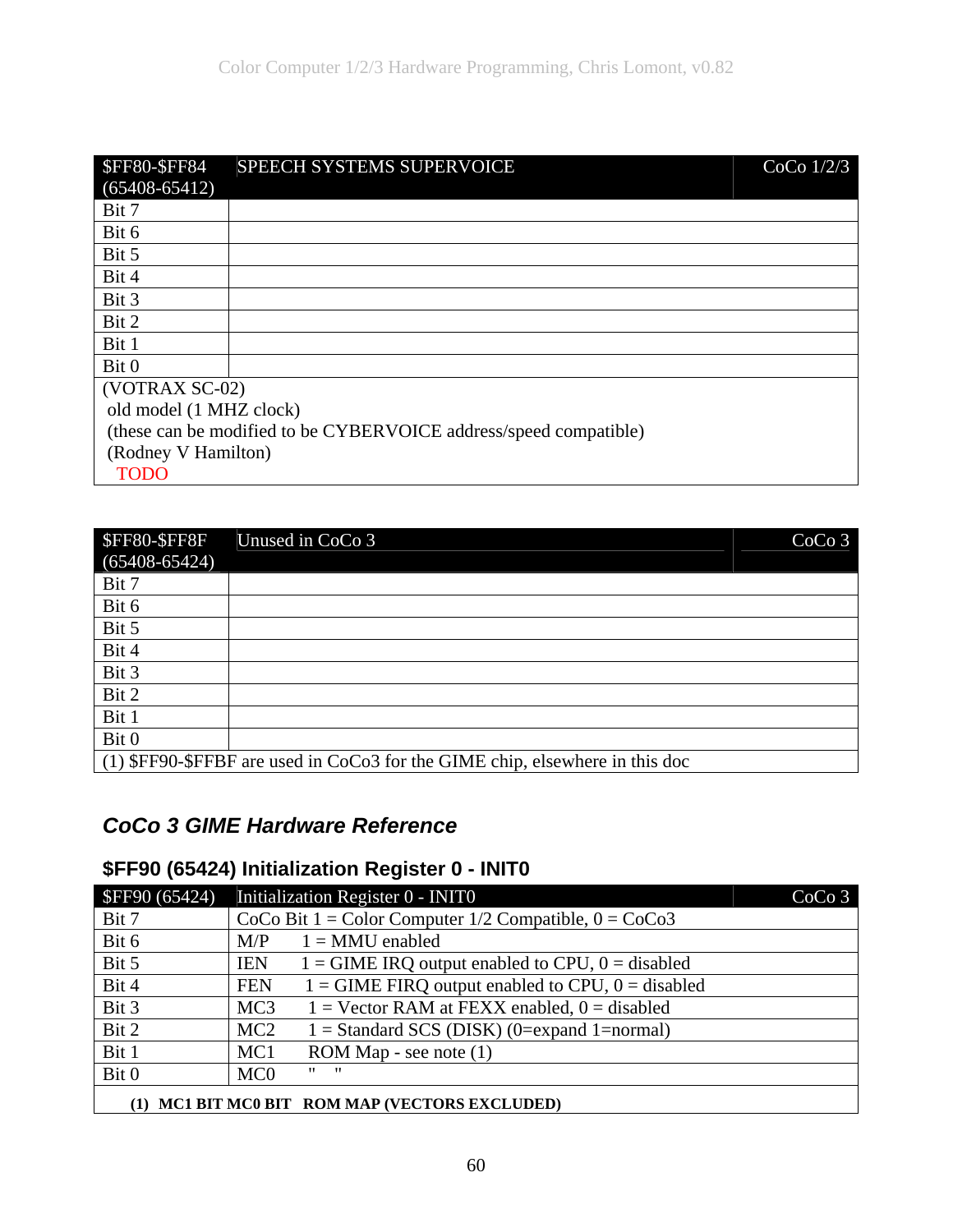- **0 X 16K INTERNAL, 16K EXTERNAL**
- **1 0 32K INTERNAL**

#### **1 1 32K EXTERNAL (EXCEPT INTERRUPT VECTORS)**

- (2) SCS is Spare Chip Select
- (3) To get CoCo 1/2: CoCo bit set, MMU disabled, Video address from SAM, RGB/Comp Palettes  $\Rightarrow$  CC2.
- (4) To use CoCo 3 graphics, the COCO bit must be set to zero. When using CoCo 1/2 resolutions, the bit is set to 1. RSDOS typically sets the INIT0 register to 196 in CoCo 2 resolutions and 68 when using CoCo 3 graphics modes.

### **\$FF91 (65425) Initialization Register 1 - INIT1**

| <b>\$FF91 (65425)</b> | Initialization Register 1 - INIT1<br>CoCo <sub>3</sub>                                      |
|-----------------------|---------------------------------------------------------------------------------------------|
| Bit 7                 | Unused                                                                                      |
| Bit 6                 | Memory type $1=256K$ , $0=64K$ chips                                                        |
| Bit 5                 | TINS Timer INput clock source $1=279.365$ nsec, $0=63.695$ usec                             |
| Bits $4-1$            | Unused                                                                                      |
| Bit 0                 | MMU Task Register select 0=enable \$FFA0-\$FFA7 1=enable \$FFA8-\$FFAF                      |
|                       | $(1)$ TINS=1 is a 279.365 ns $(3.58$ MHZ) clock, not a 70ns clock as published some places. |

 $TINS = 0$  is default

(2) The TINS bit selects the clock speed of the countdown timer. The 279 ns clock is useful for interrupt driven sound routines while the 63 us (15.87 kHZ) clock is used for a slower timer.

(3) The task register selects which set of MMU bank registers to assign to the CPU's 64K workspace. The task bit is generally set to zero in DECB.

### **\$FF92 (65426) Interrupt Request Enable Register – IRQENR**

| SFF92(65426)                                                                                      | <b>Interrupt Request Enable Register - IRQENR</b>                  | CoCo <sub>3</sub> |
|---------------------------------------------------------------------------------------------------|--------------------------------------------------------------------|-------------------|
| <b>Bits 7-6</b>                                                                                   | Unused                                                             |                   |
| Bit 5                                                                                             | TMR 1=Enable timer IRQ, $0 =$ disable                              |                   |
| Bit 4                                                                                             | 1=Enable Horizontal border Sync IRQ, $0 =$ disable<br><b>HBORD</b> |                   |
| Bit 3                                                                                             | VBORD 1=Enable Vertical border Sync IRQ, $0 =$ disable             |                   |
| Bit 2                                                                                             | 1=Enable RS232 Serial data IRQ, $0 =$ disable<br>EI2               |                   |
| Bit 1                                                                                             | 1=Enable Keyboard IRQ, $0 =$ disable<br>EI1                        |                   |
| Bit 0                                                                                             | 1=Enable Cartridge IRQ, $0 =$ disable<br>EI0                       |                   |
| THIS REGISTER WORKS THE SAME AS FIROENR EXCEPT THAT IT GENERATES IRO<br>(1)<br><b>INTERRUPTS.</b> |                                                                    |                   |

**(2) SEE NOTES FOLLOWING \$FF93 FIRQENR FOR MORE INTERRUPT INFORMATION.** 

#### **\$FF93 (65427) Fast Interrupt Request Enable Reg - FIRQENR**

|            | \$FF93 (65427) Fast Interrupt Request Enable Reg - FIRQENR | CoCo 3 |
|------------|------------------------------------------------------------|--------|
| Bits $7-6$ | Unused                                                     |        |
| $ $ Bit 5  | 1=Enable timer FIRQ, $0 =$ disable<br>TMR                  |        |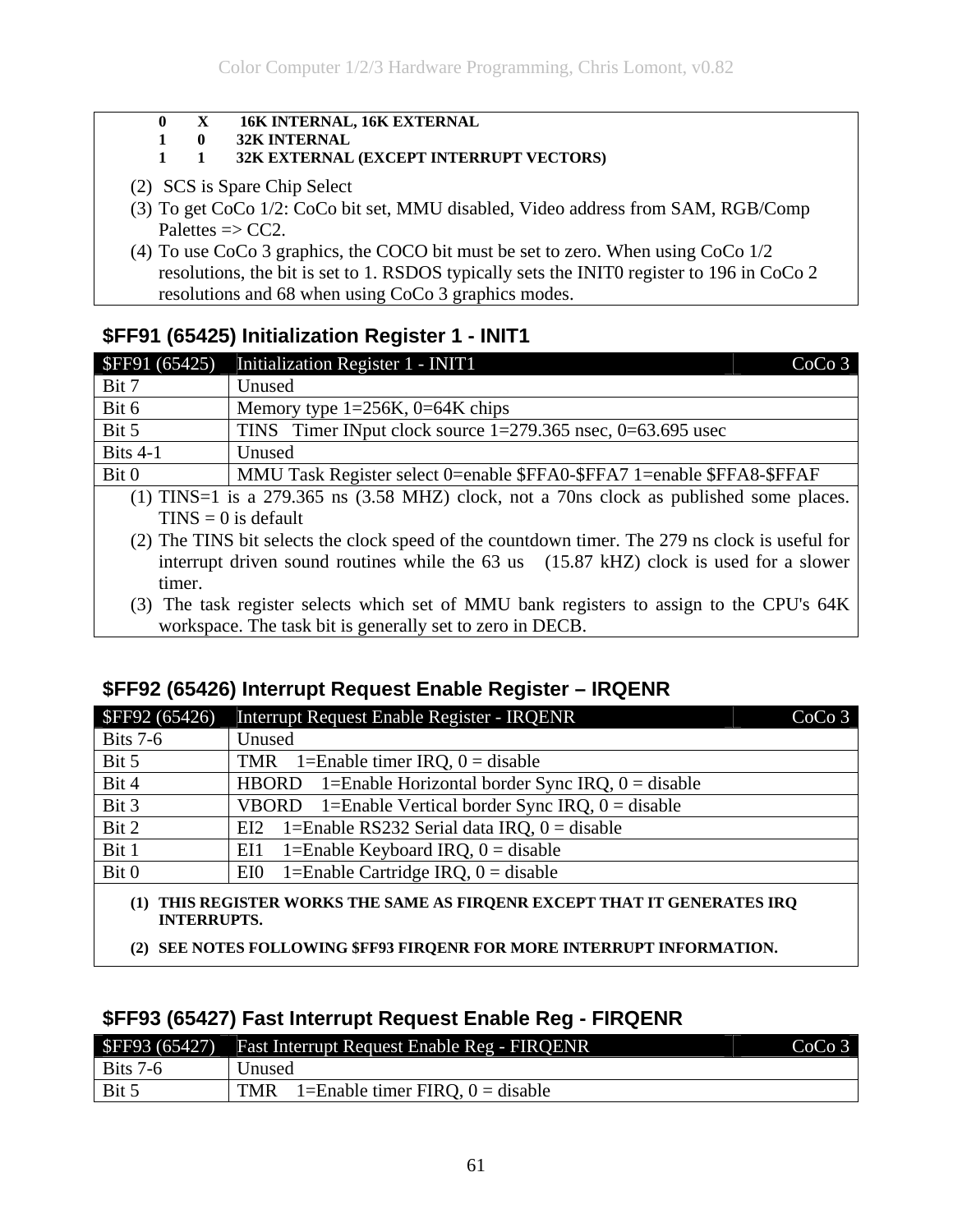Bit 4 HBORD 1=Enable Horizontal border Sync FIRQ, 0 = disable

| Bit 3 | VBORD 1=Enable Vertical border Sync FIRQ, $0 =$ disable |
|-------|---------------------------------------------------------|
| Bit 2 | EI2 1=Enable RS232 Serial data FIRQ, $0 =$ disable      |
| Bit 1 | EI1 1=Enable Keyboard FIRQ, $0 =$ disable               |
|       |                                                         |

Bit 0  $|E10|$  1=Enable Cartridge FIRQ, 0 = disable

(1) TMR: FIRQ interrupt generated whenever 12 bit timer counts down to zero.

(2) HBORD: Horiz border FIRQ interrupt generated on falling edge of HSYNC.

(3) VBORD: Vert border FIRQ interrupt generated on falling edge of VSYNC.

(4) EI2: Serial FIRQ interrupt generated on falling edge of the signal on PIN 4 of the serial port.

(5) EI1: Keyboard FIRQ interrupt generated whenever a zero appears on any one of PA0-PA6 on the PIA0.

(6) EI0: Cartridge FIRQ interrupt generated on the falling edge of the signal on PIN 8 of the cartridge port.

(7) Reading from the register tells you which interrupts came in and acknowledges and resets the interrupt source.

(8) Here's a table of the interrupt vectors and where they end up going. You can't change the \$FFxx vectors, but you can change the \$FExx and \$01xx vectors which contain jmps/lbras to the interrupt routine.

Be sure to disable the interrupt you are setting before changing values.

|      |       | Interrupt -> CPU reads -> points to -> jumps to this routine |        |
|------|-------|--------------------------------------------------------------|--------|
| SWI3 | SFFF2 | SFEEE                                                        | \$0100 |

| SWI3  | SFFF2        | SFEEE        | \$0100 |
|-------|--------------|--------------|--------|
| SWI2  | SFFF4        | SFEF1        | \$0103 |
| FIRO  | SFFF6        | SFEF4        | \$010F |
| IRO   | SFFF8        | SFEF7        | \$010C |
| SWI   | SFFFA        | SFEFA        | \$0106 |
| NMI   | SFFFC        | <b>SFEFD</b> | \$0109 |
| RESET | <b>SFFFE</b> | \$8C1B       |        |
|       |              |              |        |

 This is in order of increasing precedence. Thus an IRQ firing while a FIRQ is being serviced will interrupt the FIRQ. Conversely, a FIRQ never interrupts an IRQ.

Note that the equivalent interrupt output enable bit must be set in \$FF90

(9) You can also read these regs to see if there is a LOW on an interrupt input pin. If you have both the IRQ and FIRQ for the same device enabled, you read a 1 bit on both regs if that input is low. For example, if you set \$FF02=0 and \$FF92=2, then as long as a key is held down, you will read back bit 1 as Set.

#### **\$FF94-\$FF95 TIMERMSB/TIMERLSB**

| <b>SFF94 (65428)</b>                                                                          | Timer register MSB - TIMERMSB<br>CoCo <sub>3</sub> |  |
|-----------------------------------------------------------------------------------------------|----------------------------------------------------|--|
| <b>Bits 7-4</b>                                                                               | Unused                                             |  |
| Bits $3-0$                                                                                    | TMRH - Timer Bits 8-11 - write here to start timer |  |
|                                                                                               |                                                    |  |
| <b>\$FF95 (65429)</b>                                                                         | Timer register LSB - TIMERLSB<br>CoCo <sub>3</sub> |  |
| Bits $7-0$                                                                                    | TIMRL - Timer Bits 0-7                             |  |
| (1) The 12-bit timer can be loaded with any number from 0-4095. The timer resets and restarts |                                                    |  |
| counting down as soon as a number is written to \$FF94. Writing to \$FF95 does not restart    |                                                    |  |
| the timer, but the value does save. Reading from either register does not restart the timer.  |                                                    |  |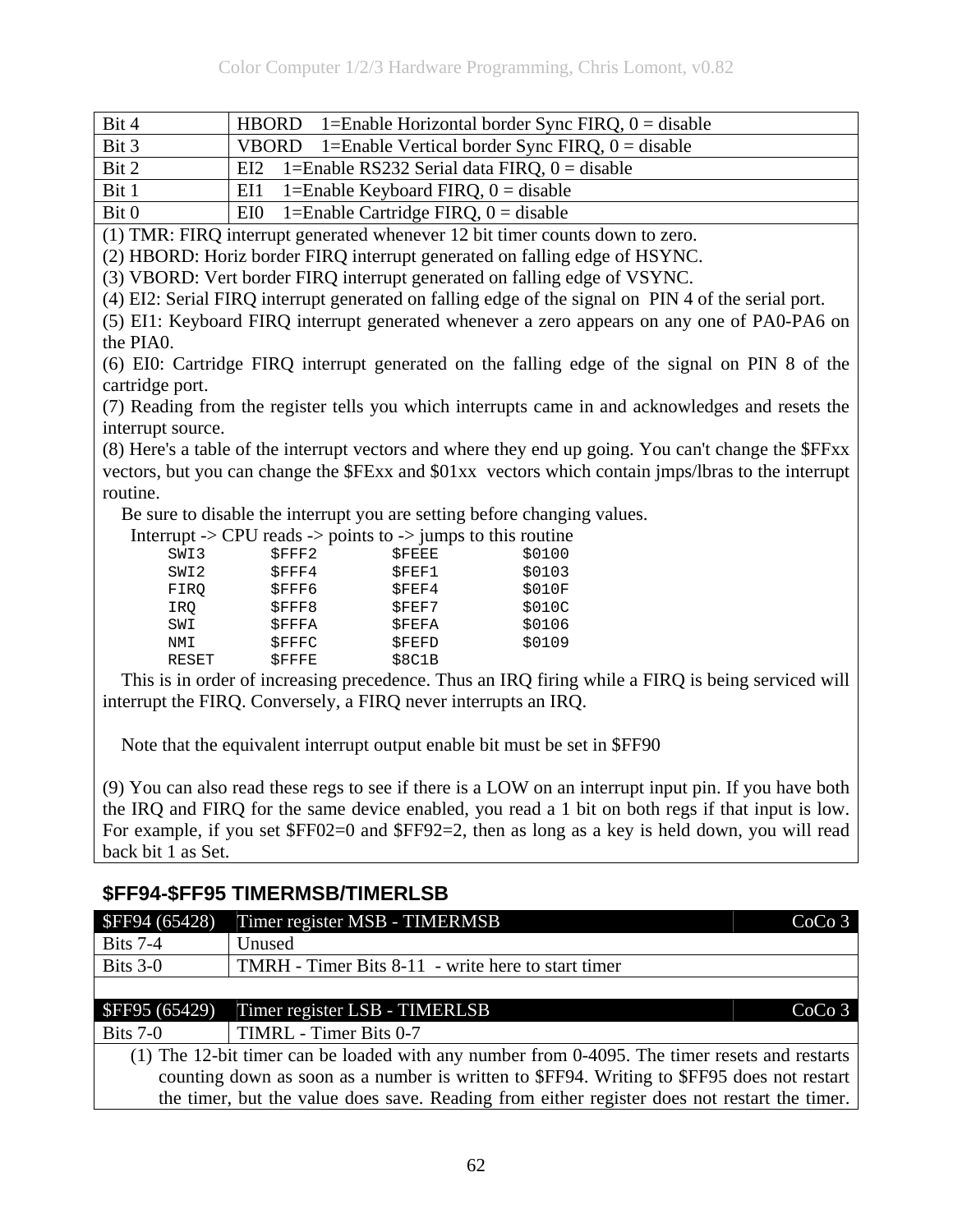When the timer reaches zero, it automatically restarts and triggers an interrupt (if enabled). The timer also controls the rate of blinking text. Storing a zero to both registers stops the timer from operating. Lastly, the timer works slightly differently on the 1986 and 1987 versions of the GIME. Neither can actually run a clock count of 1. That is, if you store a 1 into the timer register, the 1986 GIME actually processes this as a '3' and the 1987 GIME processes it as a '2'. All other values stored are affected the same way: nnn+2 for 1986 GIME and nnn+1 for 1987 GIME.

- (2) Must turn timer interrupt enable off/on again to reset timer IRQ/FIRQ.
- (3) Storing a \$00 at \$FF94 seems to stop the timer. Also, apparently each time it passes thru zero, the \$FF92/93 bit is set without having to re-enable that Interrupt Request.

#### **\$FF96-\$FF97 - Unused**

| <b>\$FF96-\$FF97</b><br>$(65430 - 65431)$ | CoCo <sub>3</sub><br>Unused |
|-------------------------------------------|-----------------------------|
| Bit 7                                     |                             |
| Bit 6                                     |                             |
| Bit 5                                     |                             |
| Bit 4                                     |                             |
| Bit 3                                     |                             |
| Bit 2                                     |                             |
| Bit 1                                     |                             |
| Bit 0                                     |                             |
| Both registers unused                     |                             |

#### **\$FF98 (65432) Video mode register - VMODE**

| SFF98(65432)                   | Video mode register - VMODE<br>CoCo <sub>3</sub>                              |
|--------------------------------|-------------------------------------------------------------------------------|
| Bit 7                          | BP $0$ =alphanumeric (text modes), 1=bit plane (graphics modes)               |
| Bit 6                          | Unused                                                                        |
| Bit 5                          | DESCEN 1= extra DESCender ENable(text), swap artifact colors (in gr mode)     |
| Bit 4                          | MOnoCHrome (composite video output) (1=mono), $0 =$ color<br>MOCH             |
| Bit 3                          | $1=50$ hz vs $0=60$ hz bit<br>H <sub>50</sub>                                 |
| Bit $2-0$                      | LPR210 - Number of lines/char row                                             |
| $(1)$ LPR210 is Lines Per Row: |                                                                               |
| $000 - 1$ line/row             | $100 - 9$                                                                     |
|                                | $101 - 10$ (Reserved?)<br>$001 - 2$ (CoCol&2)                                 |
| $010 - 3$ (CoCo1&2)            | $110 - 11 (12? (Cocol@2?) )$                                                  |
| $011 - 8$                      | $111 - (12?)$ Infinite*                                                       |
|                                | $(2)$ Bit 5 is the extigent color shift bit. Change it to flip Dmode 4 colors |

(2) Bit 5 is the artifact color shift bit. Change it to flip Pmode 4 colors.

A One is what is put there if you hold down the F1 key on reset.

POKE &HFF98,&H13 from Basic if colors artifact the wrong way for you.

 \*Mostly useless, but it does generate a graphics mode where the whole screen is filled with the same line of graphics - like a 320x1 resolution. This can be used for a very fast oscilloscope type display where the program only updates data in one scan line over time and as the screen refreshes,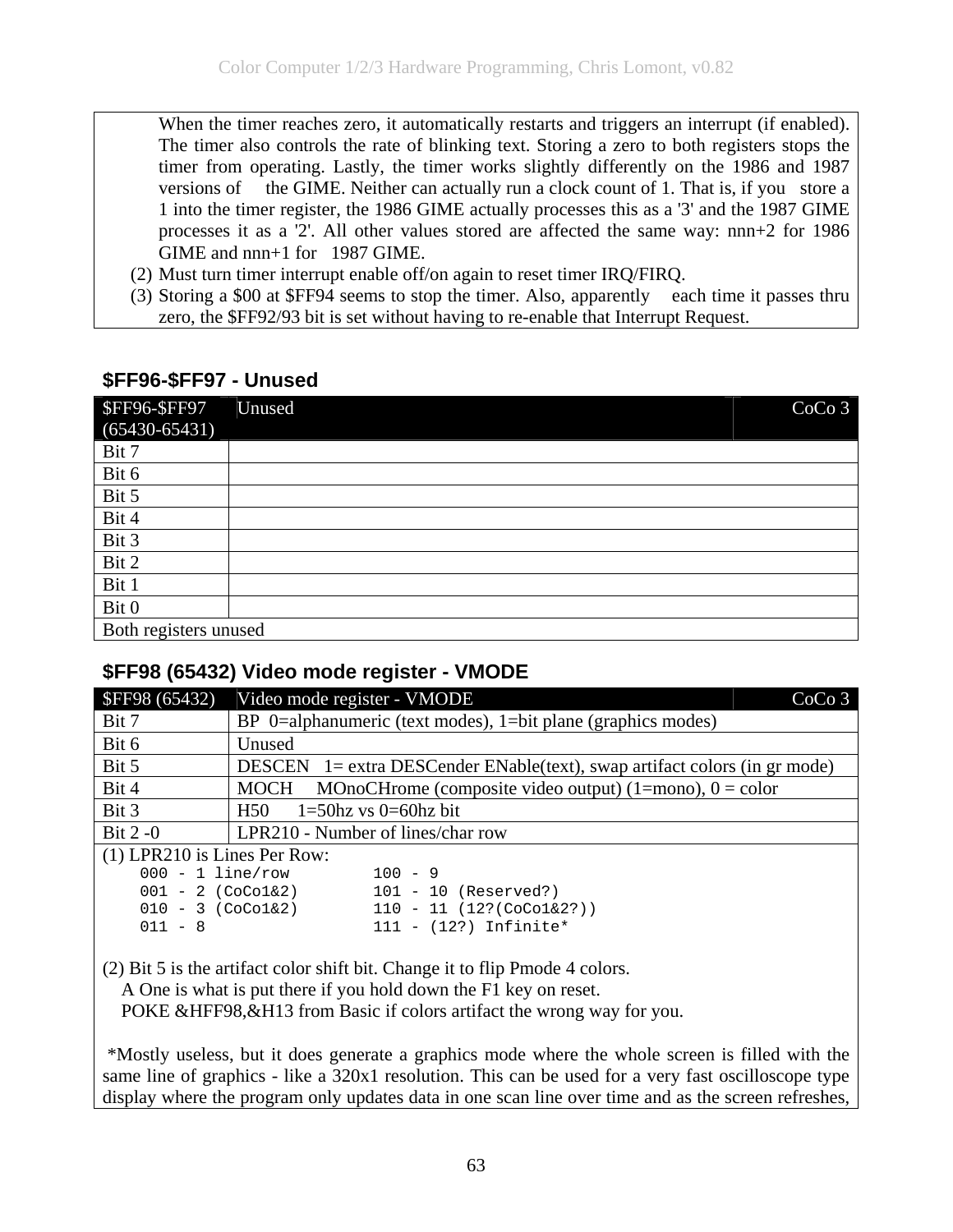you get a screen full of samples. Sockmaster used it in his Boink bouncing ball demo to take manual control of the vertical resolution of the screen to make the ball appear that it's going up and down (without actually scrolling the whole screen up and down).

#### **\$FF99 (65433) Video resolution register - VRES**

| <b>\$FF99 (65433)</b> | Video resolution register - VRES                                                                                                                                                              | CoCo <sub>3</sub> |
|-----------------------|-----------------------------------------------------------------------------------------------------------------------------------------------------------------------------------------------|-------------------|
| Bit 7                 | Unused $(?)$                                                                                                                                                                                  |                   |
| <b>Bits 6-5</b>       | LPF10 - Lines per field                                                                                                                                                                       |                   |
| Bits $4-2$            | HRES210 - Horizontal resolution                                                                                                                                                               |                   |
| <b>Bit 1-0</b>        | CO01 – Color bits                                                                                                                                                                             |                   |
|                       | (1) BITS 6-5: LINES PER FIELD LPF:<br>00 -> 192 SCAN LINES ON SCREEN<br>01 -> 200 SCAN LINES ON SCREEN<br>10 -> *ZERO/INFINITE LINES ON SCREEN (UNDEFINED)<br>11 -> 225 SCAN LINES ON SCREEN  |                   |
|                       | (2) Bits 4-2: Horizontal resolution HR                                                                                                                                                        |                   |
| Graphics modes:       |                                                                                                                                                                                               |                   |
|                       | $000=16$ bytes per row                                                                                                                                                                        |                   |
|                       | $001=20$ bytes per row                                                                                                                                                                        |                   |
|                       | $010=32$ bytes per row                                                                                                                                                                        |                   |
|                       | $011=40$ bytes per row                                                                                                                                                                        |                   |
|                       | $100=64$ bytes per row                                                                                                                                                                        |                   |
|                       | $101 = 80$ bytes per row                                                                                                                                                                      |                   |
|                       | $110=128$ bytes per row                                                                                                                                                                       |                   |
|                       | $111=160$ bytes per row                                                                                                                                                                       |                   |
|                       | Text modes (HR1 - don't care for text):                                                                                                                                                       |                   |
|                       | $0x0=32$ characters per row                                                                                                                                                                   |                   |
|                       | $0x1=40$ characters per row                                                                                                                                                                   |                   |
|                       | $1x0=64$ characters per row<br>$1x1=80$ characters per row                                                                                                                                    |                   |
|                       | (3) Bits 1-0 CRES Color Resolution                                                                                                                                                            |                   |
| Graphics modes:       |                                                                                                                                                                                               |                   |
|                       | $00=2$ colors (8 pixels per byte)                                                                                                                                                             |                   |
|                       | $01=4$ colors (4 pixels per byte)                                                                                                                                                             |                   |
|                       | $10=16$ colors (2 pixels per byte)                                                                                                                                                            |                   |
|                       | 11=Undefined (would have been 256 colors!?)                                                                                                                                                   |                   |
| Text modes:           |                                                                                                                                                                                               |                   |
|                       | $x0=No$ color attributes                                                                                                                                                                      |                   |
|                       | x1=Color attributes enabled                                                                                                                                                                   |                   |
|                       | *The zero/infinite scanlines setting will either set the screen to display nothing but border<br>(zero lines) or graphics going all the way up and down out of the screen, never retriggering |                   |

(zero lines) or graphics going all the way up and down out of the screen, never retriggering. It all depends on when you set the register. If you set it while the video raster was drawing the vertical border you get zero lines, and if you set it while video was drawing graphics you get infinite lines. Mostly useless, but it should be possible to coax a vertical overscan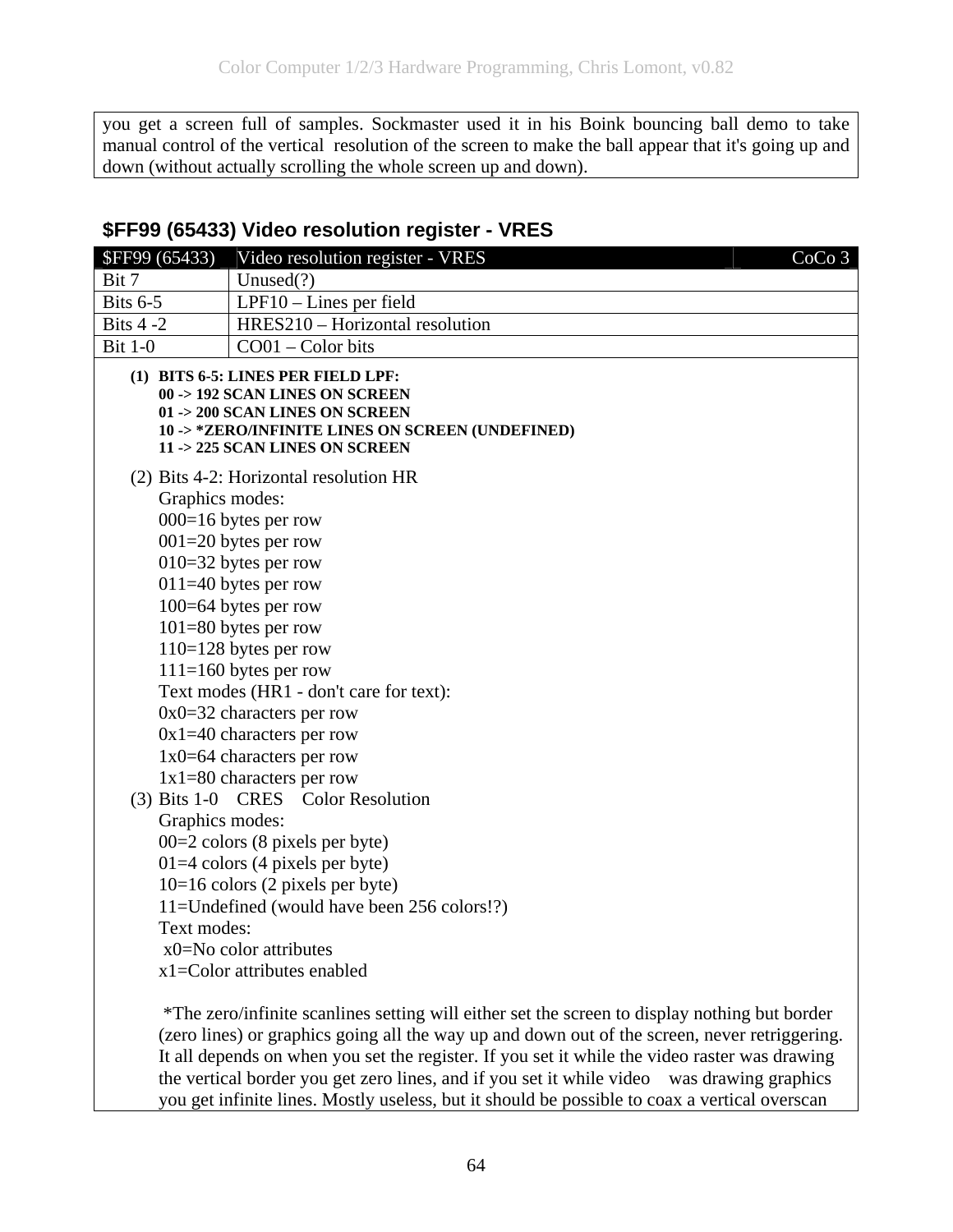mode using this with some tricky timing.

 Old SAM modes work if CC Bit set. HR and CRES are Don't Care in SAM mode. Note the correspondence of HR2 HR0 to the text mode's bytes/line.

Commonly used graphics modes:

Width Colors HR210 C010

| 640 | 4              | 111 | 01     |        |
|-----|----------------|-----|--------|--------|
| 640 | $\overline{2}$ | 101 | $00\,$ |        |
| 512 | $\overline{4}$ | 110 | 01     |        |
| 512 | $\overline{2}$ | 100 | $00\,$ |        |
| 320 | 16             | 111 | 10     |        |
| 320 | 4              | 101 | 01     |        |
| 320 | $\overline{2}$ | 011 | $00\,$ |        |
| 256 | 16             | 110 | 10     |        |
| 256 | $\overline{4}$ | 100 | 01     |        |
| 256 | $\overline{2}$ | 010 | $00\,$ |        |
| 160 | 16             | 101 | 10     |        |
|     |                |     |        |        |
| 160 | $\overline{4}$ | 011 | 01     | ∗      |
| 160 | $\overline{2}$ | 001 | $00\,$ | $\ast$ |
| 128 | 16             | 100 | 10     | $\ast$ |
| 128 | 4              | 010 | 01     | $\ast$ |
| 128 | $\overline{2}$ | 000 | $00\,$ | $\ast$ |

\* - not supported. Other combos also possible but not supported.

(4) HiRes text always two bytes per character; even byte 6 bit character, odd byte attribute. Characters from 128 ASCII, no graphic chars.

Format is:

Bit  $7 \quad 1 = \text{Blink}$ 

Bit  $6 \quad 1 =$  Underline

Bits 5-3 Foreground Palette 0-7 from \$FFB0-\$FFB7

Bits 2-0 Background Palette 0-7 from \$FFB8-\$FFBF

(5) Due to a design error in the GIME, the "200-line" mode only displays 199 lines of active video on the screen. If you do the BASIC pokes for 25 lines on the WIDTH 40 and WIDTH 80 screens, you will see the blinking underscore cursor disappear at the bottom line. If the graphic screens are poked for 200 lines, the bottom-most line will be #198, not #199. Try it and see. (Rodney V Hamilton)

TODO – check 200 line error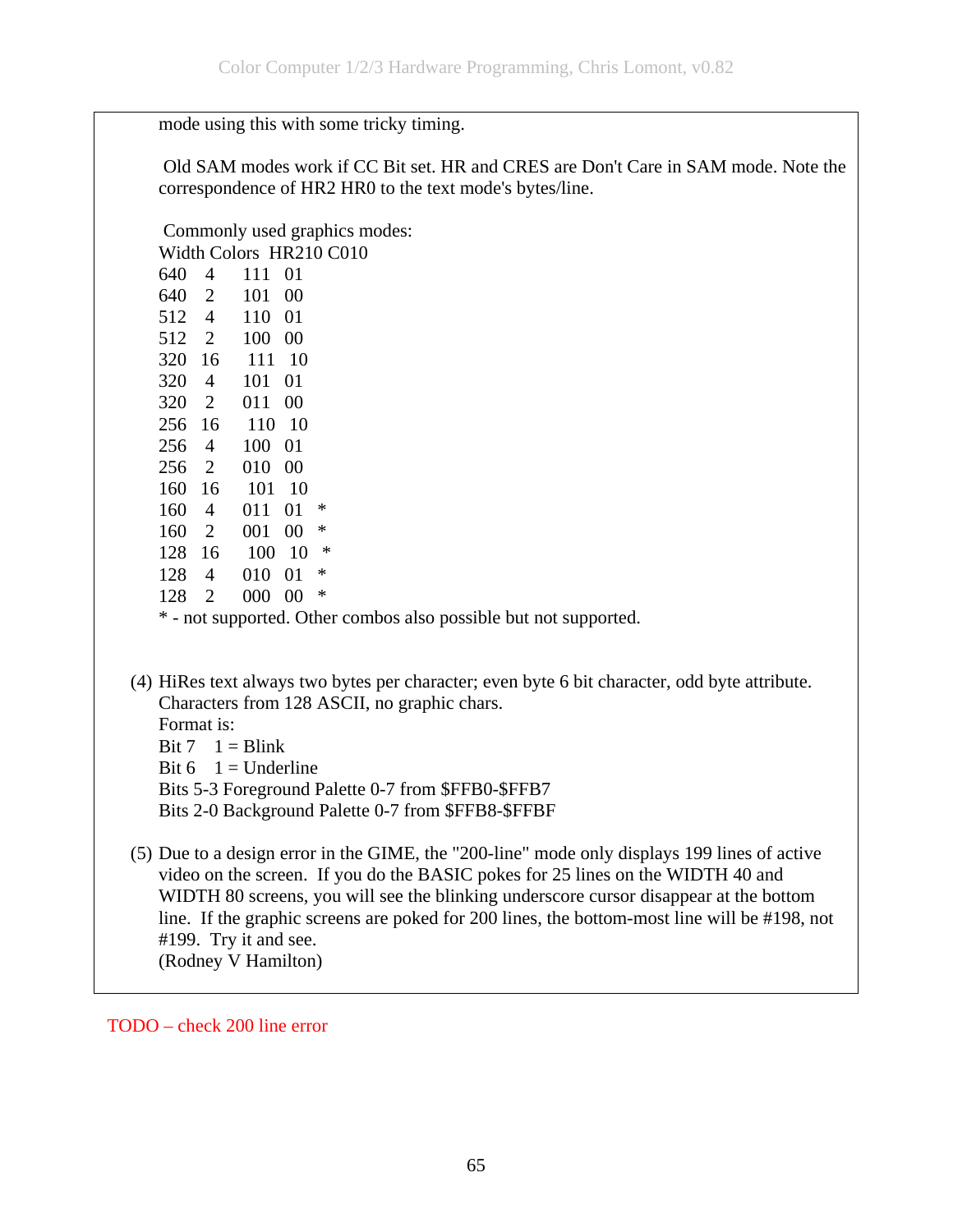#### **\$FF9A (65434) Border color register - BRDR**

| SFF9A (65434)                               | Border color register - BRDR<br>CoCo <sub>3</sub>                                                |  |
|---------------------------------------------|--------------------------------------------------------------------------------------------------|--|
| Bits $7-6$                                  | Unused                                                                                           |  |
| Bits $5-0$                                  | Border palette color, same format as \$FFB0-\$FFBF                                               |  |
|                                             | (1) This controls the color of the border around the screen. The color bits work the same as the |  |
|                                             | palette registers. This register only controls the border color of CoCo 3 video modes and        |  |
| does not affect Coco 1/2 modes.             |                                                                                                  |  |
| (2) See \$FFB0-\$FFBF for color definition. |                                                                                                  |  |
|                                             | (3) Format depends on Composite or RGB monitor.                                                  |  |
|                                             |                                                                                                  |  |

|            | $\blacktriangleright$ SFF9B (65435) Disto 2 Meg Upgrade bank    | CoCo <sub>3</sub> |
|------------|-----------------------------------------------------------------|-------------------|
| Bits $7-2$ |                                                                 |                   |
| Bits $1-0$ | VBANK Used by Disto 2 Meg upgrades to switch between 512K banks |                   |
|            |                                                                 |                   |

## **\$FF9C (65436) Vertical scroll register - VSC**

|                                                                                                   | \$FF9C (65436) Vertical scroll register - VSC<br>CoCo <sub>3</sub>                                     |  |
|---------------------------------------------------------------------------------------------------|--------------------------------------------------------------------------------------------------------|--|
| $Bits7-4$                                                                                         | Unused                                                                                                 |  |
| $Bit 3-0$                                                                                         | VSC Vertical smooth scroll $3=MSB \leq D$<br>vals $0=16$ (?)                                           |  |
| The vertical scroll register is used to allow smooth scrolling in text modes. Consecutive numbers |                                                                                                        |  |
| scroll the screen upwards one scan line at a time in video modes where more than one scan line    |                                                                                                        |  |
|                                                                                                   | makes up a row of text (typically 8 lines per character row) or graphics (double height $+$ graphics). |  |

#### TODO – check 0=16 in this case

# **\$FF9D-\$FF9E Vertical offset register**

| <b>SFF9D (65437)</b>                    | Vertical offset register MSB                                                                                                                                                                                                                       | CoCo <sub>3</sub> |
|-----------------------------------------|----------------------------------------------------------------------------------------------------------------------------------------------------------------------------------------------------------------------------------------------------|-------------------|
| Bits $7-0$                              | MSB Start of video in GIME RAM (video location * 2048)<br>Y15-Y8                                                                                                                                                                                   |                   |
|                                         |                                                                                                                                                                                                                                                    |                   |
| <b>\$FF9E</b> (65438)                   | Vertical offset register LSB                                                                                                                                                                                                                       | CoCo <sub>3</sub> |
| Bits $7-0$                              | LSB Start of video in GIME RAM (video location $* 8$ )<br>Y7-Y0                                                                                                                                                                                    |                   |
| SFF9D                                   | VERTICAL OFFSET V SCROLL MUST BE \$0F                                                                                                                                                                                                              |                   |
|                                         | <b>SFF9D Screen start address Bits 18-11</b>                                                                                                                                                                                                       |                   |
| BIT <sub>7</sub><br>BIT 0<br><b>LSB</b> | <b>\$FF9E</b> Screen Start Address Register 0 (bits 10-3)<br><b>\$FF9E</b> V OFFSET #2 WORD = ADDRESS/8 EX. $$CO00 = $60000/8$<br><b>SFF9E Screen start address Bits 10-3</b><br>DDDDDDDDEEEEEEE000<br>\$FF9E (65438) Vertical offset register LSB |                   |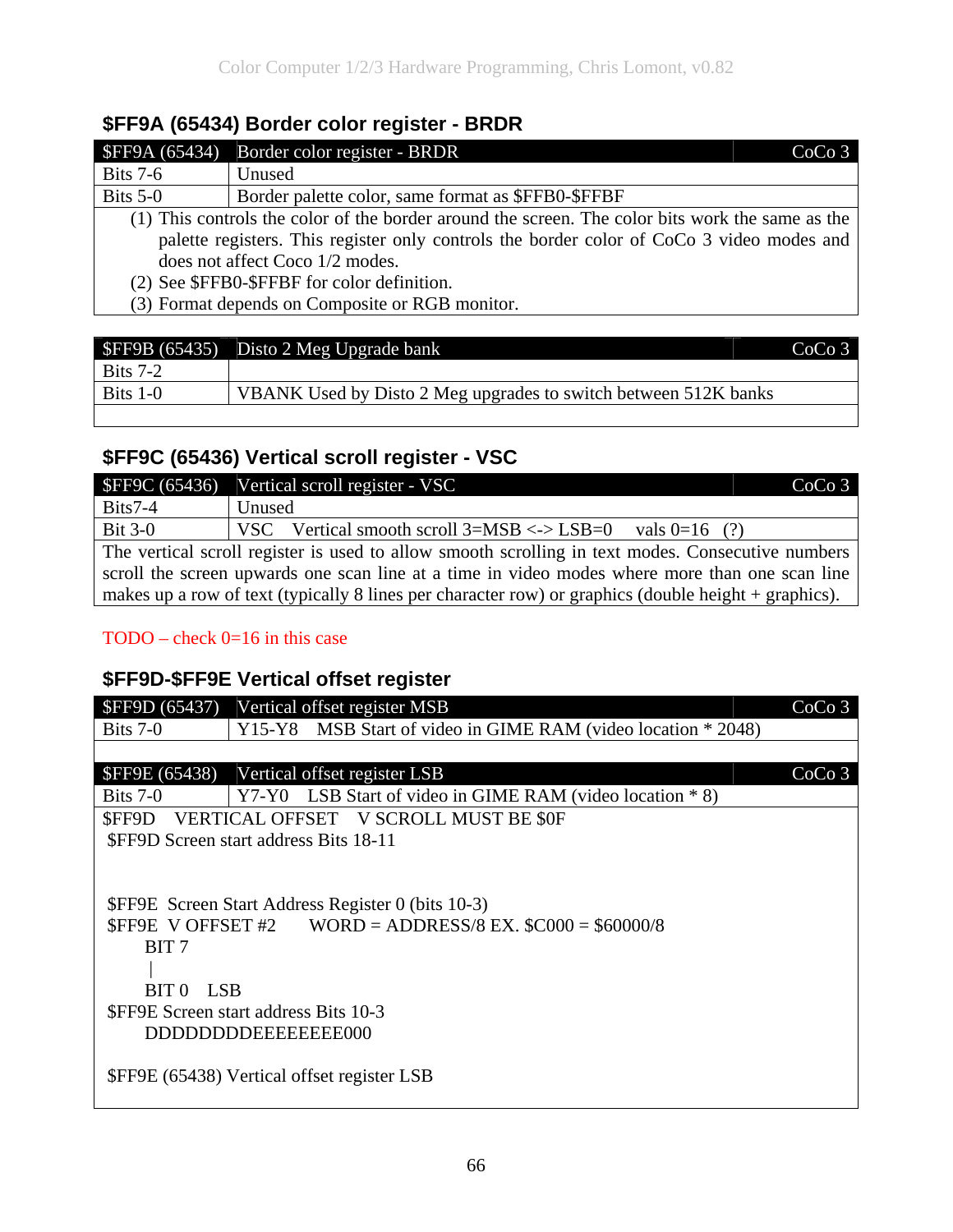Y15-Y0 is used to set the video mode to start in any GIME memory location in 512K by steps of 8 bytes. On a 128K machine, the memory range is \$60000-\$7FFFF. There is a bug in some versions of the GIME that causes the computer to crash when you set odd numbered values in \$FF9E in some resolutions, so it's safest to limit positioning to steps of 16 bytes. Fortunately, you can use \$FF9F to make up for it and get steps as small as 2 bytes.

### **\$FF9F (65439) Horizontal offset register**

| <b>SFF9F</b> (65439) | Horizontal offset register - TODO -<br>CoCo <sub>3</sub>                                                                                                                                                                                                                                                                                                                                                                                 |
|----------------------|------------------------------------------------------------------------------------------------------------------------------------------------------------------------------------------------------------------------------------------------------------------------------------------------------------------------------------------------------------------------------------------------------------------------------------------|
| Bit 7                | <b>HVEN</b>                                                                                                                                                                                                                                                                                                                                                                                                                              |
|                      | 1=Horizontal virtual screen enable (256 bytes per row)                                                                                                                                                                                                                                                                                                                                                                                   |
|                      | 0=Normal horizontal display                                                                                                                                                                                                                                                                                                                                                                                                              |
| Bits $6-0$           | 0-127 byte offset from \$FF9D/\$FF9E                                                                                                                                                                                                                                                                                                                                                                                                     |
|                      | (1) If Bit 7 set $\&$ in Text mode there are 128 chars (only 80 seen)/line. This allows an offset to                                                                                                                                                                                                                                                                                                                                     |
|                      | be specified into a virtual 128-char/line screen, useful for horizontal hardware scrolling on<br>wide text or spreadsheets.                                                                                                                                                                                                                                                                                                              |
|                      | (2) If you set Bit 7 and you're in graphics mode, you can scroll across a 128-byte picture. To<br>use this, of course, you'd have to write your own graphics routines. On my machine, though,<br>an offset of more than about 5 crashes.                                                                                                                                                                                                 |
| Bit 7                | Bits 6-0 X6-X0 Horizontal offset address (video location *2)                                                                                                                                                                                                                                                                                                                                                                             |
|                      | (3) You can combine the horizontal and vertical offsets to get a higher definition video<br>position: Y15-Y4,X6-X0 which gives you 19 bit positioning by steps of 2 bytes.<br>Otherwise, you can use this register to do scrolling effects. The virtual screen mode allows<br>you to set up a 256 byte wide graphics or text screen, showing only part of it at a time and<br>allowing you to scroll it vertically (horizontally TODO?). |

|                    | \$FFA0-\$FFA7 MMU bank registers (task 0)<br>CoCo <sub>3</sub>                      |
|--------------------|-------------------------------------------------------------------------------------|
| $(65440 - 65447)$  |                                                                                     |
|                    |                                                                                     |
| <b>SFFA8-SFFAF</b> | MMU bank registers (task 1)<br>CoCo <sub>3</sub>                                    |
| $(65448 - 65455)$  |                                                                                     |
| <b>\$FFA0/8</b>    | Page \$0000-\$1FFF                                                                  |
| SFFA1/9            | Page \$2000-\$3FFF                                                                  |
| \$FFA2/A           | Page \$4000-\$5FFF                                                                  |
| \$FFA3/B           | Page \$6000-\$7FFF                                                                  |
| \$FFA4/C           | Page \$8000-\$9FFF                                                                  |
| \$FFA5/D           | Page \$A000-\$BFFF                                                                  |
| \$FFA6/E           | Page \$C000-\$DFFF                                                                  |
| \$FFA7/F           | Page \$E000-\$FFFF (or \$E000-\$FDFF - see (TODO 1))                                |
|                    | The MMU registers select 8K pages from the GIME addressable space \$0-\$7FFFFF into |

#### **\$FFA0-\$FFAF (65440-65455) MMU bank registers (tasks 0 and 1)**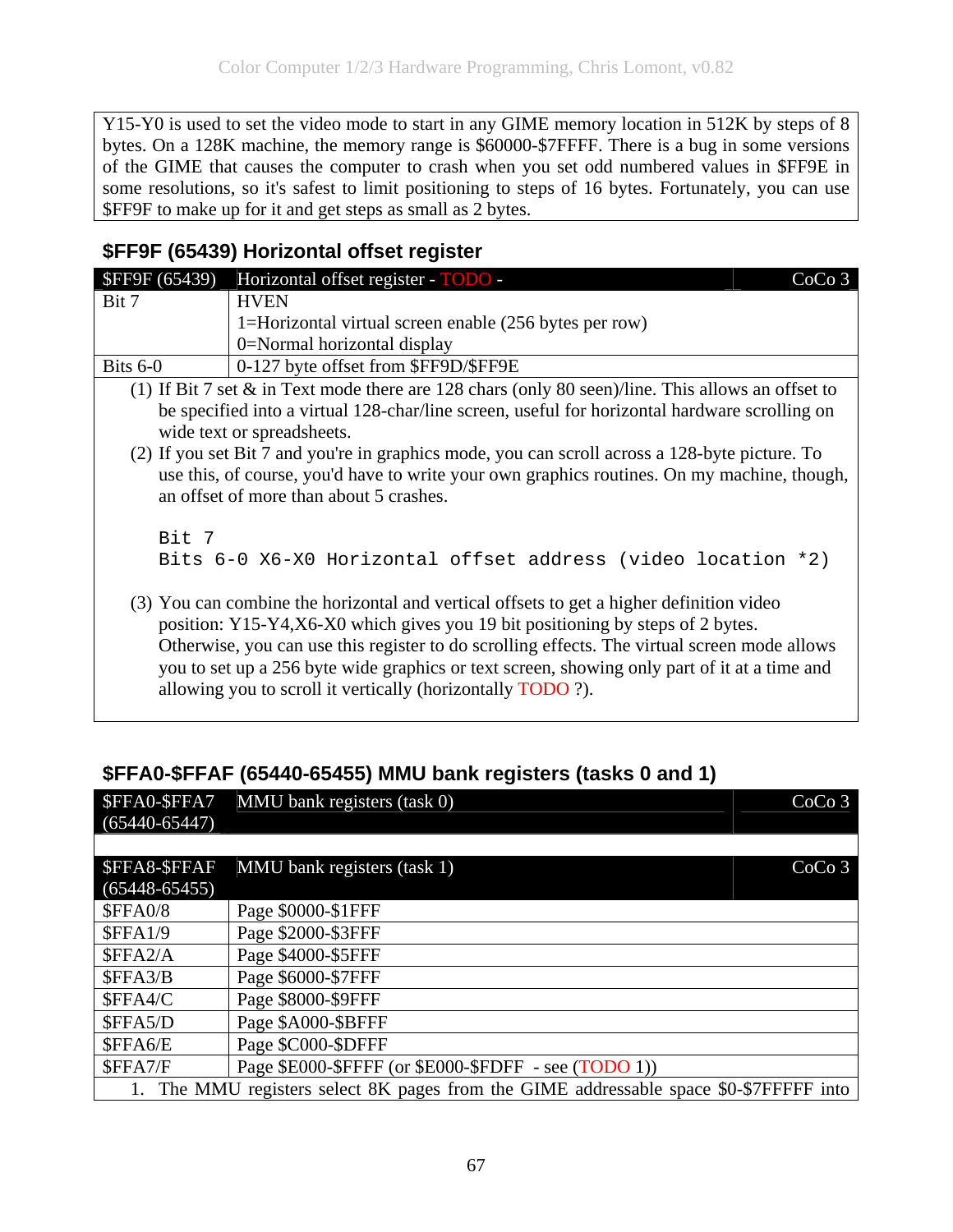CPU addressable space \$0-\$FFFF in 8K blocks. 2. The pages are numbered by the top 6 bits of the address, and are \$30-\$3F for a 128K machine, and \$00-\$3F for a 512K machine. 3. In a 128K machine pages \$0-\$2F are copies of pages \$30-\$3F. 4. The registers to set the various 8K blocks, and power-up contents: MMU Register: CPU: Task0 Task1 Logical Address / Block# Default page \$FFA0 \$FFA8 \$0000 - \$1FFF 0 \$38 \$FFA1 \$FFA9 \$2000 - \$3FFF 1 \$39 \$FFA2 \$FFAA \$4000 - \$5FFF 2 \$3A  $$FFA3$   $$FFAB$   $$6000 - $7FFF$  3  $$3B$ \$FFA4 \$FFAC \$8000 - \$9FFF 4 \$3C \$FFA5 \$FFAD \$A000 - \$BFFF 5 \$3D \$FFA6 \$FFAE \$C000 - \$DFFF 6<br>\$FFA7 \$FFAF \$E000 - \$FDFF 7 \$3F \$FFA7 \$FFAF \$E000 - \$FDFF 7 \$3F 5. \$FF91 Bit 0 selects task 0 (bit = 0) or task 1 (bit = 1). Task 0 uses MMU pages from \$FFA0-\$FFA7 and Task 1 uses MMU pages from \$FFA8-\$FFAF. 6. \$FE00-\$FFFF can be held constant at \$7Fexx. 7. If you don't know it is safe not to, you should turn off interrupts before swapping MMU blocks. Be very careful when swapping out ROM or low system RAM. 8. These registers can be read, but the top two bits must be masked out since they might contain garbage. 9. See the section on memory mapping and memory maps for more details TODO. 10. Here is the GIME address view and default page usage: Page GIME Address CPU Address\* Standard Page Contents ------------------------------------------------------------------- \$00-2F \$00000-\$5FFFF 512K upgrade RAM, not in 128K<br>\$30 \$60000-\$61FFF 513 Hi-Res page #1 \$60000-\$61FFF Hi-Res page #1 \$31 \$62000-\$63FFF Hi-Res page #2 \$32 \$64000-\$65FFF Hi-Res page #3 \$33 \$66000-\$67FFF Hi-Res page #4 \$34 \$68000-\$69FFF HGET/HPUT buffer \$35 \$6A000-\$6BFFF Secondary Stack \$36 \$6C000-\$6DFFF Hi-Res text screen RAM \$37 \$6E000-\$6FFFF unused \$38 \$70000-\$71FFF \$0000-\$1FFF Basic memory \$39 \$72000-\$73FFF \$2000-\$3FFF Basic memory \$3A \$74000-\$75FFF \$4000-\$5FFF Basic memory \$3B \$76000-\$77FFF \$6000-\$7FFF Basic memory<br>\$3C \$78000-\$79FFF \$8000-\$9FFF Extended Bas: \$3C \$78000-\$79FFF \$8000-\$9FFF Extended Basic Interpreter<br>\$3D \$7A000-\$7BFFF \$A000-\$BFFF Color Basic Interpreter \$3D \$7A000-\$7BFFF \$A000-\$BFFF Color Basic Interpreter \$3E \$7C000-\$7DFFF \$C000-\$DFFF Disk Basic Interpreter \$3F \$7E000-\$7FFFF \$E000-\$FFFF Super Basic, GIME regs, I/O, Interrupts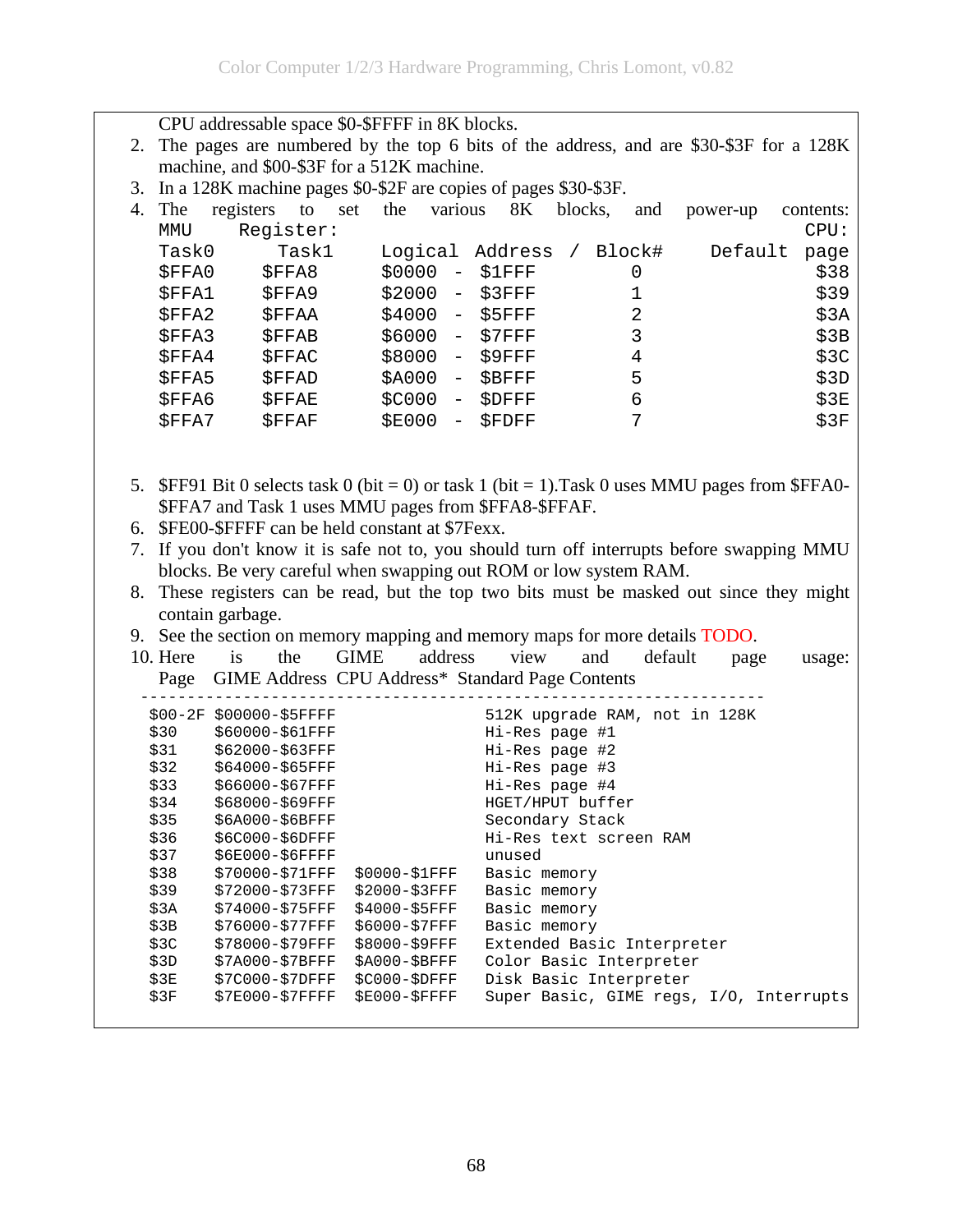| <b>DEL DU-DEL 199490-0947 T) COIOL DAIGLIG LEGISTELS</b>                                             |                   |  |  |  |
|------------------------------------------------------------------------------------------------------|-------------------|--|--|--|
| Color palette registers -TODO<br>\$FFB0-\$FFBF<br>$(65456 - 65471)$                                  | CoCo <sub>3</sub> |  |  |  |
| \$FFB0-\$FFBF<br>Palette entries 0-15                                                                |                   |  |  |  |
| RGB Mode: Bits 7-6 Unused                                                                            |                   |  |  |  |
| Bit 5 = High order Red                                                                               | R1                |  |  |  |
| Bit 4 = High order Green                                                                             | G1                |  |  |  |
| Bit 3 = High order Blue                                                                              | Β1                |  |  |  |
| Bit $2 = Low order Red$                                                                              | R0                |  |  |  |
| $Bit 1 = Low order Green$                                                                            | G <sub>0</sub>    |  |  |  |
| Bit $0 = Low order Blue$                                                                             | B <sub>0</sub>    |  |  |  |
| Composite mode:                                                                                      |                   |  |  |  |
| Bits 7-6 Unused<br>Bits 5-4 = 4 intensity levels I1 I0                                               |                   |  |  |  |
| Bits $3-0 = 16$ colors                                                                               | P3 P2 P1 P0       |  |  |  |
|                                                                                                      |                   |  |  |  |
|                                                                                                      |                   |  |  |  |
| Todo - RGB/Composite bit?, names? Of the 16 composite colors?                                        |                   |  |  |  |
| (1) These 16 registers set the 16 colors used in the system.                                         |                   |  |  |  |
| (2) Their format depends on the RGB/Composite bit setting in TODO                                    |                   |  |  |  |
| (3) They can be read, but the top two (or three) bits must be masked off for correctness.            |                   |  |  |  |
| (4) Both reading and writing to the palette registers causes a small glitch on the screen, which can |                   |  |  |  |
| be avoided by changing the palettes while the video retrace is in the vertical or horizontal         |                   |  |  |  |
| border.                                                                                              |                   |  |  |  |
| (5) The BORDER register uses the same format, and also depends on the RGB/COMPOSITE                  |                   |  |  |  |
| setting TODO                                                                                         |                   |  |  |  |
|                                                                                                      |                   |  |  |  |
| (6) \$FFB0-\$FFB7 are also used for the text mode character background colors, and \$FFB8-\$FFBF     |                   |  |  |  |
| <b>TODO</b>                                                                                          |                   |  |  |  |
| (7) Default values:                                                                                  |                   |  |  |  |
|                                                                                                      |                   |  |  |  |
| Here are the default RGB palette values on power up:                                                 |                   |  |  |  |
|                                                                                                      |                   |  |  |  |
| \$FFB0 GREEN<br>\$12<br><b>\$FFB8 BLACK</b>                                                          | \$00              |  |  |  |
| \$FFB1 YELLOW \$36<br><b>\$FFB9 GREEN</b>                                                            | \$12              |  |  |  |
| <b>\$FFB2 BLUE</b><br>\$09<br><b><i>SFFBA BLACK</i></b>                                              | \$00              |  |  |  |
| \$3F                                                                                                 |                   |  |  |  |
| \$FFB3 RED<br>\$24<br><b>\$FFBB BUFF</b>                                                             |                   |  |  |  |
| \$3F<br><b>\$FFBC BLACK</b><br>\$FFB4 BUFF                                                           | \$00              |  |  |  |
| \$1B<br><b>\$FFBD GREEN</b><br><b>\$FFB5 CYAN</b>                                                    | \$12              |  |  |  |
| \$FFB6 MAGENTA \$2D<br><b><i>SFFBE BLACK</i></b>                                                     | \$00              |  |  |  |
| \$FFB7 ORANGE \$26<br><b>\$FFBF ORANGE</b><br>\$26                                                   |                   |  |  |  |
|                                                                                                      |                   |  |  |  |
| Here are the default Composite palette values on power up:                                           |                   |  |  |  |
|                                                                                                      |                   |  |  |  |
| \$FFB0 GREEN<br>\$12<br><b>\$FFB8 BLACK</b>                                                          | \$00              |  |  |  |
| <b><i>SFFB1 YELLOW</i></b><br>\$24<br><b>\$FFB9 GREEN</b>                                            | \$12              |  |  |  |
| <b>\$FFB2 BLUE</b><br>\$OB<br><b><i>SFFBA BLACK</i></b>                                              | \$00              |  |  |  |
| \$FFB3 RED<br>\$07<br><b><i>SFFBB BUFF</i></b><br>\$3F                                               |                   |  |  |  |
| <b>\$FFB4 BUFF</b><br><b>\$FFBC BLACK</b><br>\$3F                                                    | \$00              |  |  |  |
|                                                                                                      |                   |  |  |  |
| <b>\$FFB5 CYAN</b><br>\$1F<br><b>\$FFBD GREEN</b>                                                    | \$12              |  |  |  |

## **\$FFB0-\$FFBF (65456-65471) Color palette registers**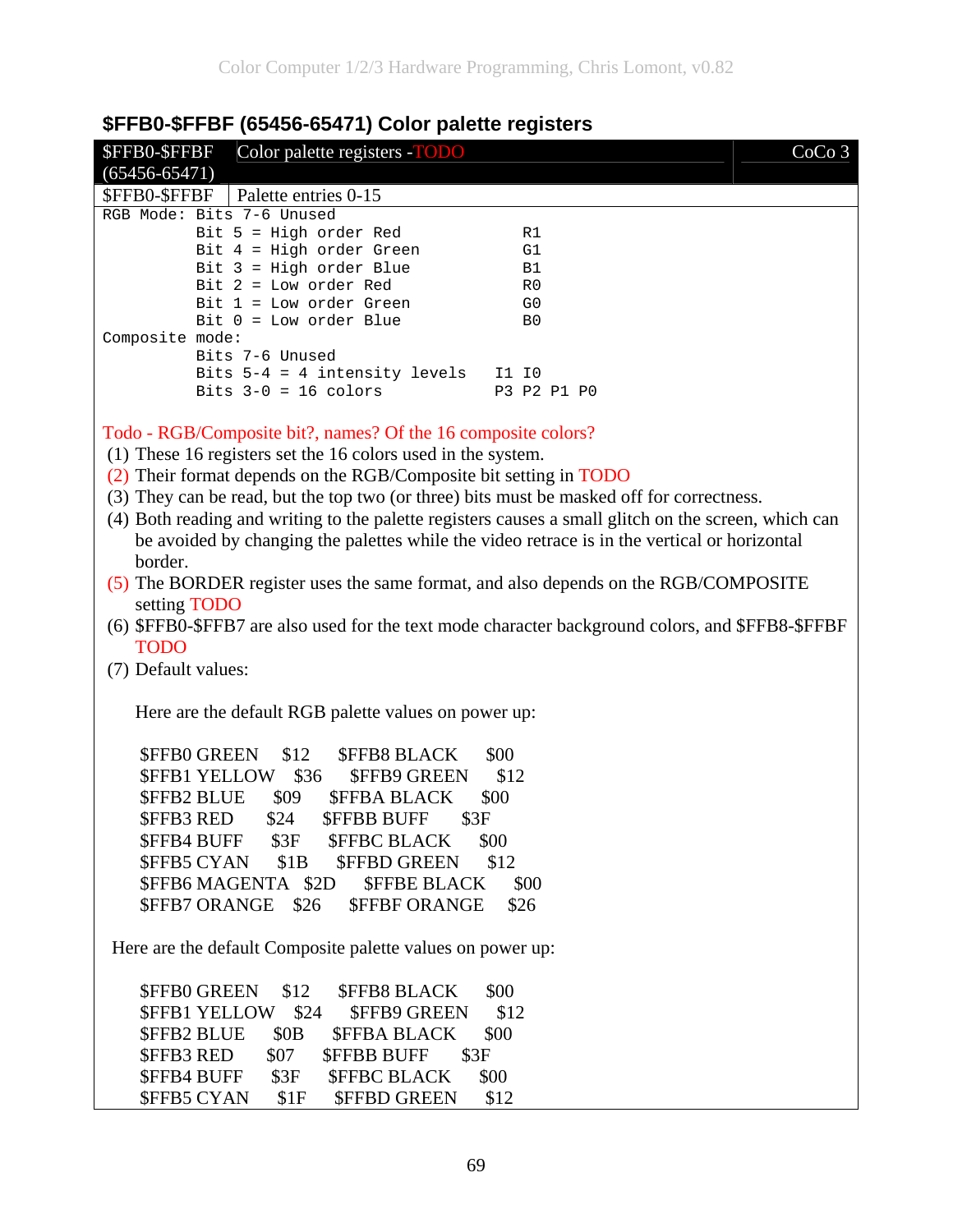#### \$FFB6 MAGENTA \$09 \$FFBE BLACK \$00<br>\$FFB7 ORANGE \$26 \$FFBF ORANGE \$26 \$FFB7 ORANGE \$26 \$FFBF ORANGE \$26

TODO – merge default colors from the color section.

#### *SAM registers \$FFC0-\$FFDF*

#### **\$FFC0 (65472)-\$FFC5 (65477) SAM Video Display - SAM\_Vx**

| \$FFC0-\$FFC5<br>SAM Video Display - SAM_Vx                                 |                                                      |              |               |                         |                                    | CoCo $1/2/3$                           |
|-----------------------------------------------------------------------------|------------------------------------------------------|--------------|---------------|-------------------------|------------------------------------|----------------------------------------|
| $(65472 - 65477)$                                                           |                                                      |              |               |                         |                                    |                                        |
| \$FFC0/1<br>SAM_V0, or V0CLR/V0SET                                          |                                                      |              |               |                         |                                    |                                        |
| SFFC2/3<br>SAM_V1, or V1CLR/V1SET                                           |                                                      |              |               |                         |                                    |                                        |
| SAM_V2, or V2CLR/V1SET<br><b>\$FFC4/5</b>                                   |                                                      |              |               |                         |                                    |                                        |
| (1) This allows setting video modes on the CoCo 1 and 2                     |                                                      |              |               |                         |                                    |                                        |
| (2) SAM_Vx are three pairs of addresses (V0-V2), and poking any value to    |                                                      |              |               |                         |                                    |                                        |
| EVEN addresses sets bit Vx off (0) in Video Display Generator (VDG)         |                                                      |              |               |                         |                                    |                                        |
| circuitry. Poking a value to ODD addresses sets bit on (1) in VDG circuit.  |                                                      |              |               |                         |                                    |                                        |
| (3) These registers work with \$FF22 for setting modes, and should match up |                                                      |              |               |                         |                                    |                                        |
| (4) Default screen mode is semigraphic-4                                    |                                                      |              |               |                         |                                    |                                        |
| (5) Mode correspondence between the SAM and the VDG:                        |                                                      |              |               |                         |                                    |                                        |
|                                                                             |                                                      |              |               |                         |                                    |                                        |
| Mode                                                                        |                                                      |              | VDG Settings  |                         | SAM                                |                                        |
|                                                                             | A/G                                                  |              | GM2 GM1 GM0   |                         | V2/V1/V0                           | RAM used<br>Desc.                      |
|                                                                             |                                                      |              |               |                         |                                    | in $hex(dec)$<br>x,y,clrs              |
| Internal alphanumeric                                                       | 0                                                    | X            | Х             | 0                       | $0\quad 0\quad 0$                  | $32x16$ ( $5x7$ pixel ch)              |
| External alphanumeric                                                       | 0                                                    | Χ            | Χ             | $\mathbf 1$             | $0\quad 0\quad 0$                  | 32x16 (8x12 pixel ch)                  |
| Semigraphic-4                                                               | $\mathbf{0}$                                         | Χ<br>X       | Χ             | $\mathbf 0$             | $0\quad 0\quad 0$                  | 32x16 ch, 64x32 pixels                 |
| Semigraphic-6<br>Full graphic 1-C                                           | 0<br>$\mathbf{1}$                                    | $\Omega$     | X<br>$\Omega$ | $\mathbf 1$<br>$\Omega$ | $0\quad 0\quad 0$<br>$0 \t 0 \t 1$ | 64x48 pixels<br>64x64x4<br>\$400(1024) |
| Full graphic 1-R                                                            | $\mathbf{1}$                                         | $\Omega$     | $\mathbf{0}$  | $\mathbf{1}$            | $0\quad0\quad1$                    | 128x64x2<br>\$400(1024)                |
| Full graphic 2-C                                                            | $\mathbf{1}$                                         | 0            | $\mathbf{1}$  | $\mathbf{0}$            | 010                                | 128x64x4<br>\$800(2048)                |
| Full graphic 2-R                                                            | $\mathbf{1}$                                         | $\Omega$     | $\mathbf{1}$  | $\mathbf{1}$            | 011                                | 128x96x2<br>\$600(1536)                |
| Full graphic 3-C                                                            | $\mathbf{1}$                                         | $\mathbf{1}$ | $\Omega$      | 0                       | 1 0 0                              | 128x96x4<br>\$C00(3072)                |
| Full graphic 3-R                                                            | $\mathbf{1}$                                         | $\mathbf{1}$ | $\mathbf 0$   | $\mathbf{1}$            | 1 0 1                              | 128x192x2<br>\$C00(3072)               |
| Full graphic 6-C                                                            | $\mathbf{1}$                                         | $\mathbf{1}$ | $\mathbf{1}$  | $\Omega$                | 110                                | 128x192x4<br>\$1800(6144)              |
| Full graphic 6-R                                                            | $\mathbf{1}$                                         | $\mathbf{1}$ | $\mathbf{1}$  | $\mathbf{1}$            | 110                                | 256x192x2<br>\$1800(6144)              |
| Direct memory access                                                        | Χ                                                    | X            | X             | X                       | 111                                |                                        |
|                                                                             |                                                      |              |               |                         |                                    |                                        |
| $(6)$ Notes:                                                                |                                                      |              |               |                         |                                    |                                        |
| - The graphic modes with -C are 4 color, -R is 2 color.                     |                                                      |              |               |                         |                                    |                                        |
| - 2 color mode - 8 pixels per byte (each bit denotes on/off)                |                                                      |              |               |                         |                                    |                                        |
| 4 color mode - 4 pixels per byte (each 2 bits denotes color)                |                                                      |              |               |                         |                                    |                                        |
|                                                                             |                                                      |              |               |                         |                                    |                                        |
| - CSS (in FF22) is the color select bit:                                    |                                                      |              |               |                         |                                    |                                        |
| Color set 0: $0 = black$ , $1 = green$ for -R modes                         |                                                      |              |               |                         |                                    |                                        |
| $00 = \text{green}, 01 = \text{yellow}$ for -C modes                        |                                                      |              |               |                         |                                    |                                        |
| $10 = blue$ , $11 = red$<br>for -C modes                                    |                                                      |              |               |                         |                                    |                                        |
|                                                                             | Color set 1: $0 = black$ , $1 = buffer$ for -R modes |              |               |                         |                                    |                                        |
|                                                                             |                                                      |              |               |                         |                                    |                                        |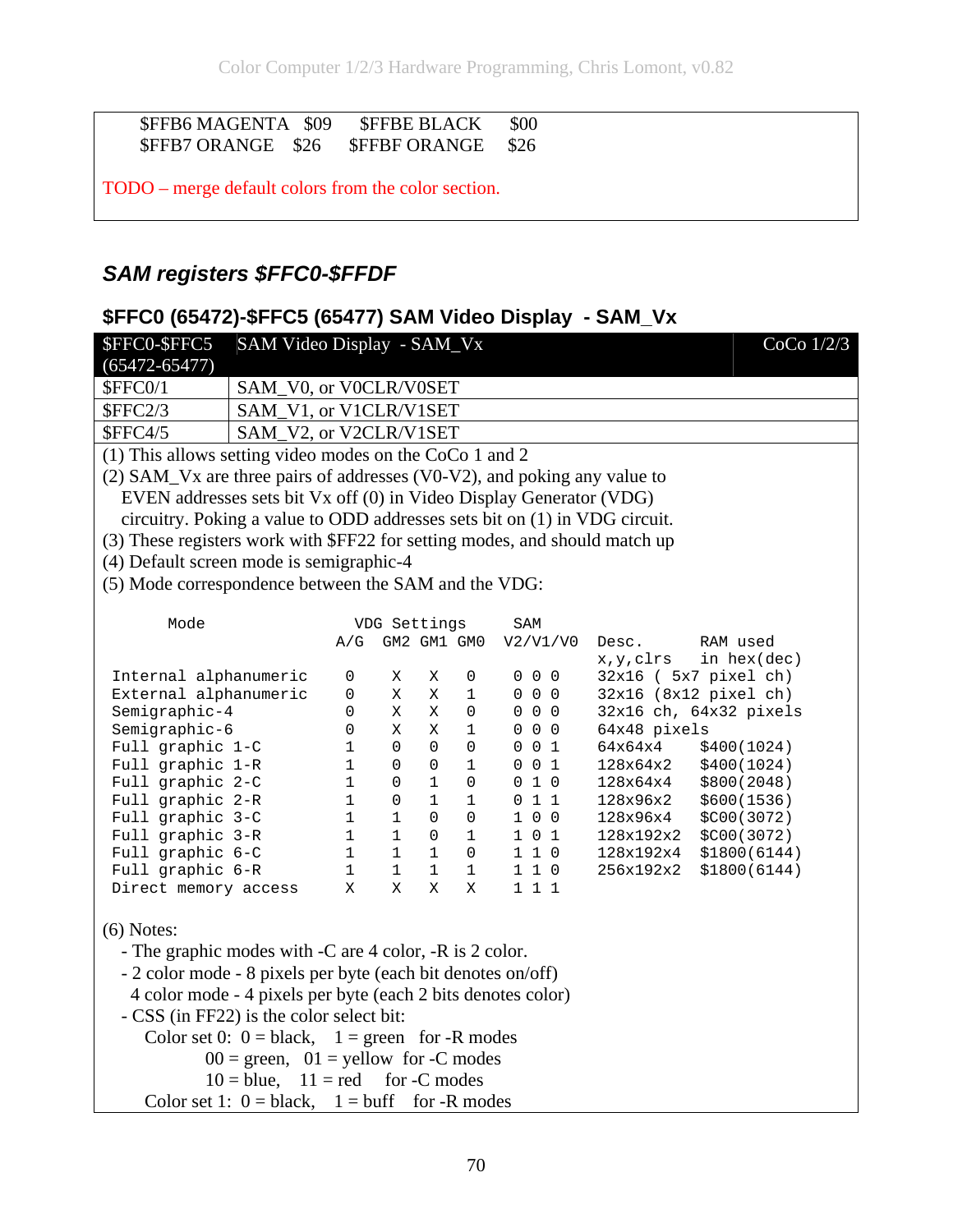$00 = \text{buff}, \quad 01 = \text{cyan}, \quad \text{for } -\text{C} \text{ modes}$  $10 = \text{magenta}, 11 = \text{orange}$  for -C modes

 In semigraphic-4 mode, each byte is a char or 4 pixels: bit  $7 = 0$  -> text char in following 7 bits bit  $7 = 1$  -> graphic: 3 bit color code, then 4 bits for 4 quads of color colors 000-cyan, yellow, blue, red, buff, cyan, magenta, orange=111 quad bits orientation UL, UR, LL, LR

 In semigraphic-6 mode, each byte is 6 pixels: bit  $7-6 = C1-C0$  color from 4 color sets above bit  $5-0 = 6$  pixels in 2x3 block, each on/off TODO - orientation

 Example: To set 6-C color set 0, lda #\$E0, sta in \$FF22, \$FFC3, \$FFC5 To return to text mode, clra, sta in \$FF22, \$FFC2, \$FFC4 (7) In the CoCo 3, The SAM is mostly CoCo 1/2 compatible Write-Only registers

#### **\$FFC6 (65478)-\$FFD3 (65491) SAM Page Select Reg-SAM\_Fx**

| SFFC6-SFFD3       | <b>SAM Page Select Reg-SAM_Fx</b><br>$CoCo$ $1/2/3$                                              |  |
|-------------------|--------------------------------------------------------------------------------------------------|--|
| $(65478 - 65491)$ |                                                                                                  |  |
| SFFC6/7           | SAM F0, or F0CLR/F0SET                                                                           |  |
| <b>\$FFC8/9</b>   | SAM F1, or F1CLR/F1SET                                                                           |  |
| \$FFCA/B          | SAM F2, or F2CLR/F2SET                                                                           |  |
| \$FFCC/D          | SAM F3, or F3CLR/F3SET                                                                           |  |
| \$FFCE/F          | SAM F4, or F4CLR/F4SET                                                                           |  |
| SFFD0/1           | SAM F5, or F5CLR/F5SET                                                                           |  |
| SFFD2/3           | SAM F6, or F6CLR/F6SET                                                                           |  |
|                   | (1) These registers denote the start of the image in RAM to display in $C_0C_0$ 1 and 2 text and |  |

(1) These registers denote the start of the image in RAM to display in CoCo 1 and 2 text and graphics modes. The value in \$F0-\$F6 times 512 is the start of video RAM.

(2) SAM\_Fx are seven pairs of addresses (\$F0-\$F6), and poking any value to EVEN addresses sets bit Fx off (0) in Video Display Generator (VDG) circuitry. Poking value to ODD addresses sets bit on (1) in VDG circuit.

#### **\$FFD4 (65492)-\$FFD5 (65493) SAM Page Select Reg-SAMPAG**

|                   | \$FFD4-\$FFD5 SAM Page Select Reg-SAMPAG                                 | $CoCo$ $1/2/3$ |
|-------------------|--------------------------------------------------------------------------|----------------|
| $(65492 - 65493)$ |                                                                          |                |
| \$FFD4            | Any write sets page #1 P1 control bit to $0, 0$ = normal                 |                |
| \$FFD5            | Any write sets page #1 P1 control bit to 1                               |                |
|                   | (1) page register MPU addresses \$0000-\$7FFF, apply page #1 if $P1 = 1$ |                |
| TODO – meaning?   |                                                                          |                |
|                   |                                                                          |                |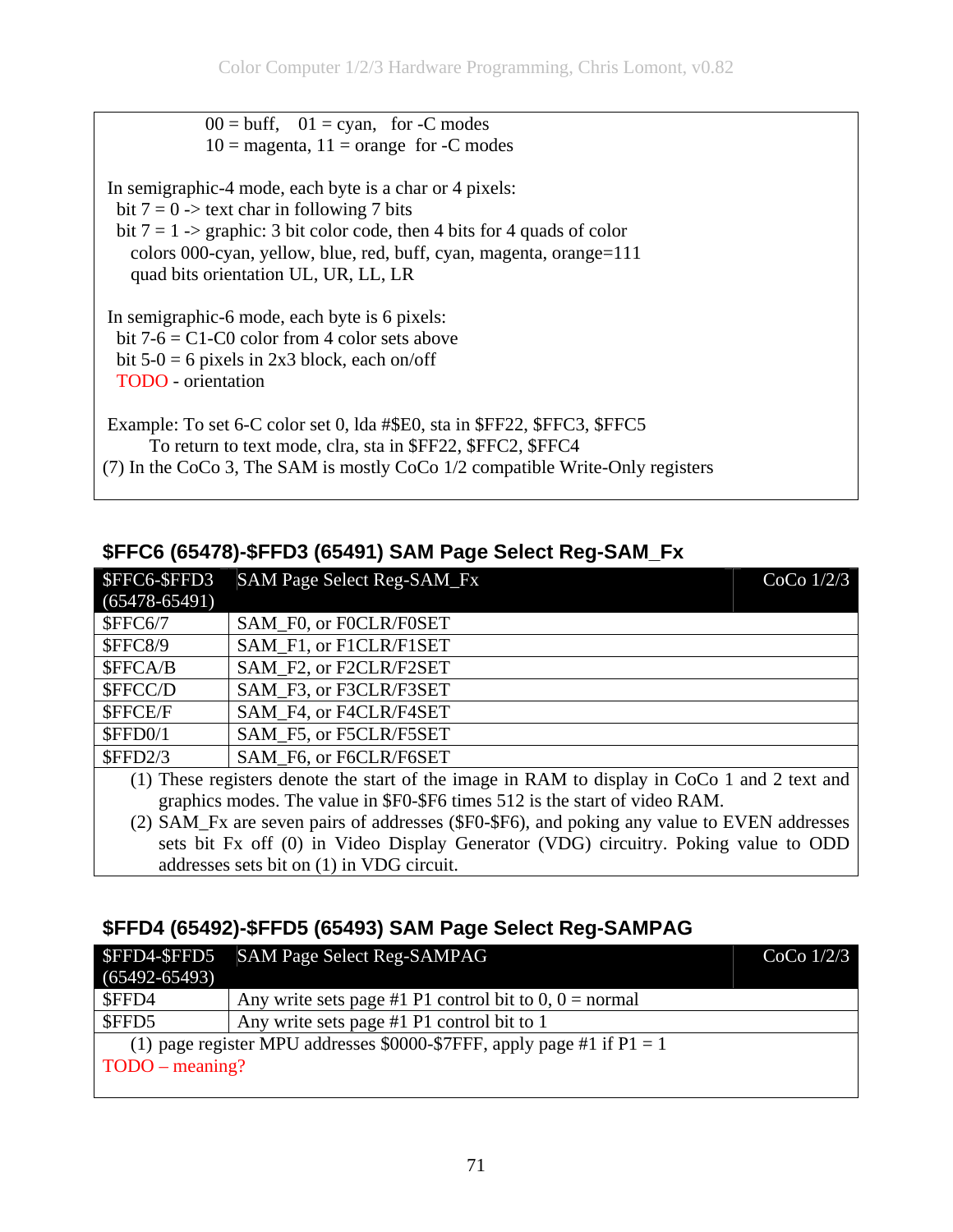#### **\$FFD6 (65494)-\$FFD9 (65497) Clock Speed R0/R1 - SAM\_R0/1**

| \$FFD6-\$FFD9                                                          | Clock Speed R0/R1 - SAM_R0/1                                                    | CoCo $1/2/3$ |  |
|------------------------------------------------------------------------|---------------------------------------------------------------------------------|--------------|--|
| $(65494 - 65497)$                                                      |                                                                                 |              |  |
| \$FFD6                                                                 | SAM_R0 - Any write sets R0 control bit to 0                                     |              |  |
| \$FFD7                                                                 | - Any write sets R0 control bit to 1                                            |              |  |
| \$FFD8                                                                 | SAM_R1 - Any write sets R1 control bit to 0                                     |              |  |
| \$FFD9                                                                 | - Any write sets R1 control bit to 1                                            |              |  |
|                                                                        | (1) R1-R0: 00-0.89 MHZ only, 01-0.89/1.78 MHZ $\leq$ = both transparent refresh |              |  |
|                                                                        | 10-1.78 MHZ only, 11-1.78 MHZ TODO – meaning?                                   |              |  |
|                                                                        |                                                                                 |              |  |
|                                                                        |                                                                                 |              |  |
|                                                                        | (2) May not work on early CoCo1 (and 2?), but works on all CoCo 3's (true?)     |              |  |
|                                                                        | (3) 0.89 Mhz: no address-dependent speed, default setting?                      |              |  |
|                                                                        | (4) Speedup only for ROM accesses?                                              |              |  |
|                                                                        | (5) These are commonly used as follows:                                         |              |  |
|                                                                        | Slow poke: \$FFD8 write selects 0.89 Mhz CPU clock                              |              |  |
|                                                                        | Fast poke: \$FFD9 write selects 1.78 Mhz CPU clock                              |              |  |
|                                                                        |                                                                                 |              |  |
|                                                                        | (6) Switching the SAM into 1.8MHz operation gives the CPU the time              |              |  |
| ordinarily used by the VDG and refresh, so the display shows garbage,  |                                                                                 |              |  |
| so this mode is seldom used. The SAM in Address Dependent mode, where  |                                                                                 |              |  |
| ROM reads (since they do not use the DRAM) occur at 1.8MHz but regular |                                                                                 |              |  |
|                                                                        | RAM access occurs at .89MHz, runs the BASIC interpreter from ROM twice          |              |  |
|                                                                        | as fast, nearly doubling BASIC program performance.                             |              |  |

#### **\$FFDA (65498)-\$FFDD (65501) Memory size M0/M1 - SAM\_M0/1**

| <b>SFFDA-</b>         | Memory size M0/M1 - SAM_M0/1                | $CoCo$ $1/2/3$ |
|-----------------------|---------------------------------------------|----------------|
| <b>SFFDD</b>          |                                             |                |
| $(65498 - 65501)$     |                                             |                |
| \$FFD6                | SAM_M0 - Any write sets M0 control bit to 0 |                |
| \$FFD7                | - Any write sets M0 control bit to 1        |                |
| \$FFD8                | SAM_M1 - Any write sets M1 control bit to 0 |                |
| \$FFD9                | - Any write sets M1 control bit to 1        |                |
| $(1)$ M1-M0: 00 - 4K, | $01 - 16K$                                  |                |
|                       | 10 - 64K (all 3 dynamic), $11 = 64K$ static |                |
|                       | $(2)$ Todo - is this right? Or Dragon only? |                |

#### **\$FFDE/\$FFDF (65502/65503) ROM/RAM map type - SAM\_TYP**

|                   | <b>\$FFDE-\$FFDF</b> ROM/RAM map type - SAM_TYP           | $CoCo$ 1/2/3 |
|-------------------|-----------------------------------------------------------|--------------|
| $(65502 - 65503)$ |                                                           |              |
| <b>SFFDE</b>      | Any write switches system ROMs into memory map (ROM mode) |              |
| <b>SFFDF</b>      | Any write selects all-RAM mode                            | (RAM mode)   |
|                   | $(1)$ RAM accesses use MMU translations in CoCo 3         |              |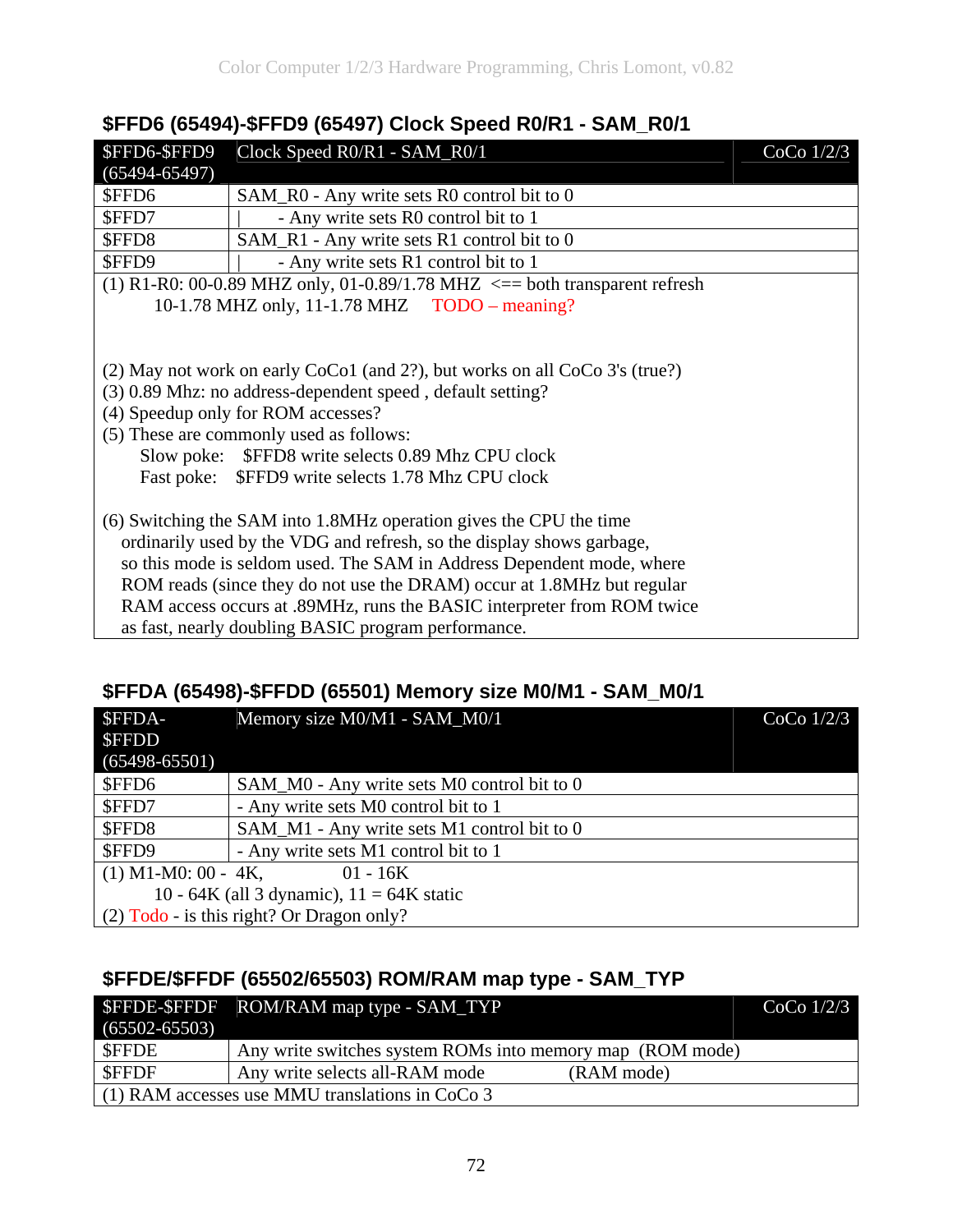(2) Default mode 0 - ROM Mode CoCo 1/2, Default mode 1 - RAM Mode CoCo 3 (3) These registers are often called  $TY=0$  and  $TY=1$ 

#### *Interrupt Vectors*

#### **\$FFE0-\$FFF1 (65504/65522) Reserved**

| \$FFE0-\$FFF1 Reserved |                                           | CoCo $1/2/3$ |
|------------------------|-------------------------------------------|--------------|
| $(65504 - 65522)$      |                                           |              |
|                        | $(1)$ Reserved for future enhancements :) |              |

### **\$FFF2-\$FFFF (65523/65535) Interrupt vectors**

| <b>SFFF2-SFFFF</b> | Interrupt vectors                    | $CoCo$ $1/2/3$ |
|--------------------|--------------------------------------|----------------|
| $(65523 - 65535)$  |                                      |                |
| $S$ FFF2/3         | points to \$FEEE<br>SWI3             |                |
| <b>\$FFF4/5</b>    | points to \$FEF1<br>SWI <sub>2</sub> |                |
| <b>\$FFF6/7</b>    | points to \$FEF4<br><b>FIRQ</b>      |                |
| <b>\$FFF8/9</b>    | points to \$FEF7<br><b>IRQ</b>       |                |
| \$FFFA/B           | points to \$FEFA<br><b>SWI</b>       |                |
| \$FFFC/D           | points to \$FEFD<br><b>NMI</b>       |                |
| \$FFFE/F           | points to \$8C1B<br><b>RESET</b>     |                |

#### **(1) WHEN AN INTERRUPT OF THE GIVEN TYPE OCCURS, THE VECTOR IS LOADED INTO THE PROGRAM COUNTER, WHICH POINTS TO THE ADDRESS GIVEN ABOVE. YOU CAN SET YOUR OWN INTERRUPT ROUTINES BY REPLACING THE \$FEXX VALUES WITH YOUR OWN LBRA XXXX VALUES**

- (2) Turn off interrupts before setting a new value.
- (3) Restore what was there to restore the system
- (4) See also the section on interrupts in this document.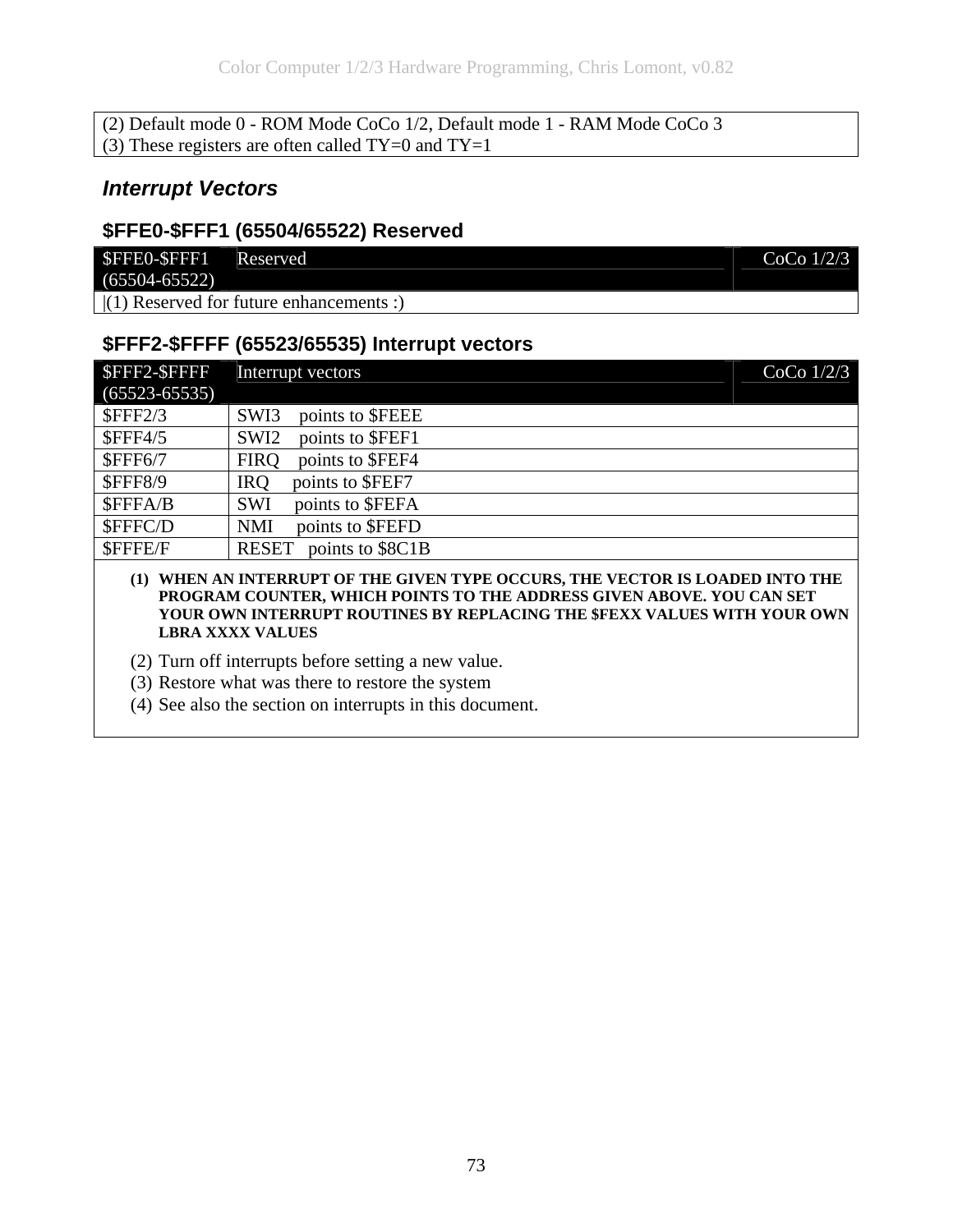## **CoCo 3 Detailed Memory Map**

This memory map also has a lot of useful information for the CoCo 1 and CoCo 2. This section also contains some information on CoCo clones: Dragon 32 & 64.

Format conventions:

 \$xxxx references a hexadecimal CPU memory address 0xab or 0xabcd are C style hexadecimal constants %TITLE% shows a 'standard' assembler reference UPPERCASE words typically refer to Basic keywords or Assembler mnemonics (0x1234) Numbers in brackets refer to the default value at power-up

Abbreviations:

```
 CoCo refers to the Tandy CoCo only 
D32 only applicable to Dragon 32
 D64 only applicable to Dragon 64 
 DOS refers to a generic DragonDos compatible unless stated otherwise 
 lsb least significant byte 
msb most significant byte
 ptr pointer (or address of) 
 w/o without 
0000 BREAK message flag - if negative print BREAK
0001 String delimiting char (0x22 '"') 
0002 Another delimiting char (0x22 '"') 
0003 General counter byte 
0004 Count of IFs looking for ELSE 
0005 DIM flag 
0006 %VALTYP% Variable type flag (0x00 numeric, Non-0x00 string) 
0007 Garbage collection flag 
0008 Subscript allowed flag 
0009 INPUT/READ flag 
000a Arithmetic use 
000b:000c String ptr first free temporary 
000d:000e String ptr last free temporary 
000f-0018 Temporary results 
0019:001a Start address of BASIC program ($1e01, $2401 with DOS) 
001b:001c Start address of simple variables 
001d:001e Start address of array variables 
001f:0020 End of storage, Start of unused mem after BASIC program 
0021:0022 Top of stack, growing down ($7e36) 
0023:0024 Top of free string space ($7ffe) 
0025:0026 Temp Ptr to string in string space 
0027:0028 Top of Ram available to BASIC - returned by DOS HIMEM ($7ffe) 
0029:002a Last/CONT line number 
002b:002c Temp/Input line number store 
002d:002e Ptr to next statement to be executed 
002f:0030 Direct mode command text pointer 
0031:0032 Current DATA statement line number 
0033:0034 Ptr to next item in current DATA statement 
0035:0036 Ptr to keyboard input buffer
```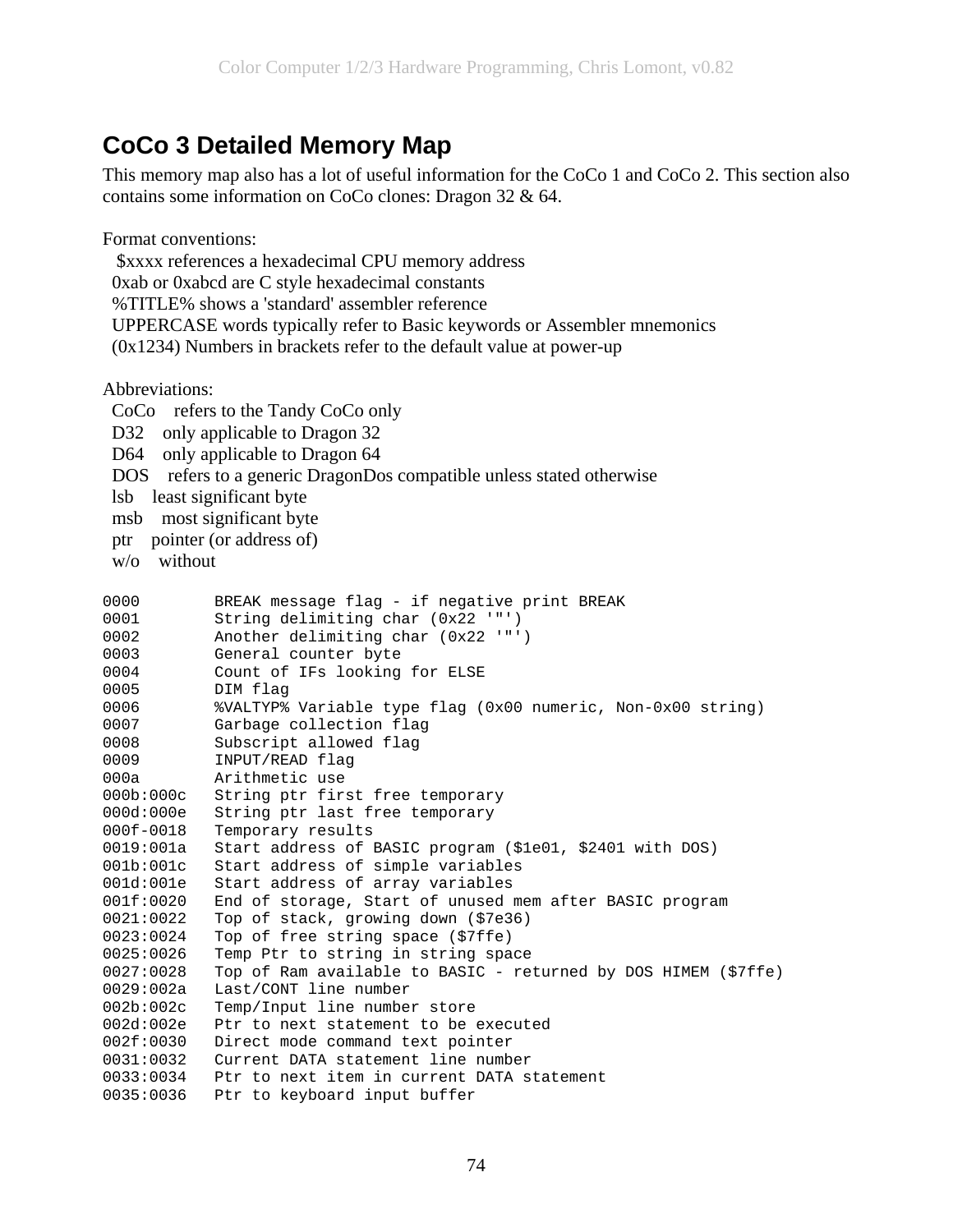```
0037:0038 Ptr to variable last in use 
0037:0038 ASCII codes of last variable used 
0039:003a VARPTR address of last variable used 
003b-004e Evaluation variables 
0041:0042 High end destination addr for block 
0043:0044 High end origin addr 
0045:0046 Low end destination addr for block 
0047:0048 Low end origin addr 
004f-0054 Floating Point Accumulator Num 1 
004f Exponent 
0050-0053 Mantissa 
0050:0051 16 bit values in FAC stored here 
0052:0053 VARPTR of variables is stored here 
0054 Mantissa Sign (0x00 positive, 0xff negative) 
0055 Temp sign of FAC 
0056 String variable length 
0057-005b String Descriptor temporaries 
005c-0061 Floating Point Accumulator Num 2 
0062 Sign comparison 
0062-0067 Misc use 
0063 CoCo - Extended precision byte<br>0068:0069 Current Line number (0xffff in direct mode)
0068:0069 Current Line number (0xffff in direct mode) 
006a-006e Device Params used in PRINT 
006a Device Comma field width (VDU - 0x10) 
006b Device Last comma field 
006c Device Current column num (VDU - 0x00-0x1f) 
006d Device Line width - num chars per line (VDU 0x20) 
006e Cassette I/O in progress flag - 0xff on input or output occurring<br>006f 8DEVNUM% Current device number
           006f %DEVNUM% Current device number 
                     0x00 VDU screen 
                     0x01-0x04 DOS - DosPlus only - drive number. 
                      0xfd serial port (Dragon 64 only) 
                     0xfe printer 
                      0xff tape 
0070 Cassette EOF flag - non-zero if EOF - used by EOF(-1)<br>0071 Restart flag - if not 0x55 cold start on reset, see $
            Restart flag - if not 0x55 cold start on reset, see $0072
0072:0073 Restart vector - Following a reset if $0072 pts to a NOP opcode & 
                 $0071 is 0x55 then a warm start is performed to this vector 
                 else a cold start. (0xb44f) (DOS SuperDosE6 $c706) 
0074:0075 Physical end of Ram minus 1 (0x7ffe) 
0076:0077 Unused 
0078 Cassette status 
                 0x00 closed 
                 0x01 input 
                 0x02 output 
0079 Cassette I/O - Buffer size - bytes in block 
007a:007b Header buffer addr - ptr to filename block 
007c %BLKTYP% Cassette block type 
                 0x00 filename 
                 0x01 data 
007d 0xff EOF block<br>$DBLEN% Cassette b
            %DBLEN% Cassette block length, number bytes read/to write
007e:007f %DBADR% Cassette I/O Buffer address 
Contains 1 + End address of last program loaded<br>0080 Cassette I/O - block checksum used internally
          Cassette I/O - block checksum used internally
0081 Cassette I/O - error code
```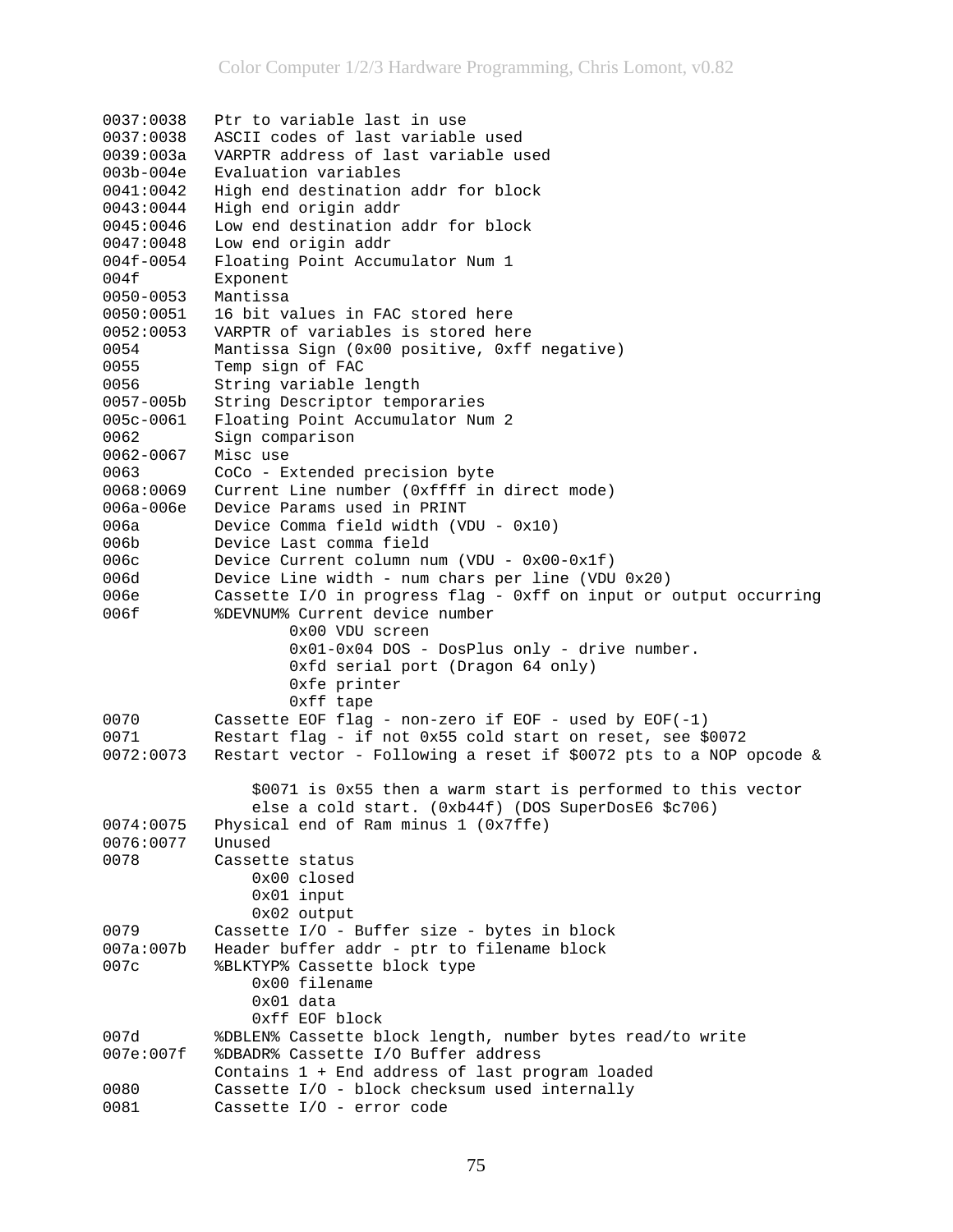0x00 none 0x01 CRC (checksum) error 0x02 attempt to load into ROM<br>Cassette I/O - Pulse width counter Cassette I/O - Pulse width counter 0083 Cassette I/O - Sync bits counter 0084 Cassette I/O - Bit phase flag 0085 Last sine wave value for output to DAC 0086 Data for low res SET/RESET, POINT routines 0087 ASCII code of last key pressed (cleared by Break check) 0088:0089 Current VDU cursor addr (typ 0x0400-0x05ff) 008a:008b Gen purpose 16bit scratch pad / 16bit zero (0x0000) 008a:008b CoCo - Motor on delay 008c Sound pitch frequency 008d:008e Gen purpose countdown (?sound timer) 008f Cursor flash counter (0x20) 0090:0091 Cassette leader byte count - number of 0x55 bytes written as sync leader (D32 - 0x0080, D64 - 0x0100) 0092 Minimum cycle width of 1200Hz (0x12) 0092:0093 CoCo - Cassette leader byte count 0093 Minimum pulse width of 1200Hz (0x0a) 0094 Maximum pulse width of 1200Hz (0x12) 0095:0096 Motor on delay (0xda5c = approx 0.5s) 0095:0096 CoCo - Serial Baud rate constant (0x0057 = 600 baud) 0097:0098 Keyboard scan debounce delay constant (0x045e) 0097:0098 CoCo - Serial Line Printer End of Line delay (0x0001) 0099 Printer comma field width (0x10 = 16) 009a Printer last comma field (0x74 = 116) (CoCo 0x70 = 112) 009b Printer line width dflt (0x84 = 132) 009c Printer head column posn ==  $POS(-2)$ , Updated by LPOUT (\$800f) routine 009d:009e EXEC default entry address (D32 - \$8b8d = ?FC ERROR; D64 - \$bf49 = Boot 64k mode) 009f-00aa %CHRGET% Self modifying routine to read next char 009f:00a0 INC <\$A7 00a1:00a2 BNE \$00A5 00a3:00a4 INC <\$A6 00a5-00a7 LDA >xxxx 00a6:00a7 Ptr to next character to read 00a8-00aa JMP \$BB26 00ab-00ae Used by RND 00af TRON/TROFF trace flag - non zero for TRON 00b0:00b1 Ptr to start of USR table (\$0134; DOS - \$0683) 00b2 Current foreground colour (0x03) 00b3 Current background colour (0x00) 00b4 Temp/active colour in use 00b5 Byte value for current colour - ie bit pattern 00b6 Graphics PMODE number in use (0x00) 00b7:00b8 Ptr to last byte+1 of current graphics mode (\$0c00 w/o Dos) 00b9 Number of bytes per line in current PMODE (0x10) 00ba:00bb Ptr to first byte of current graphics mode (\$0600) 00bc Msb of start of graphics pages (0x06 or 0x0c with Dos) 00bd:00be Current X cursor position (not user available ?) 00bf:00c0 Current Y cursor position (not user available ?) 00c1 Colour set currently in use (0x08 if colorset 1) 00c2 Plot/Unplot flag: 0x00 reset, non zero set 00c3:00c4 Current horizontal pixel number 00c5:00c6 Current vertical pixel number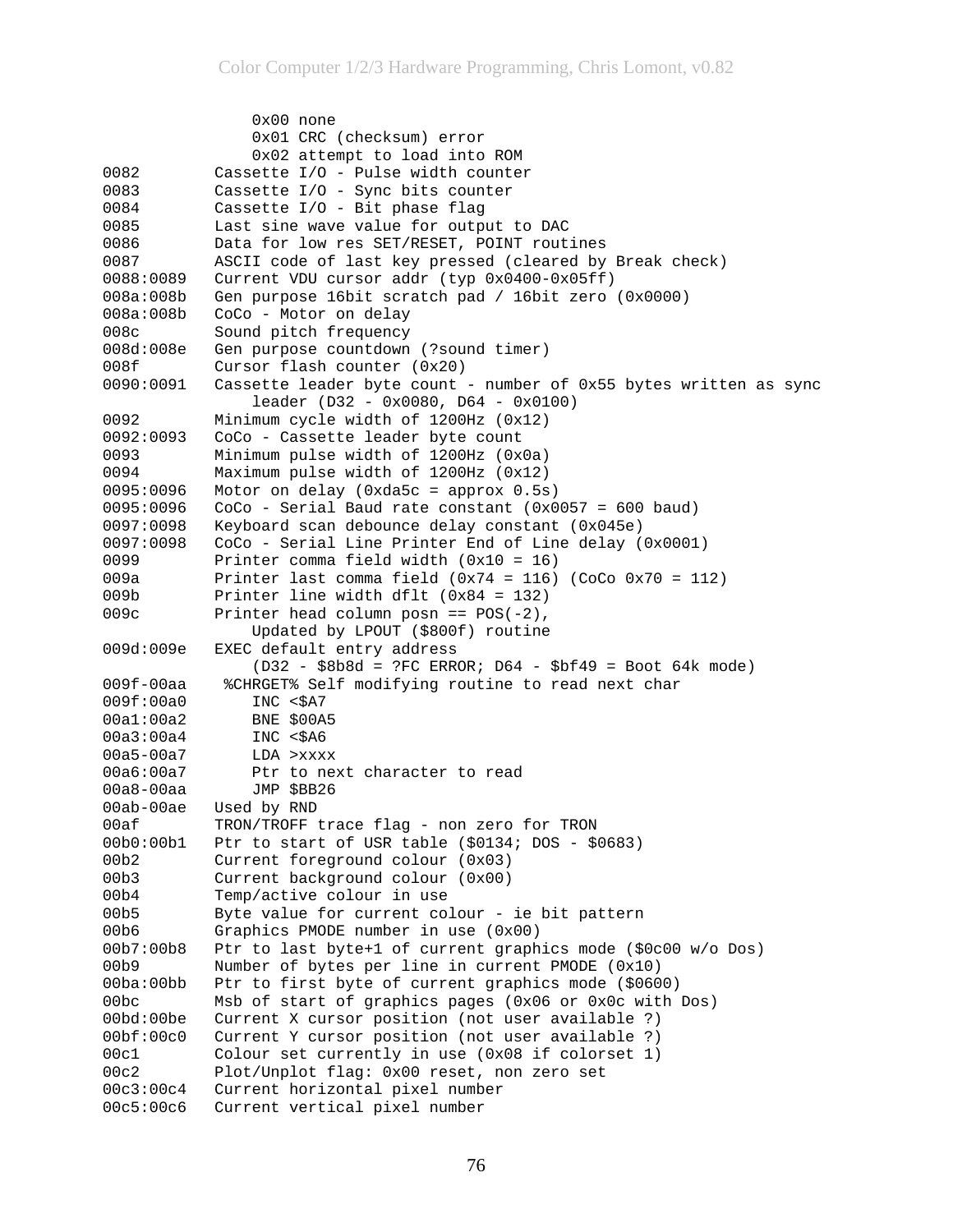00c7:00c8 Current X cursor coord (0x0080) 00c9:00ca Current Y cursor coord (0x0060) 00cb:00cc CIRCLE command X coood as if drawn in PMODE 4 00cd:00ce CIRCLE command Y coord as if drawn in PMODE 4 00cf:00d0 CIRCLE radius as if drawn in PMODE 4 00cf:00d0 RENUM increment value 00d1:00d2 RENUM start line 00d3:00d4 CLOADM 2's complement load offset 00d5:00d6 RENUM new start line 00d7 EDIT line length (not user available) 00d7 PLAY - 00d8 -----<br>00d8 PLAY - bytes left in string 00d9:00da PLAY - ptr to current char in string 00d8-00dd Graphics use ? 00de PLAY: Current octave in use (0-4) (0x02) 00df:00e0 PLAY: Volume data for volume setting (D32 - 0xba42) (D64 - 0xb844) 00e1 PLAY: Current note length (0x04) 00e2 PLAY: Current tempo (0x02) 00e3:00e4 PLAY: Music duration count 00e5 PLAY: Music dotted note flag 00e6-00ff D32 - Unused in Dragon 32 w/o DOS 00e6 CoCo - baud rate constant 00e7 Coco - Input timeout constant 00e8 Current angle used in DRAW (??) 00e9 Current scale used in DRAW (??) 00ea-00f6 DOS - Used by DragonDos 00f8 DOS - sector currently seeking {SuperDos Rom} 0100-0102 SWI3 Secondary vector (Uninitialised) 0103-0105 SWI2 Secondary vector (Uninitialised) 0106-0108 SWI Secondary vector (Uninitialised) 0109-010b NMI Secondary vector (Uninitialised) (CoCo DOS JMP \$d7ae; SuperDos E6 JMP \$c71e) 010c-010e IRQ Secondary vector - JMP \$9d3d (CoCo JMP \$a9b3 or \$894c (extended); CoCo DOS JMP \$d7bc; SuperDos E6 JMP \$c727) 010f-0111 FIRQ Secondary vector - JMP \$b469 (CoCo JMP \$a0f6; SuperDos E6 JMP \$c7da) 0112:0113 TIMER value 0114 Unused 0115-0119 Random number seeds (0x80, 0x4f, 0xc7, 0x52, 0x59) 011a-011f D32 - Unused 011a D64 - %FLAG64% checked on Reset from 64K mode if 0x55 then checksum at \$011b is checked against current contents of RAM, if the same then a warm start is performed (64 mode) else a cold start (32 mode) 011a CoCo - Caps lock, 0x00 lower, non-0x00 upper 011b:011c D64 - %CSUM64% 16bit sum of words of BASIC Rom-in-ram in 64K mode from \$c000 to \$feff 011b:011c CoCo - Keyboard Delay constant 011d-011f CoCo - JMP \$8489 ? 011d D64 - %LSTKEY% Last key code return by keybd poll routine 011e D64 - %CNTDWN% Auto repeat countdown 011f D64 - %REPDLY% Auto repeat inter-repeat delay value (0x05) 0120 %STUB0% Stub 0 - Number of reserved words (0x4e) 0121:0122 Stub 0 - Ptr to reserved words table (\$8033) 0123:0124 Stub 0 - Ptr to reserved words dispatch table (\$8154) 0125 Stub 0 - Number of functions (0x22)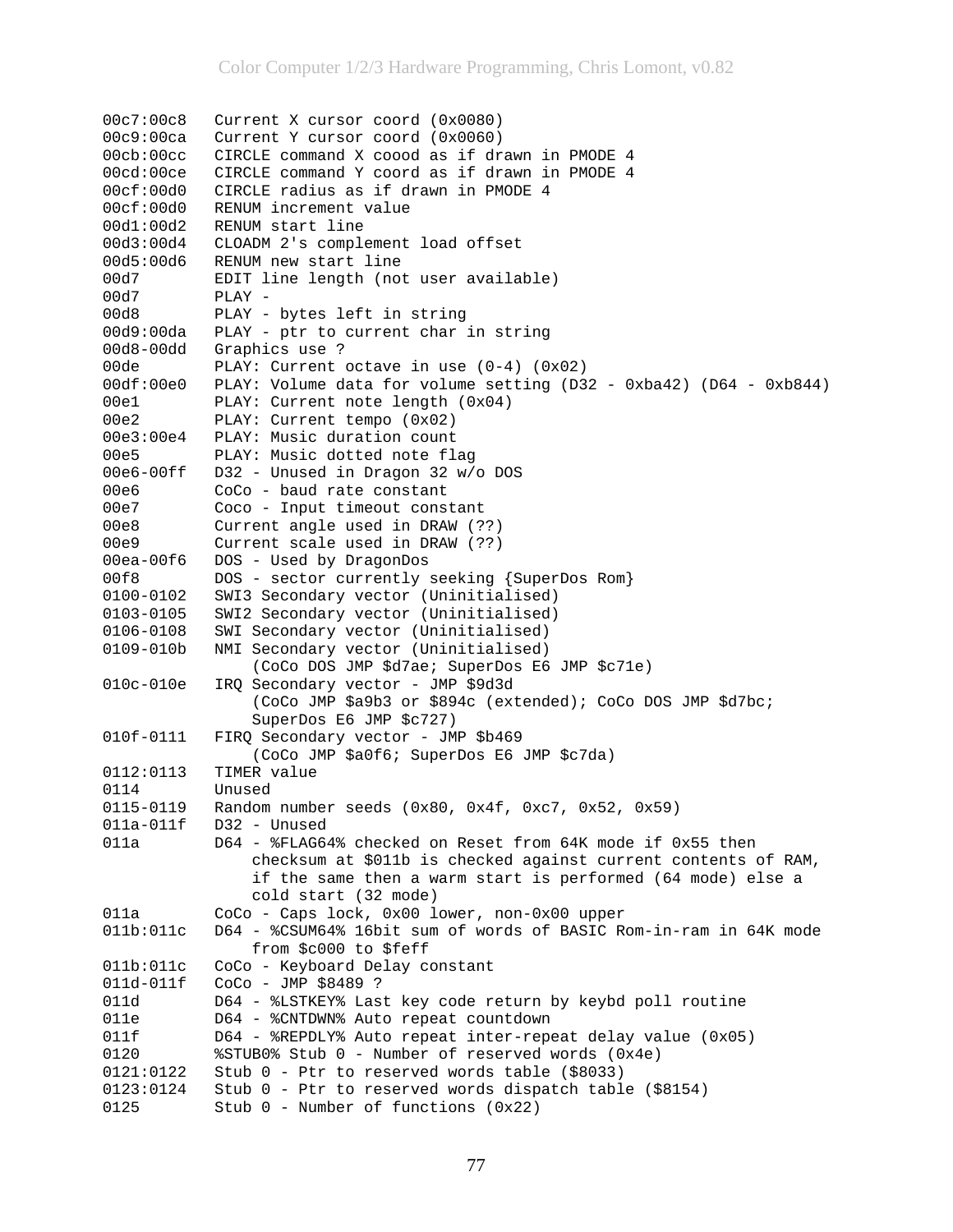```
0126:0127 Stub 0 - Ptr to reserved function words table ($81ca) 
0128:0129 Stub 0 - Ptr to function words dispatch table ($8250) 
012a %STUB1% Stub 1 - Number of reserved words (0x00) 
(DOS \ 0x1a)<br>012b:012c Stub 1 - Ptr to
           Stub 1 - Ptr to reserved words table (0x0000)
                (DOS $ded4; SuperDosE6 $deda) 
012d:012e Stub 1 - Ptr to reserved words token processing routine 
                ($89b4; DOS $c64c; SuperDosE6 $c670) 
012f Stub 1 - Number of functions (0x00) 
                (DOS 0x07) 
0130:0131 Stub 1 - Ptr to function table (0x0000) 
                (DOS $debb; SuperDosE6 $dec1) 
0132:0133 Stub 1 - Ptr to function token processing routine 
                ($89b4; DOS $c667; SuperDosE6 $c68b) 
0134 %STUB2% Stub 2 - acts as a stub terminator under DOS 
           USR address table, relocated by DOS (10 x 2 bytes) ($8b8d)
0148 Auto line feed flag on buffer full - setting this to 0x00 causes
                a EOL sequence to be sent to printer when buffer reaches 
                length in $009b (0xff) 
0149 Alpha Lock flag - 0x00 Lower case, 0xff Upper case (0xff) 
014a-0150 Line Printer End of line termination sequence 
014a Number of bytes in EOL sequence 1-6 (0x01) 
014b EOL chr 1 (0x0d CR) 
014c EOL chr 2 (0x0a LF) 
          EOL chr 3 (D64 - 0x00; D32 - 0x20 ' ')
014e EOL chr 4 (D64 - 0x00; D32 - 0x44 'D' Duncan) 
014f EOL chr 5 (D64 - 0x00; D32 - 0x4e 'N' N.) 
0150 EOL chr 6 (D64 - 0x00; D32 - 0x4f 'S' Smeed) 
0151-0159 Keyboard matrix state table 
0152-0159 CoCo - Keyboard roll-over table 
015a-015d %POTVAL% Joystick values (0-63) 
015a Right Joystick, x value == JOYSTK(0) 
015b Right Joystick, y value == JOYSTK(1) 
015c Left Joystick, x value == JOYSTK(2) 
015d Left Joystick, y value == JOYSTK(3) 
015e-01a8 RAM hooks - each is called from ROM with a JSR before carrying out 
                the specified function 
015e-0160 Device Open (DOS JMP $d902; SuperDosE6 $d8f4) 
0161-0163 Verify Device Number (DOS SuperDosE6 JMP $d8ec) 
0164-0166 Device Init (DOS SuperDosE6 JMP $c29c) 
0167-0169 Output char in A to DEVN (DOS JMP $d8fa; SuperDosE6 $d90b) 
0167 Setting to 0xff disables keyboard ?!? 
                Setting to 0x39 (RTS) allows use of SCREEN 0,1 etc. ?? 
016a-016c Input char from DEVN to A (DOS SuperDosE6 JMP $c29c) 
016d-016f Input from DEVN using INPUT (DOS SuperDosE6 JMP $c29c) 
0170-0172 Output to DEVN using PRINT (DOS SuperDosE6 JMP $c29c) 
0173-0175 Close all files (DOS SuperDosE6 JMP $c29c) 
0176-0178 Close file(DOS JMP $d917; SuperDosE6 $d6f5) 
0179-017b Command Interpreter - interpret token in A as command 
                (DOS SuperDosE6 JMP $c29c) 
017c-017e Re-request input from keyboard (DOS JMP $d960; SuperDosE6 $d954) 
017f-0181 Check keys - scan for BREAK, SHIFT+'@' 
                (DOS SuperDosE6 JMP $c29c) 
017f Setting this to 0x9e disables LIST/DIR 
0182-0184 Line input from DEVN using LINE INPUT 
                (DOS JMP $d720; SuperDosE6 $dac5) 
0185-0187 Close BASIC file read in and goto Command mode
```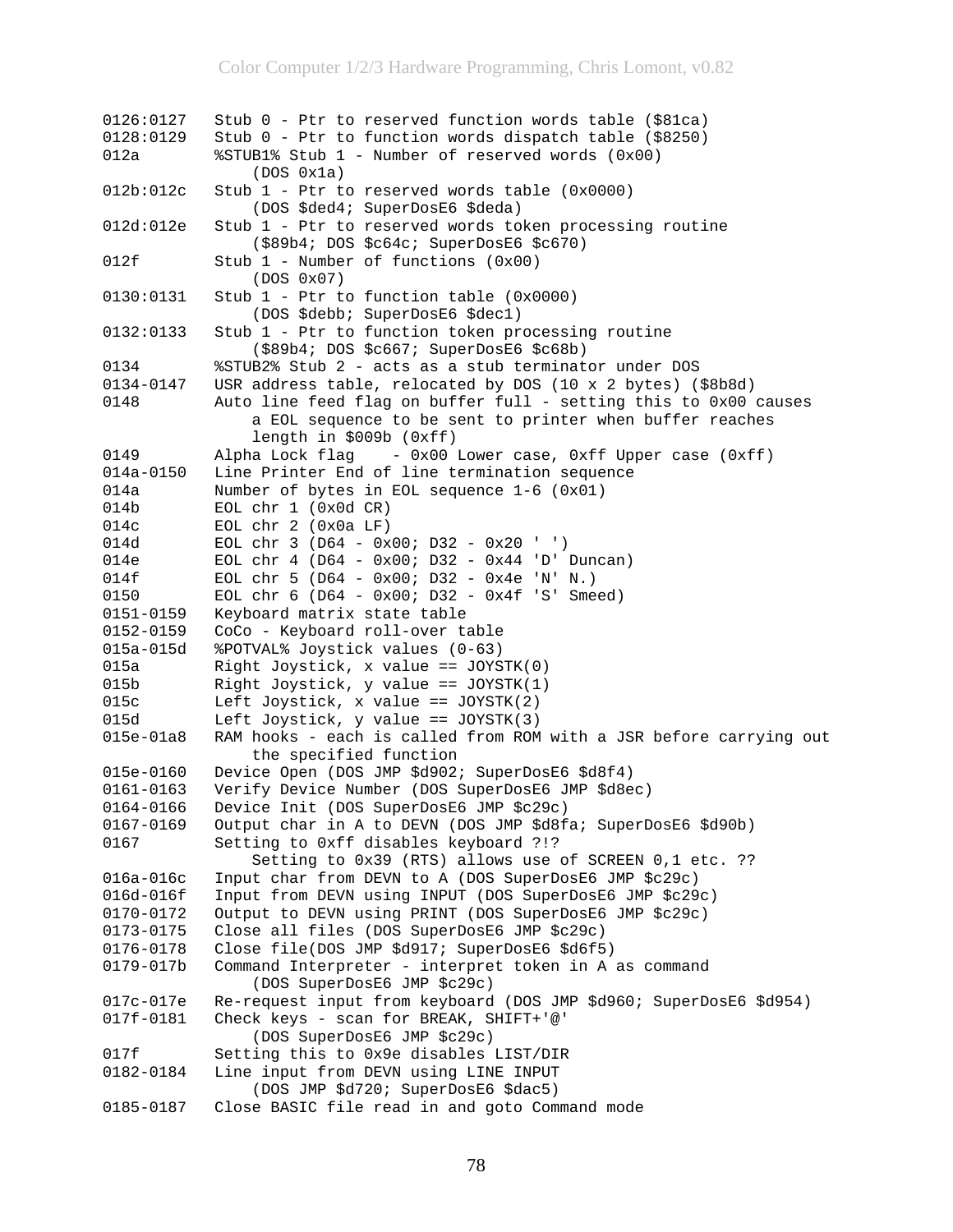```
 (DOS SuperDosE6 JMP $c29c) 
0188-018a Check EOF on DEVN (DOS JMP $dd4d; SuperDosE6 $dd54) 
018b-018d Evaluate expression (DOS SuperDosE6 JMP $c29c) 
018e-0190 User error trap, called from $8344 
                (DOS SuperDosE6 JMP $c29c) 
0191-0193 System error trap, called from $8344 
                (DOS JMP $c69e; SuperDosE6 $c6c5) 
0194-0196 Run Link - used by DOS to RUN filename 
                (DOS JMP $d490; SuperDosE6 $d4b7) 
0197-0199 Reset Basic Memory, editing or entering BASIC lines 
019a-019c Get next command - reading in next command to be executed 
019d-019f Assign string variable 
01a0-01a2 Screen access - CLS, GET, PUT 
01a3-01a5 Tokenise line 
01a6-01a8 De-Tokenise line 
01a9-01d0 String buffer area 
01d1 Cassette filename length in range 0-8
01d2-01d9 Cassette filename to search for or write out 
01da-02d8 Cassette I/O default data buffer - 255 bytes 
01da-0268 D64 - 64K mode bootstrap routine is copied here to run 
01da-01e1 Cassette buffer - filename of file read 
01e2 Cassette buffer - filetype 
                0x00 BASIC program 
                0x01 Data 
                0x02 Machine code 
01e3 Cassette buffer - ASCII flag 
                0x00 Binary 
                0xff ASCII flag 
01e4 Cassette buffer - gap flag
                0x00 Continous 
                0xff Gapped file 
01e5:01e6 Cassette buffer - Entry (Exec) addr of m/c file 
01e7:01e8 Cassette buffer - Load address for ungapped m/c file 
02d9-02dc BASIC line input buffer preamble 
02dd-03d8 BASIC line input buffer - used for de-/tokenising data 
02dd-03dc CoCo - 255 byte keyboard buffer 
02e1-033b CoCo - 90 byte screen buffer 
03d9-03ea Buffer space 
03eb-03fc Unused 
03fd-03ff D32 - Unused in Dragon 32 
03fd:03fe D64 - Printer end of line delay in milliseconds (0x0000) 
03ff D64 - %PRNSEL% selects default printer port 
                0x00 Parallel, non-0x00 Serial (0x00) 
0400-05ff Default Text screen 
0600-1dff Available graphics pages w/o DOS 
0600-0bff DOS - workspace area see also $00ea-$00f6 
0600-0dff CoCo DOS workspace area (no more info) 
0c00-23ff DOS - Available graphics pages 
8000-bfff BASIC ROM in 32K mode 
8000-9fff CoCo - Extended Color BASIC ROM 
a000-bfff CoCo - Color BASIC ROM 
bff0-bfff These addresses mapped from ROM to $fff0-$ffff by the SAM 
c000-dfff DOS - Dos ROM 
c000-feff DOS - Cumana DOS ROM only 
c000-feff Available address range to cartridge expansion port 32K mode 
c000-feff D64 - 64K mode - copy of BASIC ROM 2 exists in RAM here
```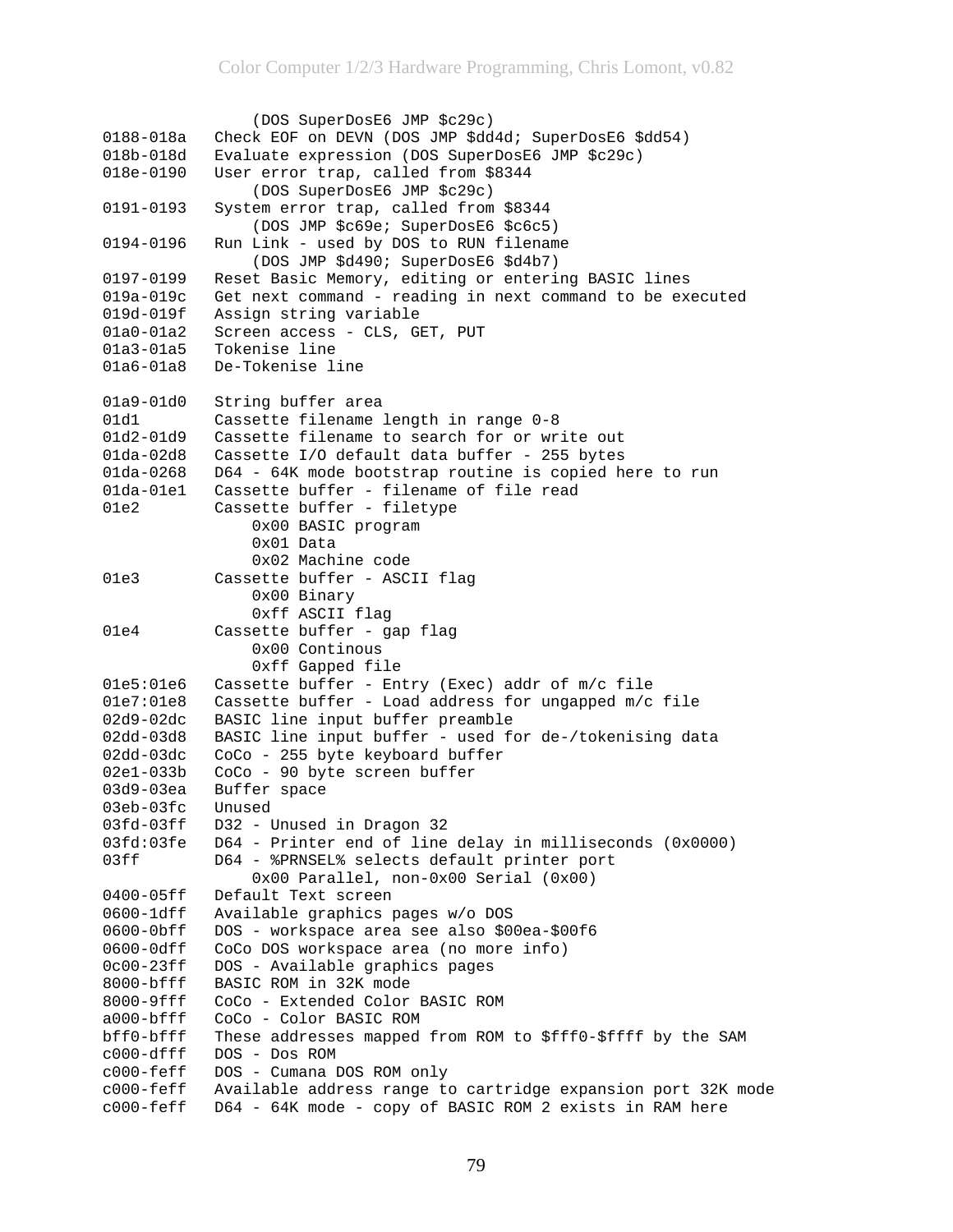| ff00                   | PIA 0 A side Data reg.                                                                         |
|------------------------|------------------------------------------------------------------------------------------------|
| ff01                   | PIA 0 A side Control reg.                                                                      |
| ff02                   | PIA 0 B side Data reg.                                                                         |
| ff03                   | PIA 0 B side Control reg.                                                                      |
| ff04                   | D64 - ACIA serial port read/write data reg.                                                    |
| ff05                   | D64 - ACIA serial port status $(R) /$ reset $(W)$ reg.                                         |
| ff06                   | D64 - ACIA serial port command reg.                                                            |
| ff07                   | D64 - ACIA serial port control reg.                                                            |
| ff20                   | PIA 1 A side Data reg.                                                                         |
| ff21                   | PIA 1 A side Control req.                                                                      |
| ff22                   | PIA 1 B side Data reg.                                                                         |
| ff23                   | PIA 1 B side Control reg.                                                                      |
| ff40                   | DOS - Disk Controller command/status reg.                                                      |
| ff41                   | DOS - Disk Controller track reg.                                                               |
| ff42                   | DOS - Disk Controller sector reg.                                                              |
| ff43                   | DOS - Disk Controller data reg.                                                                |
| ff48                   | DOS - Disk Controller hardware control reg.                                                    |
| ffc0-ffdf              | SAM (Synchronous Address Multiplexer) register bits - use even                                 |
|                        | address to clear, odd address to set                                                           |
| $ffc0-ffc5$            | SAM VDG Mode registers V0-V2                                                                   |
| ffc0/ffc1              | SAM VDG Reg V0                                                                                 |
| ffc2/ffc3              | SAM VDG Reg V1                                                                                 |
| ffc3/ffc5              | SAM VDG Req V2                                                                                 |
| ffc6-ffd3              | SAM Display offset in 512 byte pages F0-F6                                                     |
| ffc6/ffc7              | SAM Display Offset bit FO                                                                      |
| ffc8/ffc9              | SAM Display Offset bit F1                                                                      |
| ffca/ffcb              | SAM Display Offset bit F2                                                                      |
| ffcc/ffcd              | SAM Display Offset bit F3                                                                      |
| ffce/ffcf              | SAM Display Offset bit F4                                                                      |
| ffd0/ffc1              | SAM Display Offset bit F5                                                                      |
| ffd2/ffc3              | SAM Display Offset bit F6                                                                      |
| ffd4/ffd5              | SAM Page #1 bit - in D64 maps upper 32K Ram to \$0000 to \$7fff                                |
| ffd6-ffd9              | SAM MPU Rate R0-R1                                                                             |
| ffd6/ffd7              | SAM MPU Rate bit RO                                                                            |
| ffd8/ffd9              | SAM MPU Rate bit R1                                                                            |
| ffda-ffdd              | SAM Memory Size select M0-M1                                                                   |
|                        | SAM Memory Size select bit MO                                                                  |
| ffda/ffdb              |                                                                                                |
| ffdc/ffdd              | SAM Memory Size select bit M1<br>SAM Map Type - in D64 switches in upper 32K RAM \$8000-\$feff |
| ffde/ffdf<br>ffec-ffef | PC-Dragon - Used by Burgin's emulator to provide enhanced services                             |
| fff0-ffff              | 6809 interrupt vectors mapped from \$bff0-\$bfff by SAM                                        |
|                        | Reserved (\$0000; D64 64K mode 0x3634 '64')                                                    |
| fff0:fff1<br>fff2:fff3 | SWI3<br>( \$0100)                                                                              |
|                        |                                                                                                |
| fff4:fff5              | SWI2<br>( \$0103)                                                                              |
| fff6:fff7<br>fff8:fff9 | ( \$010f)<br>FIRQ<br>( \$010c)                                                                 |
|                        | IRQ                                                                                            |
| fffa:fffb              | ( \$0106)<br>SWI<br>( \$0109)                                                                  |
| fffc:fffd<br>fffe:ffff | NMI                                                                                            |
|                        | $(\$b3b4; D64 64K$ mode $\$c000$ - never accessed)<br>RESET                                    |

TODO – other memory maps, the disk stuff mismatches earlier stuff, change all addresses to \$ hex and uppercase.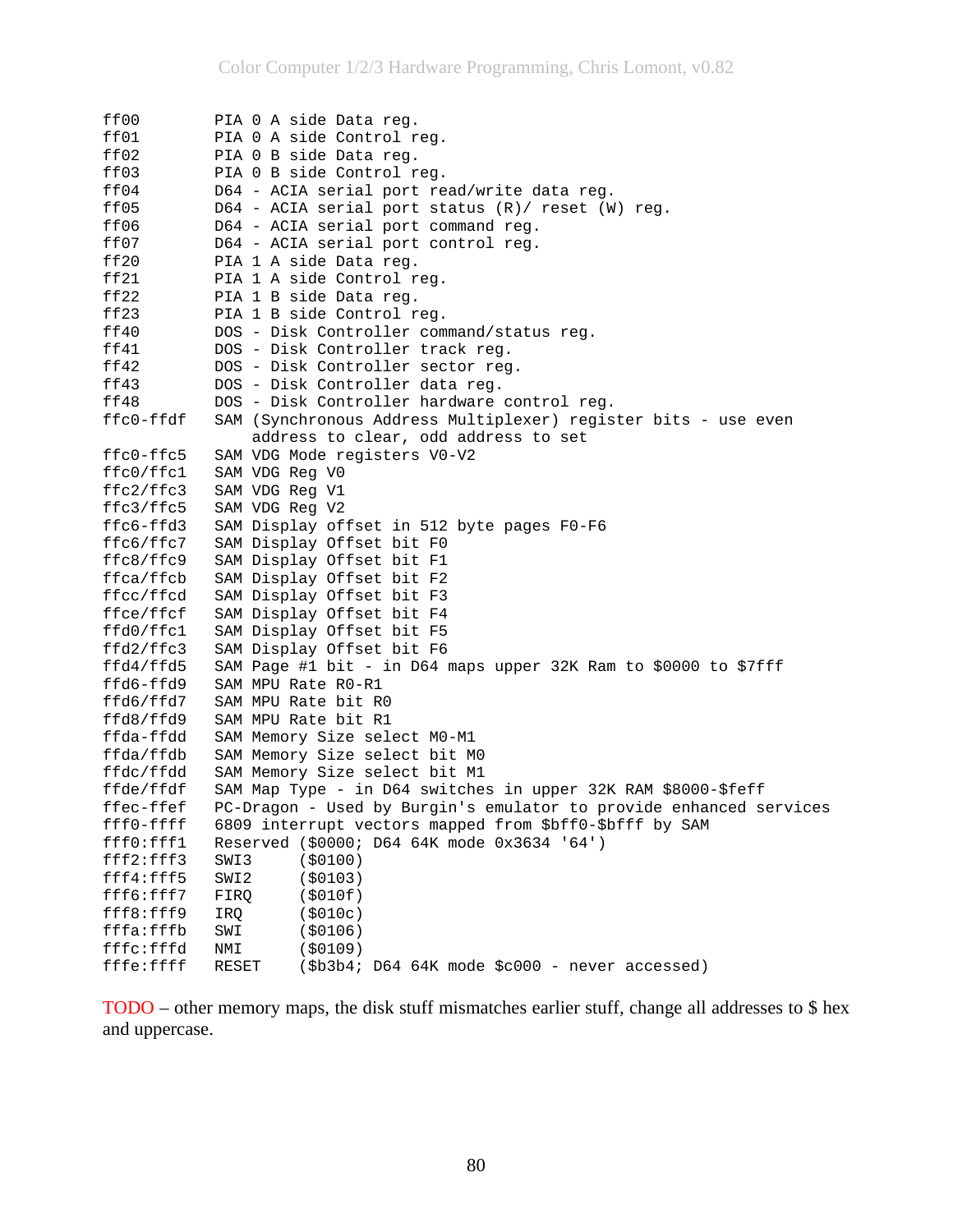# **Schematics**

Here are two CoCo 3 schematics – one PAL and one NTSC. One is still being drawn by me and is not quite finished, but between the two you can get a lot of information about the CoCo 3.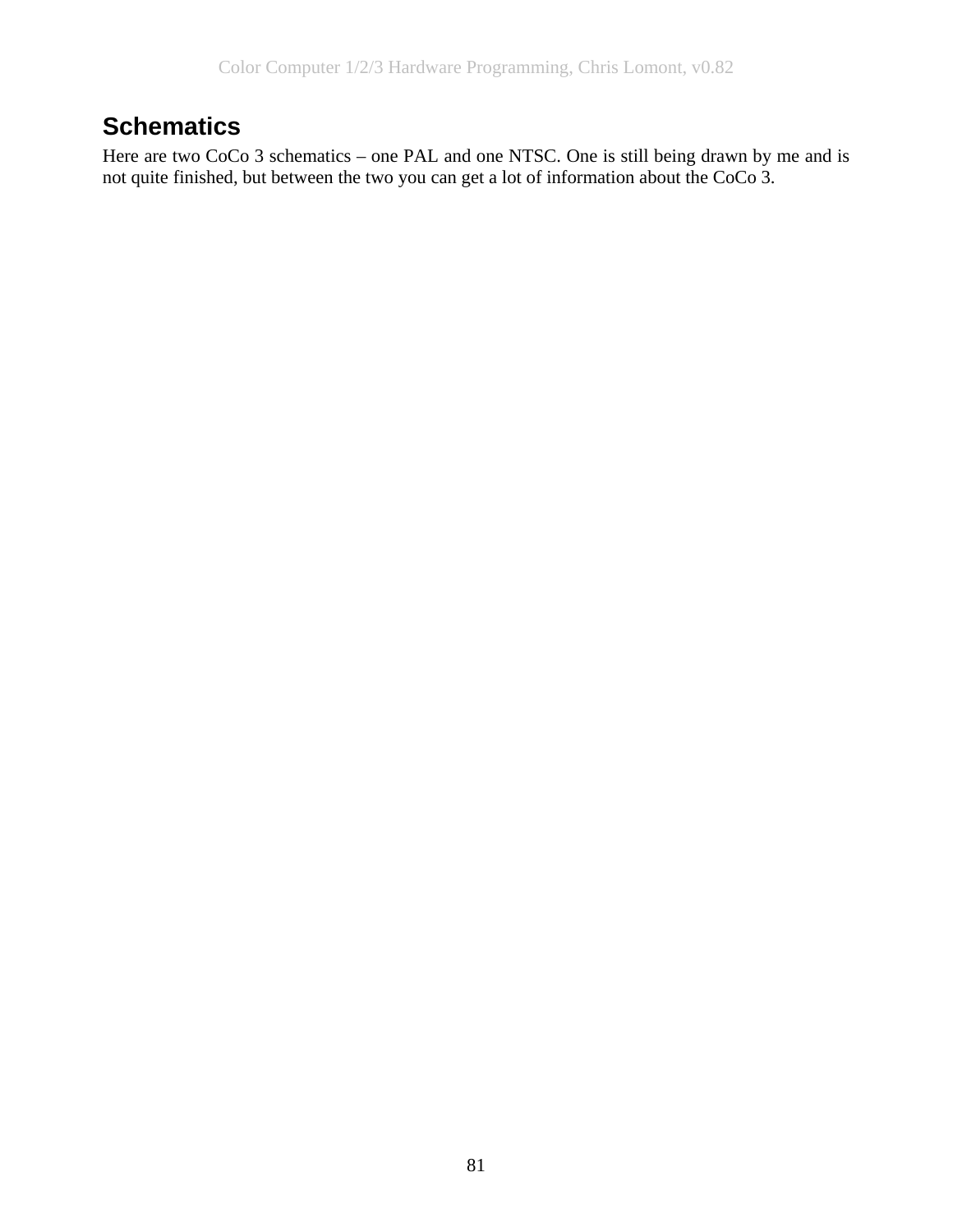

82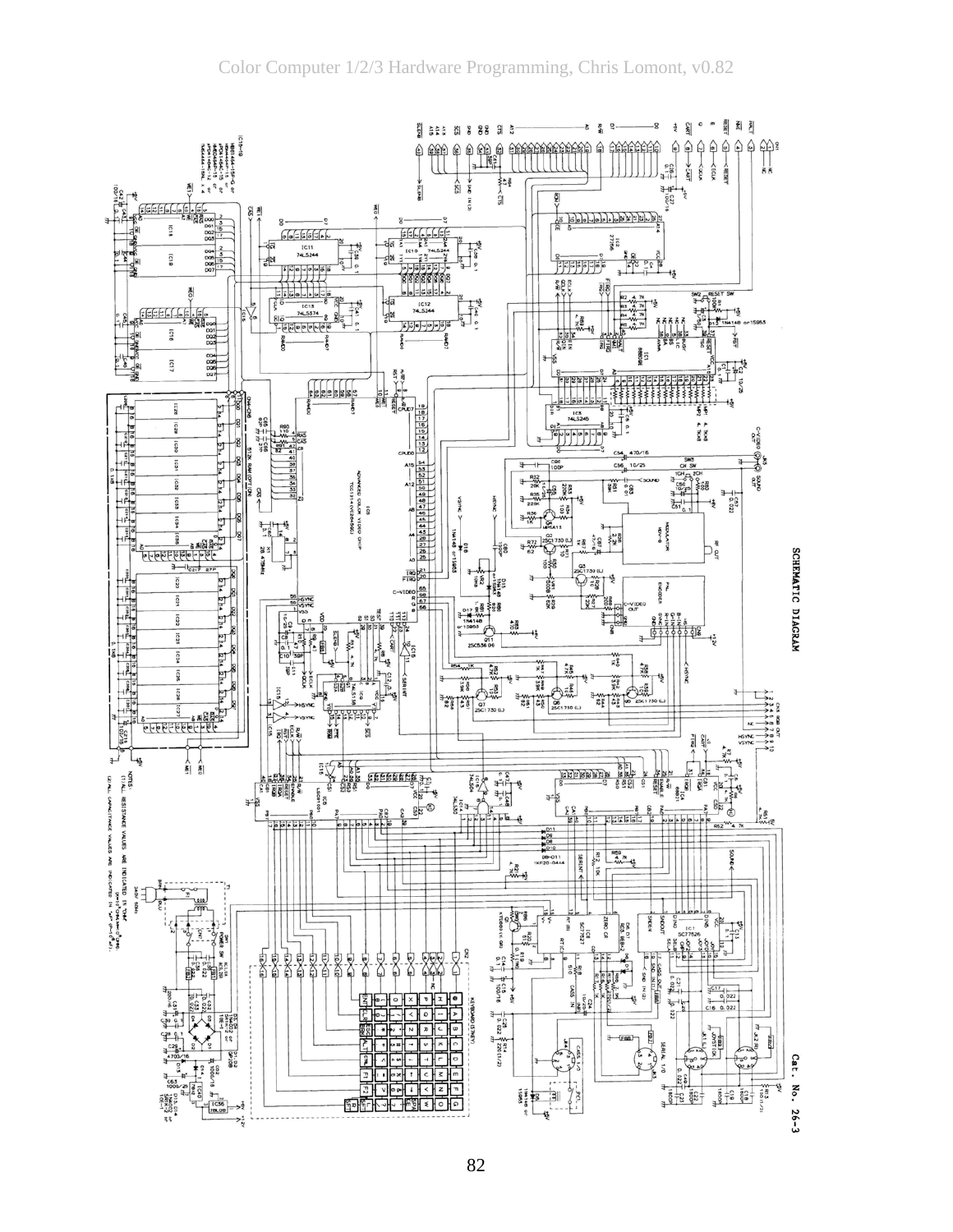

TODO – insert two kinds here?! Explain types?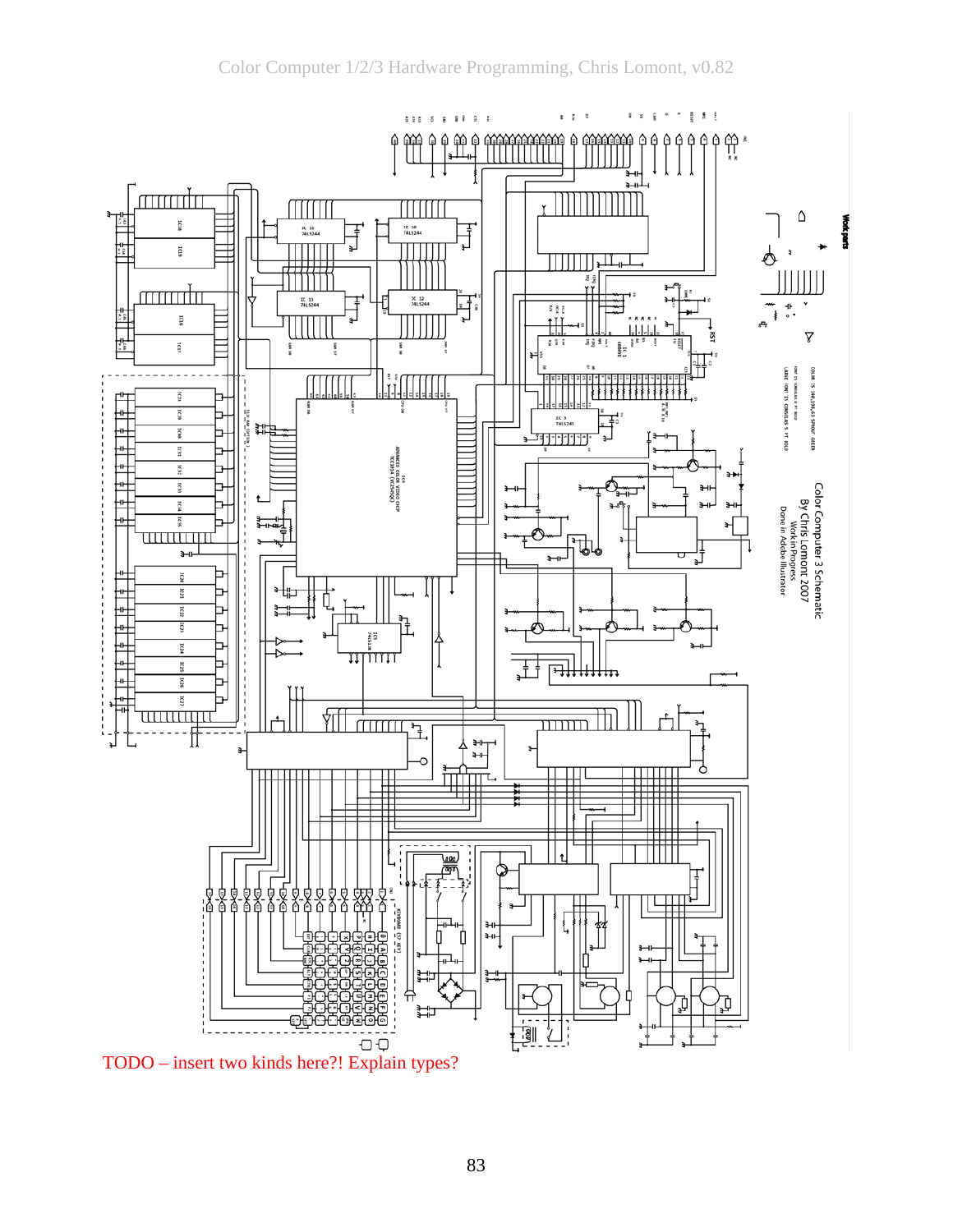## **Bibliography**

- 1. Self experimentation :)
- 2. Sockmaster's webpage (John Kowalski, [http://www.axess.com/twilight/sock/\)](http://www.axess.com/twilight/sock/)
- 3. Notes from Kevin K. Darling, help from Greg Law, Dennis W., and Marsha.
- 4. Notes from Mike Pepe.
- 5. Notes from Graham E. Kinns.
- 6. PC CoCo Emulator (coco2-13.zip) by Jeff Vavasour.
- 7. "The Dragon Notebook", Ray Smith, NDUG.
- 8. "Inside the Dragon", Duncan Smeed & Ian Sommerville, Addison-Wesley,1983.
- 9. "TRS-80 Color Computer Tech Ref Manual", Tandy Corp, 1981.
- 10. WD2797 Floppy Disc Driver Controller Data Sheet (RS #6991).
- 11. Dragon Disc Controller Circuit Diagram, ex Dragon Data Ltd, now NDUG.
- 12. Dragon 32/64 Upgrade Manual, R. Hall, NDUG, 1985.
- 13. "Inside the 32", Dave Barnish, p13, Jan 1987.
- 14. "BREAKing the '64", Martyn Armitage, p8-9, Feb 1988.
- 15. "Firmware Part 1", Brian Cadge, p19, Sep 1985.
- 16. "Dragon Answers", Brian Cadge, p31, Sep 1985.
- 17. Assembly Language Graphics for the TRS-80 Color Computer, Don & Kurt Inman, 1983, Reston Publishing Company, ISBN 0-8359-0318-4.
- 18. TRS-80 Color Computer Assembly Language, William Barden, Jr., Radio Shack, 1983.
- 19. "What's Inside Radio Shack's Color Computer?", Byte Magazine, 1981, <http://www.byte.com/art/9603/sec5/art4.htm>
- 20. Notes from<http://www.cs.unc.edu/~yakowenk/coco.html>
- 21. "Assembly Language Programming for the Color Computer", Laurence A Tepolt, Tepco, 1985.
- 22. "Assembly Language Programming for the CoCo3", Laurence A Tepolt, Tepco, 1987.
- 23. The Unraveled series: "Color Basic Unraveled II", "Extended Basic Unraveled II", "Super Extended Basic Unraveled II", "Disk Basic Unraveled II", Walter K. Zydhek, Spectral Associates, 1999.

24. Info from<http://www.trs-80.com/>

## **Glossary**

DOS – Disk Operating System RS-DOS – Radio Shack Disk Operating System TODO – Need glossary

## **Index**

### *G*

GIME . 1, 2, 3, 4, 5, 6, 7, 9, 11, 12, 13, 14, 19, 41, 42, 44, 48, 49, 50, 51

TODO – index all